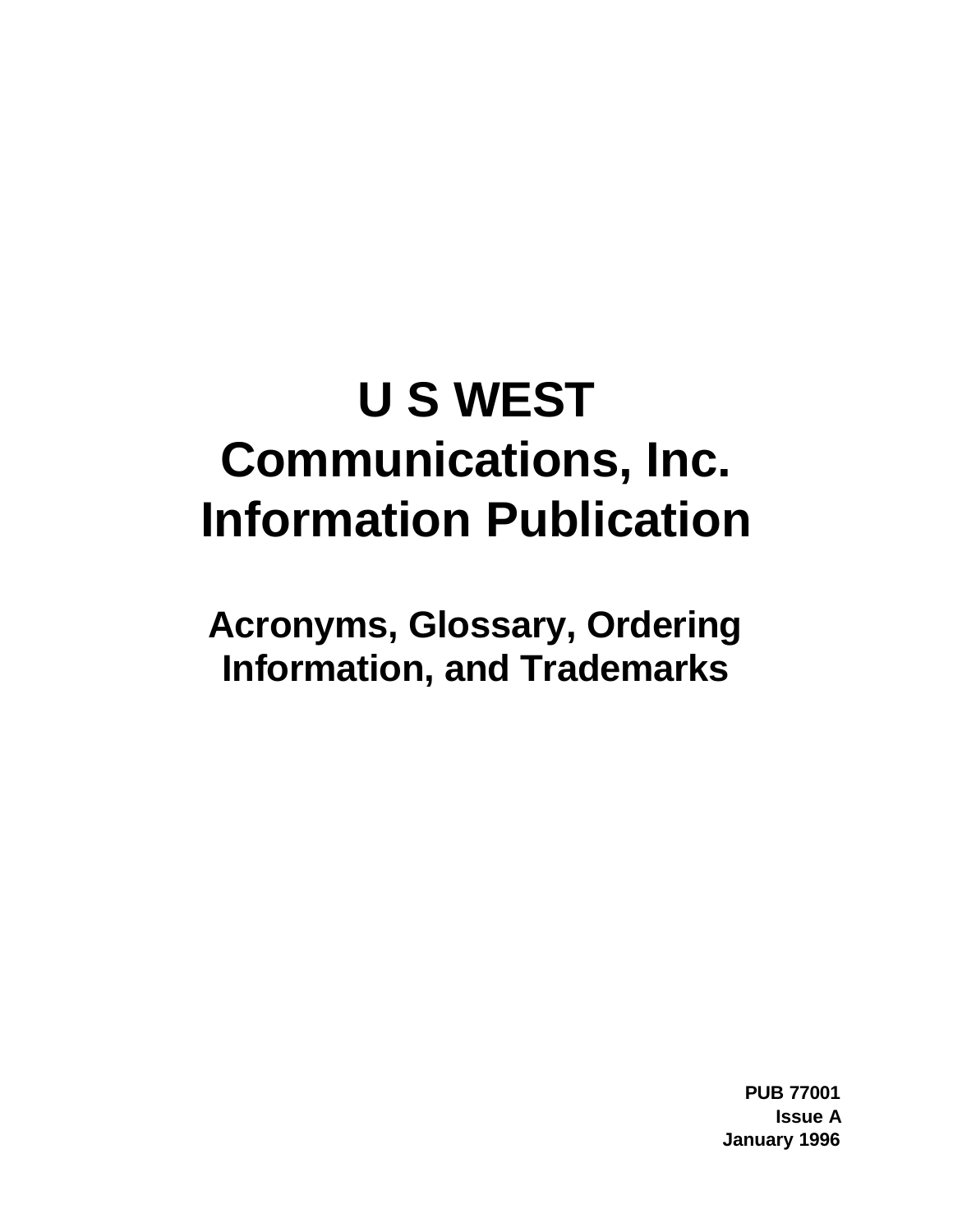# **U S WEST Communications, Inc. Information Publication**

## **Acronyms, Glossary, Ordering Information, and Trademarks**

**1996 PUB 77001 Printed in U.S.A Issue A All Rights Reserved January 1996**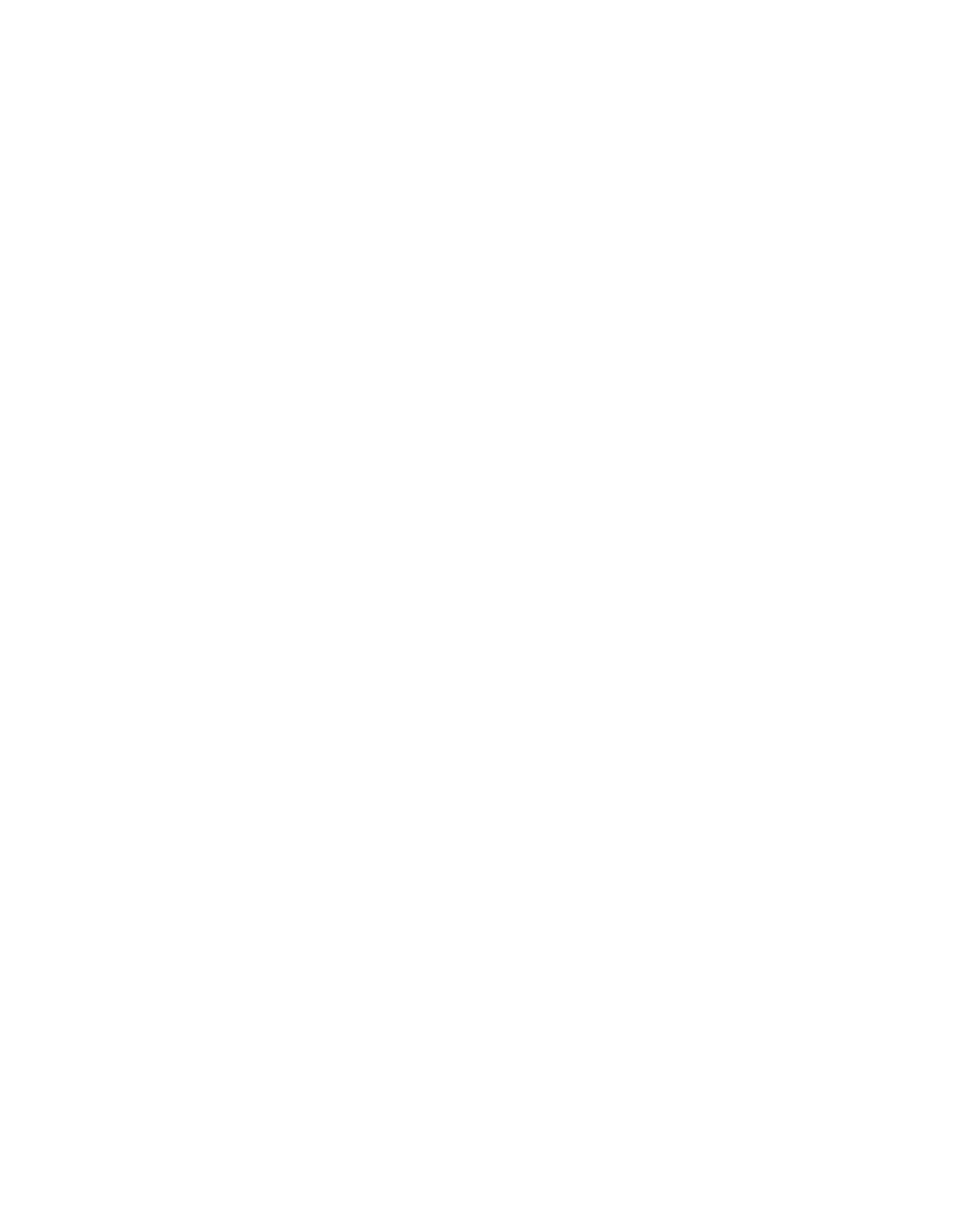### NOTICE

This information publication describes the Acronyms, Glossary of Terms, Trademarks and Ordering Information that is included in U S WEST Publications.

U S WEST Communications, Inc. reserves the right to revise this document for any reason, including but not limited to, conformity with standards promulgated by various governmental or regulatory agencies; utilization of advances in the state of the technical arts; or to reflect changes in the design of equipment, techniques, or procedures described or referred to herein.

Liability to anyone arising out of use or reliance upon any information set forth herein is expressly disclaimed, and no representation or warranties, expressed or implied, are made with respect to the accuracy or utility of any information set forth herein.

This document is not to be construed as a suggestion to any manufacturer to modify or change any of its products, nor does this publication represent any commitment by U S WEST Communications, Inc. to purchase any specific products. Further, conformance to this publication does not constitute a guarantee of a given supplier's equipment and/or its associated documentation.

Ordering information for U S WEST Technical Publications can be obtained from the Reference Section of this document.

If further information is required, please contact:

U S WEST Business Resources, Inc. Manager - Information Release 1801 California, Rm. 1320 Denver, CO 80202 (303) 297-7640

Throughout this publication, the term U S WEST signifies U S WEST Communications, Inc.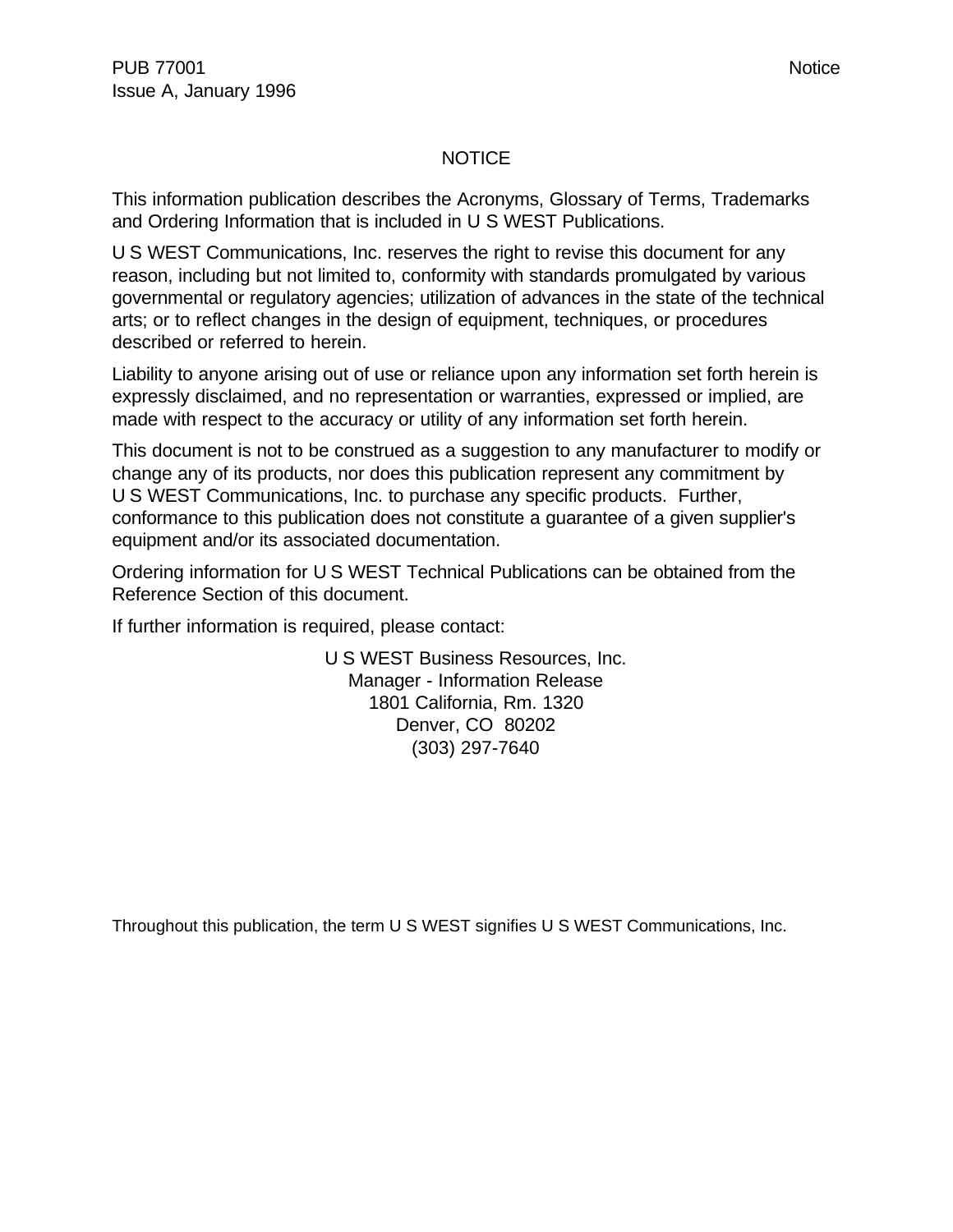#### **COMMENTS**

#### PLEASE TEAR OUT AND SEND YOUR COMMENTS/SUGGESTIONS TO:

### U S WEST BUSINESS RESOURCES, INC. Manager - Writing Services 1801 California, Room 1320 Denver, Colorado 80202 (303) 297-7640

Information from you helps us to improve our Publications. Please take a few moments to answer the following questions and return to the above address.

| Was this Publication valuable to you in determining<br>our requirements?                                                                                | YES        | NO <sub>1</sub> |
|---------------------------------------------------------------------------------------------------------------------------------------------------------|------------|-----------------|
| Was the information accurate and up-to-date?                                                                                                            | YES        | NO              |
| Was the information easily understood?                                                                                                                  | <b>YES</b> | NO              |
| Were the contents logically sequenced?                                                                                                                  | <b>YES</b> | NO              |
| Were the printed pages legible?                                                                                                                         | <b>YES</b> | <b>NO</b>       |
| Do you feel the description in the Catalog of Technical<br>Information and/or Digest of Technical Information<br>adequately described this Publication? | <b>YES</b> | <b>NO</b>       |

If you answered NO to any of the questions and/or if you have any other comments or suggestions, please explain:

| (Attach additional sheet, if necessary)                                     |
|-----------------------------------------------------------------------------|
| Date                                                                        |
|                                                                             |
|                                                                             |
|                                                                             |
|                                                                             |
| Telephone Number National Contract of the Contract of Telephone Number 2014 |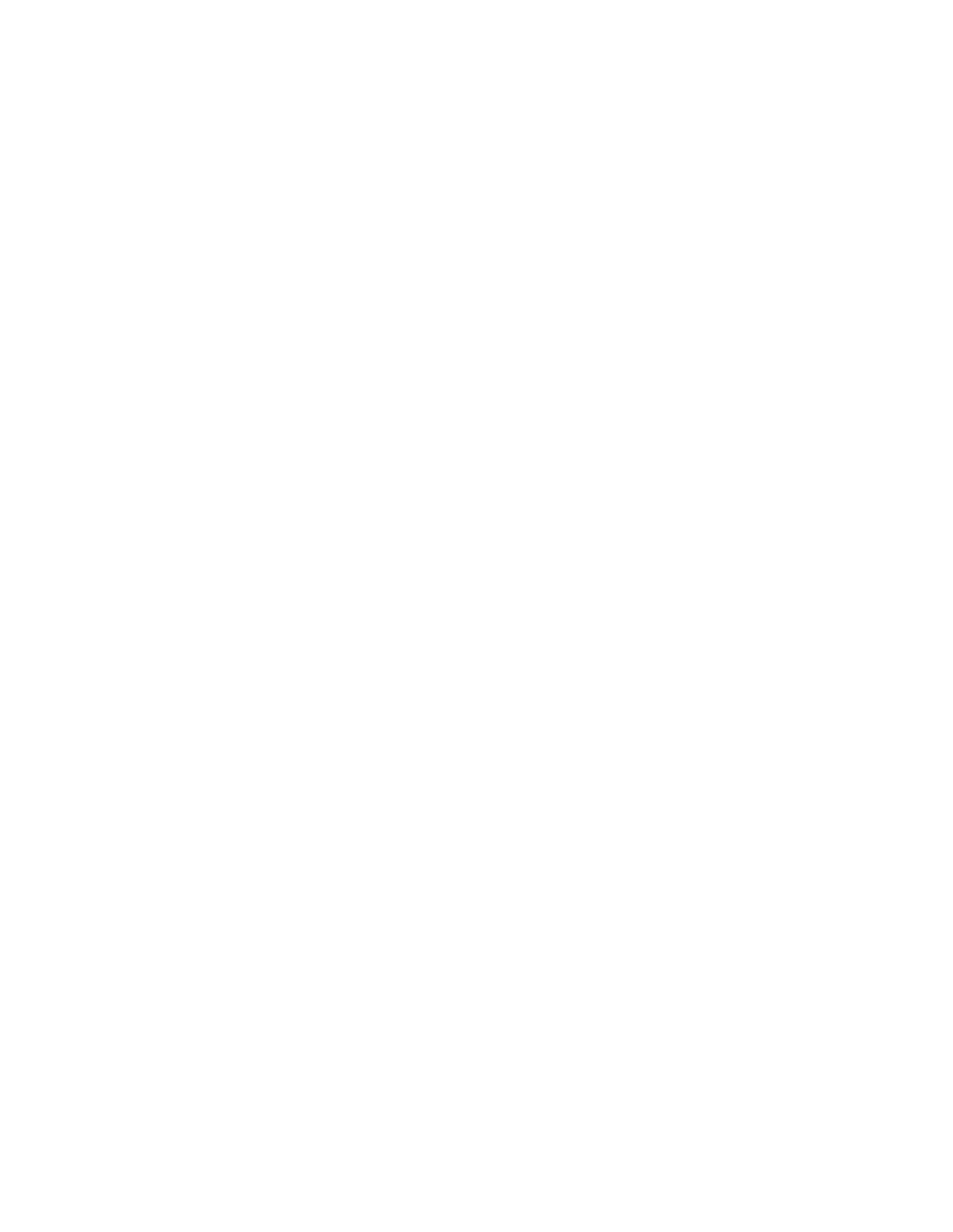### **CONTENTS**

### **Section**

### Page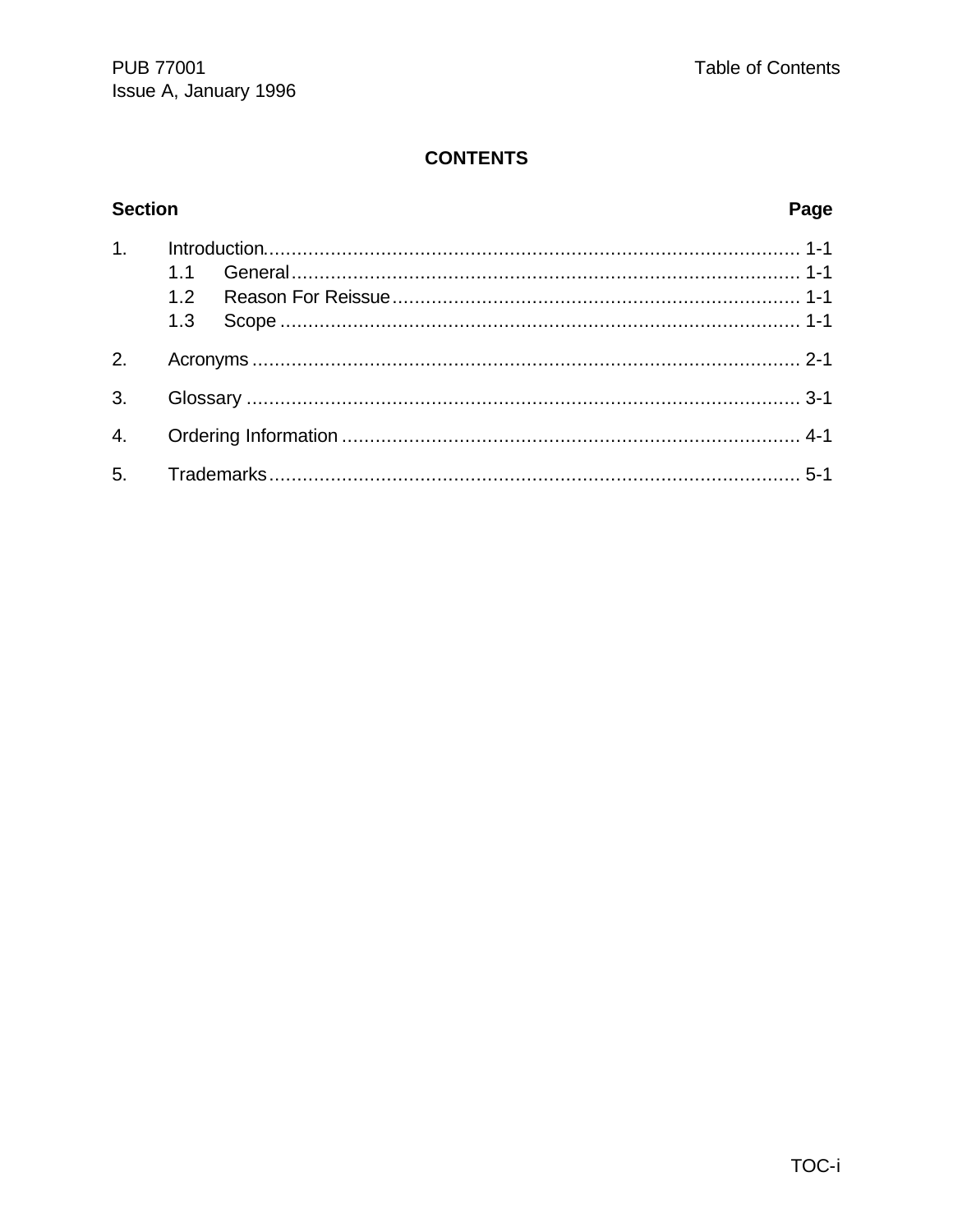### **1. Introduction**

#### **1.1 General**

This information publication describes the Acronyms, Glossary of Terms, Trademarks and Ordering Information that is included in U S WEST Publications.

### **1.2 Reason For Reissue**

This is a new publication. If it is reissued, the reason will be noted in this paragraph.

### **1.3 Scope**

The information provided in this document includes Definitions for the Glossary of Terms and Acronyms. U S WEST has also included Trademarks and the Ordering Information of documentation used by U S WEST and its customers. This information will be updates as required.

Questions regarding U S WEST Technical Publications may be referred to:

U S WEST Information Release Manager 1801 California St., Rm. 1320 Denver, CO 80202 (303) 297-7640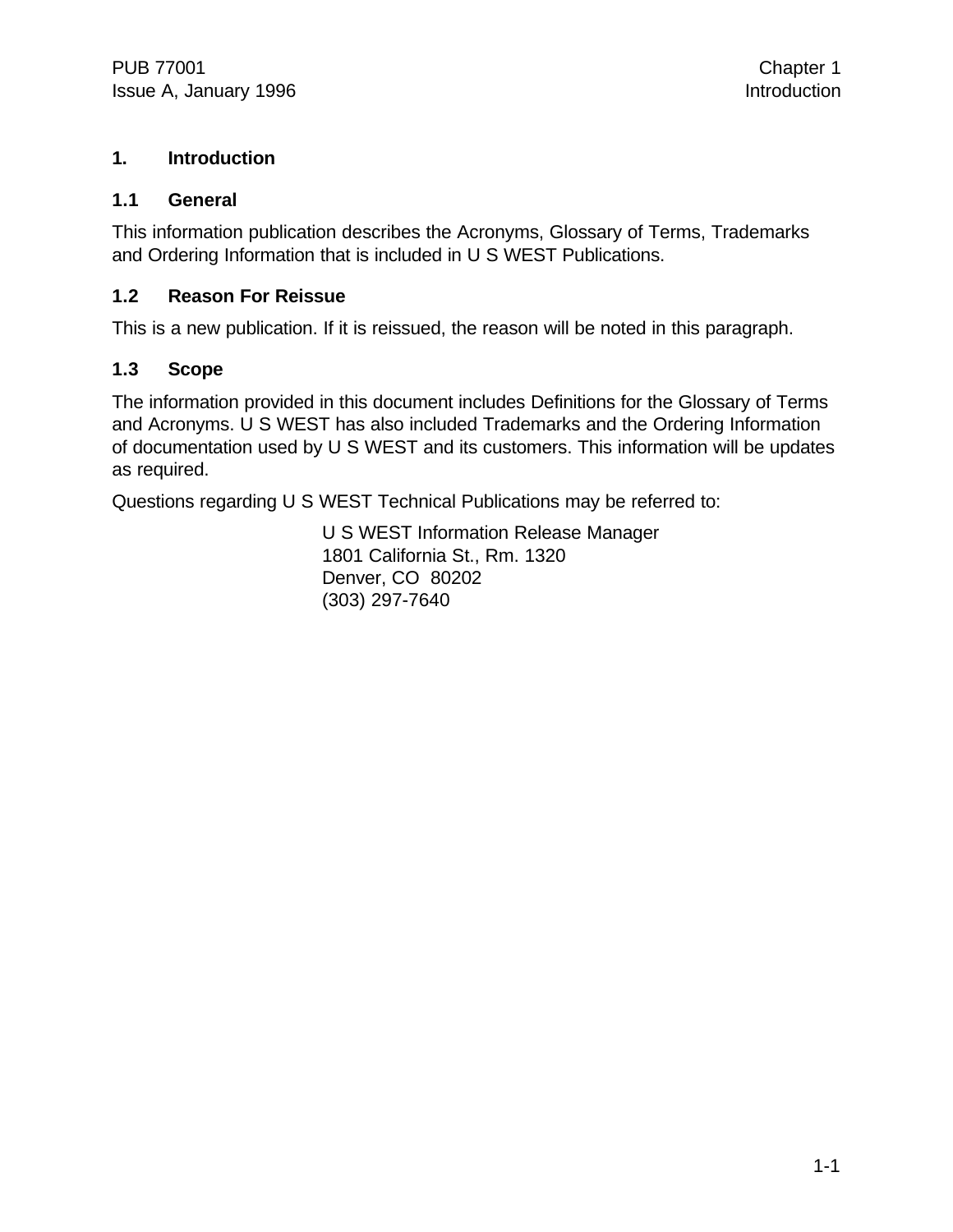### **2. Acronyms**

| 0TLP         | <b>Zero Transmission Level Point</b>                                                                 |  |  |
|--------------|------------------------------------------------------------------------------------------------------|--|--|
| A/D          | Analog to Digital                                                                                    |  |  |
| <b>ABS</b>   | <b>Alternate Billing Service</b>                                                                     |  |  |
| ac           | alternating current                                                                                  |  |  |
| <b>AC</b>    | <b>Access Customer</b>                                                                               |  |  |
| <b>ACA</b>   | <b>Account Customers Address</b>                                                                     |  |  |
| <b>ACAT</b>  | <b>Additional Cooperative Acceptance Testing</b>                                                     |  |  |
| <b>ACCS</b>  | <b>Automated Calling Card Service</b>                                                                |  |  |
| <b>ACD</b>   | <b>Automatic Call Distributor</b>                                                                    |  |  |
| <b>ACE</b>   | <b>Automatic Cable Experience</b>                                                                    |  |  |
| <b>ACNA</b>  | <b>Access Customer Name Abbreviation</b>                                                             |  |  |
| <b>ACR</b>   | <b>Abnormal Condition Report</b>                                                                     |  |  |
| <b>ACS</b>   | <b>Advanced Communication Services</b>                                                               |  |  |
| <b>ACSE</b>  | <b>Association Control Service Element</b>                                                           |  |  |
| <b>ACTL</b>  | <b>Access Carrier Terminal Location</b>                                                              |  |  |
| AD           | Amendment; for example, ISO 8327 AD2                                                                 |  |  |
| AD4          | <b>Advanced D4</b>                                                                                   |  |  |
| <b>ADD</b>   | Aggregate Design Data                                                                                |  |  |
| <b>ADM</b>   | <b>Add/Drop Multiplexer</b>                                                                          |  |  |
| <b>ADSI</b>  | <b>Analog Display Services Interface</b>                                                             |  |  |
| <b>ADSR</b>  | <b>Administration of Designed Service Review</b>                                                     |  |  |
| <b>ADTS</b>  | <b>Automated Digital Terminal System</b>                                                             |  |  |
| AGC          | <b>Automatic Gain Control</b>                                                                        |  |  |
| <b>AIC</b>   | <b>Automatic Intercept Center</b>                                                                    |  |  |
| <b>AIS</b>   | 1)<br><b>Alarm Indication Signal</b><br>2)<br>Automated Intercept System (Minicomputer<br>Functions) |  |  |
| AL           | <b>Acceptance Limit</b>                                                                              |  |  |
| <b>ALITT</b> | <b>Automated Line Insulation Tests</b>                                                               |  |  |
| <b>AM</b>    | <b>Amplitude Modulation</b>                                                                          |  |  |
| AMA          | <b>Automatic Message Accounting</b>                                                                  |  |  |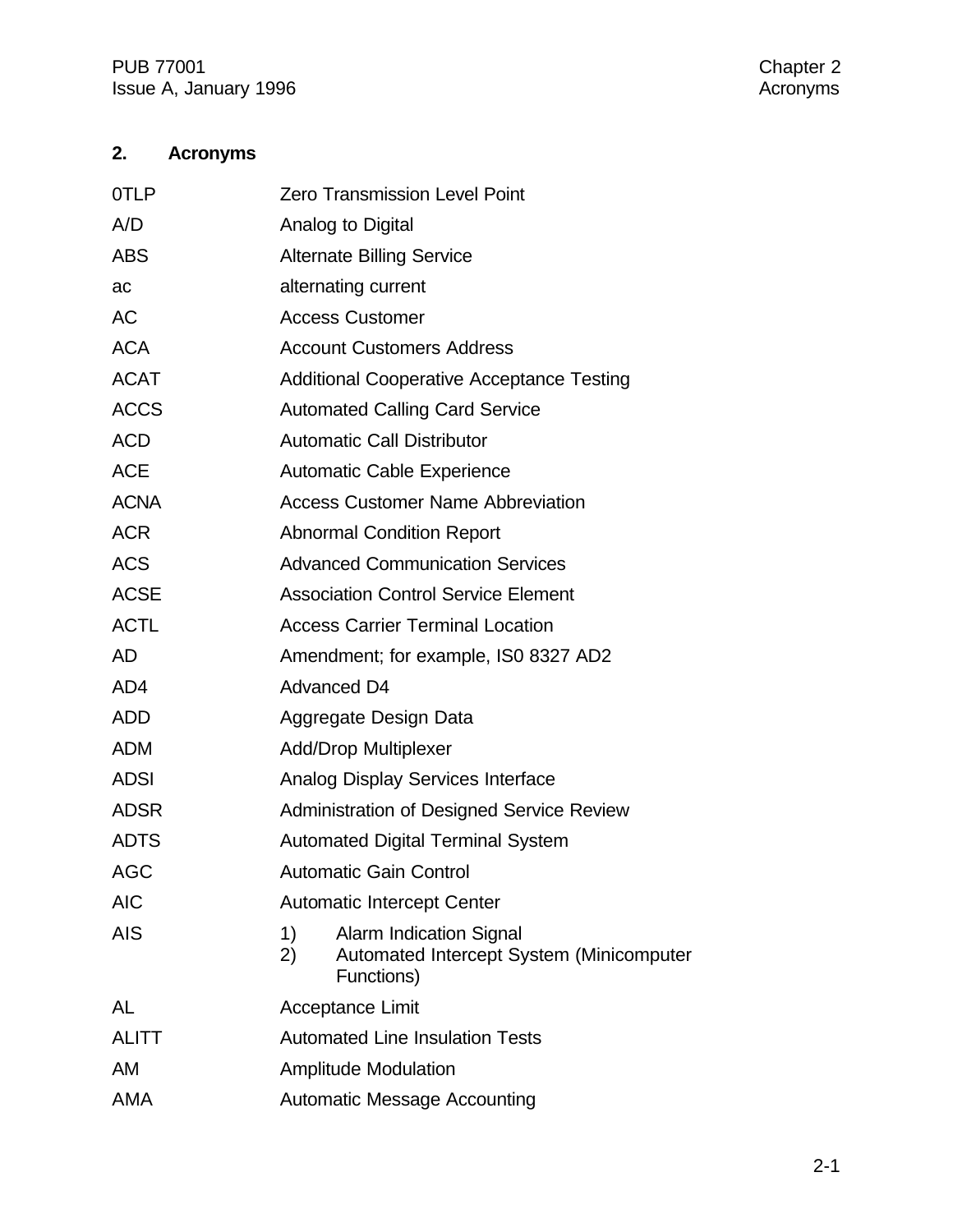### Chapter 2 PUB 77001<br>Acronyms Issue A, January 1996 Issue A, January 1996

| AMA/DDD       | Automatic Message Accounting/Direct Distance Dialing                                                         |  |  |  |
|---------------|--------------------------------------------------------------------------------------------------------------|--|--|--|
| AMI           | <b>Alternate Mark Inversion</b>                                                                              |  |  |  |
| <b>AML</b>    | <b>Actual Measured Loss</b>                                                                                  |  |  |  |
| <b>AMMS</b>   | <b>Advanced Material Management System</b>                                                                   |  |  |  |
| AMP           | <b>Application Management Package</b>                                                                        |  |  |  |
| <b>AMPS</b>   | <b>Advanced Mobile Phone Service</b>                                                                         |  |  |  |
| <b>AMR</b>    | <b>Accelerated Maintenance Request</b>                                                                       |  |  |  |
| <b>ANI</b>    | <b>Automatic Number Identification</b>                                                                       |  |  |  |
| <b>ANI/OE</b> | Automatic Number Identification/Order Entry -- product -- USW<br>provides for cable companies (pay per view) |  |  |  |
| <b>ANSI</b>   | American National Standards Institute, Inc.                                                                  |  |  |  |
| AO            | Audio Options - the umbrella name for all audio products                                                     |  |  |  |
| <b>AOTT</b>   | <b>Automatic Outgoing Trunk Test</b>                                                                         |  |  |  |
| AP            | Audio Program                                                                                                |  |  |  |
| <b>APMS</b>   | Air Pressure Monitoring System                                                                               |  |  |  |
| <b>APOP</b>   | <b>Alternate Point of Presence</b>                                                                           |  |  |  |
| <b>APOT</b>   | <b>Actual Point Of Termination</b>                                                                           |  |  |  |
| <b>APP</b>    | <b>Application Date</b>                                                                                      |  |  |  |
| <b>APS</b>    | <b>Automatic Protection Switching</b>                                                                        |  |  |  |
| <b>APTOS</b>  | Automated Pricing, Terminals, Options and Services                                                           |  |  |  |
| <b>AQCB</b>   | <b>Auto Quote and Contract Billing</b>                                                                       |  |  |  |
| <b>AR</b>     | <b>Automatic Routing</b>                                                                                     |  |  |  |
| <b>ARS</b>    | 1)<br>Audio Response System<br>2)<br><b>Automatic Route Selection</b>                                        |  |  |  |
| <b>ARSB</b>   | Automatic Repair Service Bureau                                                                              |  |  |  |
| <b>ARU</b>    | Audio Response Unit                                                                                          |  |  |  |
| <b>ASCS</b>   | Alarm Scanning and Control System (Scan-Alert)                                                               |  |  |  |
| ASN.1         | <b>Abstract Syntax Notation One</b>                                                                          |  |  |  |
| <b>ASOG</b>   | <b>Access Services Ordering Guide</b>                                                                        |  |  |  |
| <b>ASR</b>    | <b>Access Service Request</b>                                                                                |  |  |  |
| AT            | <b>Access Tandem</b><br>1)<br><b>Advanced Technologies</b><br>2)                                             |  |  |  |
| AT&T          | American Telephone and Telegraph                                                                             |  |  |  |
|               |                                                                                                              |  |  |  |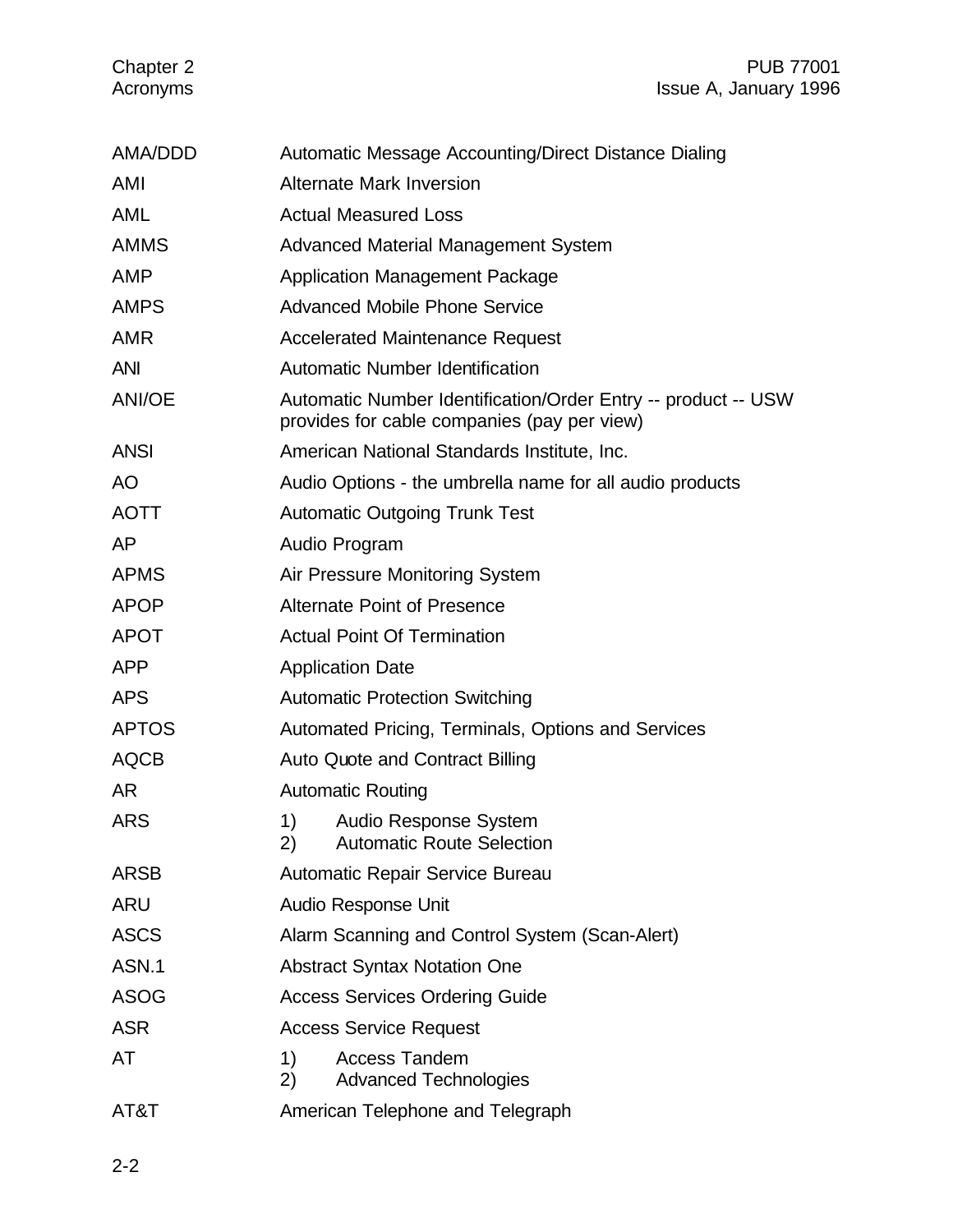| <b>ATB</b>      | All Trunks Busy                                                                             |  |  |
|-----------------|---------------------------------------------------------------------------------------------|--|--|
| ATI             | U S WEST Advanced Technologies Division                                                     |  |  |
| <b>ATM</b>      | Asynchronous Transfer Mode                                                                  |  |  |
| <b>ATMS</b>     | <b>Automatic Transmission Measurement Systems</b>                                           |  |  |
| <b>ATR</b>      | <b>Alternate Traffic Routing</b>                                                            |  |  |
| ATT/C           | American Telephone and Telegraph/Communications<br><b>AT&amp;T Communications</b>           |  |  |
| ATT/IS          | <b>AT&amp;T Information Systems</b>                                                         |  |  |
| <b>ATTC</b>     | <b>Automatic Transmission Test and Control Circuit</b>                                      |  |  |
| <b>ATTCOM</b>   | <b>AT&amp;T Communications</b>                                                              |  |  |
| <b>AUI</b>      | <b>Attachment Unit Interface</b>                                                            |  |  |
| <b>AUIC</b>     | <b>Attachment Unit Interface Cable</b>                                                      |  |  |
| <b>AUTODIN</b>  | <b>Automatic Digital Network</b>                                                            |  |  |
| <b>AUTOVON</b>  | <b>Automatic Voice Network</b>                                                              |  |  |
| <b>AVD</b>      | Alternate Voice-Data                                                                        |  |  |
| <b>AWC</b>      | <b>Alternate Wire Center</b>                                                                |  |  |
| B8ZS            | <b>Bipolar with 8 Zero Substitution</b>                                                     |  |  |
| <b>BANCS</b>    | <b>Bell Administration Network Communications System</b>                                    |  |  |
| <b>BASE</b>     | Base document; for example, ISO 8327                                                        |  |  |
| <b>BATS</b>     | <b>Bits Access Test System</b>                                                              |  |  |
| Bc              | <b>Committed Burst Size</b>                                                                 |  |  |
| <b>BCC</b>      | <b>Business Control Center</b>                                                              |  |  |
| <b>BCD</b>      | <b>Binary Coded Decimal</b>                                                                 |  |  |
| <b>BCF</b>      | <b>Billion Conductor Feet</b>                                                               |  |  |
| <b>BCP</b>      | <b>Bell Company Practice</b>                                                                |  |  |
| <b>BCR</b>      | <b>Bell Communications Research</b>                                                         |  |  |
| <b>BCSC</b>     | <b>Bell Customer Service Centers</b><br>1)<br><b>Business Customer Service Center</b><br>2) |  |  |
| <b>BCSC/MAC</b> | <b>Business Customer Service Center/Major Account Center</b>                                |  |  |
| <b>BDAC</b>     | <b>Business Dispatch Administration Center</b>                                              |  |  |
| <b>BDC</b>      | <b>Building Distribution Cable</b>                                                          |  |  |
| <b>BDFB</b>     | <b>Battery Distribution Fuse Board</b>                                                      |  |  |
| <b>BDTVS</b>    | <b>Broadcast Digital Transport Video Service</b>                                            |  |  |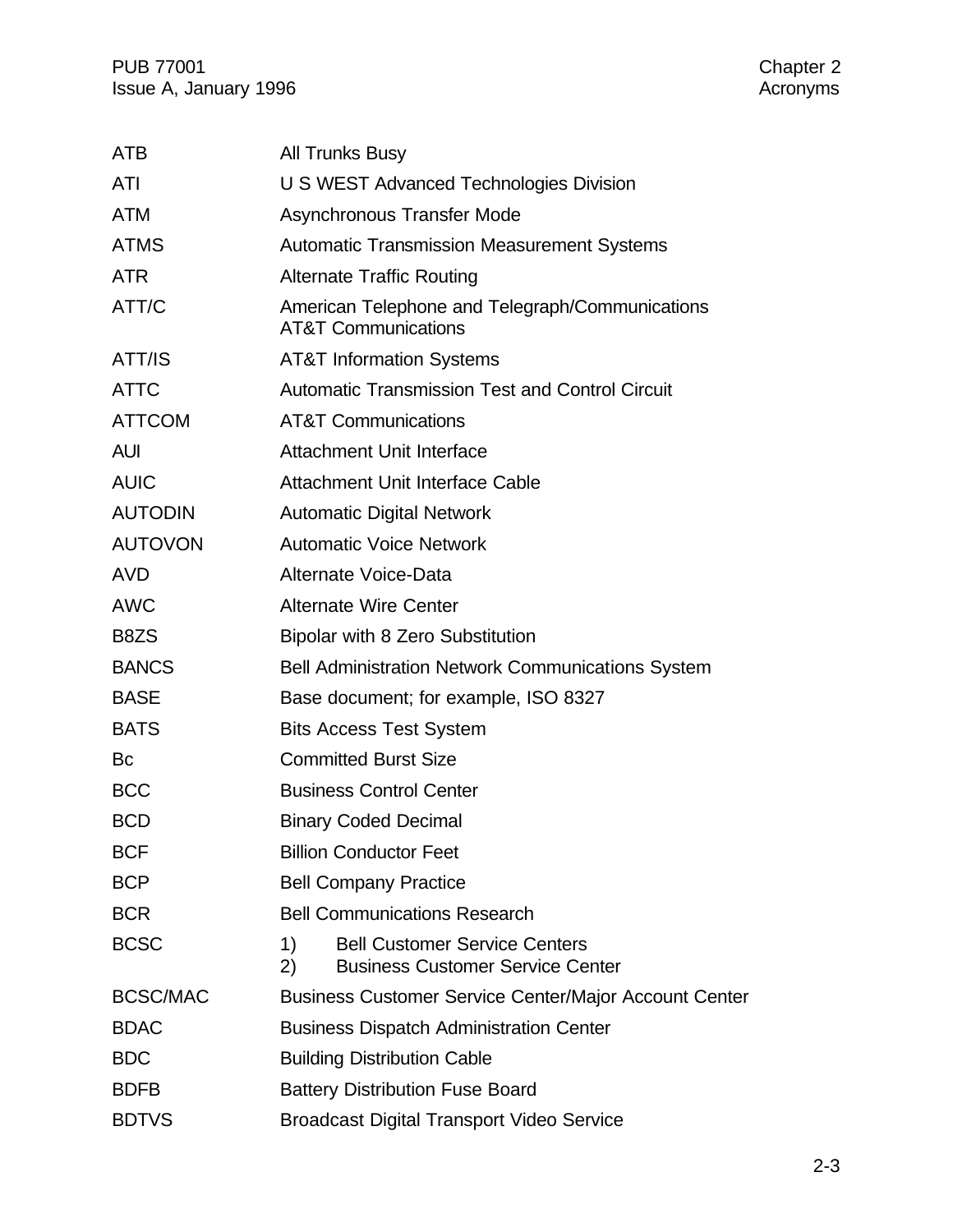| Be                 | <b>Excess Burst Size</b>                                                                                |  |  |
|--------------------|---------------------------------------------------------------------------------------------------------|--|--|
| <b>BECN</b>        | <b>Backward Explicit Congestion Notification</b>                                                        |  |  |
| <b>Bellcore</b>    | Bell Communications Research, Inc.                                                                      |  |  |
| <b>BER</b>         | 1)<br>Basic Encoding Rules for ASN.1<br><b>Bit Errored Ratio</b><br>2)<br>3)<br><b>Bit Error Rate</b>   |  |  |
| <b>BERT</b>        | <b>Below Ground Electronics Remote Terminal</b>                                                         |  |  |
| <b>BES</b>         | <b>Burst Errored Second</b>                                                                             |  |  |
| <b>BIS</b>         | <b>Business Information Systems</b>                                                                     |  |  |
| <b>BISCUS/FACS</b> | <b>Business Information System-Customer Services/Facilities</b><br><b>Assignment and Control System</b> |  |  |
| <b>BISDN</b>       | <b>Broadband ISDN</b>                                                                                   |  |  |
| <b>BISYNC</b>      | <b>Binary Synchronous Protocol</b>                                                                      |  |  |
| <b>BIT</b>         | <b>Binary Digit</b>                                                                                     |  |  |
| <b>BL</b>          | <b>Bridge Lifter</b>                                                                                    |  |  |
| <b>BLV</b>         | <b>Busy Line Verification</b>                                                                           |  |  |
| <b>BnZS</b>        | <b>Binary n-Zero Substitution</b>                                                                       |  |  |
| <b>BOC</b>         | <b>Bell Operating Company</b>                                                                           |  |  |
| <b>BOC/WIS</b>     | Bell Operating Company/WATS Information System                                                          |  |  |
| <b>BOCS</b>        | <b>Bell Operating Companies</b>                                                                         |  |  |
| <b>BOS</b>         | <b>Bell Operating System</b>                                                                            |  |  |
| <b>BOSS</b>        | <b>Billing and Order Support System</b>                                                                 |  |  |
| <b>BPNRZ</b>       | Bipolar Non-Return to Zero                                                                              |  |  |
| <b>BPRZ</b>        | <b>Bipolar Return to Zero</b>                                                                           |  |  |
| bps                | Bits Per Second (Now bit/s)                                                                             |  |  |
| <b>BPSS</b>        | <b>Bell Packet Switching Service</b>                                                                    |  |  |
| <b>BPV</b>         | <b>Bipolar Violation</b>                                                                                |  |  |
| <b>BRA</b>         | <b>Basic Rate Access</b>                                                                                |  |  |
| <b>BRI</b>         | 1)<br>U S WEST Business Resources, Inc.<br>2)<br><b>Basic Rate Interface</b>                            |  |  |
| <b>BRS</b>         | <b>Business Radio System</b>                                                                            |  |  |
| <b>BSA</b>         | <b>Basic Serving Arrangement</b>                                                                        |  |  |
| <b>BSC</b>         | <b>Business Service Center</b>                                                                          |  |  |
|                    |                                                                                                         |  |  |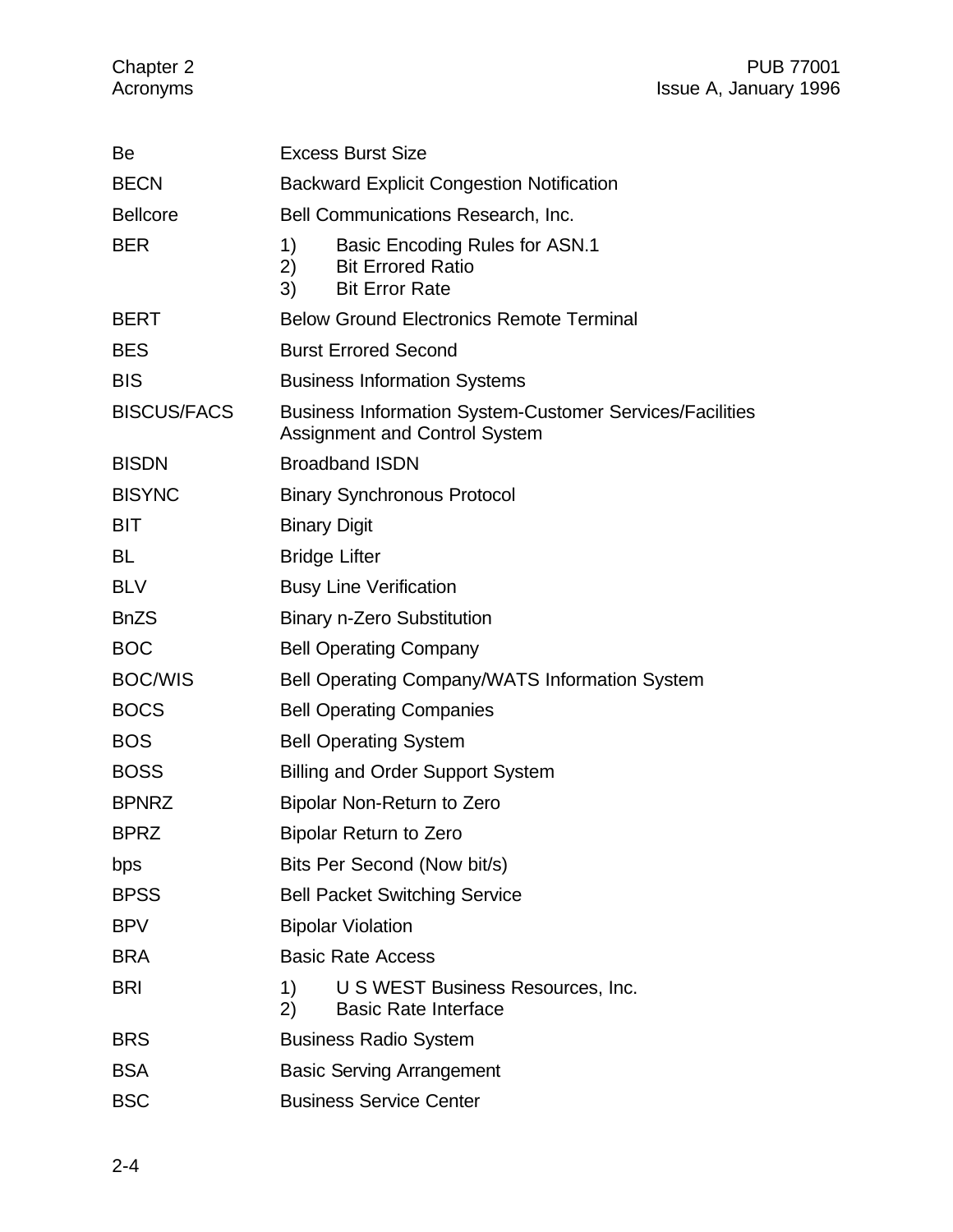| <b>BSCL</b>                     | Bell System COMMON LANGUAGE®                                                                                                                            |  |  |
|---------------------------------|---------------------------------------------------------------------------------------------------------------------------------------------------------|--|--|
| <b>BSCTE</b>                    | <b>Bell System Center for Technical Education</b>                                                                                                       |  |  |
| <b>BSE</b>                      | <b>Basic Service Element</b>                                                                                                                            |  |  |
| <b>BSP</b>                      | <b>Bell System Practice</b>                                                                                                                             |  |  |
| <b>BTN</b>                      | <b>Billing Telephone Number</b>                                                                                                                         |  |  |
| <b>BTS</b>                      | <b>Bell Tri-Co Services</b>                                                                                                                             |  |  |
| <b>BTV</b>                      | <b>Buffer Threshold Value</b>                                                                                                                           |  |  |
| <b>BW</b>                       | <b>Bandwidth</b>                                                                                                                                        |  |  |
| C, I&M                          | Construction, Installation & Maintenance                                                                                                                |  |  |
| C/N                             | <b>Carrier to Noise</b>                                                                                                                                 |  |  |
| C <sub>1</sub>                  | Use TIRKS®-C1                                                                                                                                           |  |  |
| C <sub>1</sub> /CDS             | Use TIRKS®-C1/CDS                                                                                                                                       |  |  |
| C1/DAC                          | Use TIRKS®-C1/DAC                                                                                                                                       |  |  |
| C1/DIST                         | <b>TIRKS<sup>®</sup>-Circuit Layout Distribution Module</b>                                                                                             |  |  |
| C <sub>1</sub> /IN <sub>V</sub> | Use TIRKS®-C1/INV                                                                                                                                       |  |  |
| C1/MDS                          | Use TIRKS®-C1/MDS                                                                                                                                       |  |  |
| C1/PREP                         | <b>TIRKS®-Circuit Layout Preparation Module</b>                                                                                                         |  |  |
| C1/REF                          | Use TIRKS®-C1/REF                                                                                                                                       |  |  |
| C1/TAS                          | Use TIRKS®-C1/TAS                                                                                                                                       |  |  |
| <b>CAA</b>                      | <b>Circuit Administration Area</b>                                                                                                                      |  |  |
| <b>CABS</b>                     | <b>Carrier Access Billing System</b><br>1)<br><b>Customer Access Billing System</b><br>2)                                                               |  |  |
| <b>CAC</b>                      | <b>Circuit Administration Center</b><br>1)<br>2)<br><b>Circuit Access Code</b><br>3)<br><b>Contract Administration Center</b>                           |  |  |
| <b>CAD</b>                      | 1)<br><b>Computer Aided Design</b><br>2)<br><b>Computer Assisted Design</b><br>3)<br><b>Computer Aided Drafting</b><br><b>Connect Aerial Drop</b><br>4) |  |  |
| <b>CAE</b>                      | <b>Computer Aided Engineering</b>                                                                                                                       |  |  |
| CAE/IFS                         | Computer Aided Engineering/Interoffice Facility System                                                                                                  |  |  |
| <b>CAE/MEMS</b>                 | Computer Aided Engineering/Mechanized Engineering Management<br><b>System</b>                                                                           |  |  |
| <b>CAE/MTPS</b>                 | Computer Aided Engineering/Messenger Trunk Planning System                                                                                              |  |  |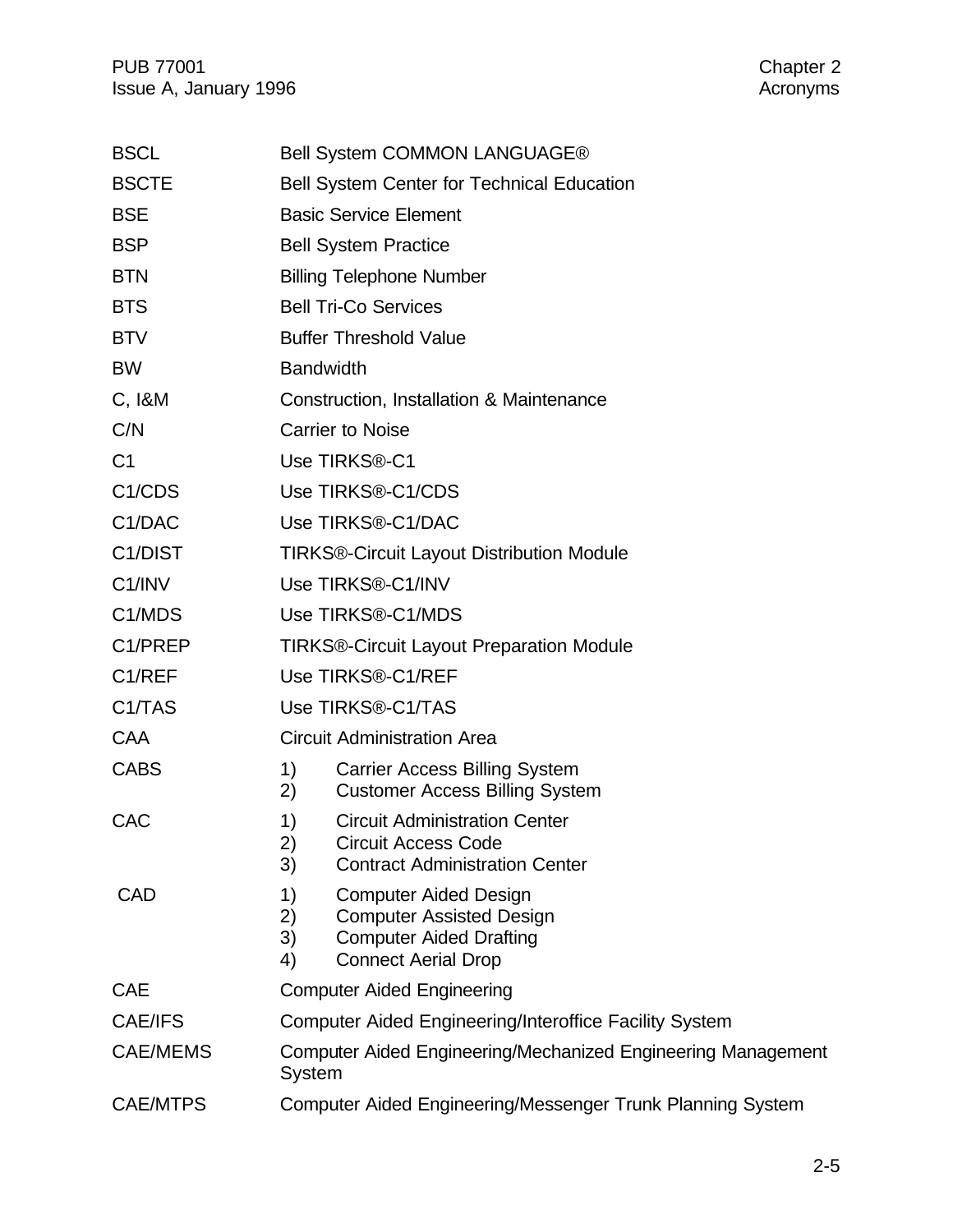| <b>CAE/RICS</b>    | Computer Aided Engineering/Reuse Inventory Control System                                                             |  |  |  |
|--------------------|-----------------------------------------------------------------------------------------------------------------------|--|--|--|
| CAE/SPOS           | Computer Aided Engineering/Switched Plan and Order System                                                             |  |  |  |
| <b>CAL</b>         | <b>COMMAND A LINK</b>                                                                                                 |  |  |  |
| <b>CAMA</b>        | Centralized Automatic Message Accounting                                                                              |  |  |  |
| <b>CAMIS</b>       | <b>Construction Activities Management Information System</b>                                                          |  |  |  |
| <b>CAMIS J/S</b>   | <b>CAMIS Job Scheduler</b>                                                                                            |  |  |  |
| <b>CAPS</b>        | Cable Analysis and Provisioning System                                                                                |  |  |  |
| <b>CAROT</b>       | <b>Centralized Automatic Reporting On Trunks</b>                                                                      |  |  |  |
| CAROT <sub>2</sub> | <b>Centralized Automatic Reporting On Trunks-2</b>                                                                    |  |  |  |
| <b>CATLAS</b>      | Centralized Automatic Trouble Locating and Analysis System                                                            |  |  |  |
| CAU                | <b>Customer Access Unit</b>                                                                                           |  |  |  |
| CВ                 | <b>Channel Bank</b>                                                                                                   |  |  |  |
| <b>CBAC</b>        | <b>Construction Budget Administration Center</b>                                                                      |  |  |  |
| <b>CBD</b>         | <b>Connected Buried Drop</b>                                                                                          |  |  |  |
| <b>CBDB</b>        | <b>Construction Budget Data Base</b>                                                                                  |  |  |  |
| CBS&A              | <b>Construction Budget Summary &amp; Analysis</b>                                                                     |  |  |  |
| CC                 | <b>Came Clear</b>                                                                                                     |  |  |  |
| <b>CCA</b>         | <b>Customer Credit Allowance</b>                                                                                      |  |  |  |
| CCC                | <b>Clear Channel Capability</b>                                                                                       |  |  |  |
| <b>CCI</b>         | Corporate Communications, Inc.<br>U S WEST Corporate Communications, Inc.                                             |  |  |  |
| <b>CCIS</b>        | Common Channel Interoffice Signaling                                                                                  |  |  |  |
| <b>CCIS/SO</b>     | Common Channel Interoffice Signaling/Signaling Office                                                                 |  |  |  |
| <b>CCITT</b>       | Consultative Committee on International Telephone and Telegraph<br>(Now International Telecommunications Union [ITU]) |  |  |  |
| <b>CCN</b>         | <b>Corporate Communications Network</b>                                                                               |  |  |  |
| <b>CCNA</b>        | <b>Customers Carrier Name Abbreviated</b>                                                                             |  |  |  |
| CCO                | <b>Circuit Control Office</b>                                                                                         |  |  |  |
| <b>CCON</b>        | <b>Customer Contact</b>                                                                                               |  |  |  |
| <b>CCR</b>         | <b>Customer Controlled Reconfigurability</b>                                                                          |  |  |  |
| <b>CCS</b>         | <b>Common Channel Signaling</b>                                                                                       |  |  |  |
| CCS7               | Common Channeling Signaling (System) 7                                                                                |  |  |  |
| <b>CCSAC</b>       | <b>Common Channel Signaling Access Service</b>                                                                        |  |  |  |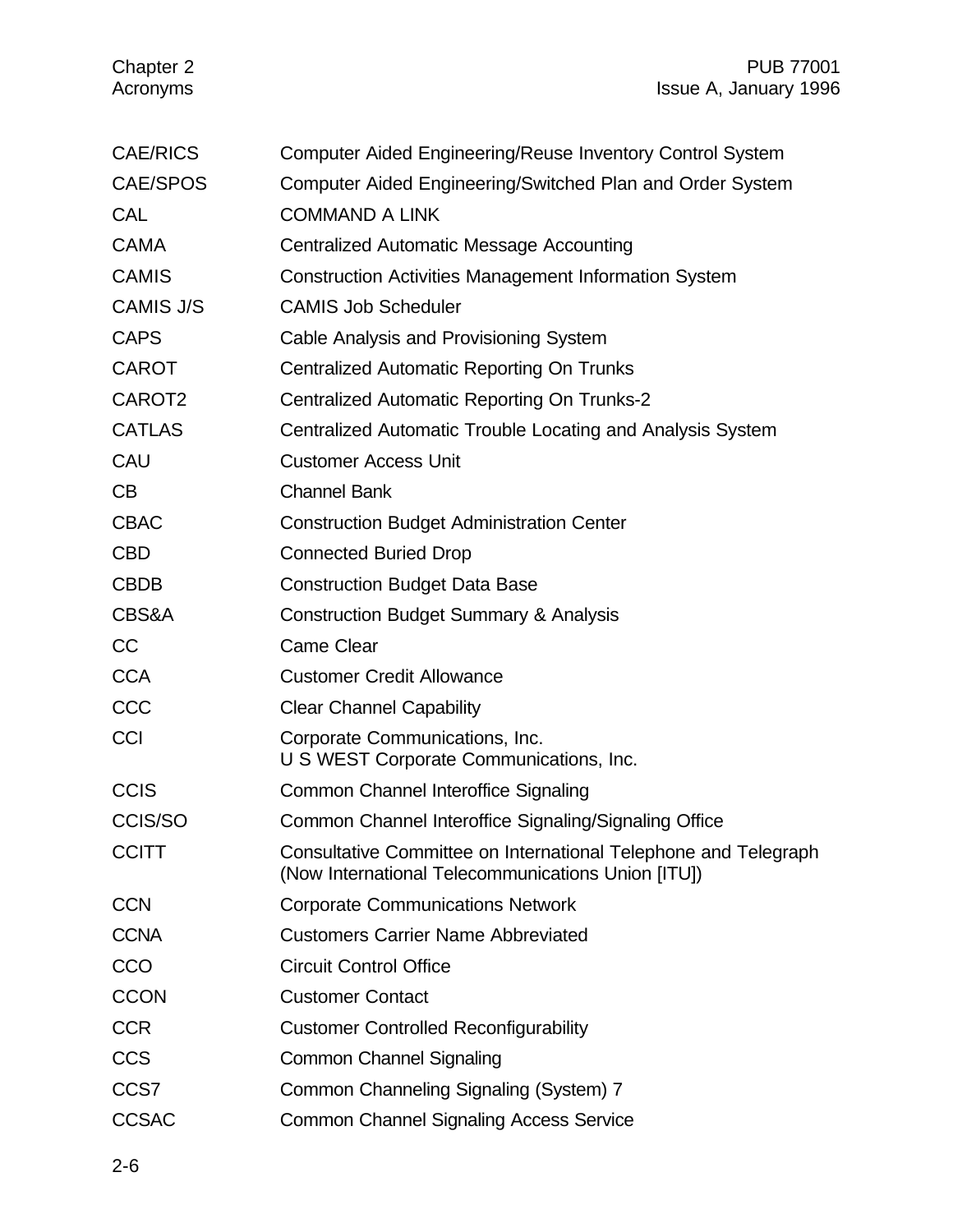| <b>CCSS</b>            | <b>Common Channel Signaling System</b>                     |                                                                                        |  |
|------------------------|------------------------------------------------------------|----------------------------------------------------------------------------------------|--|
| <b>CCTV</b>            | <b>Closed Circuit Television</b>                           |                                                                                        |  |
| <b>CCUAP</b>           | Computerized Cable Upkeep Administration Program           |                                                                                        |  |
| <b>CCUAP II</b>        |                                                            | Computerized Cable Upkeep and Administration Program II                                |  |
| <b>CD</b>              | 1)<br>2)<br>3)                                             | <b>Call Distribution</b><br><b>Circuit Details</b><br><b>Circuit Data</b>              |  |
| <b>CDAC</b>            |                                                            | <b>Centralized Dispatch Administration Center</b>                                      |  |
| <b>CDC</b>             |                                                            | <b>Corporate Data Communications</b>                                                   |  |
| <b>CDLR</b>            | 1)<br>2)                                                   | <b>Confirming Design Layout Record</b><br><b>Confirming Design Layout Report</b>       |  |
| <b>CDLRD</b>           |                                                            | Confirming Design Layout Record Date                                                   |  |
| <b>CDM</b>             |                                                            | <b>Cost Distribution Module</b>                                                        |  |
| CDO                    |                                                            | <b>Community Dial Office</b>                                                           |  |
| <b>CDR</b>             | <b>Customer Digit Receiver</b>                             |                                                                                        |  |
| <b>CDS</b>             | <b>Circuit Design System</b>                               |                                                                                        |  |
| <b>CDVM</b>            | Central office Data/Voice Multiplexer                      |                                                                                        |  |
| <b>CEC</b>             | <b>Cellular Exchange Carrier</b>                           |                                                                                        |  |
| <b>CECO</b>            | <b>Civil Enforcement Consent Order</b>                     |                                                                                        |  |
| <b>CEI</b>             | Comparably Efficient Interconnection                       |                                                                                        |  |
| <b>CEM</b>             | 1)<br>2)                                                   | <b>Construction Equipment Management</b><br><b>Construction Engineering Memorandum</b> |  |
| <b>CENTREX</b>         | <b>Centralized Exchange for Business Customer Services</b> |                                                                                        |  |
| <b>CENTREX/CENTRON</b> |                                                            | Centralized Exchange for Business Customer Services                                    |  |
| <b>CEO/EAEO</b>        |                                                            | Conforming End Office/Equal Access End Office                                          |  |
| <b>CEV</b>             |                                                            | <b>Controlled Environmental Vault</b>                                                  |  |
| <b>CFA</b>             | 1)<br>2)                                                   | <b>Connecting Facility Assignment</b><br><b>Carrier Facility Assign</b>                |  |
| <b>CI</b>              | <b>Channel Interface</b>                                   |                                                                                        |  |
| $CI$ II                | Computer Inquiry II (Two)                                  |                                                                                        |  |
| CI III                 | Computer Inquiry III (Three)                               |                                                                                        |  |
| <b>CIB</b>             | <b>Centralized Intercept Bureau</b>                        |                                                                                        |  |
| <b>CIC</b>             | <b>Carrier Identification Code</b>                         |                                                                                        |  |
| <b>CIMAP</b>           | Circuit Installation Maintenance Assistance Package        |                                                                                        |  |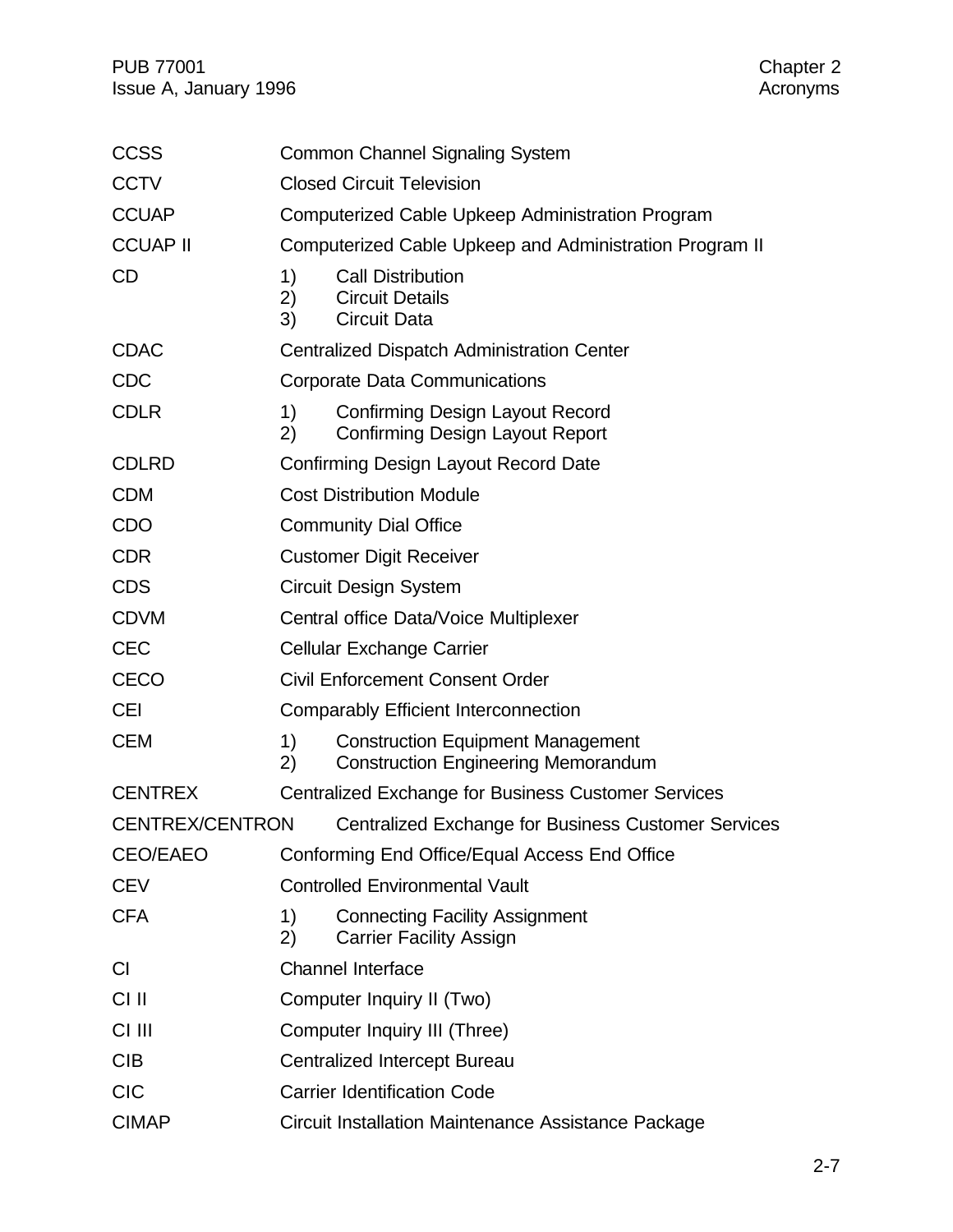| <b>CIMAP-INE</b>    |                | <b>CIMAP - Intelligent Network Elements</b>                                                                     |  |  |
|---------------------|----------------|-----------------------------------------------------------------------------------------------------------------|--|--|
| CIMAP/CC            |                | <b>CIMAP/Control Center</b>                                                                                     |  |  |
| <b>CIMAP/SSC</b>    |                | <b>CIMAP/Special Services Center</b>                                                                            |  |  |
| <b>CIN</b>          |                | <b>Customer Identification Number</b>                                                                           |  |  |
| <b>CIR</b>          |                | <b>Committed Information Rate</b>                                                                               |  |  |
| <b>CIS</b>          |                | <b>Customized Intercept Service</b>                                                                             |  |  |
| <b>CIU</b>          |                | <b>Craft Interface Unit</b>                                                                                     |  |  |
| <b>CKL</b>          |                | <b>Circuit Location</b>                                                                                         |  |  |
| <b>CKLT</b>         |                | Circuit Location Telephone Company Wire Center                                                                  |  |  |
| <b>CKTID</b>        |                | <b>Circuit Identification</b>                                                                                   |  |  |
| CLASS <sub>SM</sub> |                | <b>Custom Local Area Signaling Service</b>                                                                      |  |  |
| <b>CLB</b>          |                | Circuit Layout Bureau                                                                                           |  |  |
| <b>CLCI™</b>        |                | Common Language <sup>®</sup> Circuit Identification                                                             |  |  |
| CLEI™               |                | Common Language® Equipment Identification                                                                       |  |  |
| CLEO™               |                | Common Language® Equipment Order                                                                                |  |  |
| <b>CLF</b>          |                | <b>Creation Load Factor</b>                                                                                     |  |  |
| CLFI™               |                | Common Language® Facility Identification                                                                        |  |  |
| <b>CLI</b>          |                | Calling Line Identification                                                                                     |  |  |
| CLLI™               |                | Common Language® Location Identification                                                                        |  |  |
| <b>CLO</b>          |                | <b>Circuit Layout Order</b>                                                                                     |  |  |
| <b>CLONES</b>       |                | <b>COMMON LANGUAGE® ONline Extract System</b>                                                                   |  |  |
| <b>CLR</b>          |                | <b>Called Line Report</b>                                                                                       |  |  |
| <b>CLRC</b>         |                | <b>Circuit Layout Record Card</b>                                                                               |  |  |
| <b>CLS</b>          | 1)<br>2)       | A COMMON LANGUAGE® Circuit Identifier<br><b>COMMON LANGUAGE® Circuit Serial Number</b>                          |  |  |
| <b>CMC</b>          | 1)<br>2)<br>3) | <b>Cellular Mobile Carrier</b><br><b>Construction Management Center</b><br><b>Change Management and Control</b> |  |  |
| <b>CMI</b>          |                | <b>Control Mode Idle</b>                                                                                        |  |  |
| <b>CMIP</b>         |                | <b>Common Management Information Protocol</b>                                                                   |  |  |
| <b>CMISE</b>        |                | <b>Common Management Information Service Element</b>                                                            |  |  |
| <b>CMO</b>          | 1)<br>2)       | Cable Management Organization<br>Cable Management Office                                                        |  |  |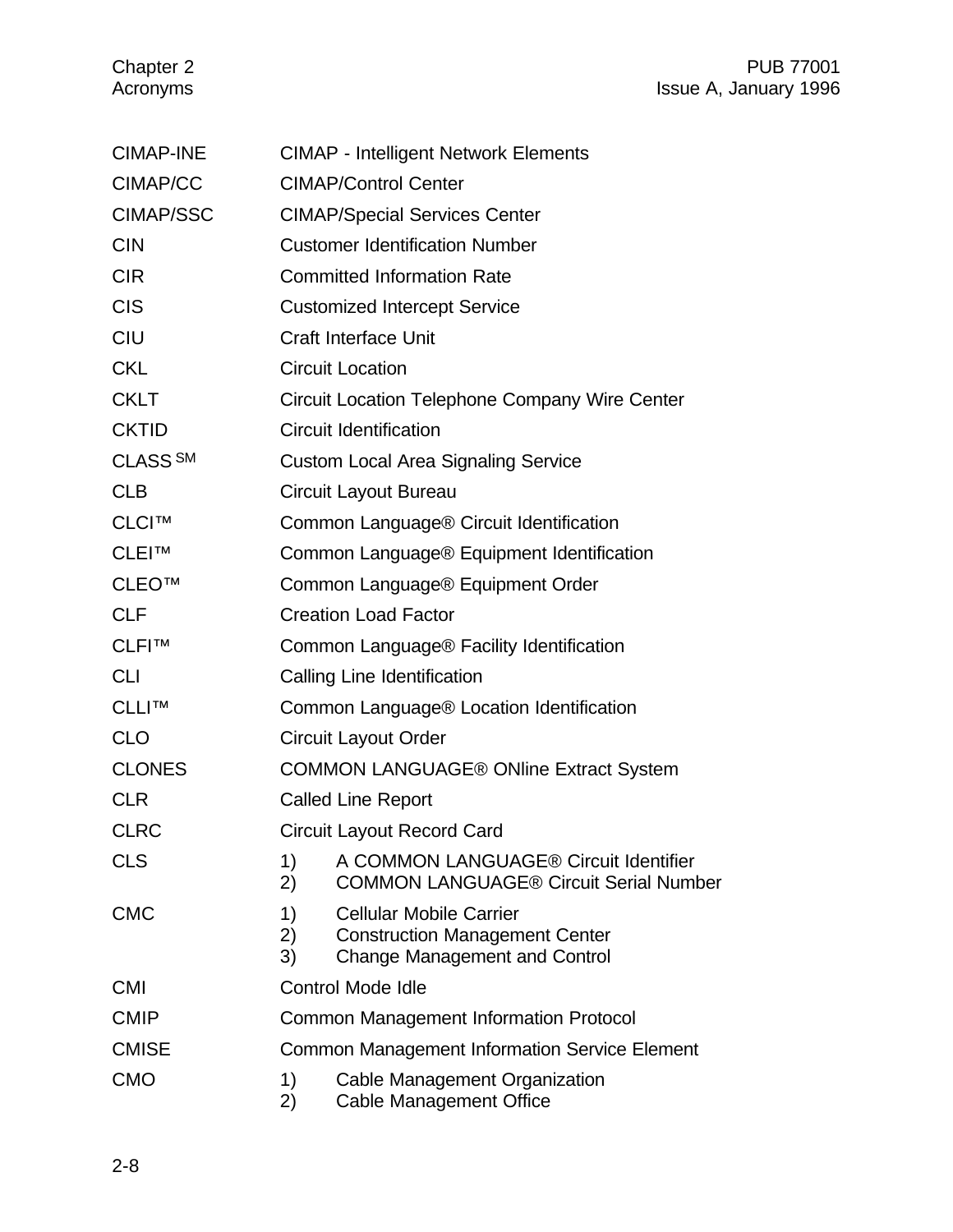| <b>CMRF</b>        | <b>Circuit Maintenance Record File</b>         |                                                                                                 |  |
|--------------------|------------------------------------------------|-------------------------------------------------------------------------------------------------|--|
| <b>CMS</b>         | Circuit Maintenance System (Also see CMT)      |                                                                                                 |  |
| CMS <sub>1</sub>   | Circuit Maintenance System 1                   |                                                                                                 |  |
| CMS <sub>3A</sub>  |                                                | Circuit Maintenance System 3A                                                                   |  |
| CMS-1              |                                                | <b>Circuit Maintenance System-1</b>                                                             |  |
| CMS <sub>3</sub> A |                                                | Circuit Maintenance System 3A                                                                   |  |
| <b>CMSMC</b>       |                                                | Circuit Maintenance System Maintenance Center                                                   |  |
| <b>CMT</b>         |                                                | Circuit Maintenance System (Also see CMS)                                                       |  |
| <b>CMTS</b>        |                                                | <b>Centralized Maintenance Test System</b>                                                      |  |
| <b>CN</b>          | 1)<br>2)<br>3)                                 | <b>Circuit Number</b><br><b>Change Notice</b><br><b>Completion Notice</b>                       |  |
| <b>CNA</b>         |                                                | <b>Communications Network Architecture</b>                                                      |  |
| <b>CND</b>         | <b>Calling Number Delivery</b>                 |                                                                                                 |  |
| <b>CNDB</b>        | <b>Calling Number Delivery Blocking</b>        |                                                                                                 |  |
| <b>CNM</b>         | <b>Customer Network Management</b>             |                                                                                                 |  |
| <b>CO</b>          | <b>Central Office</b>                          |                                                                                                 |  |
| <b>COAM</b>        |                                                | <b>Customer Owned And Maintained</b>                                                            |  |
| COC                | 1)<br>2)<br>3)                                 | <b>Circuit Order Control</b><br><b>Circuit Order Center</b><br><b>Central Office Connection</b> |  |
| COCC               | 1)<br>2)                                       | <b>Central Office Connecting Channel</b><br><b>Central Office Cross Connect</b>                 |  |
| <b>COCE</b>        | <b>Central Office Circuit Equipment</b>        |                                                                                                 |  |
| COCS               | <b>Circuit Order Control System</b>            |                                                                                                 |  |
| <b>COCTX</b>       | <b>Central Office CenTreX</b>                  |                                                                                                 |  |
| <b>COE</b>         | 1)<br>2)                                       | <b>Central Office Equipment</b><br><b>Customer Owned Equipment</b>                              |  |
| <b>CORD</b>        | <b>Customer Order Retrieval and Display</b>    |                                                                                                 |  |
| <b>COSMOS</b>      | <b>Computer System for Mainframe Operation</b> |                                                                                                 |  |
| <b>COT</b>         | 1)<br>2)                                       | <b>Central Office Termination</b><br><b>Central Office Technician</b>                           |  |
| <b>CP</b>          | <b>Communications Processor</b>                |                                                                                                 |  |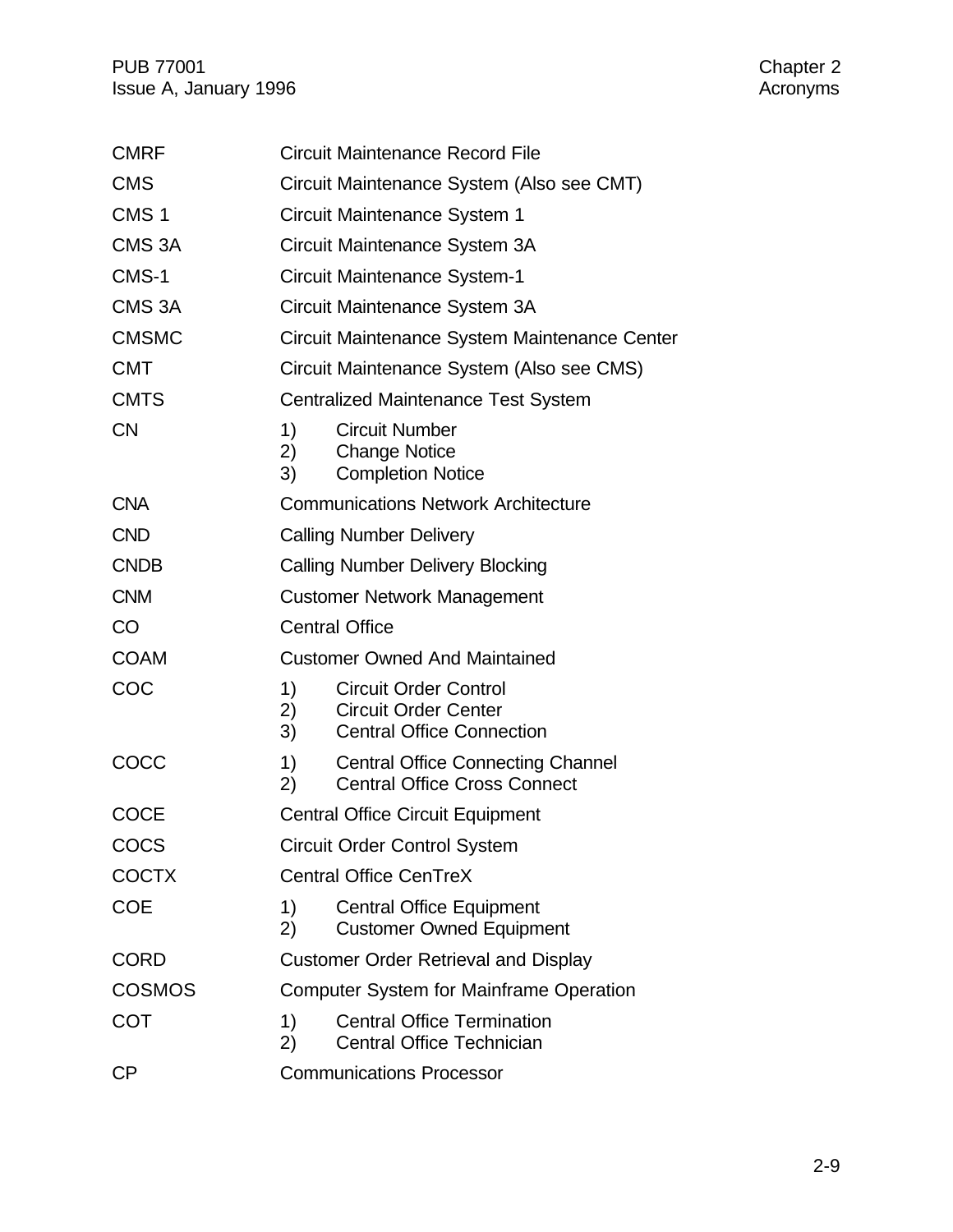| <b>CPC</b>       | 1)<br>2)                        | <b>Circuit Provisioning Center</b><br><b>Cable Pressure Contactors</b>                            |
|------------------|---------------------------------|---------------------------------------------------------------------------------------------------|
| <b>CPE</b>       |                                 | <b>Customer Provided Equipment</b>                                                                |
| <b>CPIW</b>      |                                 | <b>Customer Provided Inside Wire</b>                                                              |
| <b>CPN</b>       |                                 | <b>Calling Party Number</b>                                                                       |
| <b>CPR</b>       |                                 | <b>Continuing Property Record</b>                                                                 |
| <b>CPS</b>       |                                 | <b>Cycles Per Second</b>                                                                          |
| <b>CRAS</b>      |                                 | Cable Repair Administrative System                                                                |
| <b>CRC</b>       |                                 | <b>Cyclic Redundancy Check</b>                                                                    |
| CRC-6            |                                 | 6 bit Cyclic Redundancy Check                                                                     |
| <b>CREG</b>      |                                 | Concentrated Range Extender with Gain                                                             |
| <b>CRIS</b>      | 1)<br>2)                        | <b>Customer Records Inventory System</b><br><b>Customer Record Information System</b>             |
| <b>CRO</b>       | <b>Critically Related Order</b> |                                                                                                   |
| <b>CRSAB</b>     | 1)<br>2)                        | Centralized Repair Service Attendant Bureau<br><b>Centralized Repair Service Answering Bureau</b> |
| <b>CS</b>        | <b>Class of Service</b>         |                                                                                                   |
| <b>CSC</b>       |                                 | <b>Complex Services Center</b>                                                                    |
| <b>CSDC</b>      |                                 | <b>Circuit Switched Digital Capacity</b>                                                          |
| <b>CSDN</b>      |                                 | <b>Corporate Shared Data Network</b>                                                              |
| <b>CSG</b>       |                                 | <b>Controlling Service Group</b>                                                                  |
| <b>CSMA/CD</b>   |                                 | Carrier Sense Multiple Access with Collision Detection                                            |
| <b>CSO</b>       |                                 | <b>Carrier Service Order</b>                                                                      |
| <b>CSP</b>       |                                 | <b>Customer Systems Pricing</b>                                                                   |
| <b>CSP</b>       |                                 | <b>Carrier Selection Parameter</b>                                                                |
| <b>CSS</b>       |                                 | <b>Controlled Slip Seconds</b>                                                                    |
| CST <sub>3</sub> |                                 | <b>Circuit Switched Trunk 3</b>                                                                   |
| CSU              | 1)<br>(2)                       | <b>Channel Service Unit</b><br><b>Customer Service Unit</b>                                       |
| <b>CSW</b>       |                                 | <b>Customer Service Wire</b>                                                                      |
| <b>CT</b>        |                                 | <b>Channel Termination</b>                                                                        |
| <b>CTEC</b>      |                                 | <b>Circuit Transmission Engineering Center</b>                                                    |
| <b>CTNN</b>      |                                 | Cable Trouble Ticket Number                                                                       |
|                  |                                 |                                                                                                   |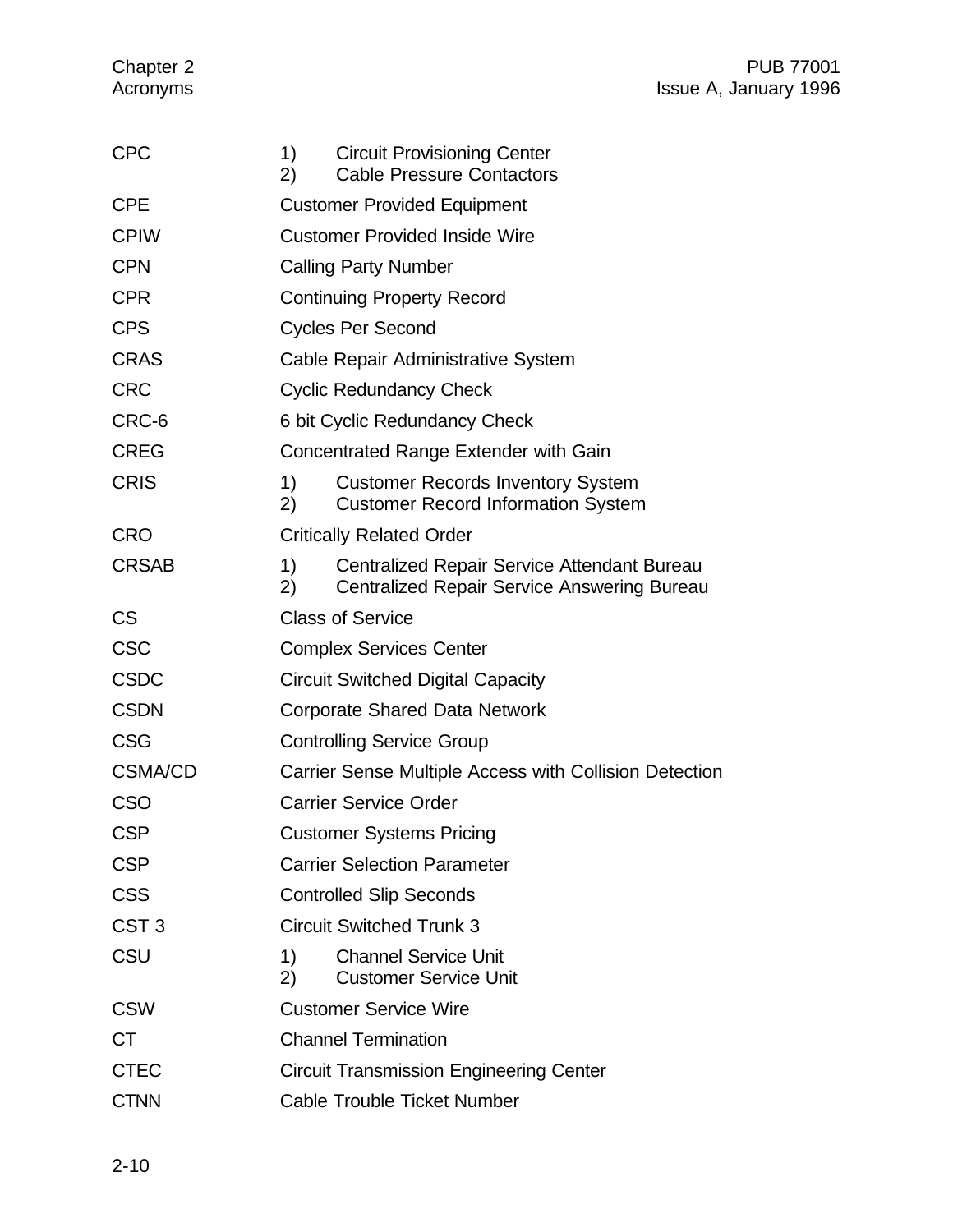| <b>CTS</b>   | <b>Clear To Send</b>                                                    |
|--------------|-------------------------------------------------------------------------|
| <b>CTX</b>   | Centrex                                                                 |
| <b>CU</b>    | <b>Channel Unit</b>                                                     |
| <b>CUS</b>   | <b>Customer Code</b>                                                    |
| <b>CV</b>    | <b>Code Violation</b><br>1)<br><b>Coding Violations</b><br>$\mathbf{2}$ |
| <b>CVTS</b>  | <b>Corporate Video Teleconferencing Service</b>                         |
| <b>CWG</b>   | <b>Construction Work Group</b>                                          |
| <b>CWL</b>   | <b>Circuit Work Location</b>                                            |
| <b>CXR</b>   | Carrier                                                                 |
| DA           | <b>Directory Assistance</b>                                             |
| <b>DACS</b>  | Digital Access Cross-connect System (AT&T)                              |
| <b>DATH</b>  | Display, Abbreviate Trouble History                                     |
| dB           | decibel                                                                 |
| <b>DBM</b>   | Dynamic Bandwidth Management                                            |
| dBrnC        | Decibel Reference Noise C-Message Weighting                             |
| dBrnC0       | dBrnC referred to 0 TLP                                                 |
| dBv          | Decibels Relative to voltage                                            |
| dc           | direct current                                                          |
| <b>DCC</b>   | Data Communications Channel                                             |
| <b>DCE</b>   | Data Circuit-Terminating Equipment                                      |
| <b>DCPR</b>  | <b>Detailed Continuing Property Record</b>                              |
| <b>DCS</b>   | Digital Cross-connect System                                            |
| <b>DCSO</b>  | <b>Display Completed Service Order</b>                                  |
| <b>DCTTN</b> | Display Cable Trouble Ticket Number                                     |
| <b>DD</b>    | Due Date                                                                |
| <b>DDAL</b>  | <b>Direct Digital Access Line</b>                                       |
| <b>DDD</b>   | <b>Direct Distance Dialing</b>                                          |
| <b>DDJ</b>   | Due Date Jeopardy                                                       |
| <b>DDN</b>   | <b>Digital Data Network</b>                                             |
| <b>DDOV</b>  | Digital Data Over Voice                                                 |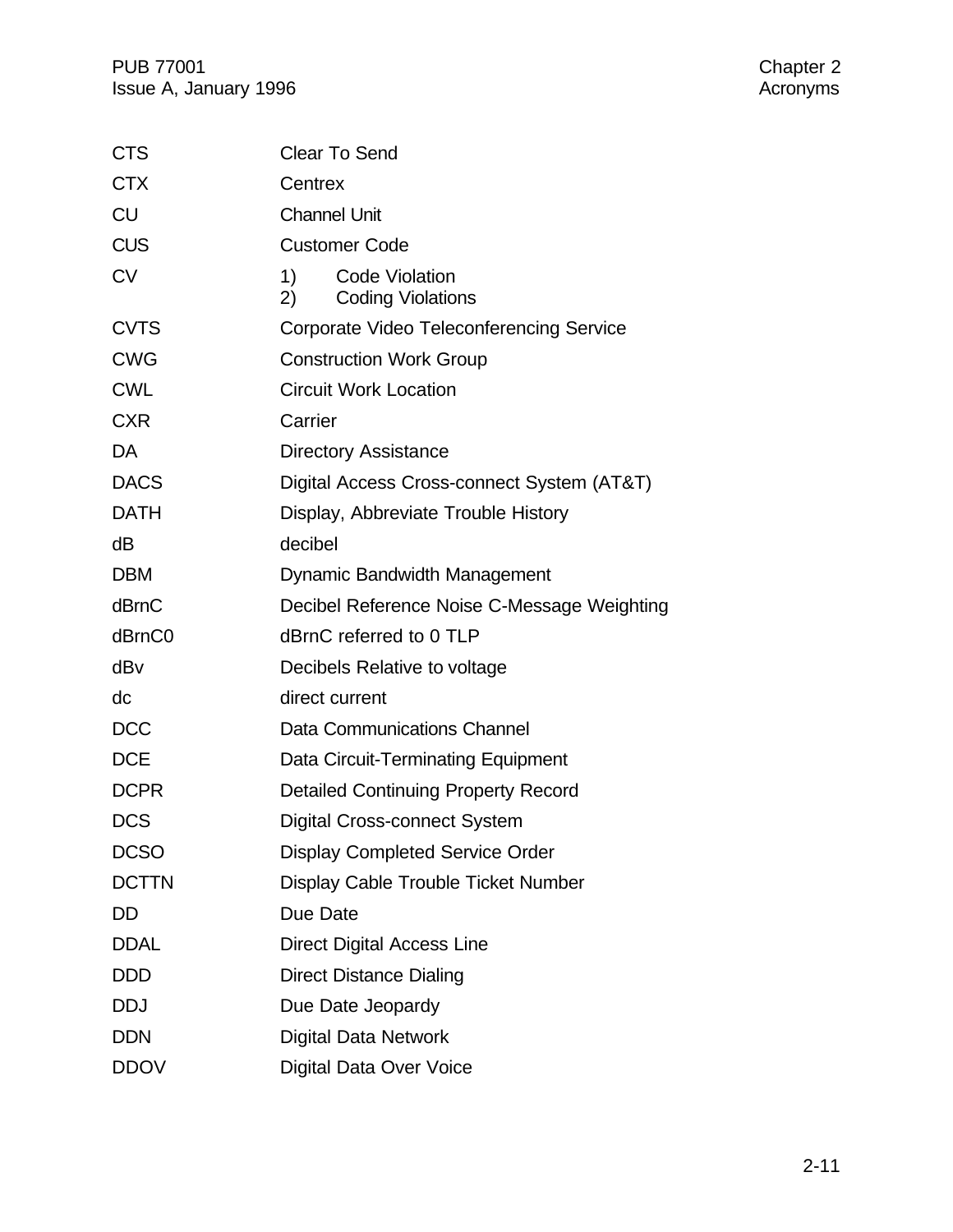| <b>DDS</b>      | 1)<br>2)<br>3) | <b>Direct Dialing Service</b><br><b>Digital Data Service</b><br>Dataphone Digital Service |  |
|-----------------|----------------|-------------------------------------------------------------------------------------------|--|
| DE              |                | <b>Discard Eligibility</b>                                                                |  |
| <b>DID</b>      |                | <b>Direct Inward Dialing</b>                                                              |  |
| <b>DILEP</b>    |                | Digital Line Engineering Program                                                          |  |
| <b>DLC</b>      |                | <b>Digital Loop Carrier</b>                                                               |  |
| <b>DLCI</b>     |                | Data Link Connection Identifier                                                           |  |
| <b>DLCS</b>     |                | Data Line Concentrator System                                                             |  |
| <b>DLETH</b>    |                | Display Long Extended Trouble History                                                     |  |
| <b>DLR</b>      | 1)<br>2)       | Design Layout Record<br><b>Display Line Record</b>                                        |  |
| <b>DLRD</b>     |                | Design Layout Record Date                                                                 |  |
| <b>DM</b>       |                | Delayed Maintenance                                                                       |  |
| <b>DOD</b>      |                | <b>Direct Outward Dialing</b>                                                             |  |
| <b>DOJ</b>      |                | Department of Justice (U S Federal Government)                                            |  |
| <b>DOP</b>      |                | <b>Dedicated Outside Plant</b>                                                            |  |
| <b>DOPAC</b>    |                | Disk Oriented Property and Cost Accounting system                                         |  |
| <b>DQDB</b>     |                | <b>Distributed Queue Dual Bus</b>                                                         |  |
| <b>DRI</b>      |                | Design Related Information                                                                |  |
| D <sub>S0</sub> |                | Digital Signal Level 0 (64 kbit/s) (1 voice channel)                                      |  |
| DS <sub>1</sub> |                | High Capacity 1.544 Mbit/s Service<br>Digital Signal Level 1 (1.544 Mbit/s)               |  |
| DS <sub>2</sub> |                | Digital Signal Level 2 (6.312 Mbit/s)                                                     |  |
| DS <sub>3</sub> |                | High Capacity 44.736 Mbit/s Service<br>Digital Signal Level 3 (44.736 Mbit/s)             |  |
| DS4             |                | Digital Signal Level 4 (274.176 Mbit/s)                                                   |  |
| <b>DSAS</b>     |                | DATAPHONE <sup>®</sup> Select-A-Station                                                   |  |
| <b>DSOC</b>     | 1)<br>2)       | <b>Digital Systems Operations Center</b><br><b>Digital Services Operations Center</b>     |  |
| <b>DSR</b>      |                | <b>DCE Ready</b>                                                                          |  |
| <b>DSS</b>      |                | Digital Switched Services <sup>SM</sup>                                                   |  |
| <b>DSU</b>      | 1)<br>2)       | <b>Digital Service Unit</b><br>Data Service Unit                                          |  |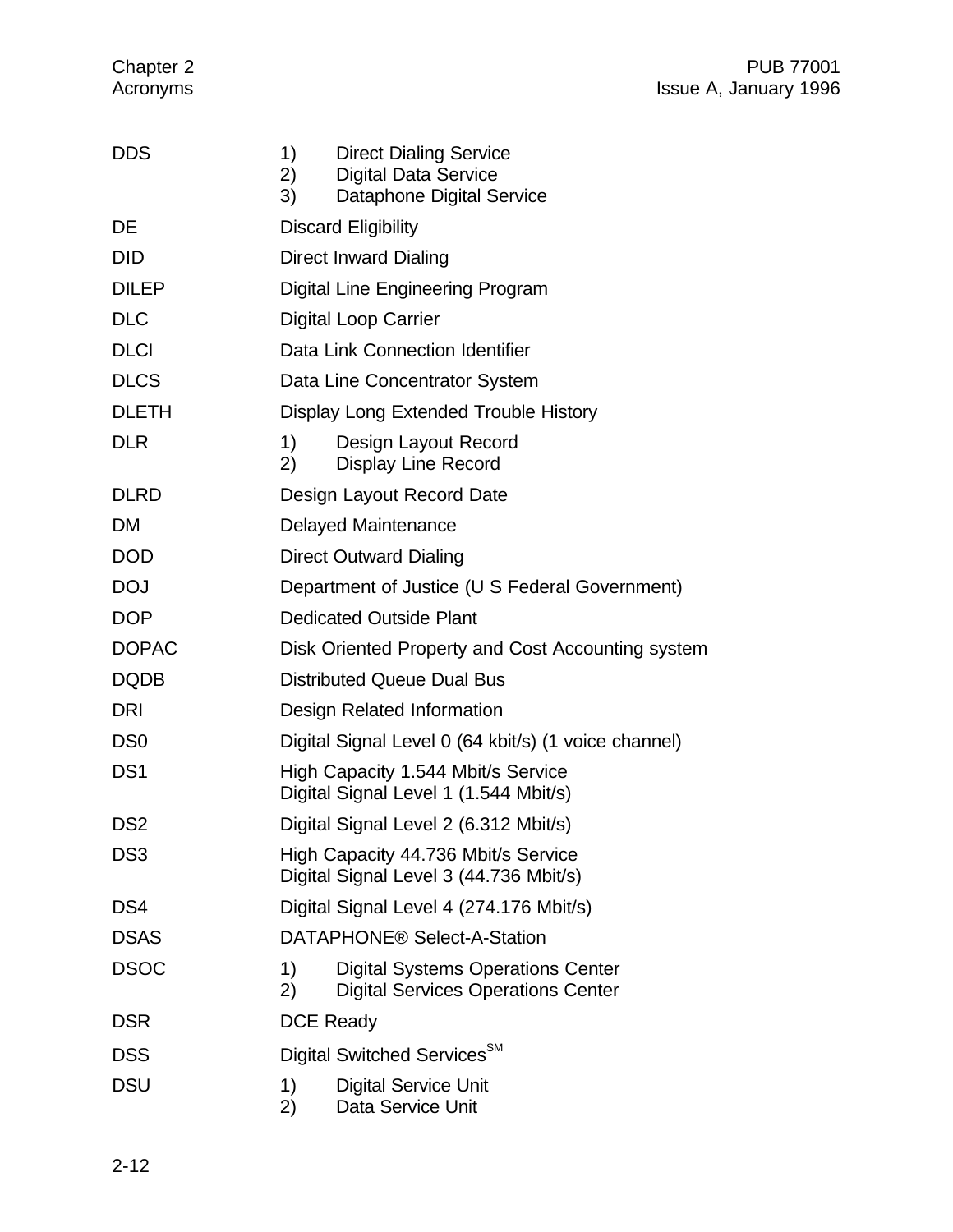| <b>DSX</b>          | <b>Digital Signal Cross-connect</b>                           |
|---------------------|---------------------------------------------------------------|
| DSX-1               | Digital Signal Level 1 Cross-connect                          |
| DSX-3               | Digital Signal Level 3 Cross-connect                          |
| DTAU+               | Heikemian Digital Test Access Unit +                          |
| <b>DTE</b>          | Data Terminal Equipment                                       |
| <b>DTMF</b>         | <b>Dual Tone MultiFrequency</b>                               |
| <b>DTN</b>          | Data Telephone Number                                         |
| <b>DTR</b>          | <b>DTE Ready</b>                                              |
| <b>DUV</b>          | Data Under Voice                                              |
| <b>DVA</b>          | Designed, Verified and Assigned                               |
| <b>DVJ</b>          | Designed, Verified and Assigned Jeopardy                      |
| <b>DX</b>           | <b>Duplex Signaling</b>                                       |
| E-911               | <b>Enhanced 911 Services</b>                                  |
| E/M                 | Electromechanical                                             |
| E <sub>1</sub>      | Use TIRKS®-E1                                                 |
| E1/REF              | Use TIRKS®-E1/REF                                             |
| E <sub>1</sub> /TAS | Use TIRKS®-E1/TAS                                             |
| EA                  | <b>Equal Access</b>                                           |
| <b>EADP</b>         | Equal Access Deployment Plan                                  |
| <b>EAS</b>          | <b>Extended Area Service</b>                                  |
| EC                  | <b>Exchange Carrier</b>                                       |
| EC CO               | <b>Exchange Carrier Central Office</b>                        |
| <b>ECD</b>          | <b>Estimated Completion Date</b>                              |
| <b>ECO</b>          | <b>Electronic Central Office</b>                              |
| ECP-1               | Use TIRKS®-ECP-1                                              |
| ECP-1A              | Use TIRKS®-ECP-1A                                             |
| ECP-1B              | Use TIRKS®-ECP-1B                                             |
| <b>ECRS</b>         | <b>Enhanced Call Receipt System</b>                           |
| <b>EDIMS</b>        | <b>Electronic Documentation Information Management System</b> |
| <b>EDS</b>          | <b>Extended Digital Service</b>                               |
| <b>EDSX</b>         | <b>Electronic Digital Signal Cross-connect</b>                |
| <b>EEC-FAC</b>      | <b>Equipment Engineering Center-Facilities</b>                |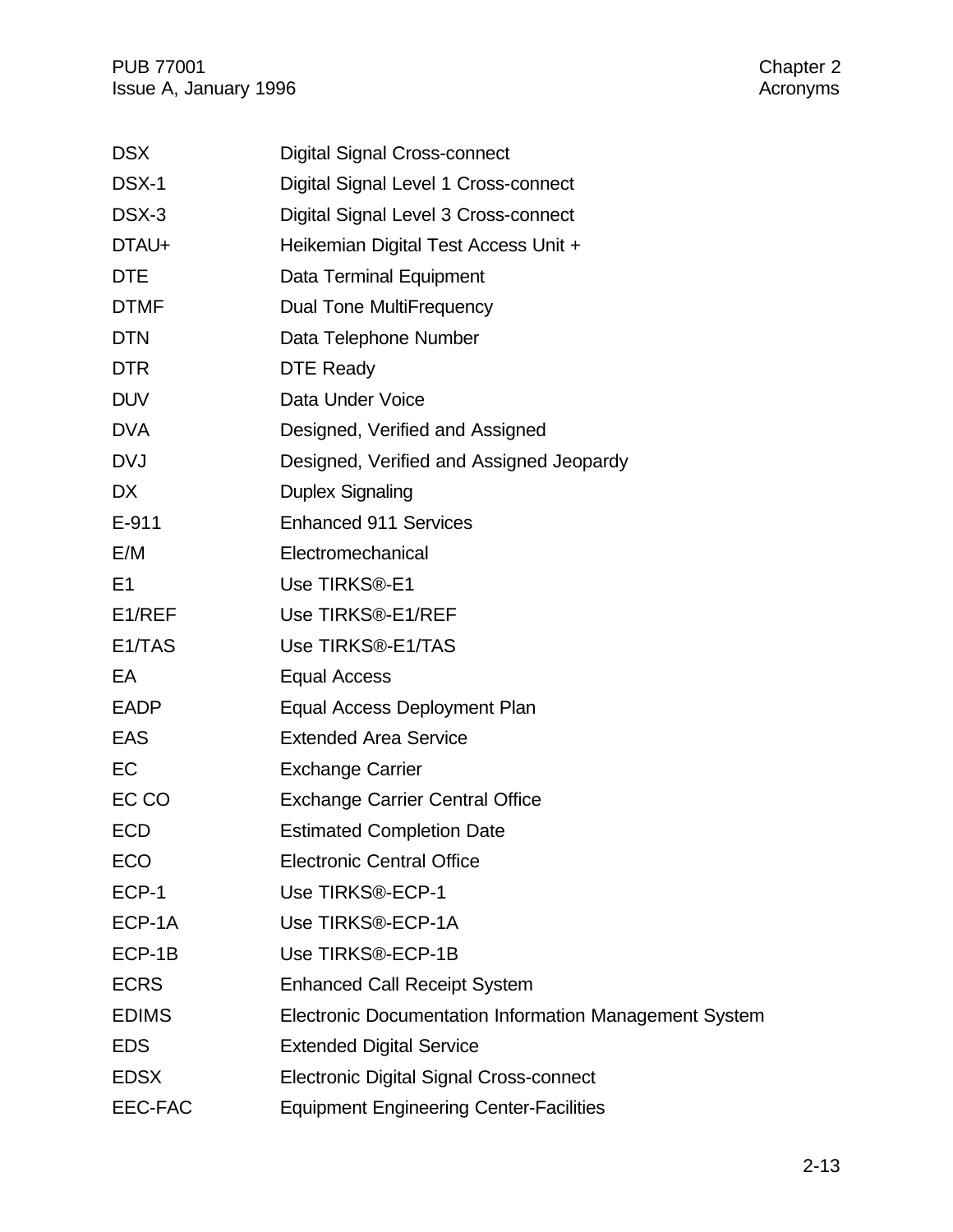| <b>EFAR</b>       | Economic Feeder Administration and Relief                       |
|-------------------|-----------------------------------------------------------------|
| <b>EFRAP</b>      | Exchange Feeder Route Analysis Program                          |
| EFRAP/CFT         | Exchange Feeder Route Analysis Prog/Cumulative Fill Tab         |
| <b>EFRAP/TICS</b> | Exchange Feeder Route Anal Prog/Time-Share Cable Size           |
| <b>EFRAP/TIFS</b> | Exchange Feeder Route Anal Prog/TICS Input File System          |
| <b>EFS</b>        | <b>Error Free Seconds</b>                                       |
| <b>EIA</b>        | <b>Electronic Industries Association</b>                        |
| <b>EICT</b>       | <b>Expanded Interconnect Channel Termination</b>                |
| <b>ELAC</b>       | <b>Equipment Location Access Code</b>                           |
| <b>ELEPL</b>      | Equal Level Echo Path Loss                                      |
| EM                | <b>Electronic Mail</b>                                          |
| EO                | <b>End Office</b>                                               |
| <b>EPIC</b>       | (EEPS) Engineering and Planning Interface Construction (Budget) |
| <b>EPL</b>        | <b>Echo Path Loss</b>                                           |
| <b>EPOC</b>       | <b>Engineering Point of Contact</b>                             |
| <b>EPRC</b>       | <b>Engineering Property Records and Contracting</b>             |
| <b>EPROM</b>      | Erasable, Programmable, Read-Only Memory (Chip)                 |
| <b>EPS</b>        | <b>Engineering and Planning System</b>                          |
| <b>ERL</b>        | <b>Echo Return Loss</b>                                         |
| <b>ERMA</b>       | Engineering Records Maintenance and Administration System       |
| <b>ERW</b>        | <b>Engineering Right-of-Way</b>                                 |
| ES                | Errored Second(s)                                               |
| <b>ESF</b>        | <b>Extended Superframe</b>                                      |
| <b>ESP</b>        | <b>Enhanced Service Provider</b>                                |
| <b>ESPD</b>       | Equalizer Selection Program for Data                            |
| <b>ESSEX</b>      | <b>ESS Centrex Service</b>                                      |
| <b>ESSX</b>       | <b>Electronic Switching System Exchange</b>                     |
| <b>ESS®</b>       | <b>Electronic Switching System</b>                              |
| <b>ETN</b>        | <b>Electronic Tandem Network</b>                                |
| <b>ETV</b>        | <b>Educational Television</b>                                   |
| EU                | End-User                                                        |
| EU-POT            | <b>End-User Point Of Termination</b>                            |
|                   |                                                                 |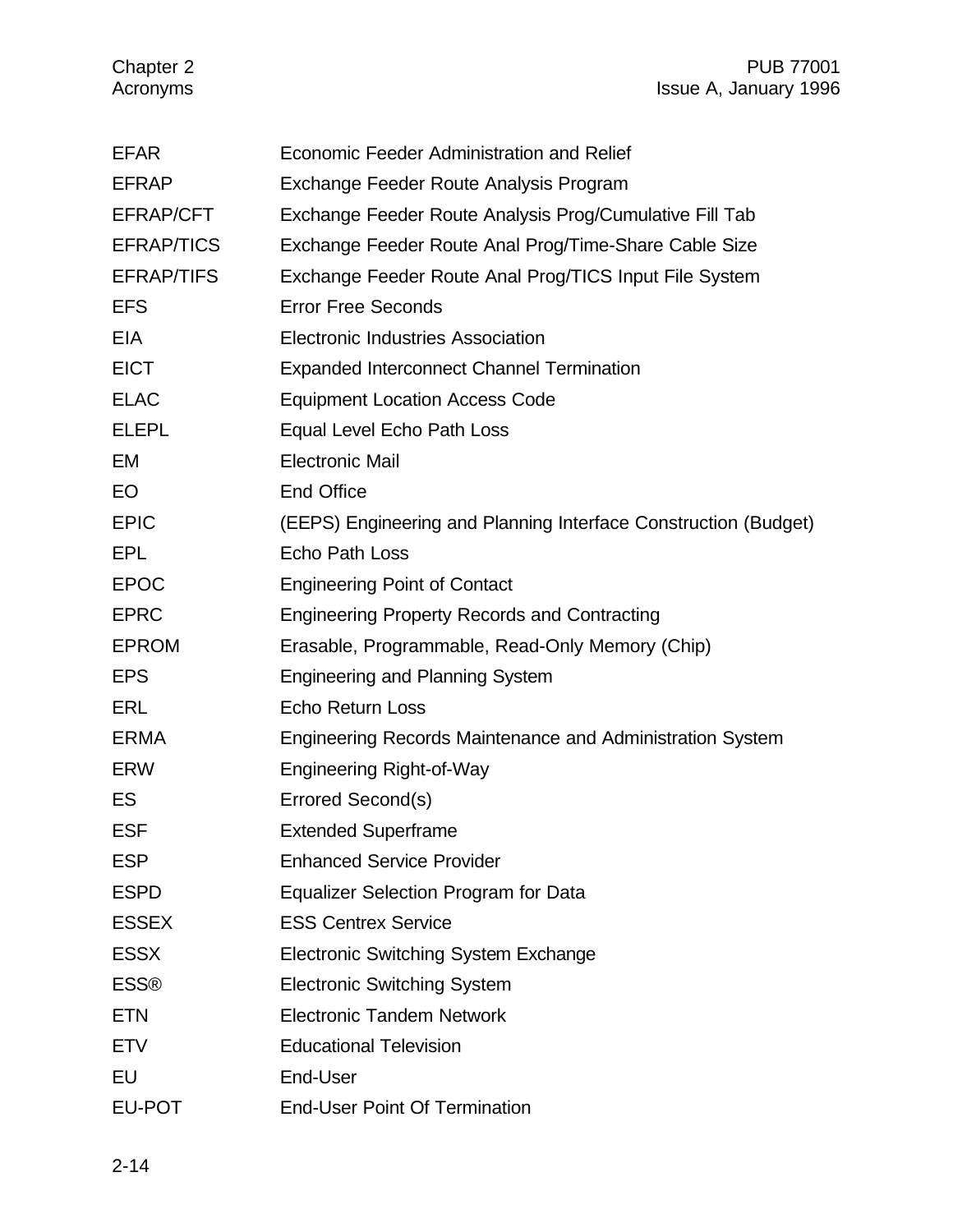| <b>EWO</b>      | <b>Engineering Work Order</b>                                                         |
|-----------------|---------------------------------------------------------------------------------------|
| <b>EXACT™</b>   | Exchange Access Control and Tracking System                                           |
| F <sub>1</sub>  | Use TIRKS® - F1                                                                       |
| <b>FAB</b>      | 1)<br><b>Facility Assignment Bureau</b><br><b>Field Assistance Bureau</b><br>2)       |
| <b>FACS</b>     | <b>Facility Assignment and Control System</b>                                         |
| <b>FACTS</b>    | Force And Cost Tracking System                                                        |
| <b>FAD</b>      | <b>Functional Accounting Distribution</b>                                             |
| <b>FADS</b>     | Force Administration Data System<br>(SSFS) Forecaster's Analysis and Decision Support |
| <b>FAP</b>      | <b>Facility Analysis Plan</b>                                                         |
| <b>FAX</b>      | <b>Facilities</b><br>1)<br>(2)<br>Facsimile                                           |
| FC              | <b>Function Code</b>                                                                  |
| <b>FCC</b>      | <b>Federal Communications Commission</b>                                              |
| <b>FCC</b>      | <b>Federal Communications Commission</b>                                              |
| <b>FCD</b>      | <b>Frame Continuity Date</b>                                                          |
| <b>FCO</b>      | <b>Foreign Central Office</b>                                                         |
| <b>FCS</b>      | <b>Frame Check Sequence</b>                                                           |
| <b>FDDI</b>     | <b>Fiber Distributed Data Interface</b>                                               |
| <b>FDM</b>      | <b>Frequency Division Multiplexing</b>                                                |
| <b>FDP</b>      | <b>Fiber Distribution Panel</b>                                                       |
| <b>FDX</b>      | <b>Full Duplex</b>                                                                    |
| FE              | <b>Front End</b>                                                                      |
| <b>FECN</b>     | <b>Forward Explicity Congestion Notification</b>                                      |
| <b>FEDC</b>     | <b>Facilities Engineering Design Center</b>                                           |
| <b>FEP</b>      | <b>Facility Equipment Planning</b>                                                    |
| <b>FEPS</b>     | <b>Facility and Equipment Planning System</b><br>Use TIRKS®-FEPS                      |
| <b>FEPS/PWS</b> | <b>TIRKS®-FEPS/Planning Work Station</b>                                              |
| <b>FEX</b>      | Foreign Exchange                                                                      |
| FG              | Feature Group (A, B, C, D)                                                            |
| FG 'A'          | Feature Group A                                                                       |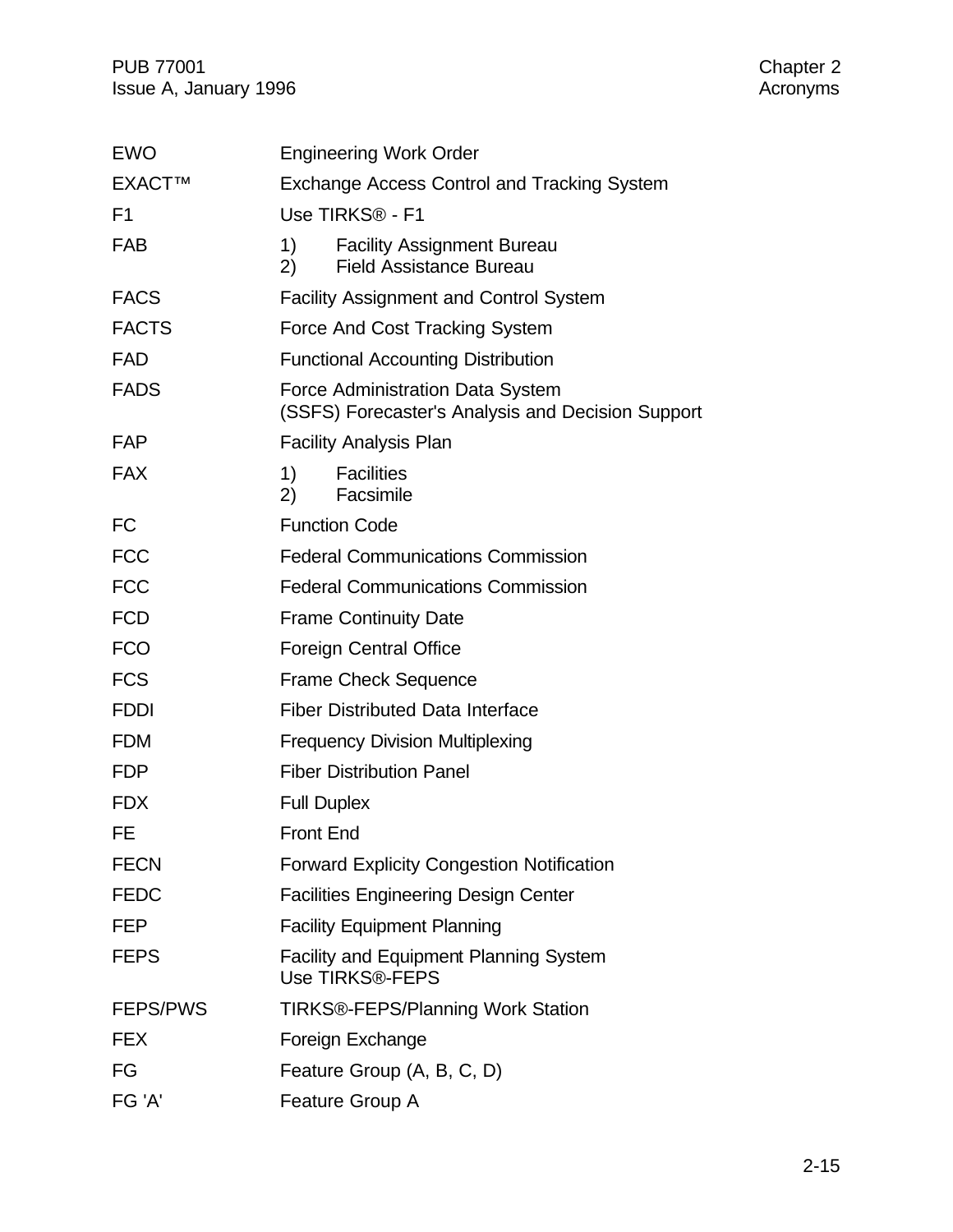| FG 'B'       | <b>Feature Group B</b>                                |
|--------------|-------------------------------------------------------|
| FG 'C'       | Feature Group C                                       |
| FG 'D'       | Feature Group D                                       |
| <b>FGTS</b>  | <b>Federal Government Telecommunications Services</b> |
| <b>FID</b>   | <b>Field Identifier</b>                               |
| FLEXCOM™     | Flexible Network Control (Formerly FLEX-NET)          |
| <b>FM</b>    | <b>Frequency Modulation</b>                           |
| <b>FMAC</b>  | <b>Facility Management and Administration Center</b>  |
| <b>FMS-F</b> | <b>Force Management System-Facilities</b>             |
| <b>FNPA</b>  | Foreign Numbering Plan Area                           |
| <b>FOC</b>   | <b>Firm Order Confirmation</b>                        |
| <b>FOT</b>   | <b>Fiber Optic Terminal</b>                           |
| <b>FR</b>    | <b>Facility Request</b>                               |
| <b>FRC</b>   | <b>Field Reporting Code</b>                           |
| <b>FRS</b>   | <b>Frame Relay Service</b>                            |
| <b>FSI</b>   | <b>Facility System Interface</b>                      |
| <b>FTAC</b>  | <b>Fiber Technical Assistance Center</b>              |
| <b>FTS</b>   | <b>Federal Telecommunication System</b>               |
| FTTC/H       | Fiber To The Curb/Home                                |
| <b>FV</b>    | <b>Flexible Video</b>                                 |
| <b>FWG</b>   | <b>Facility Work Group</b>                            |
| <b>FX</b>    | Foreign Exchange                                      |
| <b>GAB</b>   | <b>Group Access Bridging</b>                          |
| <b>GAC</b>   | <b>Group Access Code</b>                              |
| <b>GCR</b>   | <b>Generic Circuit Record</b>                         |
| <b>GDMO</b>  | Guidelines for the Description of Managed Objects     |
| <b>GES</b>   | <b>Government and Education Services</b>              |
| GHz          | Gigahertz                                             |
| <b>GNM</b>   | <b>Generic Network Model</b>                          |
| GOC          | Generic Order Control (Use TIRKS®-GOC)                |
| <b>GPS</b>   | <b>Global Positioning System</b>                      |
| GS           | <b>Ground Start</b>                                   |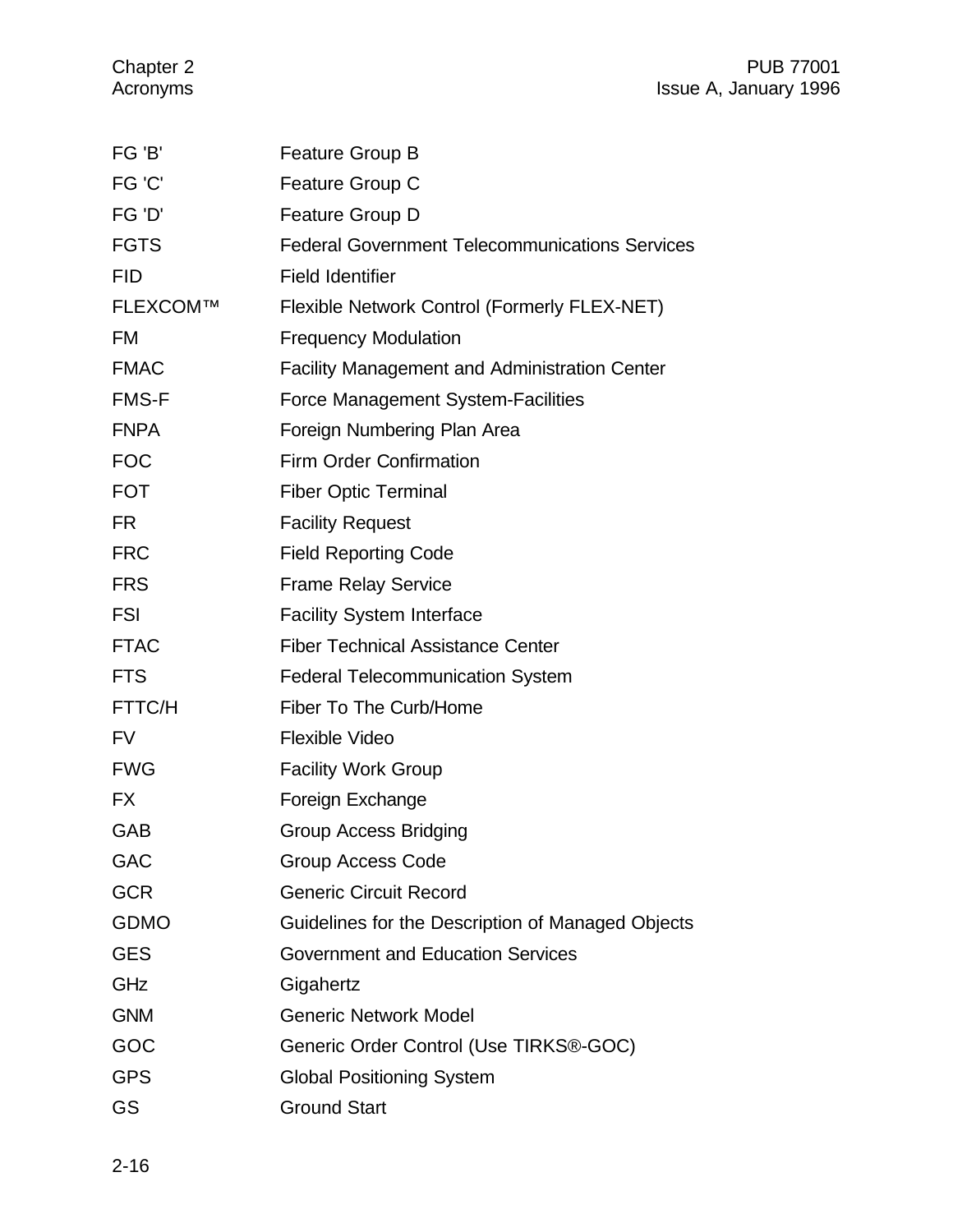| <b>GSA</b>    | <b>General Services Administration</b>                                                                        |
|---------------|---------------------------------------------------------------------------------------------------------------|
| <b>GTT</b>    | <b>Global Title Translations</b>                                                                              |
| <b>HCCD</b>   | <b>Hub Cross-Connect Device</b>                                                                               |
| <b>HCDS</b>   | <b>High Capacity Digital Service</b>                                                                          |
| <b>HCOM</b>   | Host Communication Facility for FLEXCOM                                                                       |
| <b>HCTDS</b>  | <b>High Capacity Terrestrial Digital Service</b>                                                              |
| <b>HDLC</b>   | High Data Link Control                                                                                        |
| <b>HECIG</b>  | Human Equipment Catalog Item Group Code                                                                       |
| <b>HECI™</b>  | Human Equipment Catalog Item Code                                                                             |
| <b>HERTZ</b>  | Cycles per Second                                                                                             |
| <b>HICAP</b>  | High Capacity Signal (or HI-CAP)                                                                              |
| <b>HSSDS</b>  | <b>High Speed Switched Digital Service</b>                                                                    |
| Hz            | 1 Hertz (formerly 1 cycle per second)                                                                         |
| I&M           | <b>Installation and Maintenance</b>                                                                           |
| <b>IABS</b>   | <b>Integrated Access Billing System</b>                                                                       |
| <b>IAD</b>    | <b>Inventory Availability Date</b>                                                                            |
| IAL           | <b>Immediate Action Limit</b>                                                                                 |
| <b>IAM</b>    | Initial Address Message                                                                                       |
| <b>IBP</b>    | <b>Integrated Business Plan</b>                                                                               |
| IC            | 1)<br><b>Integrated Circuit</b><br>Interexchange Carrier (or IEC)<br>2)<br>Interexchange Common Carrier<br>3) |
| <b>IC POP</b> | Interexchange Carrier Point of Presence                                                                       |
| <b>IC POT</b> | Interexchange Carrier Point of Termination                                                                    |
| <b>IC/IEC</b> | Interexchange Carrier                                                                                         |
| <b>ICB</b>    | <b>Individual Case Basis</b>                                                                                  |
| <b>ICL</b>    | <b>Inserted Connection Loss</b>                                                                               |
| <b>ICO</b>    | <b>Independent Company Office</b>                                                                             |
| <b>ICOCS</b>  | Use TIRKS®-ICOCS                                                                                              |
| <b>ICSC</b>   | 1)<br>Interexchange Carrier Service Center<br>2)<br>Interexchange Customer Service Center                     |
| ID            | Identification                                                                                                |
| <b>IDC</b>    | <b>Information Distribution Company</b>                                                                       |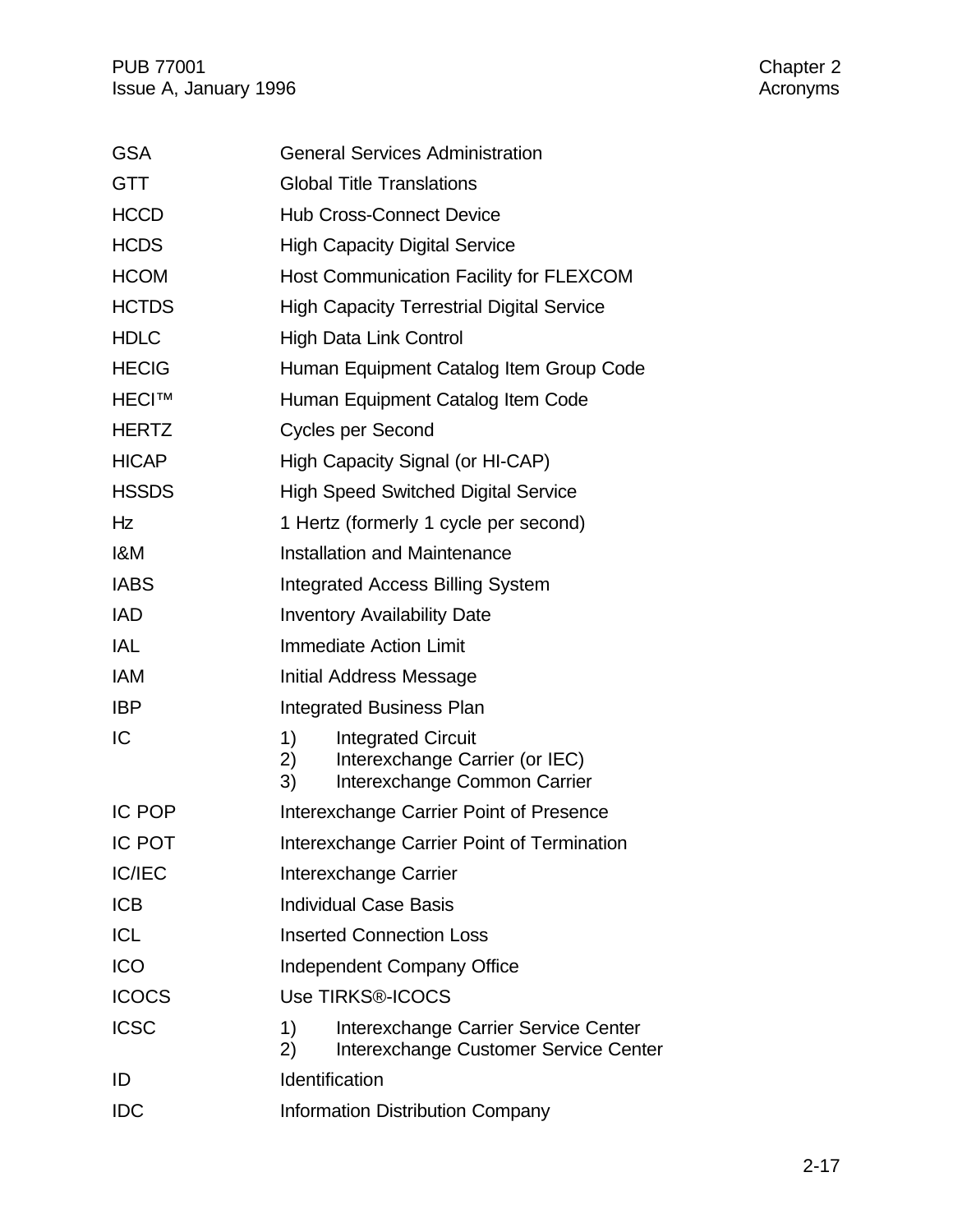| <b>IDDD</b>      |                                           | International Direct Distance Dialing                                                           |
|------------------|-------------------------------------------|-------------------------------------------------------------------------------------------------|
| <b>IDLC</b>      |                                           | <b>Integrated Digital Loop Carrier</b>                                                          |
| <b>IEC</b>       | 1)<br>2)                                  | Interexchange Carrier (or IC)<br>Interexchange Common Carrier                                   |
| <b>IEEE</b>      |                                           | Institute for Electrical and Electronic Engineers                                               |
| <b>IFCPC</b>     | 1)                                        | Interoffice Facilities/Equipment Current Planning<br>Center                                     |
|                  | 2)                                        | Interoffice Facilities Circuit Provisioning Center                                              |
| <b>IFEC</b>      | Interoffice Facilities Engineering Center |                                                                                                 |
| <b>IFPC</b>      |                                           | Interoffice Facilities/Equipment Planning Center                                                |
| <b>IGRP</b>      |                                           | <b>Interior Gateway Routing Protocol</b>                                                        |
| IM               | <b>Investment Management</b>              |                                                                                                 |
| <b>IMO</b>       | 1)<br>2)                                  | <b>Investment Management Operations (PICS)</b><br><b>Investment Management Organization</b>     |
| <b>IMTS</b>      | <b>Improved Mobile Telephone Service</b>  |                                                                                                 |
| <b>INC</b>       |                                           | <b>Integrated Network Corporation</b>                                                           |
| <b>INE</b>       |                                           | Intelligent Network Element or Equipment                                                        |
| <i>interLATA</i> |                                           | interLocal Access and Transport Area                                                            |
| intraLATA        |                                           | intraLocal Access and Transport Area                                                            |
| <b>INWATS</b>    |                                           | <b>Inward Wide Area Telephone Service</b>                                                       |
| <b>IOC</b>       |                                           | <b>Inter-Office Channel</b>                                                                     |
| IP               |                                           | <b>Internet Protocol</b>                                                                        |
| <b>IPX</b>       |                                           | Internetwork Packet Exchange                                                                    |
| <b>ISDN</b>      |                                           | <b>Integrated Services Digital Network</b>                                                      |
| <b>ISDNUP</b>    |                                           | <b>Integrated Services Digital Network User Part</b>                                            |
| <b>ISI</b>       |                                           | <b>Industry Support Interface</b>                                                               |
| <b>ISO</b>       |                                           | International Standards Organization                                                            |
| <b>ISSN</b>      |                                           | <b>Integrated Special Services Network</b>                                                      |
| <b>ISUP</b>      | 1)<br>2)                                  | Integrated Services (Digital Network) User Port<br><b>Integrated Services Digital User Port</b> |
| <b>ITS</b>       |                                           | <b>Integrated Test System</b>                                                                   |
| <b>ITU</b>       |                                           | International Telecommunications Union (formerly CCITT)                                         |
| <b>ITU-T</b>     |                                           | <b>ITU-Telecommunications sector</b>                                                            |
| IX               |                                           | Interexchange                                                                                   |
|                  |                                           |                                                                                                 |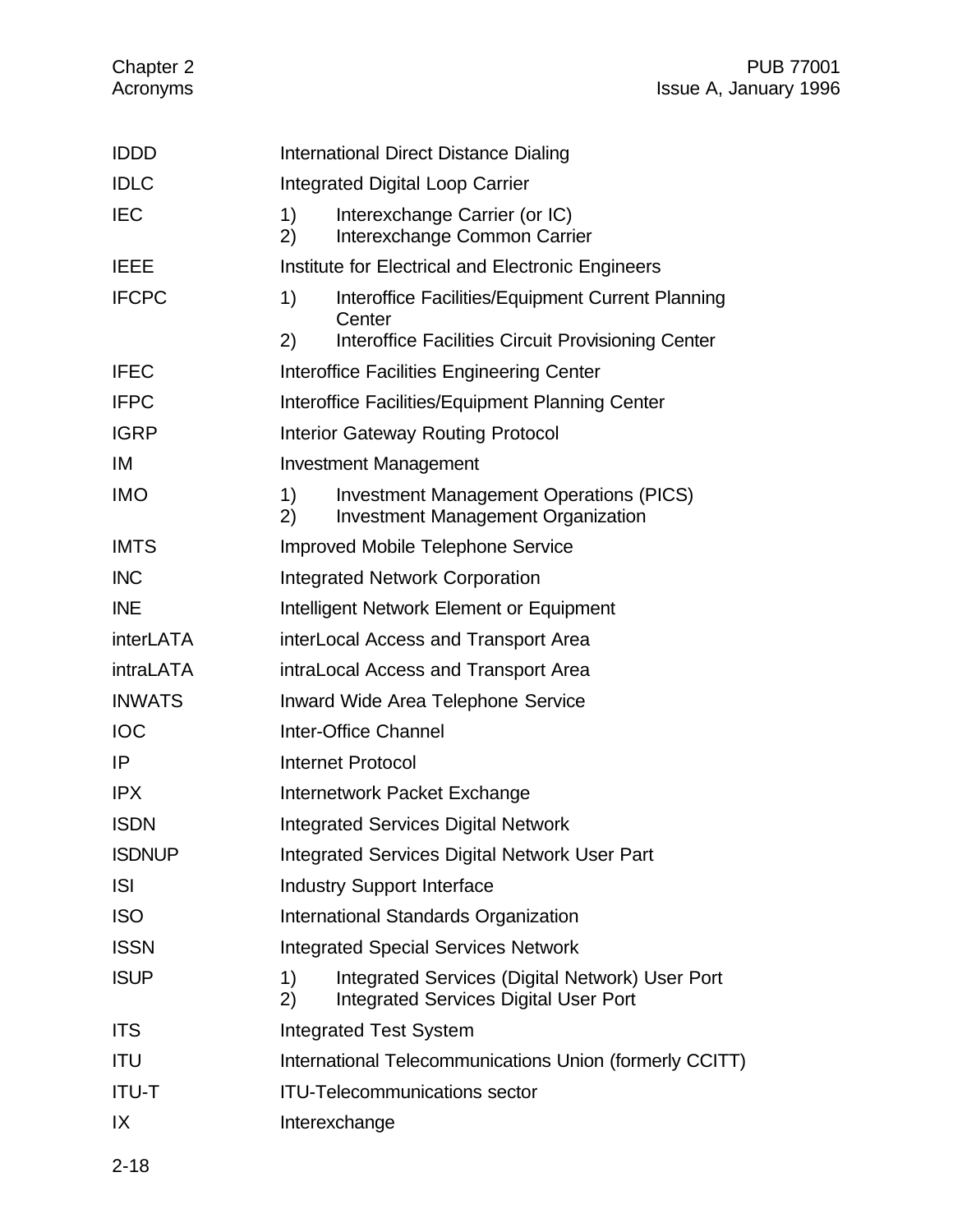PUB 77001 Chapter 2<br>
Issue A, January 1996 Chapter 2 Issue A, January 1996

| kbit/s                  | kilobits per second (1,000 bit/s)                                                |
|-------------------------|----------------------------------------------------------------------------------|
| <b>KCJO</b>             | Keep Cost Job Order                                                              |
| kHz                     | Kilohertz (1,000 Cycles Per Second)                                              |
| L <sub>2</sub> PDU      | Level 2_Protocol Data Unit                                                       |
| L <sub>3</sub> _PDU     | Level 3_Protocol Data Unit                                                       |
| <b>LAC</b>              | Loop Assignment Center                                                           |
| <b>LAM</b>              | Loop Assignment and Makeup                                                       |
| LAN                     | <b>Local Area Network</b>                                                        |
| LAP                     | <b>Link Access Procedure</b>                                                     |
| <b>LAPB</b>             | <b>Link Access Procedure-Balanced</b>                                            |
| <b>LAPD</b>             | Link Access Procedure D                                                          |
| <b>LASER</b>            | Light Amplification by Stimulated Emission of Radiation                          |
| LATA                    | <b>Local Access and Transport Area</b>                                           |
| <b>LATAWATS</b>         | Local Access and Transport Area WATS Provide                                     |
| <b>LBO</b>              | Line Build Out                                                                   |
| <b>LBS</b>              | <b>Large Business Services</b>                                                   |
| <b>LC</b>               | <b>Local Channel</b>                                                             |
| <b>LCAMOS (TRACKER)</b> | Loop Cable Administration & Maintenance Operations<br>System                     |
| LCAMOS (PRED)           | Loop Cable Administration and Maintenance Operations<br>Systems/Predictor        |
| <b>LCAP</b>             | Loop Carrier Analysis Program                                                    |
| <b>LCIE</b>             | Lightguide Cable Interconnect Equipment                                          |
| <b>LCON</b>             | <b>Location Contact</b>                                                          |
| <b>LDC</b>              | <b>Local Distribution Channel</b>                                                |
| <b>LDMC</b>             | Loop Data Maintenance Center                                                     |
| <b>LDSX</b>             | Loop Digital System Cross Connect                                                |
| <b>LDV</b>              | <b>Local Distribution Vendor</b>                                                 |
| <b>LEAD</b>             | Loop Engineering Assignment                                                      |
| <b>LEC</b>              |                                                                                  |
|                         | 1)<br><b>Local Exchange Carrier</b><br>2)<br><b>Loop Electronics Coordinator</b> |
| LED                     | <b>Light Emitting Diode</b>                                                      |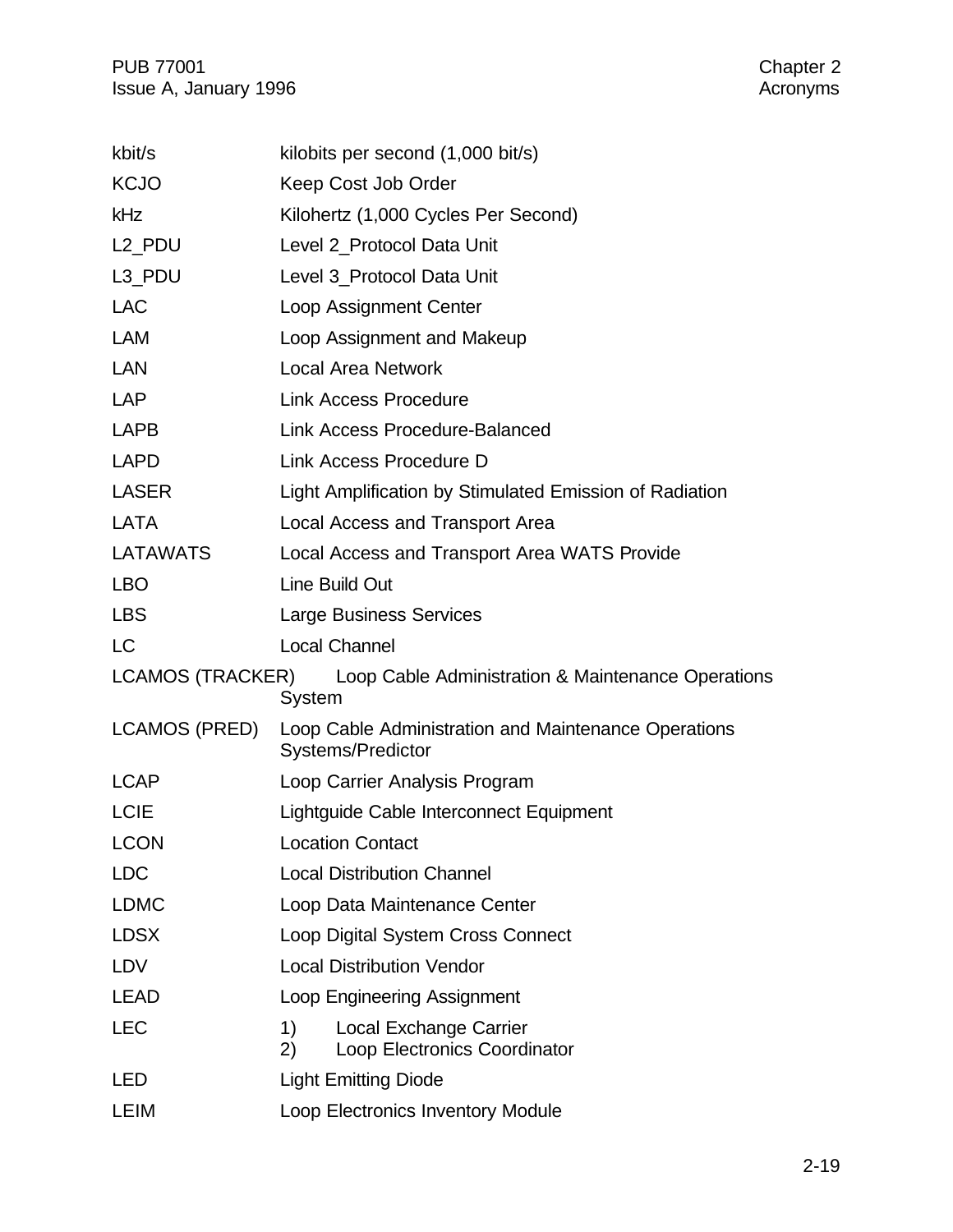| Loop Electronics Inventory Program                                                                       |
|----------------------------------------------------------------------------------------------------------|
| Loop Engineering Information System                                                                      |
| Line Equipment Number                                                                                    |
| Loop Electronic Warehouse and Installation Service                                                       |
| 1)<br>Loop Facilities Assignment and Control System<br>Loop Facility Administration Control System<br>2) |
| Line Information Data Base                                                                               |
| Loop Inter Shelf                                                                                         |
| Local Loopback                                                                                           |
| <b>Land Mobile Communications Satellite</b>                                                              |
| Local Management Interface                                                                               |
| Loop Maintenance Operation System                                                                        |
| Loop Maintenance Operations System/Mechanized Loop Testing                                               |
| <b>Local Measured Service</b>                                                                            |
| Location                                                                                                 |
| <b>Local Off Network Access Line</b>                                                                     |
| <b>Loop Provisioning Center</b>                                                                          |
| Long Route Analysis Program                                                                              |
| Loop Start                                                                                               |
| <b>Local Serving Office</b>                                                                              |
| M23 multiplexer application                                                                              |
| <b>Methods and Procedures</b>                                                                            |
| Milliamperes (one thousandth of an ampere)                                                               |
| <b>Major Account Center</b>                                                                              |
| Metropolitan Area Network                                                                                |
| <b>Material Accountability Requisition Control</b>                                                       |
| <b>Medium Attachment Unit</b>                                                                            |
| Megabit per Second                                                                                       |
| Mini-Bridge Lifter                                                                                       |
| <b>Maintenance Center</b>                                                                                |
| Microwave Communications Inc.                                                                            |
| <b>Maintenance Control Office</b>                                                                        |
|                                                                                                          |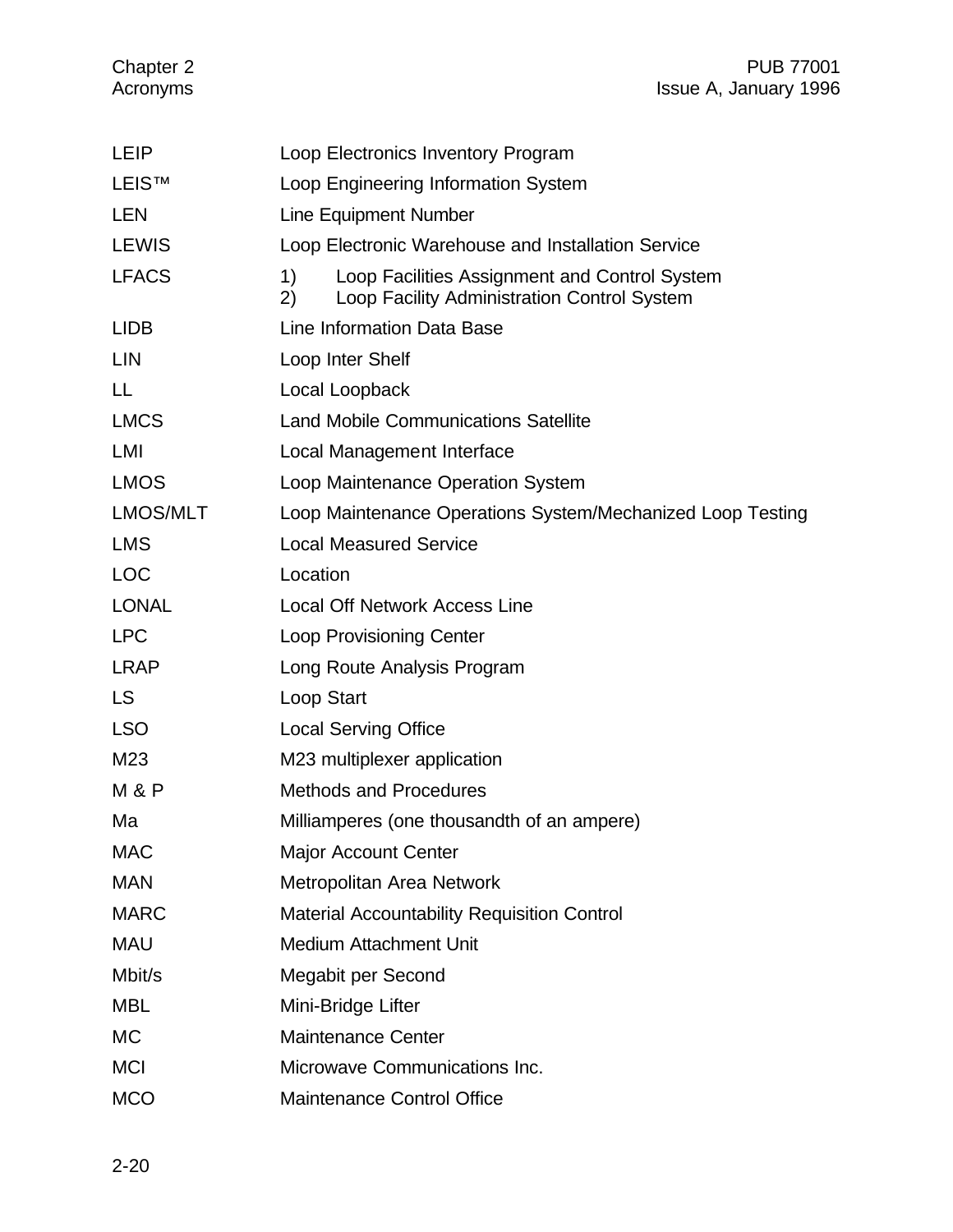| <b>MCP</b>    | (TIRKS®) Mechanized Circuit Provisioning                                     |  |  |
|---------------|------------------------------------------------------------------------------|--|--|
| <b>MCTAP</b>  | Mechanized Cable Trouble Analysis Plan                                       |  |  |
| <b>MD</b>     | <b>Manufacture Discontinued</b>                                              |  |  |
| <b>MDF</b>    | 1)<br><b>Main Distributing Frame</b><br><b>Main Distribution Frame</b><br>2) |  |  |
| <b>MDI</b>    | Medium Dependent Interface                                                   |  |  |
| <b>MDS</b>    | Message Design System                                                        |  |  |
| <b>MEC</b>    | <b>Maintenance Engineering Center</b>                                        |  |  |
| MF            | Multifrequency                                                               |  |  |
| <b>MFJ</b>    | Modification of Final Judgment                                               |  |  |
| <b>MFS</b>    | Metropolitan Fiber Systems, Inc.                                             |  |  |
| <b>MFT</b>    | <b>Metallic Facility Terminal</b>                                            |  |  |
| <b>MIC</b>    | <b>Machine Interface Code</b>                                                |  |  |
| <b>MJU</b>    | <b>Multipoint Junction Unit</b>                                              |  |  |
| <b>MLAC</b>   | Mechanized Loop Assignment Center                                            |  |  |
| <b>MLT</b>    | <b>Mechanized Loop Testing</b>                                               |  |  |
| <b>MMA</b>    | Mechanized Mapper Assigner                                                   |  |  |
| <b>MODEM</b>  | MOdulator/DEModulator                                                        |  |  |
| <b>MPGP</b>   | Mechanized Pair Gain Planning                                                |  |  |
| <b>MPOP</b>   | 1)<br>Minimum Point Of Presence<br>Main Point of Presence<br>2)              |  |  |
| MR            | <b>Maintenance Request</b>                                                   |  |  |
| <b>MRSELS</b> | Microwave Radio & Satellite Engineering License                              |  |  |
| <b>MSAU</b>   | <b>MultiStation Access Unit</b>                                              |  |  |
| <b>MSC</b>    | Maintenance of Service Charge                                                |  |  |
| <b>MSCR</b>   | <b>Mechanized Screen</b>                                                     |  |  |
| <b>MSG</b>    | <b>Media Service Group</b>                                                   |  |  |
| <b>MTAS</b>   | <b>Mechanized Trouble Analysis System</b>                                    |  |  |
| <b>MTBF</b>   | Mean Time Between Failure                                                    |  |  |
| <b>MTF</b>    | <b>Metallic Terminal Frame</b>                                               |  |  |
| <b>MTO</b>    | Message Trunk Order                                                          |  |  |
| <b>MTP</b>    | <b>Message Transfer Part</b>                                                 |  |  |
| <b>MTR</b>    | <b>Material Transfer Report</b>                                              |  |  |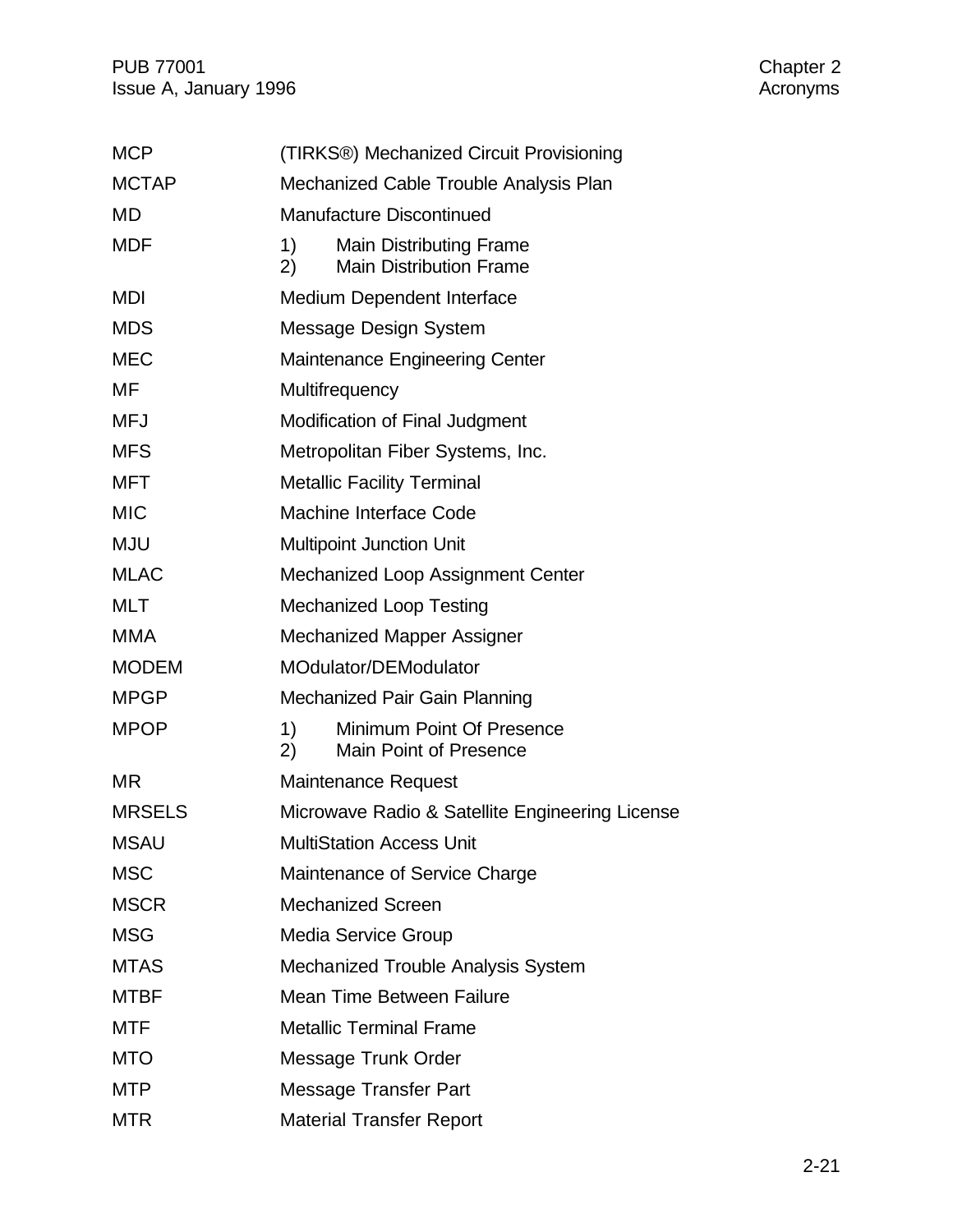| <b>MTSO</b>  | Mobile Telephone Switching Office            |
|--------------|----------------------------------------------|
| <b>MTTR</b>  | Mean Time To Repair                          |
| <b>MTU</b>   | <b>Maintenance Terminating Unit</b>          |
| MU           | <b>Market Unit</b>                           |
| <b>MUX</b>   | Multiplexer                                  |
| <b>NA</b>    | No Access                                    |
| <b>NAC</b>   | <b>Network Administration Center</b>         |
| <b>NANP</b>  | North American Numbering Plan                |
| <b>NB</b>    | Narrowband                                   |
| <b>NBD</b>   | Normal Business Day                          |
| <b>NBEC</b>  | Non-Bell Exchange Carrier                    |
| <b>NC</b>    | <b>Network Channel</b>                       |
| <b>NCEO</b>  | Non-Conforming End Office                    |
| <b>NCI</b>   | <b>Network Channel Interface</b>             |
| <b>NCTE</b>  | <b>Network Channel Terminating Equipment</b> |
| <b>NE</b>    | <b>Network Element</b>                       |
| <b>NEAT</b>  | <b>Network Evolution Analysis Team</b>       |
| <b>NECA</b>  | National Exchange Carrier Association        |
| <b>NED</b>   | <b>Network Electronic Documentation</b>      |
| <b>NEXT</b>  | <b>Near-End Crosstalk</b>                    |
| <b>NF</b>    | <b>Network Facilities</b>                    |
| NI           | <b>Network Interface</b>                     |
| <b>NM</b>    | Network Management                           |
| <b>NMA</b>   | <b>Network Monitoring and Analysis</b>       |
| <b>NMS</b>   | <b>Network Management System</b>             |
| <b>NNI</b>   | Network-to-Network Interface                 |
| <b>NOC</b>   | <b>Network Operations Center</b>             |
| <b>NOCC</b>  | <b>National Operations Control Center</b>    |
| <b>NOF</b>   | <b>Network Operations Forum</b>              |
| <b>NPA</b>   | Numbering Plan Area                          |
| <b>NPC</b>   | <b>Network Produced Causes</b>               |
| <b>NPIAC</b> | Network Plug-In Administration Center        |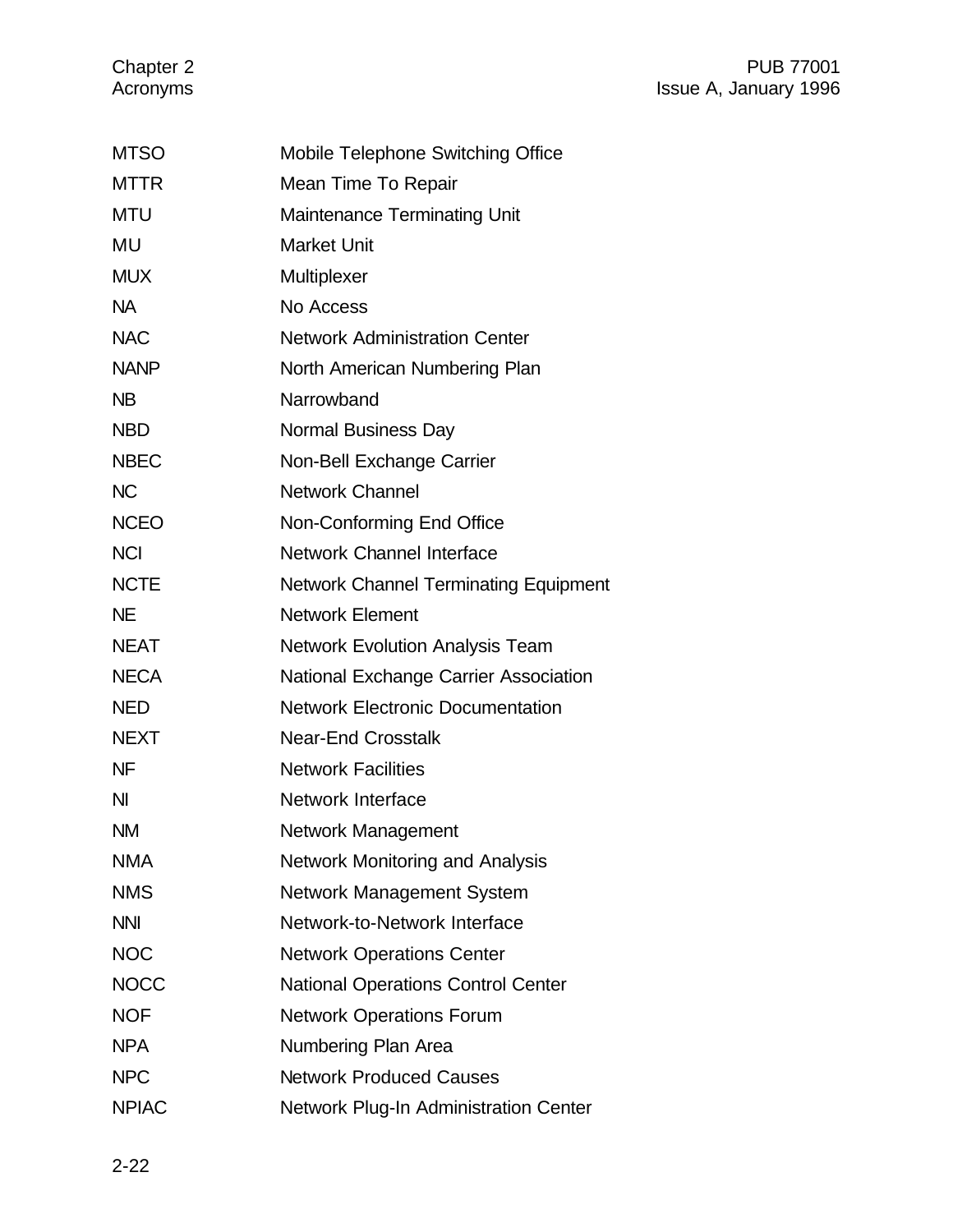| <b>NRC</b>     | 1)<br>2)  | <b>Network Report Center</b><br><b>National Release Center</b>              |  |  |
|----------------|-----------|-----------------------------------------------------------------------------|--|--|
| <b>NSEP</b>    |           | <b>National Security/Emergency Preparedness</b>                             |  |  |
| <b>NSM</b>     |           | <b>Network Service Manager</b>                                              |  |  |
| <b>NST</b>     |           | Nonscheduled Testing                                                        |  |  |
| <b>NTAC</b>    |           | National Technical Assistance Center                                        |  |  |
| <b>NTE</b>     |           | <b>Network Transport Element</b>                                            |  |  |
| <b>NTEC</b>    |           | <b>Network Terminal Equipment Center</b>                                    |  |  |
| <b>NTF</b>     |           | No Trouble Found                                                            |  |  |
| <b>NUI</b>     |           | <b>Network Unit Inventory</b>                                               |  |  |
| <b>NXX</b>     |           | Numeric Numbering Plan                                                      |  |  |
| OAM&P          |           | Operations, Administration, Maintenance and Provisioning                    |  |  |
| <b>OC</b>      |           | <b>Optical Carrier</b>                                                      |  |  |
| OCO/CCO        |           | <b>Overall Control Office/Circuit Control Office</b>                        |  |  |
| <b>OCS</b>     | 1)<br>(2) | <b>Official Company Services</b><br><b>Operations Communications System</b> |  |  |
| OCU            |           | <b>Office Channel Unit</b>                                                  |  |  |
| <b>ODAP</b>    |           | Order Design Assign and Provision                                           |  |  |
| <b>OEC</b>     |           | <b>Other Exchange Carrier</b>                                               |  |  |
| <b>OLTE</b>    |           | <b>Optical Light Terminating Equipment</b>                                  |  |  |
| <b>OLTM</b>    |           | <b>Optical Light Terminating Multiplexer</b>                                |  |  |
| <b>OLTS</b>    |           | <b>Optical Loss Test Set</b>                                                |  |  |
| <b>ONA</b>     |           | Open Network Architecture                                                   |  |  |
| <b>ONAL</b>    |           | <b>Off Network Access Line</b>                                              |  |  |
| <b>ONI</b>     |           | <b>Operator Number Identification</b>                                       |  |  |
| <b>OPS</b>     |           | <b>Operations Processing System</b>                                         |  |  |
| <b>OPS/INE</b> |           | <b>Operations Processing System/Intelligent Network Element</b>             |  |  |
| <b>OR</b>      |           | <b>Office Repeater</b>                                                      |  |  |
| <b>OSI</b>     |           | Open System Interconnection                                                 |  |  |
| <b>OSP/CPR</b> |           | <b>Outside Plant/Continuing Property Record</b>                             |  |  |
| <b>OSPDBS</b>  |           | <b>Outside Plant Demand and Facility Data Base System</b>                   |  |  |
| <b>OSPE</b>    |           | <b>Outside Plant Engineer</b>                                               |  |  |
| <b>OSS</b>     |           | <b>Operations Support System</b>                                            |  |  |
|                |           |                                                                             |  |  |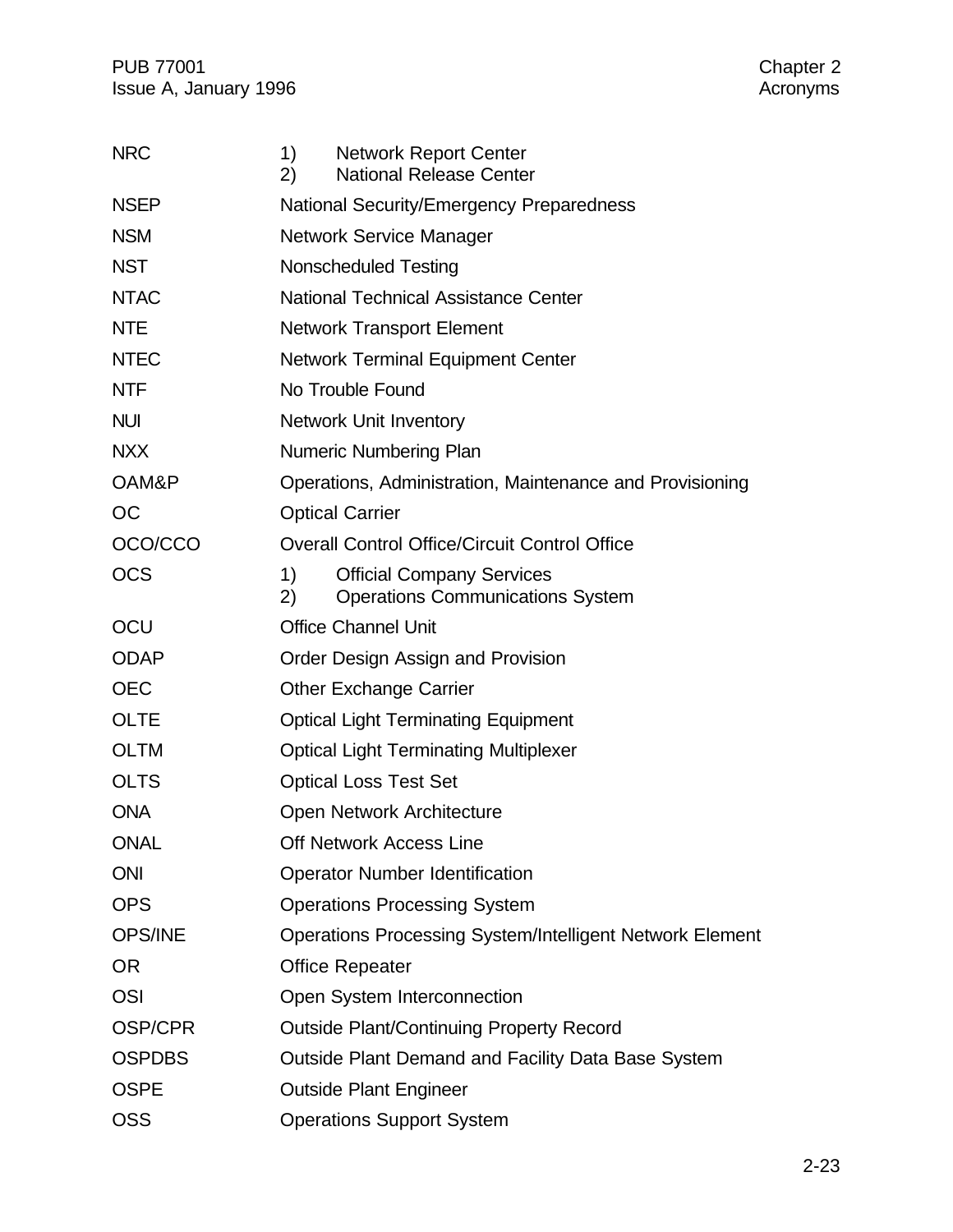| <b>OSSGR</b>  | <b>Operator Services Systems Generic Requirements</b>                                                |  |  |
|---------------|------------------------------------------------------------------------------------------------------|--|--|
| <b>OTC</b>    | <b>Operating Telephone Company</b>                                                                   |  |  |
| <b>OTDR</b>   | <b>Optical Time Domain Reflectometer</b>                                                             |  |  |
| P&E           | <b>Planning and Engineering</b>                                                                      |  |  |
| <b>PAD</b>    | Packet Assembler/Disassembler                                                                        |  |  |
| <b>PAM</b>    | <b>Pulse Amplitude Modulation</b>                                                                    |  |  |
| <b>PBX</b>    | Private Branch Exchange                                                                              |  |  |
| <b>PC</b>     | <b>Phone Call</b>                                                                                    |  |  |
| <b>PCL</b>    | <b>Product Classification Listing</b>                                                                |  |  |
| <b>PCM</b>    | <b>Pulse Code Modulation</b>                                                                         |  |  |
| <b>PDD</b>    | Post Dial Delay                                                                                      |  |  |
| <b>PDN</b>    | <b>Packet Data Network</b>                                                                           |  |  |
| <b>PDU</b>    | <b>Protocol Data Unit</b>                                                                            |  |  |
| <b>PEDITE</b> | Use TIRKS®-PEDITE                                                                                    |  |  |
| <b>PF</b>     | <b>Program Function</b>                                                                              |  |  |
| <b>PG</b>     | <b>Pair Gain</b>                                                                                     |  |  |
| <b>PIA</b>    | Pair Gain Administrator                                                                              |  |  |
| <b>PIC</b>    | Primary Interexchange Carrier                                                                        |  |  |
| <b>PICS</b>   | <b>Plug-In Inventory Control System</b>                                                              |  |  |
| <b>PID</b>    | <b>Product Identification</b>                                                                        |  |  |
| <b>PIR</b>    | 1)<br><b>Plug-In Request</b><br><b>Plug-In Requirement</b><br>2)<br>3)<br><b>Plug-In Requisition</b> |  |  |
| PL            | <b>Private Line</b>                                                                                  |  |  |
| <b>PLAR</b>   | Private Line Automatic Ringdown                                                                      |  |  |
| <b>PLAT</b>   | <b>Private Line Access Tariff</b>                                                                    |  |  |
| <b>PLCP</b>   | <b>Physical Layer Convergence Procedure</b>                                                          |  |  |
| <b>PLDS</b>   | <b>Private Line Digital Services</b>                                                                 |  |  |
| <b>PLNSC</b>  | <b>Private Line Network Service Center</b>                                                           |  |  |
| <b>PLS</b>    | <b>Private Line Service</b>                                                                          |  |  |
| <b>PLTS</b>   | Private Line Transport Service (Special Access)                                                      |  |  |
| <b>PM</b>     | <b>Phase Modulation</b>                                                                              |  |  |
| PM-TA         | Performance Monitoring and Test Access                                                               |  |  |
|               |                                                                                                      |  |  |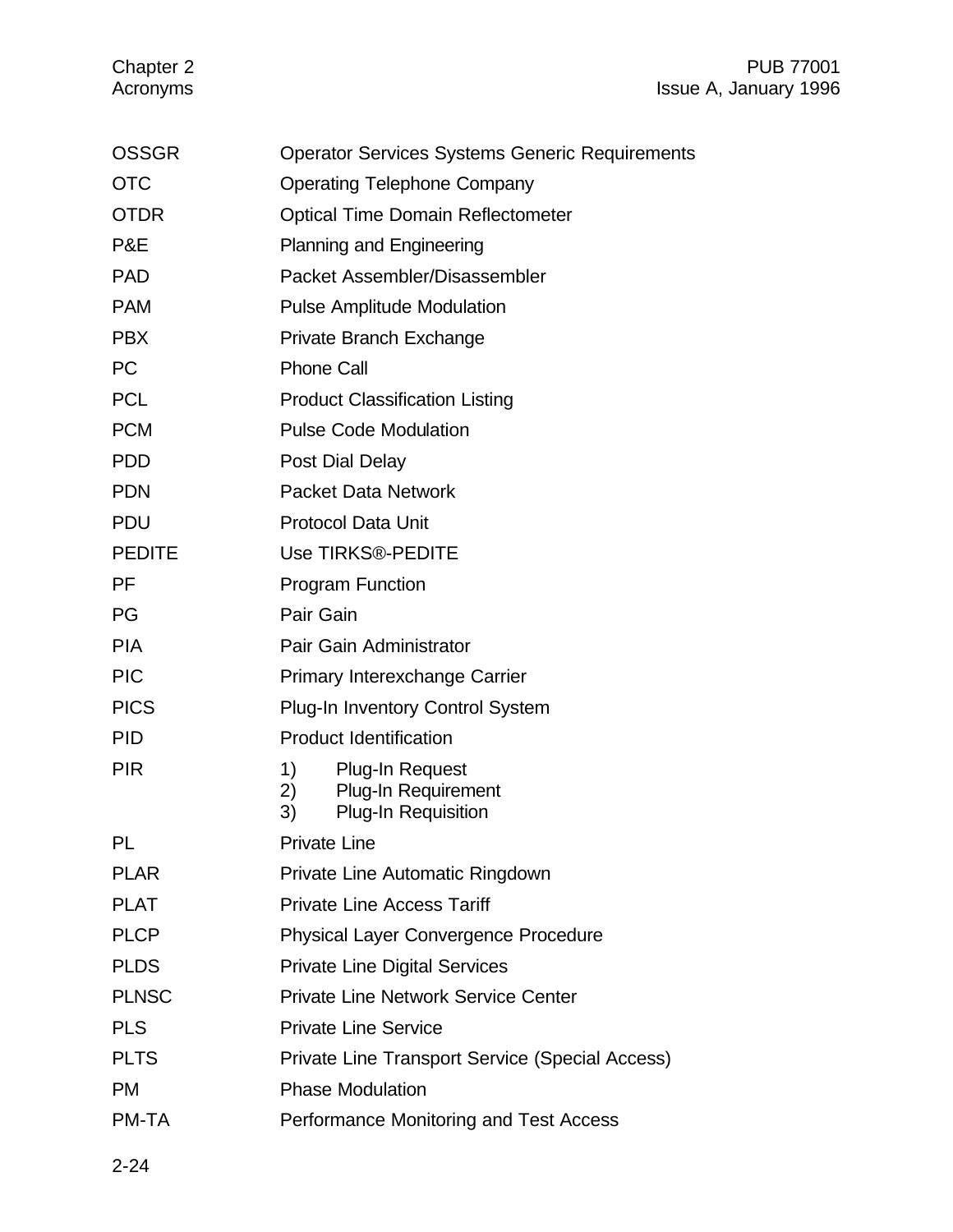| <b>PMOC</b>   | <b>Project Management Operations Center</b>                               |  |  |
|---------------|---------------------------------------------------------------------------|--|--|
| POI           | Point Of Interface                                                        |  |  |
| <b>POP</b>    | <b>Point Of Presence</b>                                                  |  |  |
| <b>POS</b>    | Point Of Sale                                                             |  |  |
| <b>POT</b>    | <b>Point Of Termination</b>                                               |  |  |
| <b>POTS</b>   | Plain Old Telephone Service                                               |  |  |
| <b>PPSN</b>   | <b>Public Packet Switched Network</b>                                     |  |  |
| <b>PREMIS</b> | Premises Information System Premis Information/Loop Assignment<br>Center  |  |  |
| <b>PRI</b>    | <b>Primary Rate Interface</b>                                             |  |  |
| <b>PRM</b>    | Performance Report Message                                                |  |  |
| <b>PROCDS</b> | Programmable Circuit Design System (TIRKS®)                               |  |  |
| <b>PROMDS</b> | Programmable Message Design System (TIRKS®)                               |  |  |
| <b>PRS</b>    | <b>Primary Reference Signal</b>                                           |  |  |
| <b>PSC</b>    | <b>Protection Switching Count</b>                                         |  |  |
| <b>PSD</b>    | <b>Protection Switching Duration</b>                                      |  |  |
| <b>PSDS</b>   | <b>Public Switched Digital Services</b>                                   |  |  |
| <b>PSI</b>    | <b>Packet Switching Interface</b>                                         |  |  |
| <b>PSN</b>    | <b>Public Switched Network</b>                                            |  |  |
| <b>PSTN</b>   | <b>Public Switched Telephone Network</b>                                  |  |  |
| <b>PTD</b>    | <b>Plant Test Date</b>                                                    |  |  |
| <b>PVC</b>    | <b>Permanent Virtual Connection</b>                                       |  |  |
| <b>PVN</b>    | <b>Private Virtual Network</b>                                            |  |  |
| <b>PWS</b>    | <b>Planning Work Station</b>                                              |  |  |
| <b>QRSS</b>   | Quasi Random Signal Source                                                |  |  |
| <b>RAND</b>   | Rural Area Network Design                                                 |  |  |
| <b>RASIR</b>  | <b>RAdio Systems Information Resource</b>                                 |  |  |
| <b>RBOC</b>   | <b>Regional Bell Operating Company</b>                                    |  |  |
| <b>RCC</b>    | 1)<br><b>Radio Common Carrier</b><br>2)<br><b>Regional Control Center</b> |  |  |
| <b>RCF</b>    | <b>Remote Call Forwarding</b>                                             |  |  |
| <b>RCMAC</b>  | <b>Recent Change Memory Administration Center</b>                         |  |  |
| <b>RDN</b>    | <b>Relative Distinguished Names</b>                                       |  |  |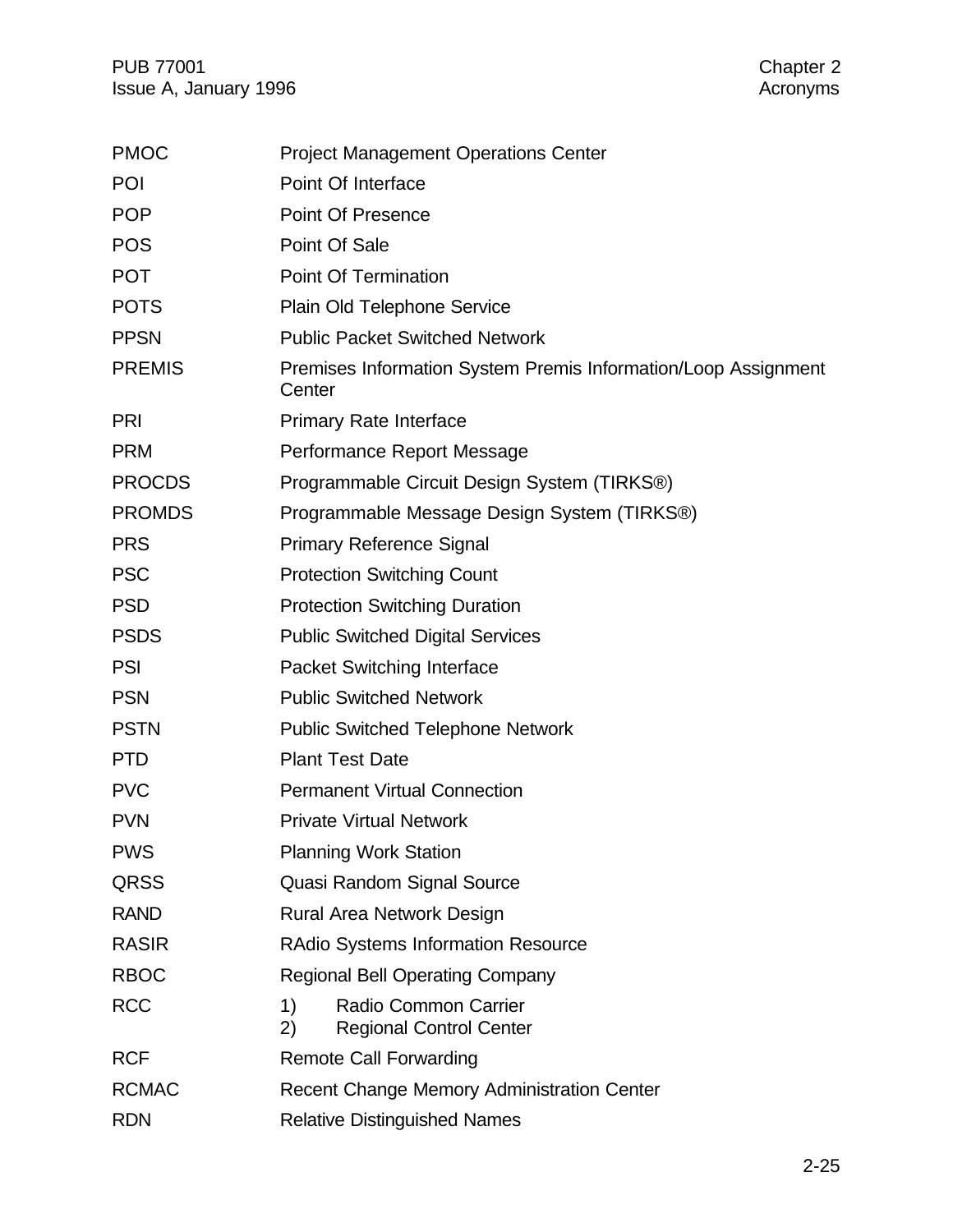| <b>RDT</b>   |                          | Radio Digital Terminal                                                           |
|--------------|--------------------------|----------------------------------------------------------------------------------|
| <b>RDVM</b>  |                          | Remote Data/Voice Multiplexer                                                    |
| <b>REC</b>   |                          | <b>Radio Engineering Center</b>                                                  |
| <b>REG</b>   |                          | Range Extension with Gain                                                        |
| <b>REGIS</b> |                          | Requisition Entry and Generalized Inventory System                               |
| <b>RF</b>    |                          | Radio Frequency                                                                  |
| <b>RFC</b>   |                          | <b>Request For Comments</b>                                                      |
| <b>RFS</b>   |                          | <b>Request for Service</b>                                                       |
| <b>RID</b>   |                          | <b>Record Issue Date</b>                                                         |
| <b>RIP</b>   |                          | <b>Routing Information Protocol</b>                                              |
| <b>RMA</b>   |                          | <b>Request for Manual Assistance</b>                                             |
| <b>RMN</b>   |                          | <b>Return Material Notice</b>                                                    |
| <b>RMS</b>   |                          | Root-Mean-Square                                                                 |
| RMS-D        |                          | <b>AT&amp;T Remote Measurement System Digital</b>                                |
| RMS-M        |                          | <b>AT&amp;T Remote Measurement System Metallic</b>                               |
| <b>ROSE</b>  |                          | <b>Remote Operations Service Element</b>                                         |
| <b>RNMC</b>  |                          | Regional Network Management Center                                               |
| <b>RP</b>    |                          | <b>Restoration Priority</b>                                                      |
| <b>RPC</b>   |                          | <b>Remote Procedure Call</b>                                                     |
| <b>RPL</b>   |                          | <b>Restructure Private Line</b>                                                  |
| <b>RPMS</b>  | 1)<br>2)                 | Radio Performance Monitoring System<br><b>Radio Protection Monitoring System</b> |
| <b>RR</b>    | <b>Relay Rack</b>        |                                                                                  |
| <b>RRO</b>   |                          | <b>Responsible Reporting Office</b>                                              |
| <b>RSA</b>   |                          | <b>Repair Service Attendant</b>                                                  |
| <b>RSC</b>   | 1)<br>2)                 | <b>Remote Switching Center</b><br><b>Residence Service Center</b>                |
| <b>RSS</b>   |                          | <b>Remote Switching System</b>                                                   |
| <b>RSU</b>   |                          | <b>Remote Switch Unit</b>                                                        |
| RT.          |                          | <b>Remote Terminal</b>                                                           |
| <b>RTA</b>   | Remote Trunk Arrangement |                                                                                  |
| <b>RTS</b>   |                          | <b>Request To Send</b>                                                           |
| S&E          |                          | Service and Equipment                                                            |
|              |                          |                                                                                  |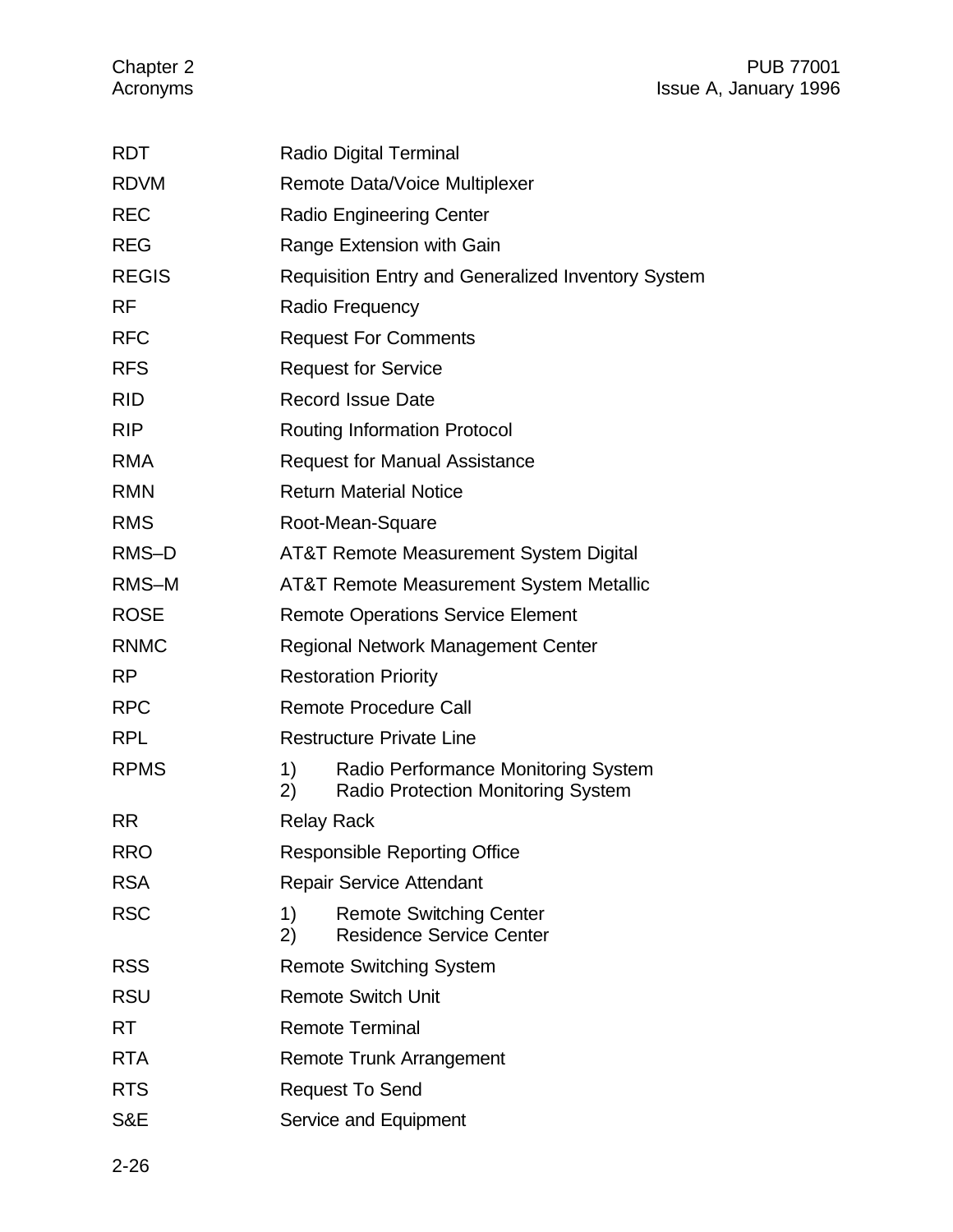| S/N              | Signal to Noise                                          |
|------------------|----------------------------------------------------------|
| <b>SAL</b>       | Service Acceptance Limit                                 |
| <b>SAP</b>       | <b>Service Access Point</b>                              |
| <b>SARTS</b>     | <b>Switched Access Remote Testing System</b>             |
| <b>SARTS/RTS</b> | Switched Access Remote Testing System/Remote Test System |
| <b>SAS</b>       | <b>Switched Access Service</b>                           |
| <b>SBS</b>       | <b>Satellite Business Systems</b>                        |
| <b>SC</b>        | <b>Secondary Channel</b>                                 |
| <b>SCA</b>       | Secondary Request-To-Send (Received Channel)             |
| <b>SCB</b>       | Secondary Clear-To-Send (Transmitted Channel)            |
| <b>SCC</b>       | <b>Switching Control Center</b>                          |
| <b>SCCP</b>      | <b>Signaling Connection Control Part</b>                 |
| <b>SCP</b>       | <b>Service Control Point</b>                             |
| <b>SCS</b>       | <b>Scheduling and Coordination Systems</b>               |
| <b>SDC</b>       | <b>System Design Center</b>                              |
| <b>SDH</b>       | <b>Synchronous Digital Hierarchy</b>                     |
| <b>SDDS</b>      | <b>Switched Digital Data System</b>                      |
| <b>SDLC</b>      | <b>Synchronous Data Link Control</b>                     |
| <b>SEFS</b>      | <b>Severely Errored Frame Seconds</b>                    |
| <b>SES</b>       | <b>Severely Errored Second</b>                           |
| <b>SF</b>        | 1)<br>Single Frequency (Signaling)<br>2)<br>Superframe   |
| <b>SHARP</b>     | Self-Healing Alternate Route Protection                  |
| <b>SHNS</b>      | <b>Self-Healing Network Services</b>                     |
| <b>SHS</b>       | <b>Self-Healing Services</b>                             |
| <b>SID</b>       | <b>Scheduled Issue Date</b>                              |
| <b>SIE</b>       | <b>Short Interruption Event</b>                          |
| <b>SIEC</b>      | <b>Short Interruption Event Count</b>                    |
| <b>SLC</b>       | <b>Subscriber Loop Carrier</b>                           |
| <b>SLM</b>       | Subscriber Loop Multiplexer                              |
| <b>SMAS</b>      | <b>Switched Maintenance Access System</b>                |
| <b>SMASE</b>     | <b>System Management Application Service Elements</b>    |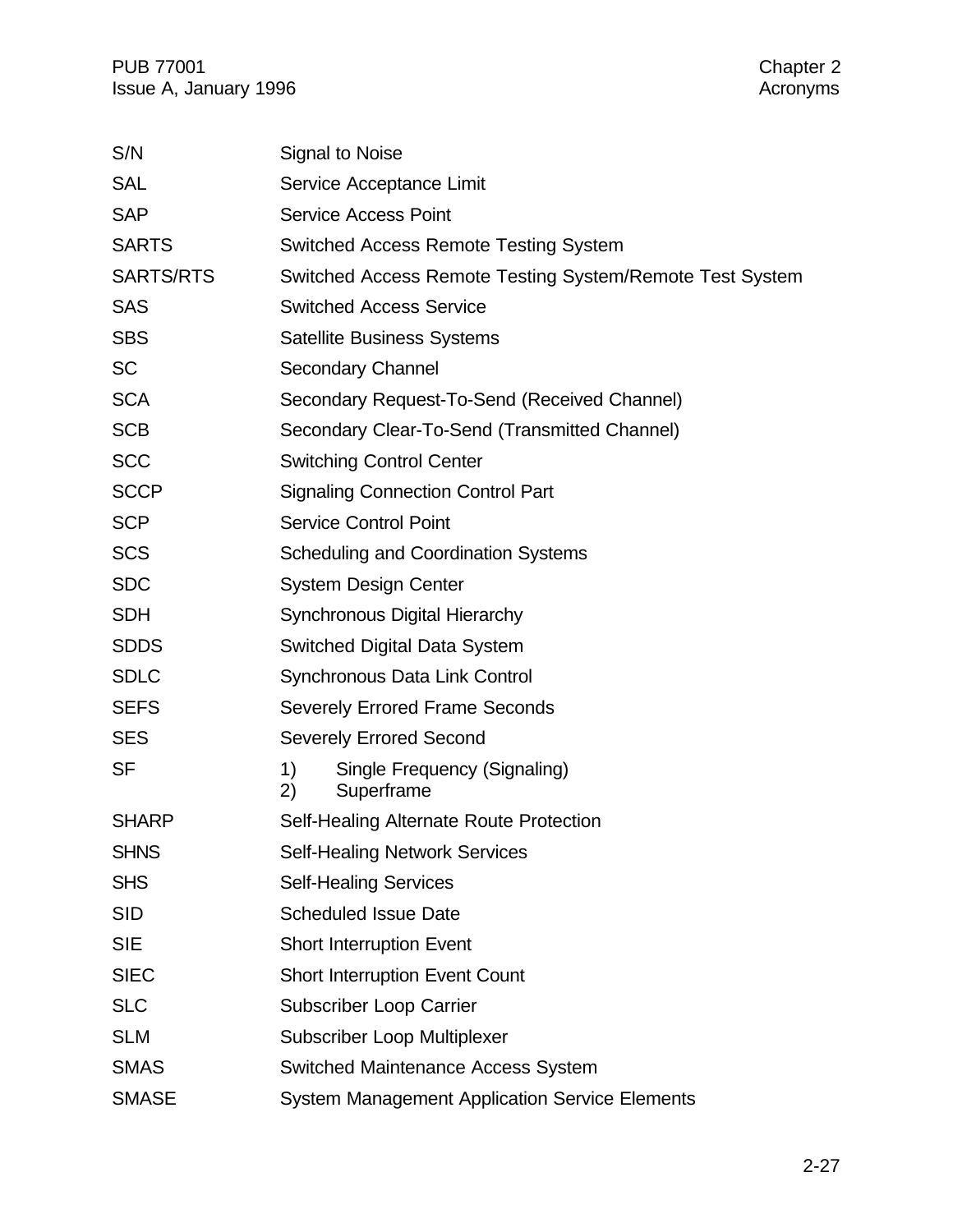| <b>SMDS</b>   | Switched Multi-megabit Data Service            |
|---------------|------------------------------------------------|
| <b>SME</b>    | <b>Subject Matter Expert</b>                   |
| <b>SMETDS</b> | Standard Message Trunk Design System           |
| <b>SMI</b>    | Structure of Management Information            |
| <b>SMS</b>    | <b>Service Management Systems</b>              |
| <b>SN56</b>   | SwitchNet 56                                   |
| <b>SNA</b>    | <b>System Network Architecture</b>             |
| <b>SNI</b>    | Subscriber Network Interface                   |
| <b>SNMP</b>   | Simple Network Management Protocol             |
| <b>SOAC</b>   | Service Order Analysis and Control             |
| <b>SOEC</b>   | <b>Service Order Entry Center</b>              |
| SOEC-SS       | Service Order Entry Center-Special Services    |
| SOEC/SS       | <b>Service Order Entry/Special Services</b>    |
| SOG           | <b>Service Ordering Guide</b>                  |
| <b>SOLAR</b>  | Service Order Logistics and Reference System   |
| <b>SONET</b>  | <b>Synchronous Optical Network</b>             |
| SOP           | <b>Service Order Processing</b>                |
| <b>SOPAD</b>  | Service Order Processing and Distribution      |
| <b>SPOC</b>   | <b>Single Point of Contact</b>                 |
| SR            | <b>Service Request</b>                         |
| <b>SRDM</b>   | Subrate Data Multiplexing                      |
| <b>SRL</b>    | <b>Singing Return Loss</b>                     |
| <b>SRM</b>    | <b>Selective Ringing Module</b>                |
| <b>SRMX</b>   | <b>Subrate Multiplexer</b>                     |
| SS            | <b>Special Services</b>                        |
| SS7           | <b>Signaling System 7</b>                      |
| <b>SSC</b>    | <b>Special Service Center</b>                  |
| <b>SSDAC</b>  | Special Service Dispatch Administration Center |
| <b>SSF</b>    | <b>Special Services Forecast</b>               |
| <b>SSN</b>    | <b>Switched Service Network</b>                |
| SSO           | <b>Special Service Order</b>                   |
| SSP           | <b>Service Switching Points</b>                |
|               |                                                |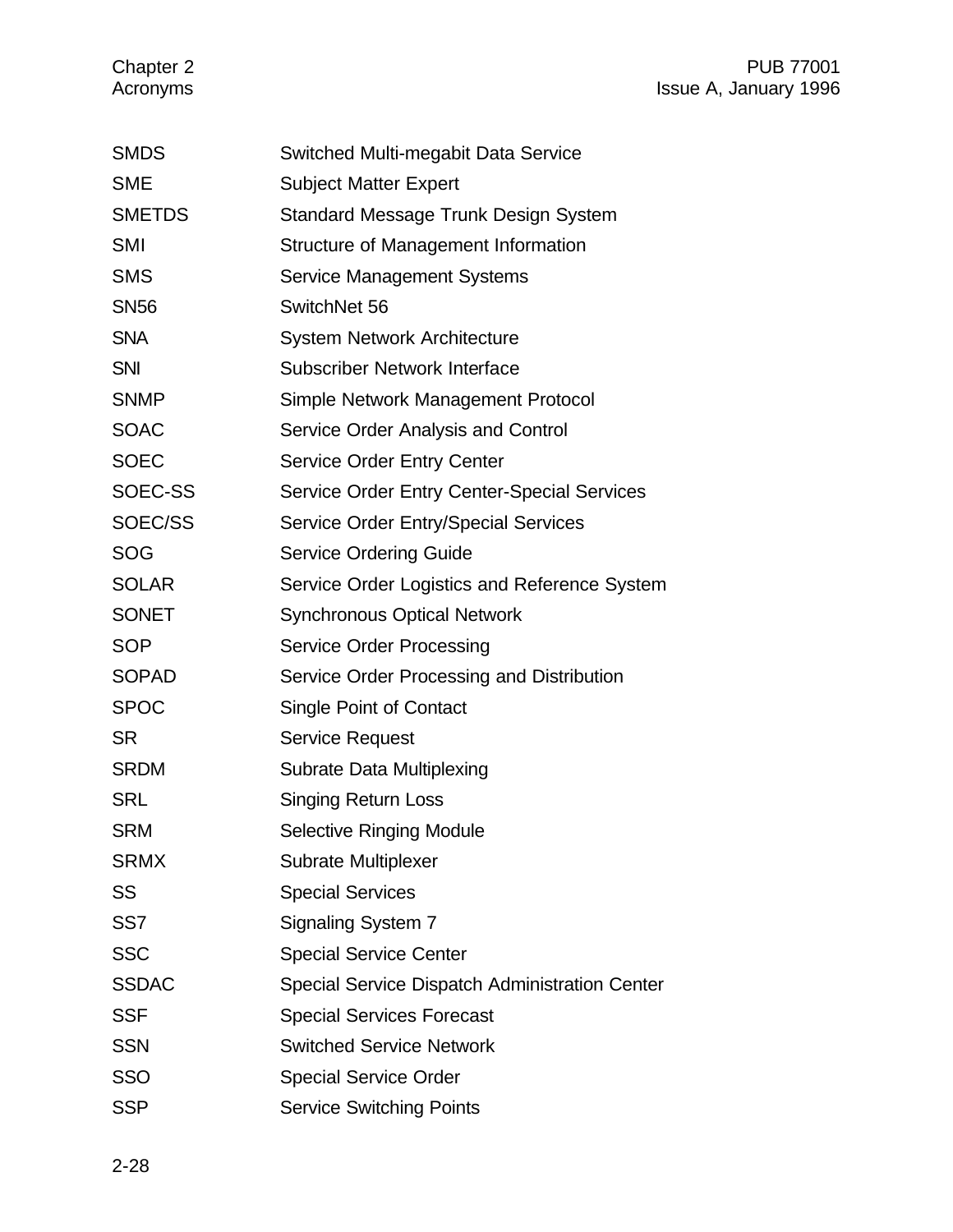PUB 77001 Chapter 2<br>
Issue A, January 1996 Chapter 2 Issue A, January 1996

| <b>SSSD</b>    | Segmented Special Services Design                             |
|----------------|---------------------------------------------------------------|
| <b>STARS</b>   | Satellite Terrestrial Automated Radio System                  |
| <b>STM</b>     | <b>Synchronous Transfer Mode</b>                              |
| <b>STN</b>     | <b>Station</b>                                                |
| <b>STP</b>     | <b>Signal Transfer Points</b>                                 |
| <b>SUN</b>     | <b>Simplified Uniform Network</b>                             |
| <b>SVB</b>     | <b>Serving Bureau</b>                                         |
| <b>SVC</b>     | <b>Switched Virtual Circuit</b>                               |
| <b>SVDS</b>    | Simultaneous Voice Data Service                               |
| <b>SWC</b>     | <b>Serving Wire Center</b>                                    |
| <b>SWD</b>     | Single Word                                                   |
| <b>SYNTRAN</b> | Synchronous Transmission                                      |
| <b>TAG</b>     | <b>Technical Advisory Group</b>                               |
| Tc             | <b>Measurement Interval</b>                                   |
| TC             | <b>Transport Channel</b>                                      |
| <b>TCAP</b>    | <b>Transaction Capabilities Application Part</b>              |
| <b>TCC</b>     | <b>Trunk Control Center</b>                                   |
| <b>TCIC</b>    | <b>Trunk Circuit Identification Code</b>                      |
| <b>TCM</b>     | <b>Time Compression Multiplexing</b>                          |
| <b>TCP</b>     | <b>Terminal Control Protocol</b>                              |
| <b>TCP/IP</b>  | <b>Transmission Control Procedures/Internet Protocol</b>      |
| <b>TCU</b>     | <b>Trunk Coupling Unit</b>                                    |
| TDM            | <b>Time Division Multiplexing</b>                             |
| TD-n           | e.g., TD-2. Long Distance Microwave Relay Transmission System |
| <b>TEC</b>     | <b>Transmission Engineering Center</b>                        |
| <b>TEM</b>     | <b>Transmission Engineering Module</b>                        |
| <b>TEO</b>     | <b>Telephone Equipment Order</b>                              |
| <b>TES</b>     | <b>Terminal End-Section</b>                                   |
| <b>TEWS</b>    | Telecommunications Engineering Work-Bench System (TIRKS®)     |
| <b>TFP</b>     | <b>Transfer Prohibited</b>                                    |
| <b>TGAC</b>    | <b>Trunk Group Access Code</b>                                |
| <b>TGN</b>     | <b>Trunk Group Number</b>                                     |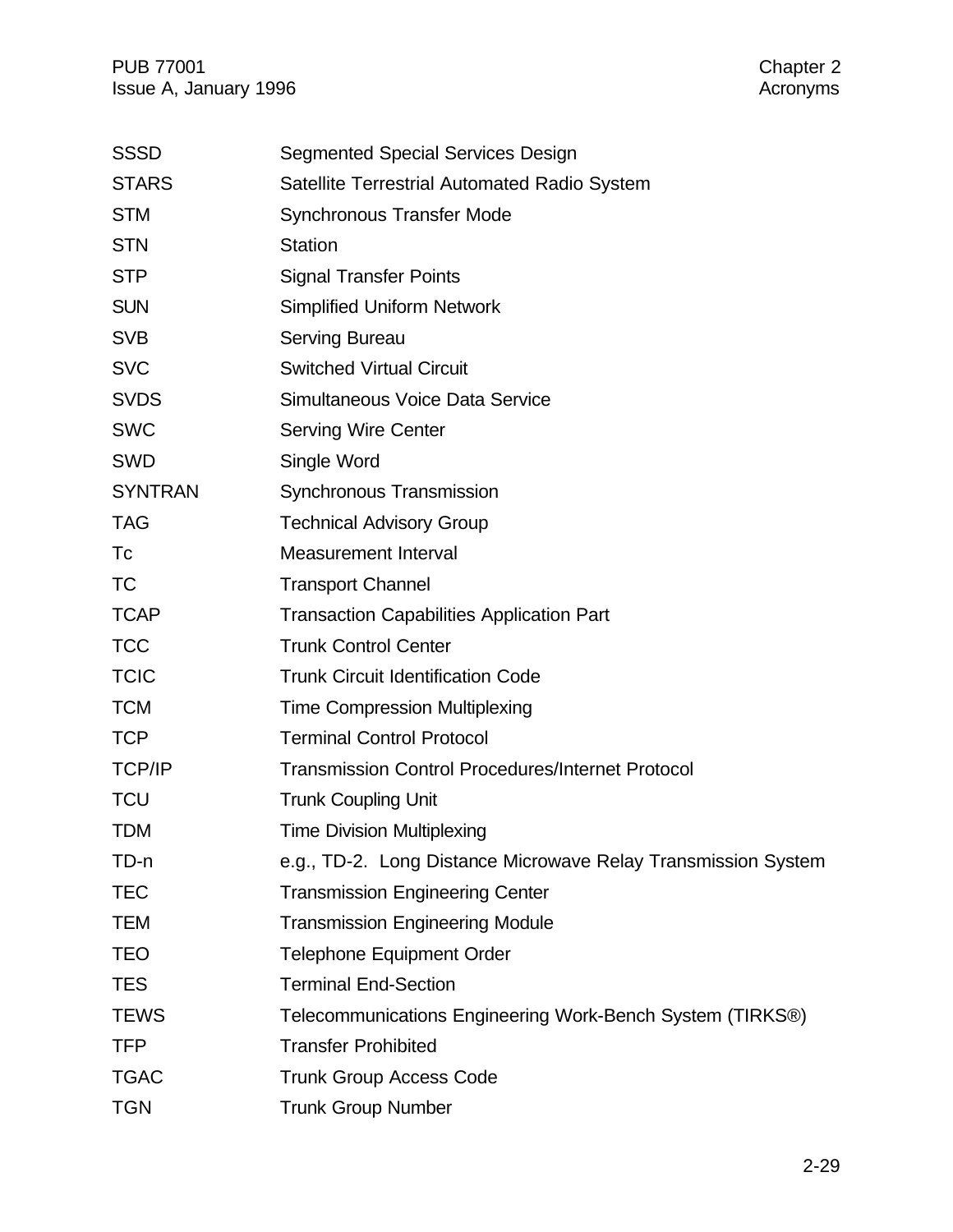# Chapter 2 PUB 77001 Issue A, January 1996

| <b>TGSN</b>    | <b>Trunk Group Serial Number</b>                            |  |  |
|----------------|-------------------------------------------------------------|--|--|
| <b>TIA</b>     | <b>Telecommunications Industry Association</b>              |  |  |
| <b>TIC</b>     | <b>Tandem Inter-LATA Connection</b>                         |  |  |
| <b>TIRKS®</b>  | <b>Trunks Integrated Record Keeping System</b>              |  |  |
| TL             | <b>Transmission Level</b><br>1)<br>Tie Line<br>$\mathbf{2}$ |  |  |
| <b>TLP</b>     | <b>Transmission Level Point</b>                             |  |  |
| <b>TLS</b>     | <b>Transparent LAN Service</b>                              |  |  |
| <b>TMN</b>     | <b>Telecommunications Management Network</b>                |  |  |
| <b>TMNA</b>    | <b>Telecommunications Management Network Applications</b>   |  |  |
| <b>TOC</b>     | <b>Table of Contents</b>                                    |  |  |
| <b>TOK</b>     | <b>Test OK</b>                                              |  |  |
| <b>TOPS</b>    | <b>Traffic Operator Positions System</b>                    |  |  |
| <b>TRK</b>     | Trunk                                                       |  |  |
| <b>TSEC</b>    | <b>Transmission Staff Engineering Center</b>                |  |  |
| <b>TSI</b>     | Time Slot Interchange                                       |  |  |
| TT             | <b>Translation Type</b>                                     |  |  |
| <b>UAS</b>     | <b>Unavailable Second</b>                                   |  |  |
| <b>UDP</b>     | <b>User Datagram Protocol</b>                               |  |  |
| <b>UG</b>      | <b>Under Ground</b>                                         |  |  |
| <b>UNI</b>     | User-Network Interface                                      |  |  |
| <b>UPDCALC</b> | <b>Update Calculations in CIMAP</b>                         |  |  |
| <b>USDC</b>    | Universal Switched Digital Capability                       |  |  |
| <b>USO</b>     | <b>Universal Service Order</b>                              |  |  |
| <b>USOC</b>    | <b>Universal Service Order Code</b>                         |  |  |
| <b>VF</b>      | <b>Voice Frequency</b>                                      |  |  |
| <b>VLSI</b>    | Very Large Scale Integration                                |  |  |
| <b>VPN</b>     | <b>Virtual Private Networks</b>                             |  |  |
| <b>WA</b>      | <b>Work Authorization</b>                                   |  |  |
| <b>WAL</b>     | <b>WATS Access Line</b>                                     |  |  |
| <b>WAN</b>     | <b>Wide Area Network</b>                                    |  |  |
| <b>WATS</b>    | Wide Area Telecommunications Service                        |  |  |
|                |                                                             |  |  |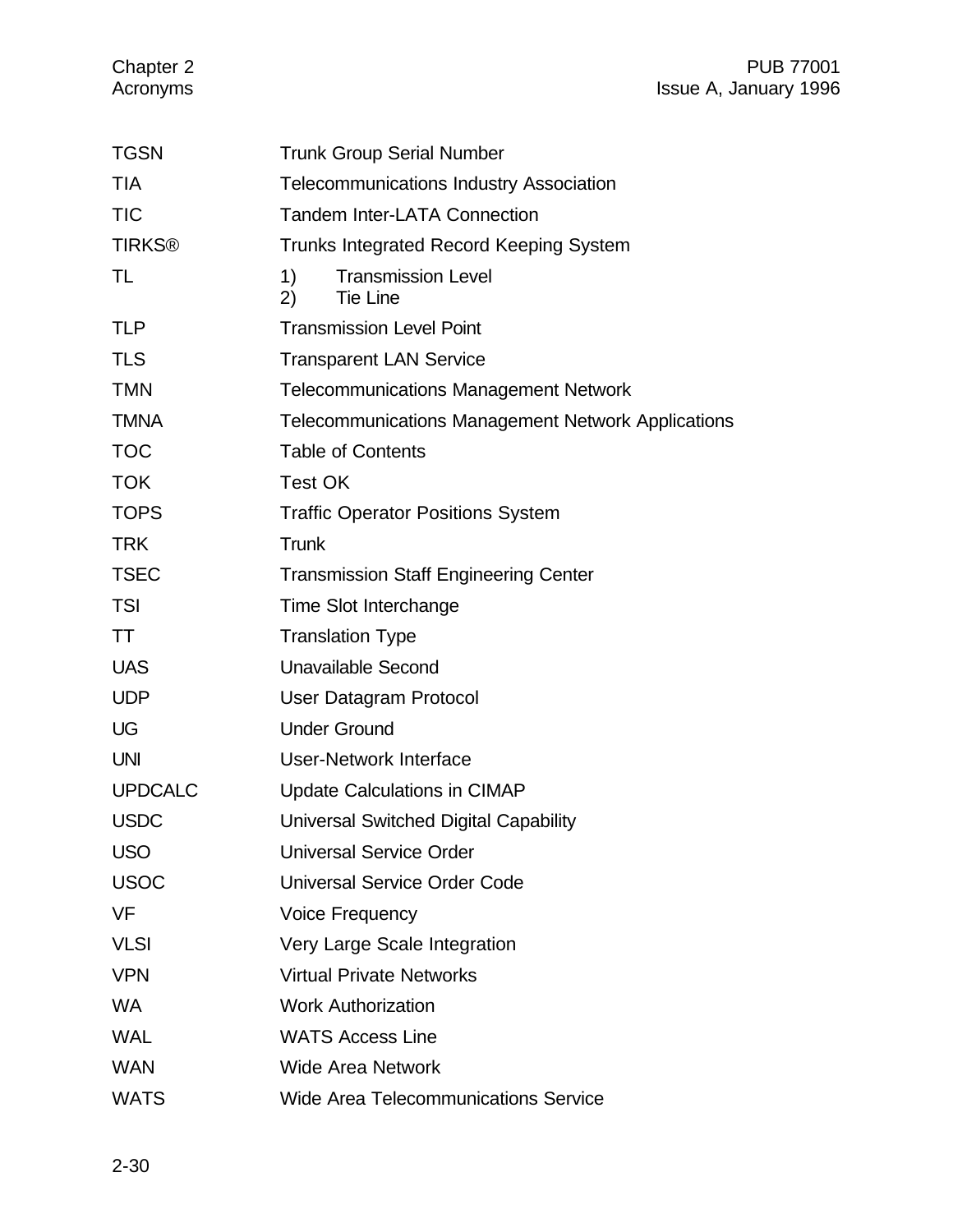| <b>WORD</b>  | <b>Work Order Record and Details</b> |
|--------------|--------------------------------------|
| <b>WOT</b>   | Wire and Office Tested               |
| <b>ZBTSI</b> | Zero Byte Time Slot Interchange      |
| 7IP          | <b>Zero Interval Provisioning</b>    |
|              |                                      |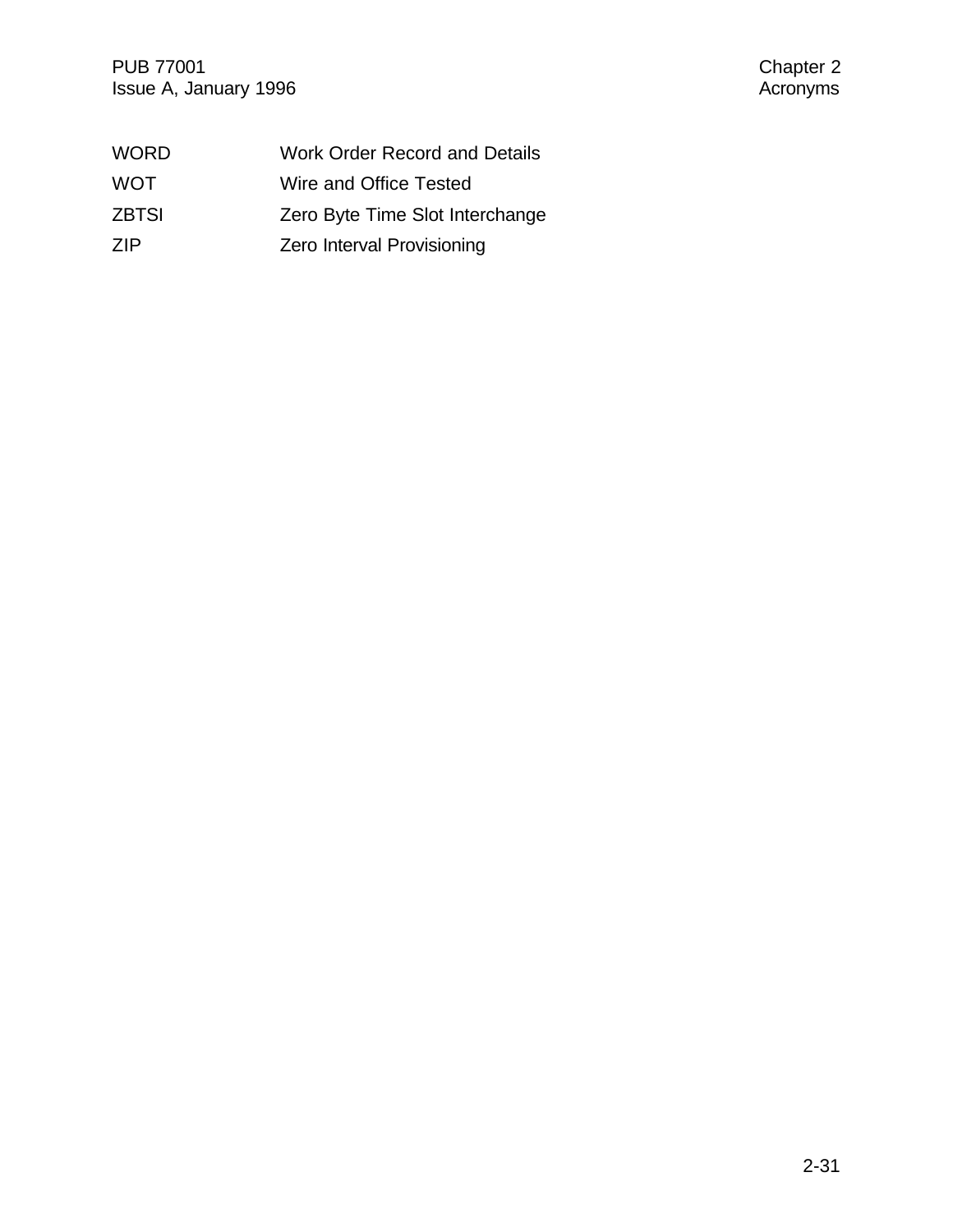### **3. Glossary**

### **Abstract Syntax Notation One (ASN.1)**

The OSI language for describing abstract syntax.

## **Acceptance (Cooperative) Tests**

Those tests performed by U S WEST in cooperation with the customer at a pre-negotiated time to establish new or additional services.

### **Acceptance Limit (AL)**

The maximum deviation from a design parameter that is allowed at service turnup or customer acceptance.

## **Access Code**

See carrier access code.

### **Access Distributed Queue Dual Bus (DQDB)**

The process of operating of the DQDB protocol across the SNI.

## **Access Tandem (AT)**

A U S WEST switching system that provides a concentration and distribution function for originating or terminating traffic between the U S WEST end-offices and an access customer's premises.

#### **Acronym**

A word formed from the first (or first few) letters of a series of words.

#### **Actual Measured Loss (AML)**

The actual measured insertion loss of a circuit at a given frequency (see Insertion Loss).

## **Address Signals**

Signals used to convey call destination information, such as telephone station code, central office code, and area code. Some forms of address signals are called pulses, e.g., Dial Pulses (DP) and Multifrequency (MF) pulses.

## **Alarm Indication Signal (AIS)**

A signal transmitted in lieu of the normal signal to maintain transmission continuity, and to indicate to the receiving terminal that there is a transmission fault which is located at, or upstream of, the transmitting terminal.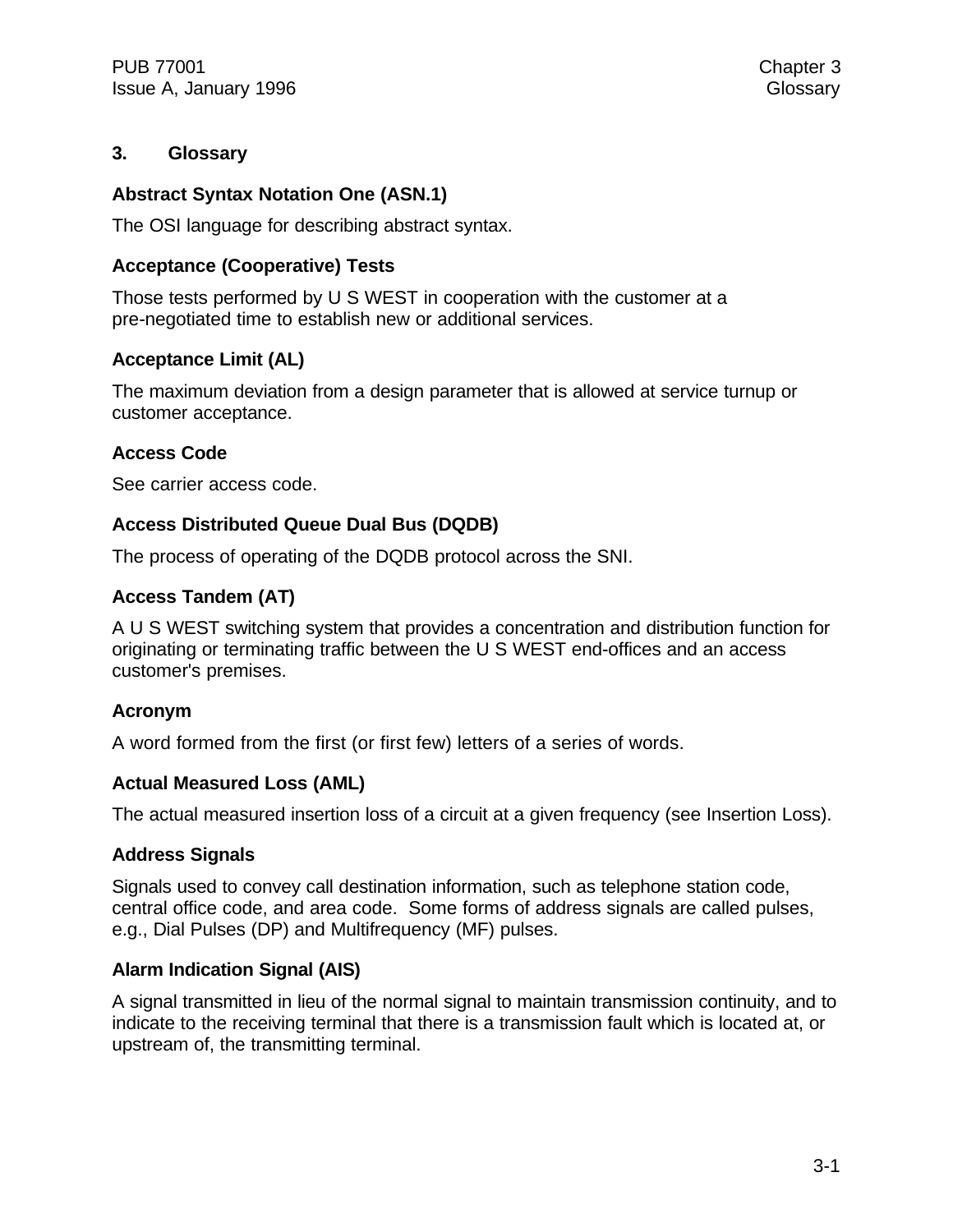# **Alternate Billing Service (ABS)**

ABS is the validation of calling card, collect, and third number billing services.

## **Alternate Mark Inversion (AMI)**

A one (mark) pulse which is the opposite polarity as its predecessor.

### **American National Standard Institute (ANSI)**

An organization supported by the telecommunications industry to establish performance and interface standards.

### **Amplitude Response Versus Frequency**

The amplitude response of a channel over the bandwidth provided. It is often called frequency response, and commonly is referred to as a single frequency within the passband.

### **Amplitude Stability**

The amount of change in (pilot) signal levels with time. For pilot signals, a short-term variation occurs in 5 minutes or less; a long-term variation occurs in a period in excess of 5 minutes. Typical examples are radio fading (short-term) or change in cable attenuation with temperature (long-term).

#### **Answer Supervision**

An off-hook signal transmitted towards the calling end of a connection when the called party answers.

## **Appletalk**

A suite of communication protocols introduced and maintained by Apple Computer.

## **ASCII**

American Standard Code for Information Interchange. A standard 8-bit information code used with most computers and data terminals.

## **Asynchronous Transfer Mode (ATM)**

An information transfer method in which the information is organized into fixed length (53 octet) cells.

## **Asynchronous Transmission**

Not synchronous: Data transmission in which the time of occurrence of specified significant instant of a data bit (usually the leading edge) is arbitrary, and occurs without necessarily having a fixed time relationship to preceding comparable instants.

## **Attachment Unit Interface Cable (AUI)**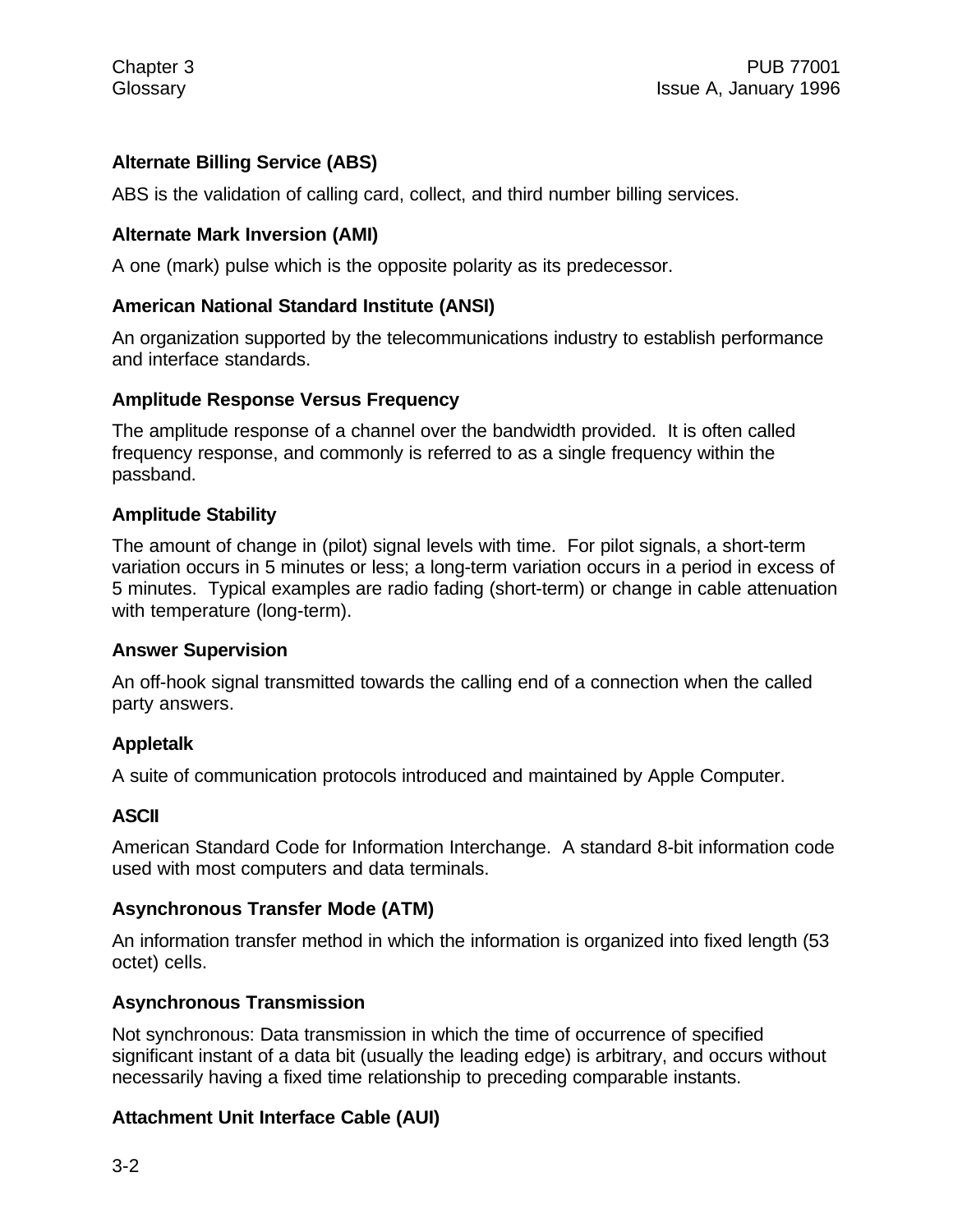The cable, connectors, and transmission circuitry used to interconnect the Physical Signaling (PLS) and Medium Attachment Unit (MAU).

## **Attachment Unit Interface Cable (AIC)**

The cable/connector assembly which attaches the Medium Attachment Unit (MAU) to the Digital Terminating Equipment (DTE) as shown in IEEE Std. 802.3-1985 Fig. 7-20.

### **Attenuation Distortion**

The change in attenuation with frequency relative to the attenuation at a reference frequency; the reference frequency is 1004 Hz unless otherwise specified.

### **Audio Transmission**

Denotes the transmission of speech or music within the audible spectrum.

## **Automatic Gain Control (AGC)**

The process by which gain is automatically adjusted in a specified manner as a function of input or other specified parameters.

#### **Automatic Number Identification (ANI)**

The process of identifying the number of the calling station during a call sequence. Depending on the application, these digits may represent a directory number or billing number.

#### **Automatic Protection Switch (APS)**

A device which monitors a channel and automatically switches the channel to another facility whenever the channel fails or when specified parameters go beyond a specified threshold.

#### **Availability**

The relative amount of time that a service is "usable" by a customer, represented as a percentage over a consecutive 12 month period.

#### **Balance (Longitudinal Balance)**

See Longitudinal Balance

## **Balance (100 -Type) Test Line**

Equipment in a Central Office that provides a reference impedance termination on a line for balance and noise tests on the line.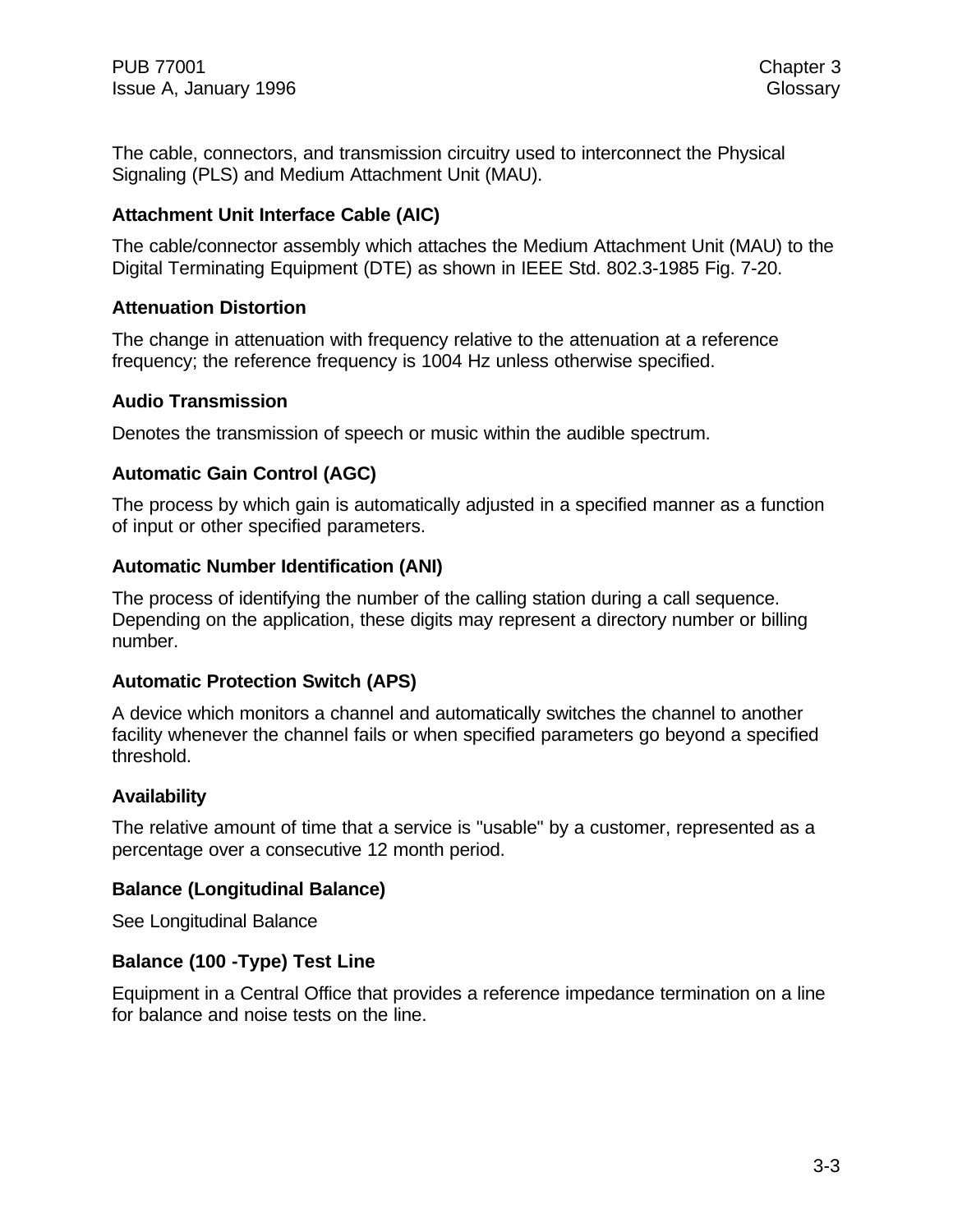## **Bandwidth**

The range of frequencies that contain most of the energy or power of a signal; also, the range of frequencies over which a circuit or system is designed to operate.

## **Basic Encoding Rules (BER)**

The OSI language for describing transfer syntax.

#### **BAUD**

A unit of signaling speed. It is the reciprocal of the time duration in seconds of the shortest signal element (binary 1 or 0) within a code signal. The rates specified are the number of signal elements per second.

### **Bc - Committed Burst Size (bits)**

The maximum amount of subscriber data that the network agrees to transfer, under normal conditions, during a time interval Tc.

### **Be - Excess Burst Size (bits)**

The maximum amount of uncommitted data in excess of Bc that the network will attempt to transfer during a time interval Tc.

## **Binary** *n-* **Zero Substitution (B***n***ZS)**

Binary *n-* Zero Substitution is an application of BPRZ, and is an exception to the Alternate Mark Inversion (AMI) line-code rule. It is one method for providing bit independence for digital transmission, by providing a minimum 1s density of 1 in *n*-bits. For DS3, *n*=3; for DS1, *n*=8; for 56 kbit/s service, *n*=7, and for subrates, *n*=6. The rule of B*n*ZS is:

- Successional binary 1s (Marks) will be of opposite polarity (AMI) unless they are separated by *n* consecutive binary zeros, in which case the *n* 0s will be replaced by an *n*-bit byte containing 1s, having or causing, an intentional bipolar violation (bpv).
- For example in B6ZS, if the preceding binary 1 was +, then binary 100000011 is transmitted as signal voltage values: -000+0+-+ (the B6ZS byte is underlined). Assume the leftmost bit is transmitted first.
- In the decoding process, the B*n*ZS signature is recognized and replaced by an all zero *n*-bit byte.

## **Bipolar Violation (BPV)**

An unexpected violation (not a predetermined signature) of the Bipolar Alternate Mark Inversion (AMI) line-code rule. A violation is declared for AMI if two successive pulses have the same polarity if the bipolar violation is not part of an intentional byte used for special control, e.g. BnZS.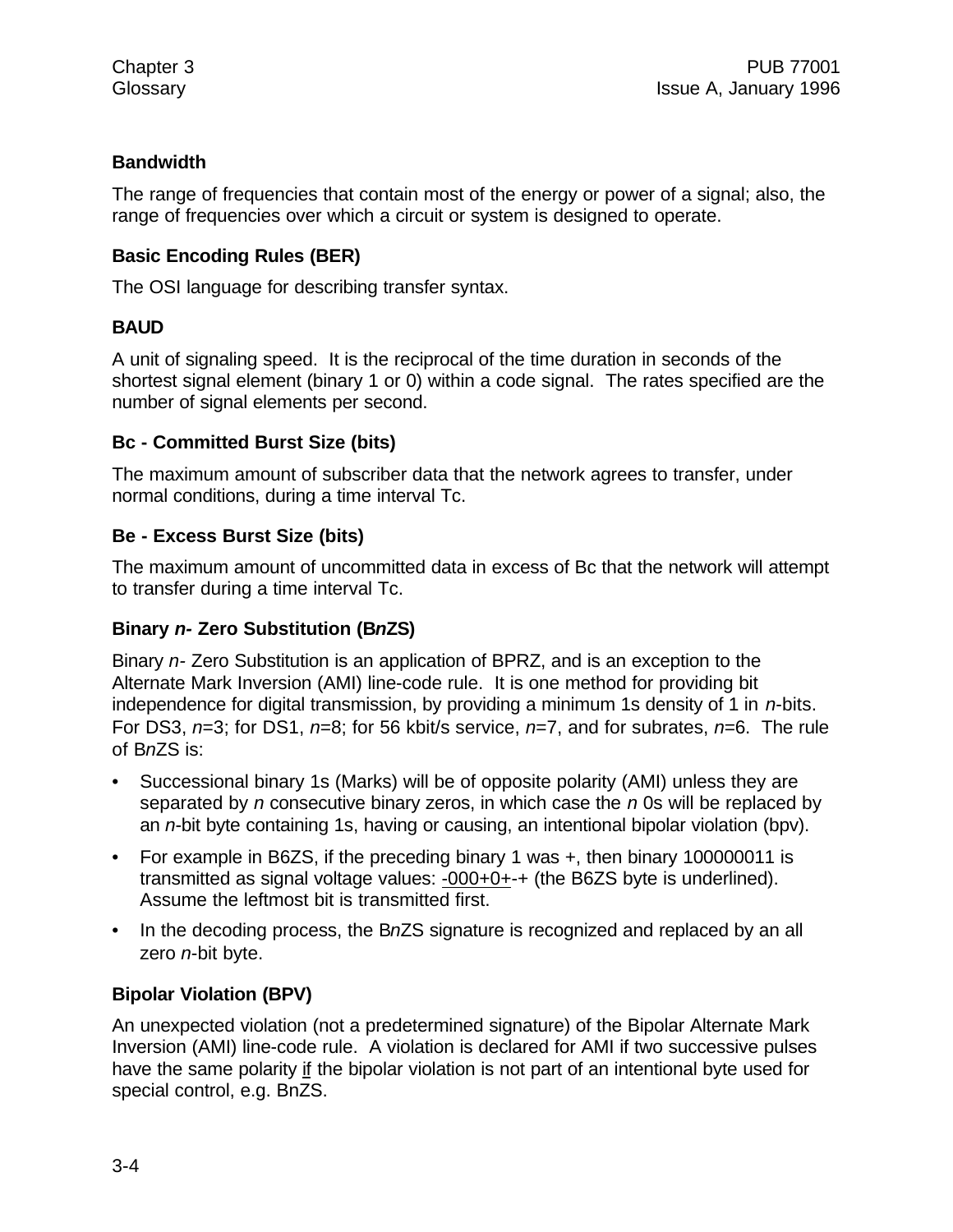### **Bipolar With 8 Zero Substitution (B8ZS)**

Bipolar 8 Zero Substitution is an application of BPRZ and is an exception to the Alternate Mark Inversion (AMI) line-code rule. It is one method for providing bit independence for digital transmission by providing a minimum 1's density of 1 in 8 bits.

#### **Bit (Binary Digit)**

A binary unit of information. It is represented by one of two possible conditions, such as the value 0 or 1, on or off, high potential or low potential, conducting or not conducting, magnetized or demagnetized. A Bit is the smallest unit of information, by definition.

### **Bits/second (bit/s)**

Bits per second, e.g., 1200 bps. In data transmission, it is the number of binary zero and one bits transmitted in 1 second. Modern terminology uses "bit/s" e.g., 1200 bit/s.

### **Bit Error Rate (BER)**

The ratio of the number of bit errors to the total number of bits transmitted in a given time interval.

### **Bridging (Multipoint Service)**

Denotes the process of connecting three or more customer locations.

## **Buffer Threshold Value (BTV)**

This value represents the buffer capacity allocated, at any given instant in time, for each congested Frame Relay Port.

#### **Byte**

A consecutive number of bits usually constituting a complete character or symbol. If the length of the byte is not specified, it is conventionally assumed to have a length of 8-bits. In the Digital Data System, a byte refers to an arbitrary group of 8 consecutive bits; it does not correspond to a byte of customer data.

#### **C-Message**

A frequency-weighting characteristic used for measuring noise in voice frequency communications circuits and designed to weight noise frequencies in proportion to their perceived effect in telephone service.

#### **C-Message Noise**

Denotes frequency weighted average noise which takes into consideration the electrical/acoustical properties of the 500-type telephone set and the human ear.

#### **C-Notched Noise**

Denotes the C-message frequency-weighted noise on a voice channel with a holding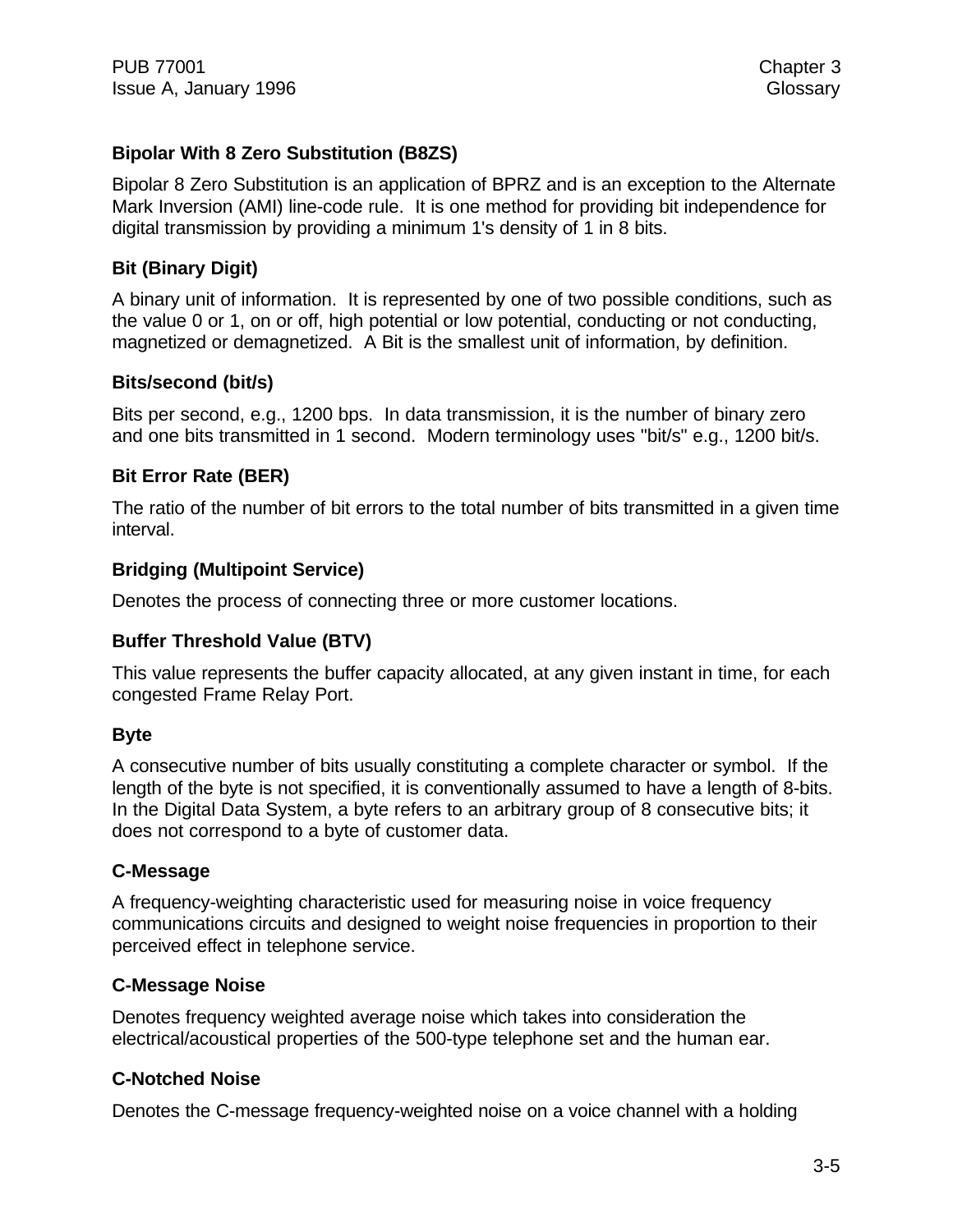tone, which is removed at the measuring end through a notch (very narrow band) filter.

#### **Call**

The sequence of events begun when an end-user makes a request for service and provides an address code, and concluded when communication between the end-users has terminated.

#### **Call Attempt**

Denotes the act of an end-user or customer provided equipment (CPE) providing the complete number (e.g. 0, 911, or 10 digits) using accepted network supervisory and address signaling protocols to the serving dial-tone central office.

#### **Called Number**

The called number is the telephone number originally dialed by the calling party.

### **Carrier (CXR)**

An organization whose function is to provide telecommunications services. Examples are: Local Exchange Carriers, Interexchange Carriers, Cellular Carriers, etc.

### **Carrier Access Code (CAC)**

The sequence an end-user dials to obtain access to the switched services of a carrier.

#### **Carrier Detect**

An E1A-232 interface control signal that indicates to an attached Data Terminal Equipment (DTE) device that the modem is receiving a signal from a remote modem.

#### **Carrier Sense Multiple Access with Collision Detection (CSMA/CD)**

Carrier Sense Multiple Access with Collision Detection is a method of controlling access to a shared transmission path, particularly in local area networks.

#### **Category I**

Special Access Services that are equivalent to the services that are defined in Part 68.2(a)(2) of the FCC Rules and Regulations.

#### **Category II**

Special Access Services not covered by Part 68 of the FCC Rules and Regulations. These services include those access services where protection is incidentally supplied in the normal provision of the service.

#### **Category III**

Special Access Services that are equivalent to the services that are defined in Part 68.2(a)(3) of the FCC Rules and Regulations.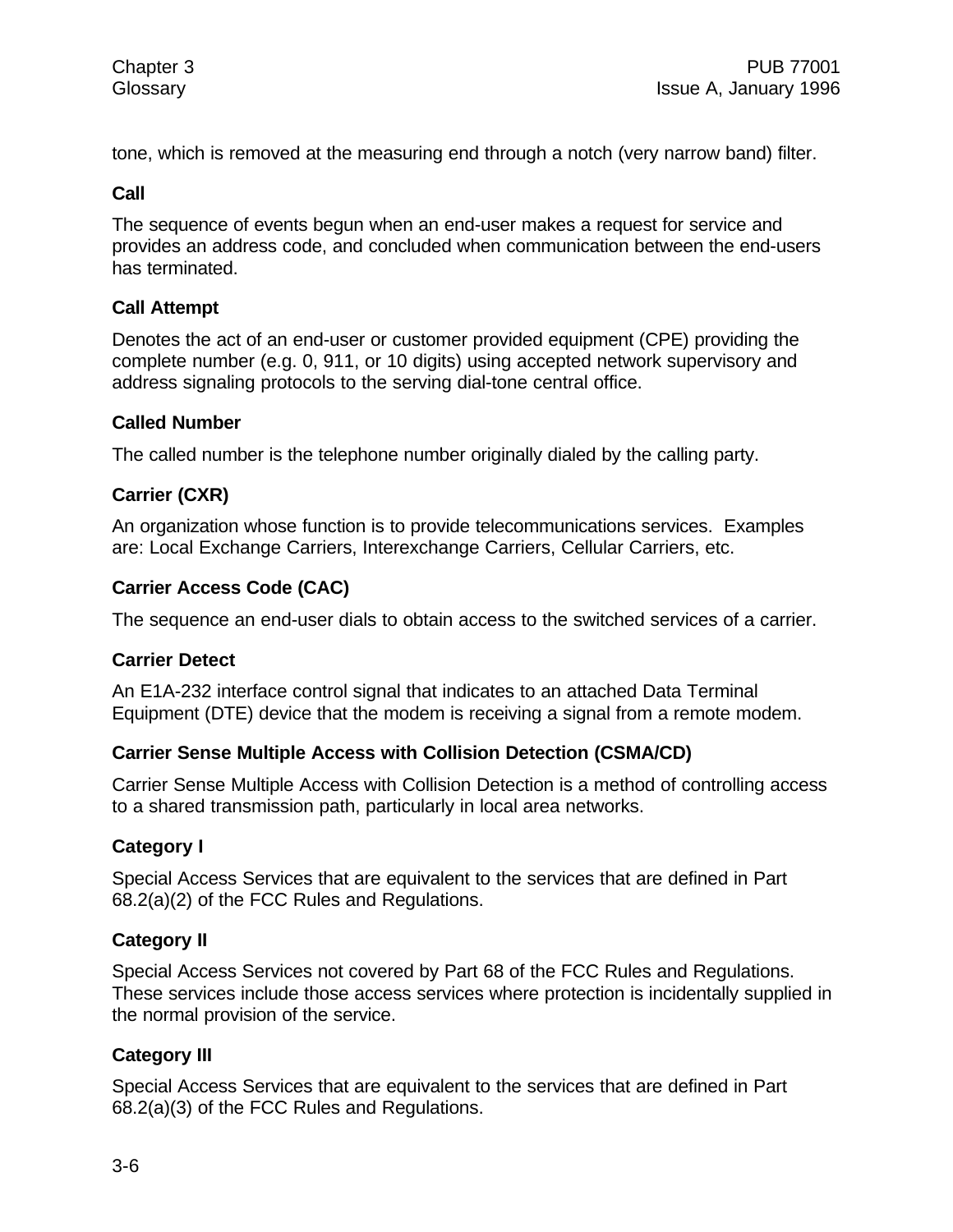## **Consultative Committee on International Telephone and Telegraph (CCITT)**

An abbreviation for Consultative Committee on International Telephone and Telegraph; an international standards group now known as the International Telecommunications Union (ITU).

## **CCS**

A hundred call seconds. This is a standard unit of traffic load that is equal to 100 seconds of usage.

### **CDVM**

An abbreviation for the data/voice multiplexer located in the central office.

### **Central Office (CO)**

A local switching system (or a portion thereof) and its associated equipment located at a wire center.

### **Central Office Connecting Channel (COCC)**

A tariff rate category which provides for connections, within the same Hub wire center, between the Private Line Transport Channel and other services provided by U S WEST See FCC #1 for more information.

#### **Centralized Automatic Message Accounting**

Centralized Automatic Message Accounting is an arrangement that provides for the recording of detailed billing information at a centralized location other than an end office, usually a tandem office. CAMA equipment also may be associated with position systems, desks, etc.

## **Centralized Automatic Reporting On Trunks (CAROT) Testing**

A type of testing that includes the capacity for measuring operational and transmission parameters.

#### **Channel**

An electrical or photonic, in the case of fiber optic based transmission systems, communications path between two or more points of termination.

#### **Channel, Program**

A one-way electrical or photonic, in the case of fiber optic based transmission systems, communications path between one point and one or more other points.

## **Channel Service Unit (CSU)**

This unit provides regeneration of the signal received from the network, controls the pulse shape and amplitude for transmission of the signal into the network, and possibly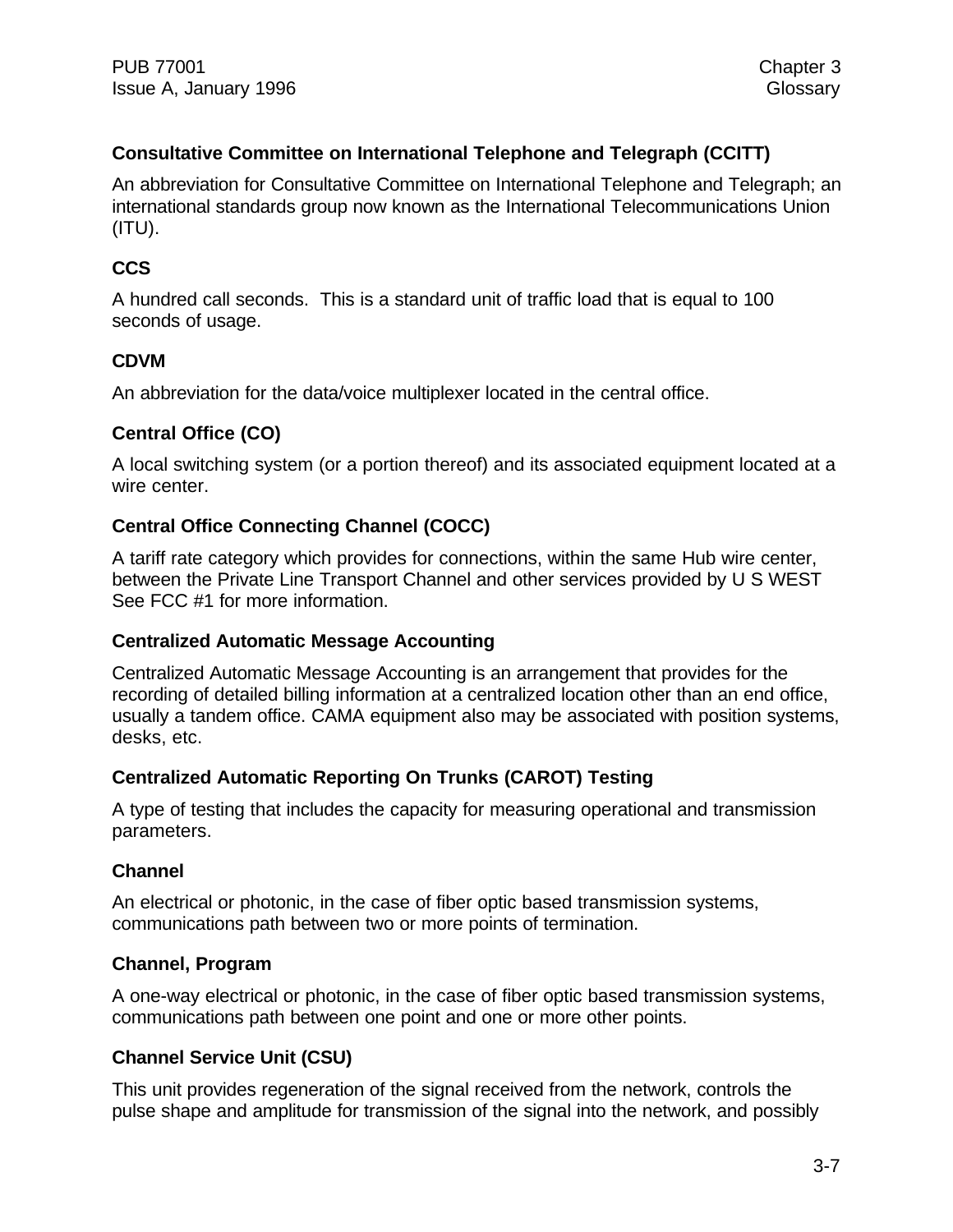provides loop-back. The CSU function is frequently found within a Data Service Unit (DSU).

### **Channel Transmission Parameter**

Denotes an objective which expresses the performance of a one-way or two-way path.

### **Channelize**

The process of multiplexing-demultiplexing channels using analog or digital techniques.

### **Character**

Letter, numeral, punctuation, control figure or any other symbol contained in a message.

## **Clear Channel Capability (CCC)**

A characteristic of a transmission path in which the bit positions allocated for customer data may represent any combination of zeroes and ones.

### **Clear to Send**

An EIA or CCITT defined interface control signal that indicates to the Data Terminal Equipment (DTE) whether or not the Data Communications Equipment (DCE) is ready to accept data from the DTE.

## **Closed End**

The end of a switched service which transmits address signals.

## **CODEC**

Equipment that converts an analog signal into a digital signal (binary format) and which may compress the information content so that less bandwidth is required for transmission compared to the original signal format. Conversely, the decoder part converts the digital signal back into an analog signal and may provide for expansion of the signal.

## **Committed Information Rate (CIR) bit/s**

The rate at which the network agrees to transfer information, under normal conditions, during a time interval Tc.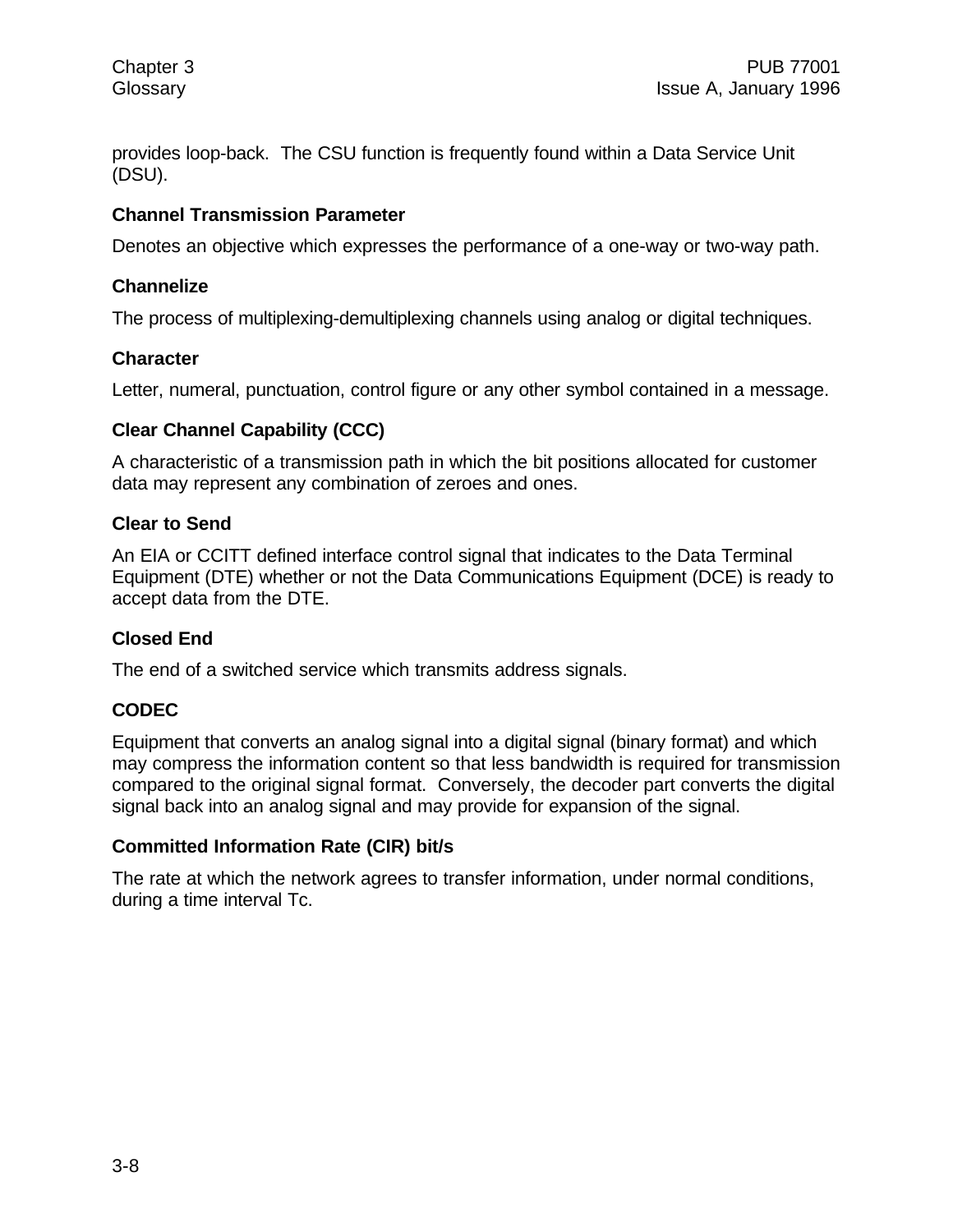# **Common Channel Signaling (CCS)**

A signaling method in which a single channel conveys, by means of labeled messages, signaling information relating to a multiplicity of circuits or calls and other information, such as that used for network management. CCS is defined as a dedicated network for transporting signaling messages. The primary components of the network are STPs, signaling end points (including service control points and service switching points) and data links. The two basic types of CCS signaling are: 1) circuit-associated signaling, to support trunk signaling for call control; 2) and non-circuit associated signaling, to handle the exchange of queries and responses between CCS Switching Offices and data bases (SCPs) or between two CCS Switching Offices. This is also known as TCAP message routing.

## **Common Line**

A line, trunk, pay telephone line, or other facility provided under the general and/or local exchange service tariffs of U S WEST Communications, Inc., terminated on a local switching system and which may be used to make and/or receive exchange service calls, intra-LATA message service calls, inter-LATA message service calls or international calls.

### **Conditioning**

Denotes an enhancement to the transmission performance of a voice band channel. Parameter(s) affected are attenuation distortion, envelope delay distortion and noise.

## **Customer Premises Equipment (CPE)**

Equipment owned and maintained by the customer and located on their side of the End-User Point of Termination (EU-POT) network interface.

#### **Customers**

Denotes any individual, partnership or corporation who subscribes to the services provided by U S WEST Customers are divided into two distinct and separate categories: (1) carriers, who provide interexchange services for hire for others, and (2) end-users, who request services only for their own use.

## **Customer Installation (CI)**

Equipment and wiring at the customer's location on the customer side of the Network Interface.

#### **Customer Interface**

The interface with a customer at a point of termination.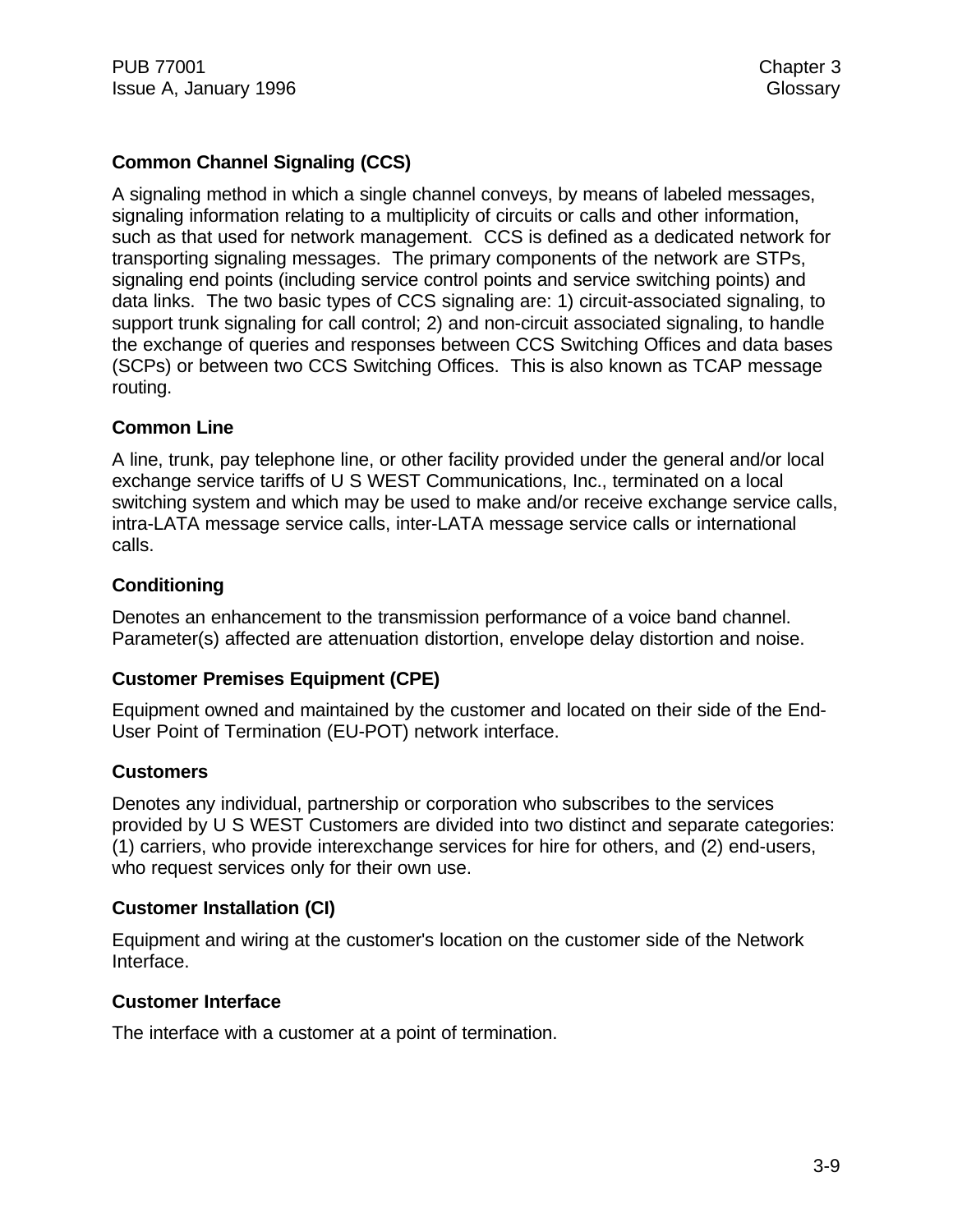## **Customer Premises**

Denotes a building or portion(s) of a building occupied by a single customer or end-user either as a place of business or residence. Adjacent buildings and the buildings on the same continuous property occupied by the customer and not separated by a public thoroughfare, are also considered the customer's premises.

## **Customer Premises Equipment (CPE)**

All telecommunication equipment located at a customer's location.

### **Customer Provided Equipment (CPE)**

Equipment owned and maintained by the customer and located on their side of the End-User Point Of Termination (EU-POT) network interface. In the U S WEST Digital Data Service application, CPE typically includes the DSU (CSU/DSU) and data terminal equipment which are connected to the channel.

#### **Customer Specified Premises Levels**

The customer may specify both transmit and/or receive levels within ranges as delineated in various technical publications.

### **Cyclic Redundancy Check (CRC)**

A method of checking the integrity of received data, where the check uses a polynomial algorithm based on the content of the data.

#### **Data Communications Equipment (DCE)**

The equipment that provides the functions required to establish, maintain and terminate data transmission connections; e.g., a modem, as well as the signal conversion and coding required for communications between data terminal equipment and data circuit.

#### **Data Enhancement (End-Link, Mid-Link Applications)**

This option provides improved attenuation distortion requirements and establishes limits for envelope delay distortion, phase jitter, and intermodulation distortion.

#### **Data Link**

The Data Link provides the electrical connection between a customer's terminal equipment, from the Network Interface and the fiber transmission facilities to a U S WEST Serving Wire Center.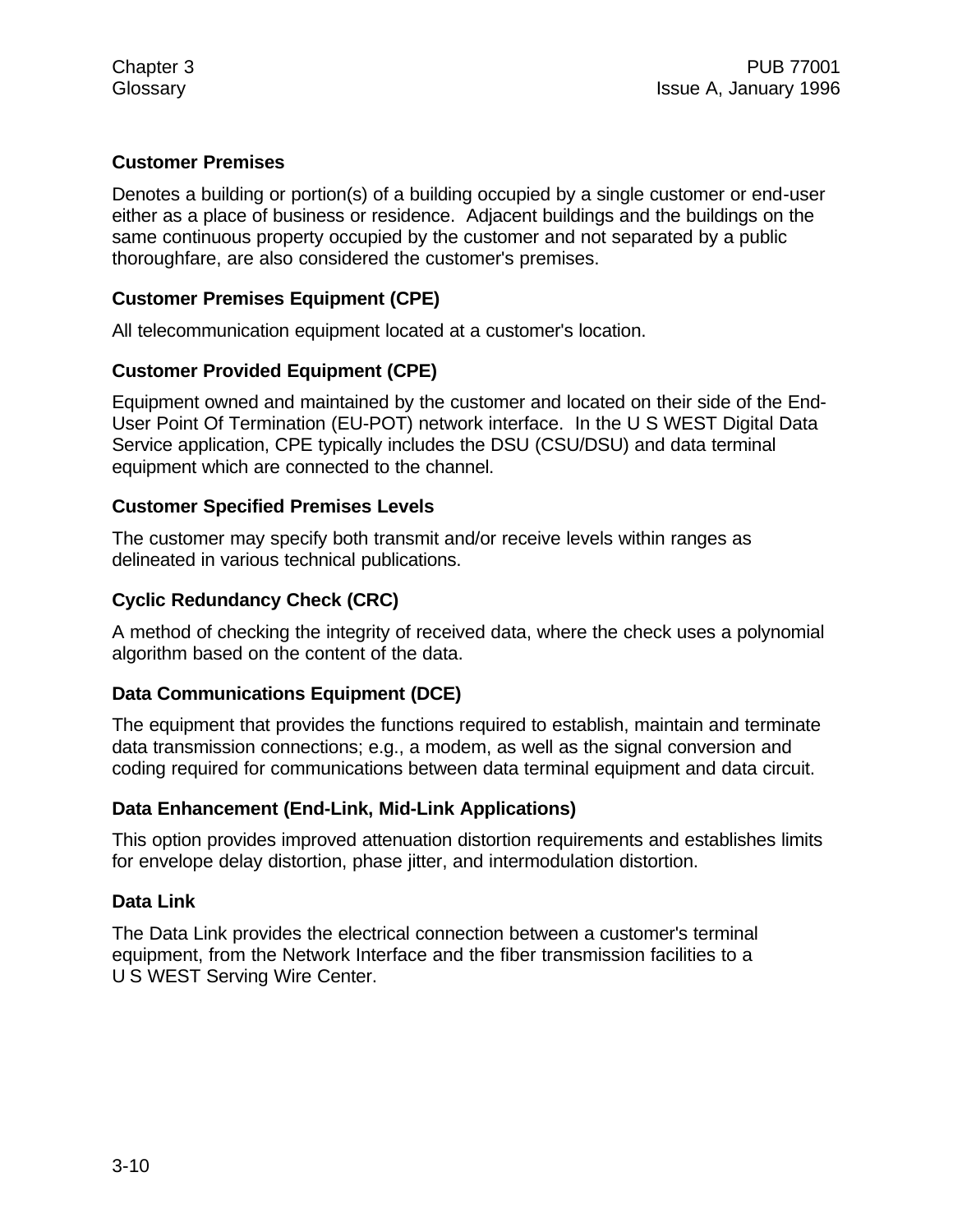## **Data Link (DL) - ESF**

The overhead portion of a DS1 Clear Channel that may be used for carrying performance and control information across the network. This portion requires 4 kbit. In addition, framing requires 2 kbit, and Cyclic Redundancy Check requires 2 kbit.

## **Data Link Connection Identifier (DLCI)**

The DLCI is located within the address field of a frame relay packet, and is used to identify each PVC.

## **Data Service Unit (DSU)**

Digital, customer premises equipment used to recover timing from a baseband BPRZ signal, and which converts from BPRZ line signals to a business machine interface signal such as V.35. At 64 kbit/s and below, DSU and Channel Service Unit (CSU) functions are, in modern equipment, combined in a single unit sometimes called a General Service Unit (GSU), Basic Service Unit (BSU) or Data Service Unit-A (DSU-A) so that it is part of the Data Communications Equipment (DCE). Above 64 kbit/s, DSU functions are frequently contained in the Data Terminal Equipment (DTE). The DSU usually contains circuitry to recognize, and respond to, loop-back commands from the serving test center.

## **Data Set Ready (DSR)**

An EIA or CCITT defined interface control signal that indicates to the Data Terminal Equipment (DTE) whether the Data Communications Equipment (DCE) is ready to transmit or receive data.

## **Data Terminal Equipment (DTE)**

A generic term for customer terminal equipment that connects to the network through a modem or through digital Network Channel Terminating Equipment (NCTE), e.g., a computer or a PBX.

## **Data Terminal Ready (DTR)**

An EIA or ITU (formerly CCITT) defined control signal that indicates to the Data Terminal Equipment (DTE) that the Data Communications Equipment (DCE) is ready to transmit or receive data.

## **Data Transmission (107-Type) Test Line**

An arrangement that provides for a connection to a signal source providing test signals for one-way testing of data and voice transmission parameters.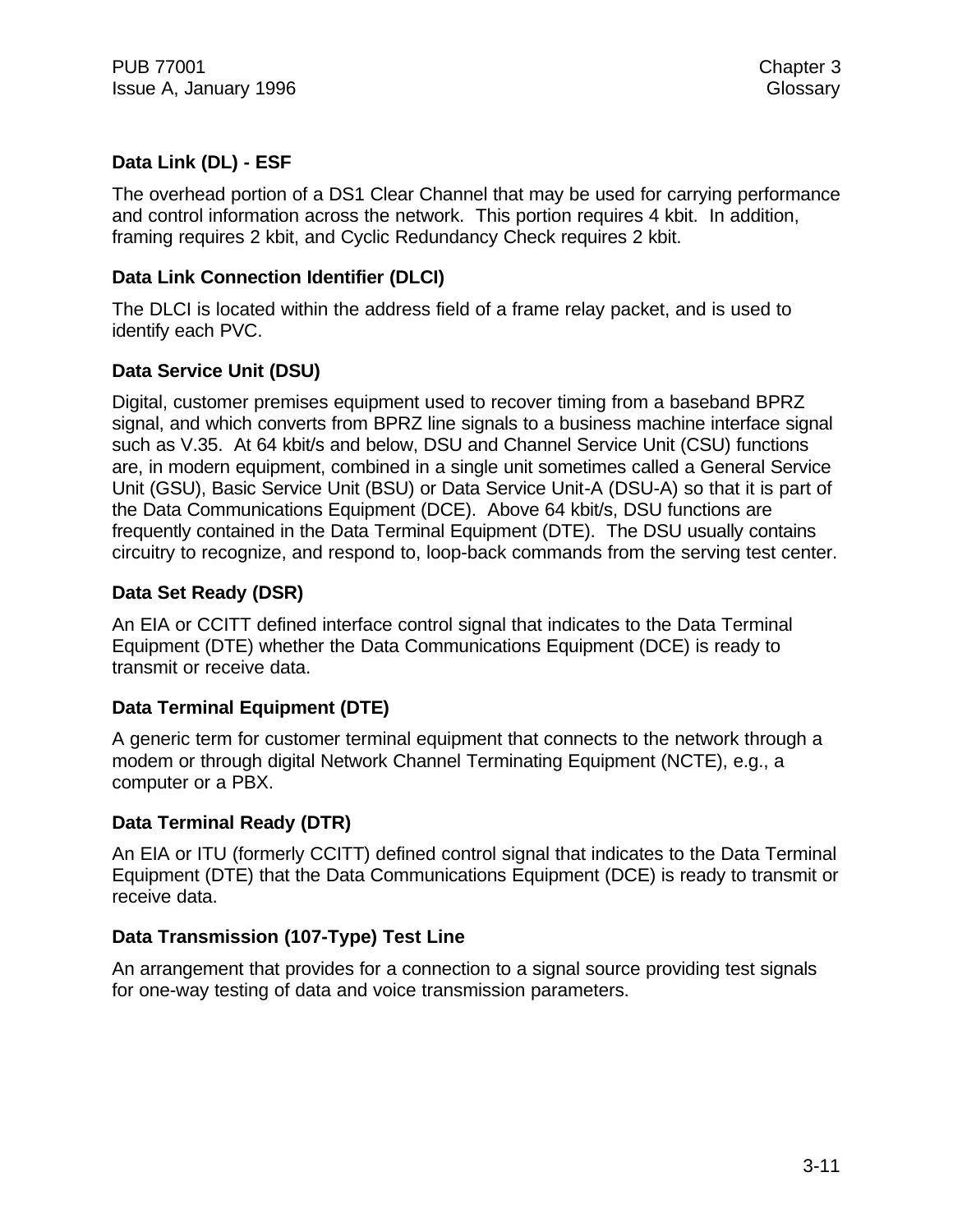## **DATAPHONE® Select-A-Station (DSAS)**

Denotes a switched voice band private line data system designed to allow a single master station to communicate with a number of remote stations one at a time. The system enables point-to-point voice band connection between the master station at the customer premises and each remote station. Direct transmission between remote stations is not possible, nor is simultaneous communication from the master station to more than one station.

The following terms are used for the DATAPHONE® Select-A-Station:

#### **Access Line**

Denotes the communications path between component stations of the DATAPHONE® Select-A-Station system, obtained through private line access channels.

#### **Automatic Step Sequential**

Denotes a version of the Select-A-Station service which is designed to automatically poll remote stations in fixed sequence at fixed time intervals.

#### **Controlled Step Sequential**

Denotes a version of the Select-A-Station which is designed for continuous in-service control of connection time to each remote station by means of a signal sent from the master station.

#### **Data Station Selector (DSS)**

Denotes a switching device located in U S WEST Central Office (CO) having the capability of making connections between a 4-Wire outward transmission port and up to 128 output ports, either 2-Wire or 4-Wire, one at a time, either automatically or under the control of the customer's master station.

#### **dBm**

A decibel in which the reference power is one milliwatt.

#### **dBrn**

A unit used to express noise power relative to one picowatt (-90 dBm).

# **dBrn (f<sup>1</sup> ,f2 )**

Noise power in dBrn measured over the frequency band from  $\mathsf{f}_1$  to  $\mathsf{f}_2$  without weighting (flat).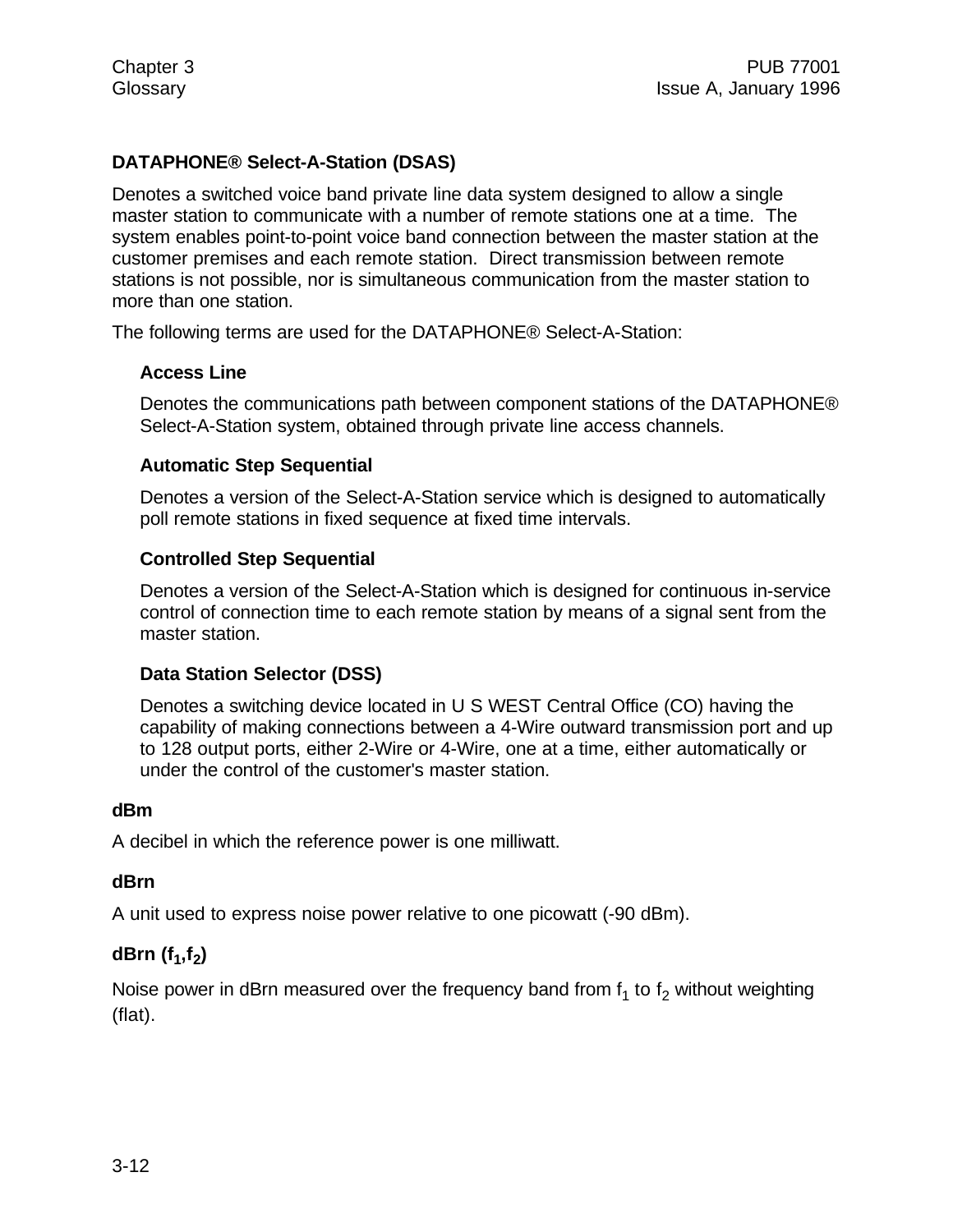#### **dBrn 15 kHz**

Noise power is dBrn weighted according to a 15 kHz flat weighting network defined in ANSI/IEEE Standard 743-1984.

#### **dBrnC**

Weighted noise power in dBrn measured by a noise measuring set with C-Message weighting.

#### **dBrnC0**

Weighted noise power in dBrnC referred to or measured at a zero transmission level point (0 TLP).

#### **DC Channel**

A Direct Current (DC) Channel is an unconditioned 2-Wire channel with DC continuity capable of transmitting low speed varying signals at rates up to 30 baud. It is also capable of providing a two point circuit for control of a transfer arrangement, control of a relay, or a similar contact closure.

#### **DDS End Office**

A central office which provides all DDS Hub functions except for subrate multiplexing and bridging functions.

#### **DDS Hub**

A Hub, identified in the FCC #4 (NECA) tariff, used to provide multiplexing, test access, cross-connecting and bridging functions for U S WEST Digital Data Service (DDS) or DDS like services.

#### **Decibel (dB)**

A unit measurement of transmission loss, gain, or relative level. It is the logarithmic unit of signal power ratio most commonly used in telephony. It is used to express the relationship between two signal powers, usually between two acoustic, electrical, or optical signals; it is equal to ten times the common logarithm of the ratio of the two signal powers.

#### **Demarcation Point**

See Network Interface

#### **Demultiplexing**

The opposite of multiplexing. That is, the multiplexer combines signals and the demultiplexer takes them apart again. Also see Multiplexing.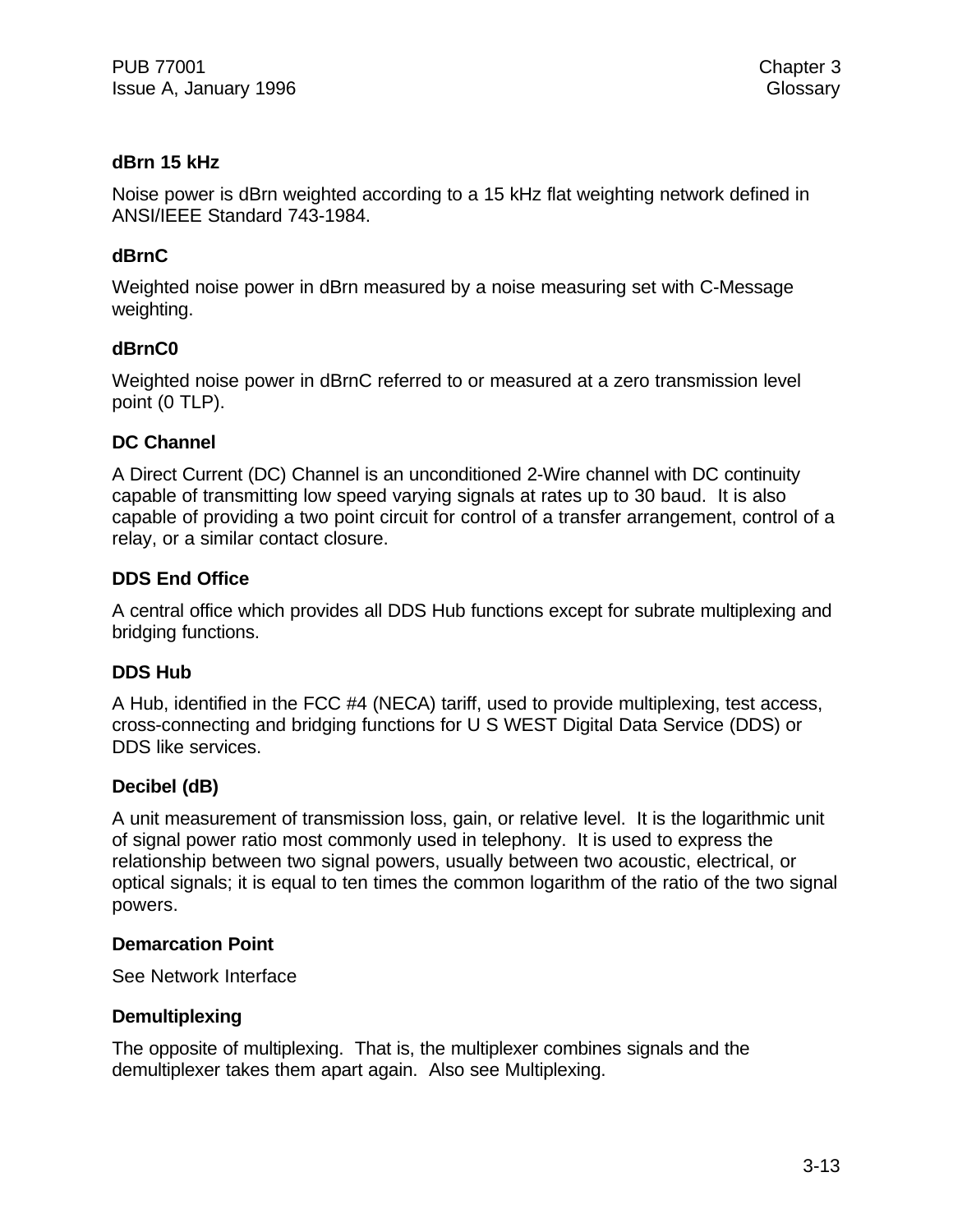### **Destination Address**

An 8-octet field contained within the Level 3 Protocol Data Unit which identifies a specific end point of the destination SNI.

## **Dial Pulse (DP)**

A means of signaling consisting of regular momentary interruptions of a direct or alternating current path at the sending end in which the number of interruptions corresponds to the value of a digit or a character. The interruptions are usually produced by a rotary telephone dial, but may be produced by a sender switching system.

### **Dialed Number Identification Service (DNIS)**

An optional feature offered for WALs that enables trunk-side termination of the WAL and includes 4-digit outpulsing of an identification number to the end-user. This 4-digit outpulsing allows an end-user having a single service group, with multiple 800 numbers, to identify which 800 number was dialed.

### **Digital Connectivity**

Denotes central offices or customer premises that are connected with digital transport facilities.

## **Digital Cross-connect System (DCS)**

An intelligent (processor controlled) digital terminal that provides the capability to perform electronic cross-connects on digital channels operating at or below the bit rate of the transport systems terminated on the unit. The unit may also provide other features, e.g., bridging.

## **Digital Data Hub**

A U S WEST designated seving wire center at which bridging, multiplexing, test access, cross-connecting functions are performed.

## **Digital Data Service (DDS)**

Generically describes digital data service offering at 64 kbit/s and below.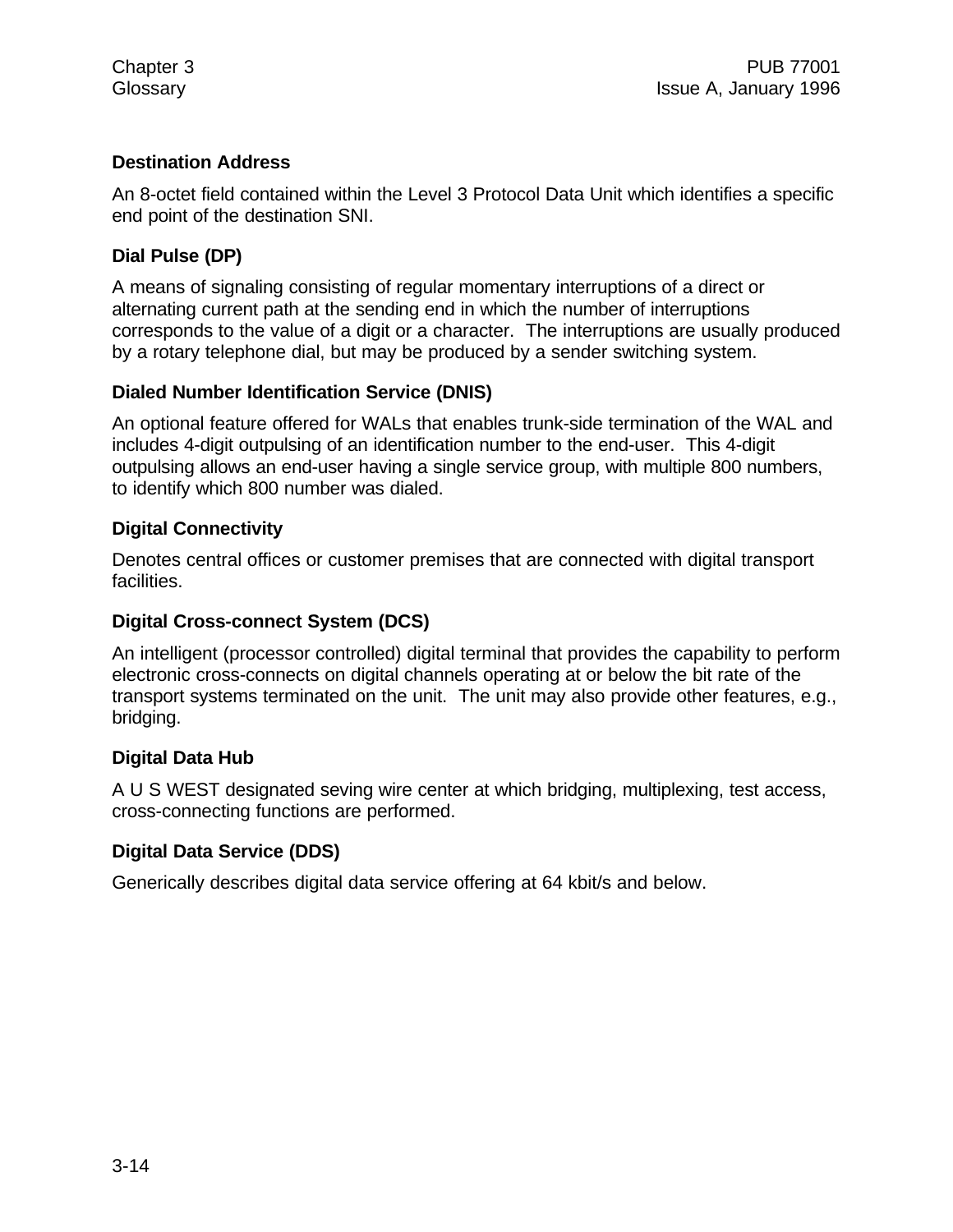## **Digital Hierarchy Level**

The level in the digital hierarchy. The levels and the respective bit rates are:

| Level             | <b>BIT Rate</b> |        |
|-------------------|-----------------|--------|
| DS <sub>0</sub>   | 64.             | kbit/s |
| DS <sub>1</sub>   | 1.544           | Mbit/s |
| DS <sub>1</sub> C | 3.152           | Mbit/s |
| DS <sub>2</sub>   | 6.312           | Mbit/s |
| DS <sub>3</sub>   | 44.736          | Mbit/s |
| DS4NA             | 139.264         | Mbit/s |
| DS4               | 274.176         | Mbit/s |

Level Bit Rate

### **Digital Island**

Two or more central offices connected with digital interoffice transport facilities that have no digital connectivity beyond these offices.

### **Digital Loop Carrier (DLC)**

A digital transport facility used to carry circuits or channels on part of all of the loop between the serving wire center and the customer's location. Copper or fiber is normally used as the transport medium.

## **Digital Reference Signal (DRS)**

The digital representation of a 1004 Hz tone at 0 dBm0.

## **Digital Test Access Unit+ (DTAU)**

Equipment interposed in the DS1 bit stream providing access to the DS0 and DS1 bit stream for testing and performance monitoring capabilities.

#### **Digital Transmission Facilities**

May include both loop and interoffice facilities which perform multiplexing, demultiplexing, and transport of digital signals between the SS Exchange Termination and the Subscriber Access Termination.

#### **Discard Eligibility (DE) Indicator bit**

A single bit located within the address field of a frame relay packet which is used to indicate that a frame should be discarded in preference to other frames during a frame discarding process.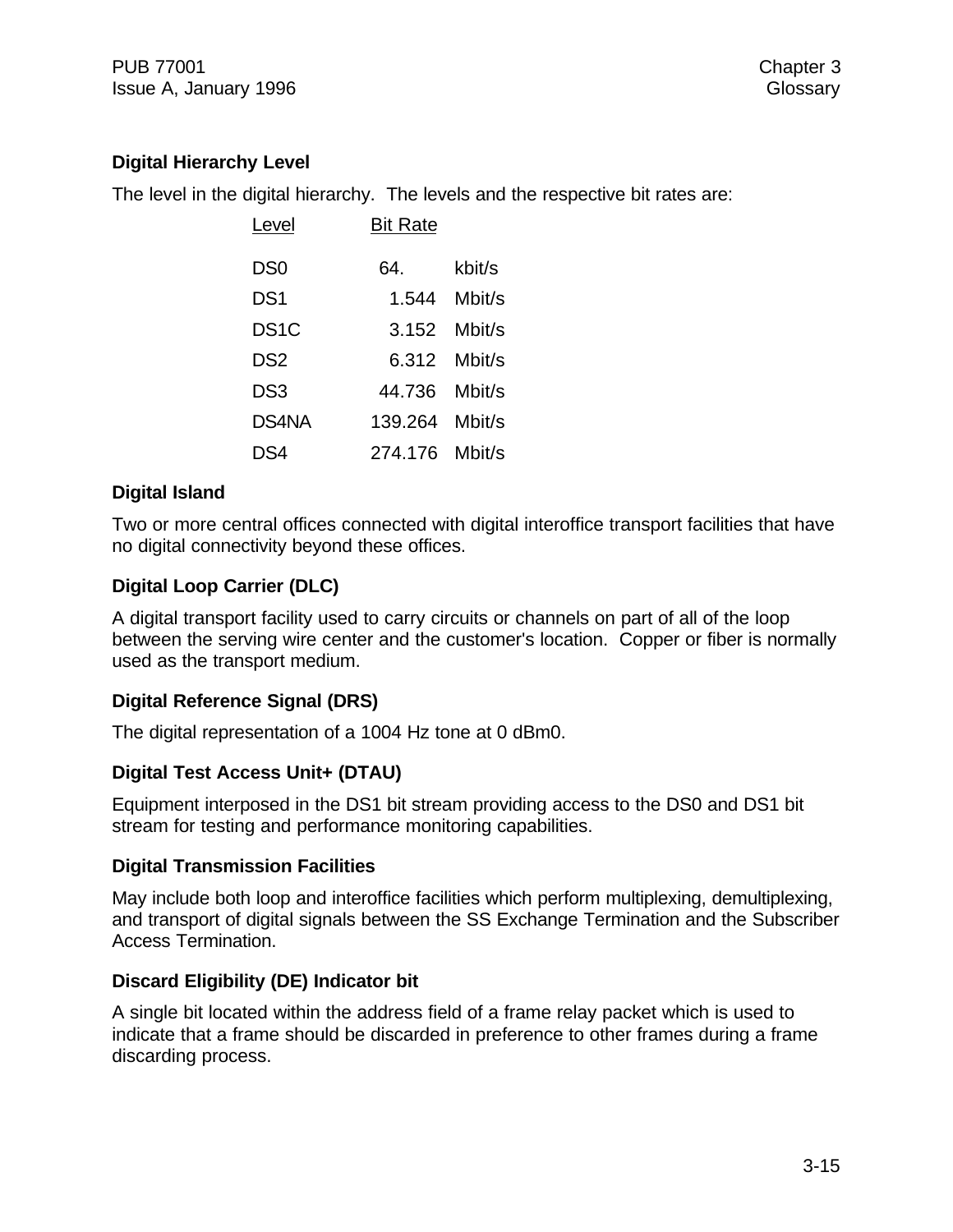### **Disconnect Supervision**

A change of state on a circuit from off-hook (busy) to on-hook (idle). This change may be initiated by the originating or the terminating end-user.

### **DS0A**

A DS0 signal that carries data for only one signal.

### **DS0B**

A DS0 signal that carries data multiplexed from several subrate signals.

### **DS1 Clear Channel**

Denotes that 1.535 Mbit/s of a 1.544 Mbit/s DS1 facility are available for customer information. The remaining 8 kilobits, or overhead, are for error correction, framing, and network performance/status/information.

### **Dual Tone Multifrequency Signaling (DTMF)**

A signaling method that employs signals consisting of two sinusoidal voice frequency components, one from a group of four low frequencies and the other from a group of four high frequencies.

#### **E & M Signaling Arrangements**

Denotes a method of transmitting supervisory information between a switching machine or an end-user and a signaling system.

## **Echo Control**

The control of reflected signals in a telephone channel.

## **Echo Path Loss (EPL)**

The echo path loss, in decibels, is the difference between the incident and reflected signal powers.

#### **Echo Return Loss (ERL)**

The weighted average of the return losses of all frequencies between 560 and 1965 Hz.

#### **Effective 2-Wire**

A channel consisting of a single electrical path capable of voice grade transmission in both directions, but not simultaneously, and which is 2-Wire at the points of termination.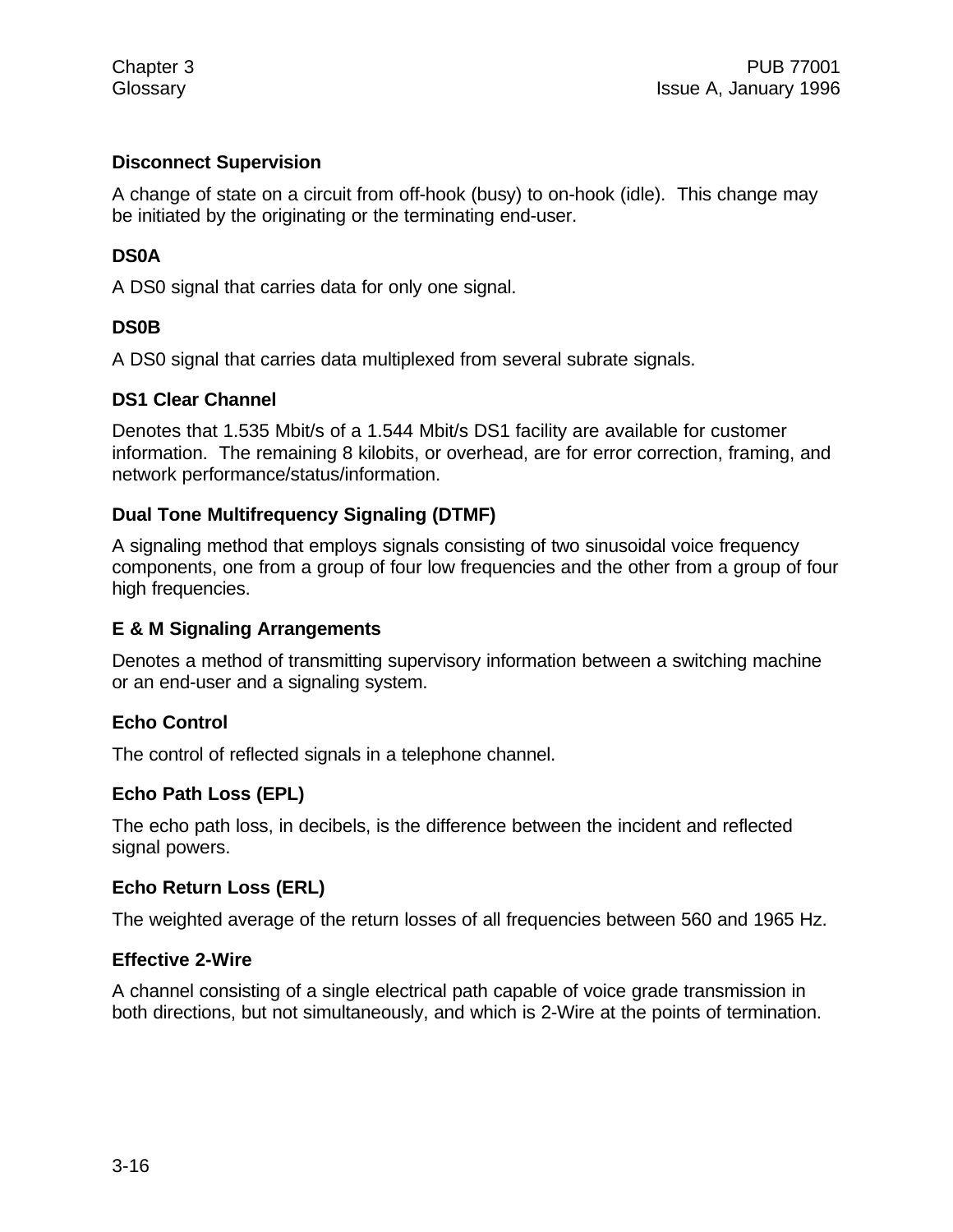## **Effective 4-Wire**

An effective 4-Wire channel is comprised entirely of 4-Wire facilities. The channel may be terminated as 2-Wire or 4-Wire at the end-user. The termination at the Interexchange Carrier Point Of Termination (IC POT) must be 4-Wire. When terminated as 2-Wire it is not possible to ensure independent information transmission simultaneously in both directions.

# **Embedded Operations Channel (EOC)**

Use of some bits in the bit stream of a transport system for maintenance purposes.

## **Encryption**

A process of encoding and decoding information so that it is not easily decipherable by unintended recipients.

# **End Office**

A designation of a U S WEST switching system that occupies the lowest level of the public switched network hierarchy. It is the designation of a switching system that connects lines to lines, and lines to trunks (a local switching system).

# **End Office Switch**

The term "End Office Switch" denotes a U S WEST switching system where local exchange Services are terminated for purposes of interconnection to trunks. Included are Remote Switching Modules and Remote Switching Systems served by a host office in a different wire center.

# **End-User (EU)**

The term "End-User" denotes any customer of telecommunications service that is not a carrier, except that a carrier shall be deemed to be an "end-user" to the extent that such carrier uses a telecommunications service for administrative purposes without making such service available to others, directly or indirectly. The term is frequently used to denote the difference between a Carrier interface and an interface subject to unique regulatory requirements at non-Carrier customer premises (FCC Part 68, etc.).

# **End-User POT (EU-POT)**

The Network Interface at the end-user's premises at which U S WEST Communications, Inc.'s responsibility for the provision of service ends.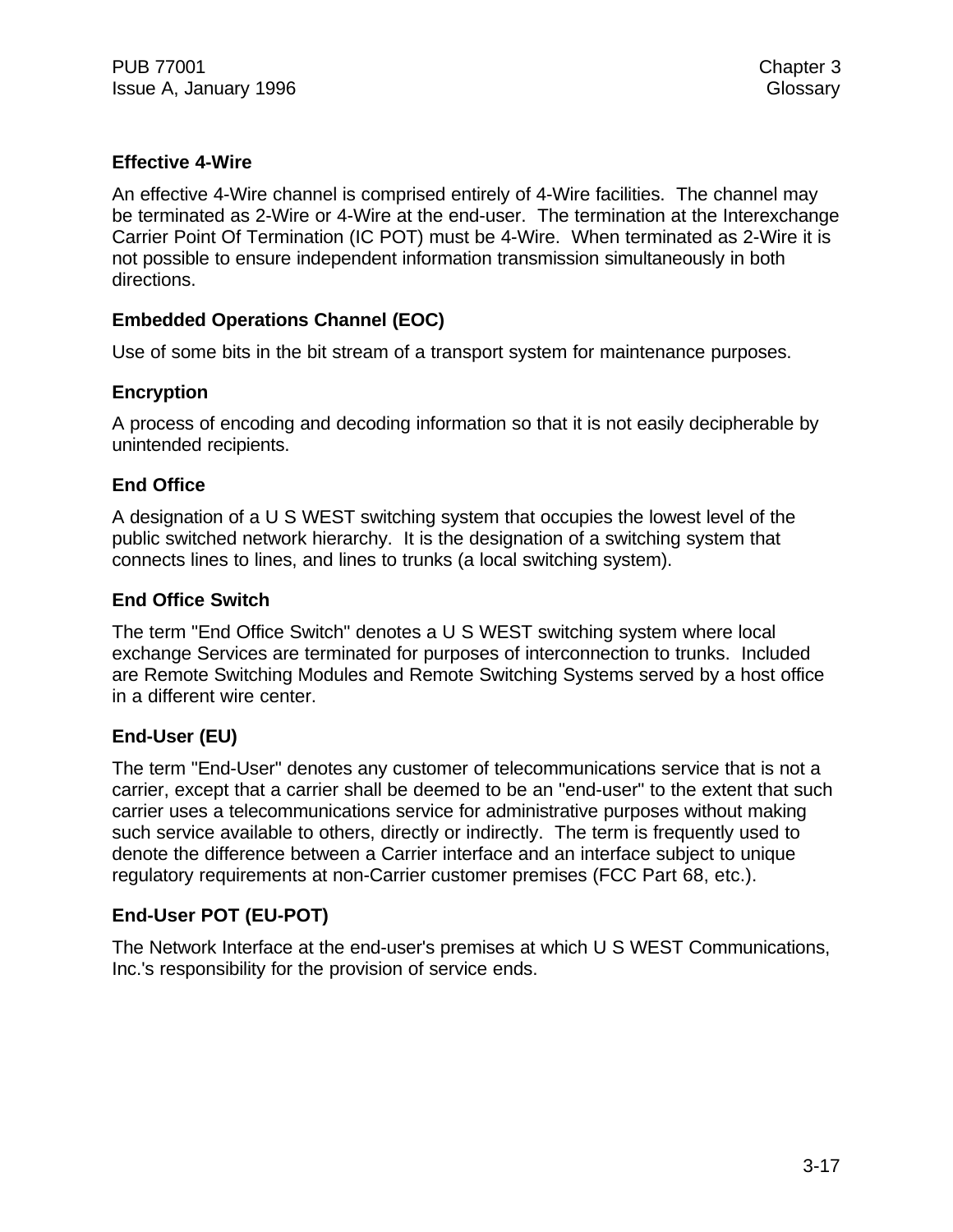## **Enhanced Services**

As defined by the FCC, enhanced services are any services offered over common carrier transmission facilities that employ computer processing applications that act on the format, content, code, protocol or similar aspects of the subscriber's transmitted information; that provide the subscriber with additional, different or restructured information; or involve customer interaction with stored information. Examples of enhanced services include videotex, voice storage and retrieval, on-line business information, on-line travel information, electronic mail and protocol conversion in connection with packet switching service.

### **Enhanced Services Provider (ESP)**

A business that provides enhanced services by using the ONA services made available by regulated telecommunications providers; also refers to interexchange carriers and resellers that act as ESPs.

### **Entry Switch**

See first point of switching.

## **Envelope Delay Distortion (EDD)**

A measure of the linearity of the phase-verses-frequency characteristic of a channel.

#### **Equal Level Echo Path Loss (ELEPL)**

The measure of echo path loss at a 4-Wire interface which is corrected by the difference between the transmit and receive Transmission Level Points (TLPs).

 $ELEPL = EPL - TLP_{transmit} + TLP_{receive}$ 

#### **Equalization**

The process of correcting frequency and/or phase distortion of a circuit by the introduction of networks to compensate for the difference in attenuation and/or time delay at the various frequencies in the transmission band.

#### **Error Correction - DDS**

Error correction is a technique used with "dataport" provisioning methods to improve transmission quality. The subrate DS0A dataport signal contains multiple copies which are used to employ a "voting" scheme to minimize errors. The use of error correction above the 19.2 kbit/s rate requires a second DS0 channel.

#### **Error Free Second (EFS)**

A one-second interval which does not contain any bit-errors. Usually expressed as a percent over a consecutive 24-hour period.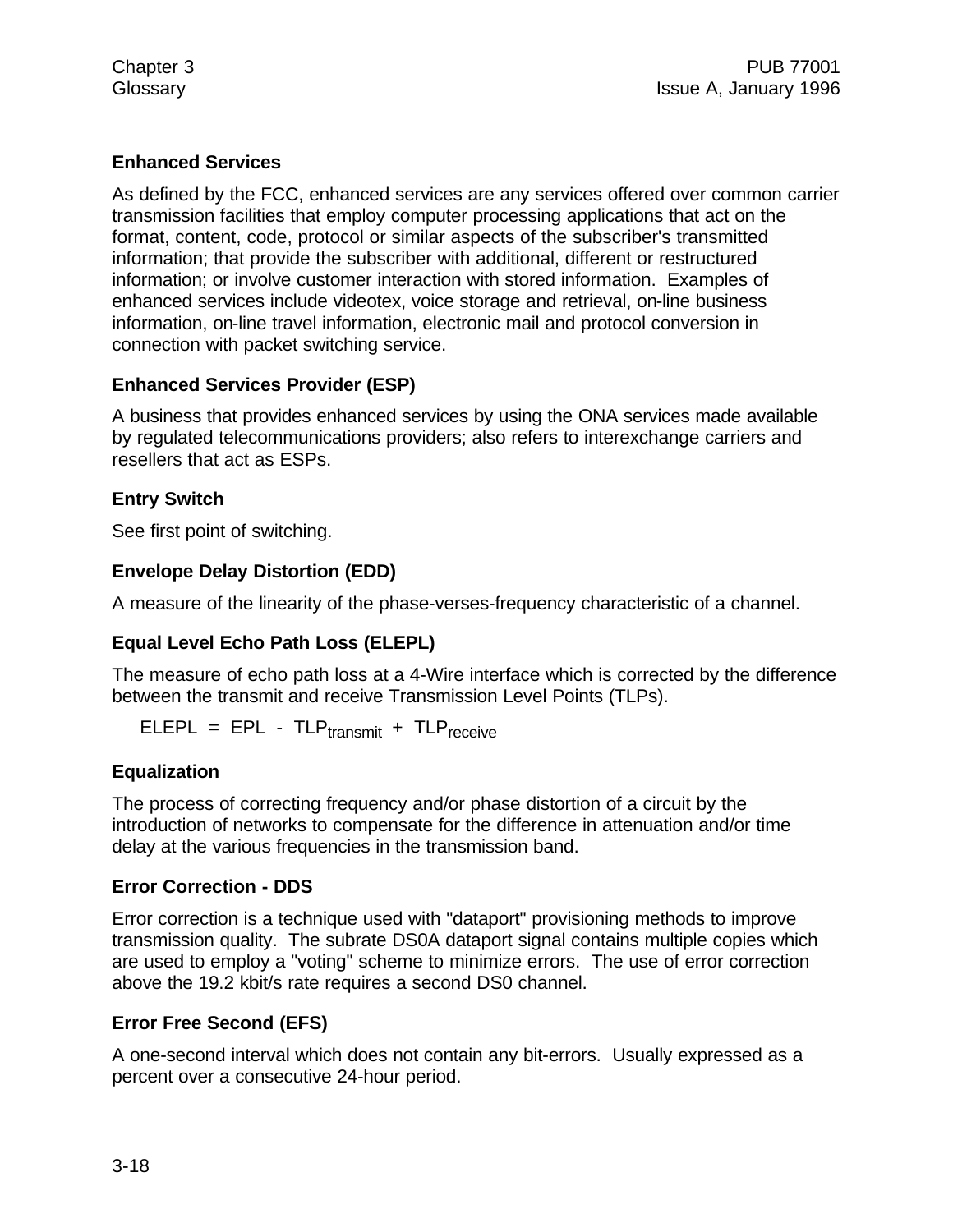# **Errored Second (ES)**

A one second interval with one or more bit errors.

Note: A period of no signal shall be considered a period of errored bits.

#### **Ethernet**

A packet-switched local network design (by Xerox Corp.) employing CSMA/CD as access control mechanism.

#### **Exchange**

A unit established by U S WEST for the administration of communications service in a specified geographic area that usually embraces a city, town, or village and its environs.

#### **Exchange Access SMDS (XA-SMDS)**

XA-SMDS is an access service provided by a LEC to an IC to support the IC's interexchange SMDS when the sending or receiving End-User (EU) is served directly by the LEC network.

#### **Exchange SMDS**

Exchange SMDS refers to End-Users (EU) service directly by LEC(s) communicating using SMDS in the exchange serving area, or Local Access and Transport Area (LATA). The LEC offers the service to the End-User. The SNI is used.

The calculated value of loss at a given reference frequency that one would expect to measure between two specified test points with the proper terminating impedance.

#### **Extended Superframe (ESF) Format**

An Extended Superframe consists of twenty-four consecutive DS1 frames. Bit one of each frame (the F-bit) is time shared during the 24 frames to describe a 6 bit frame pattern, a 6 bit Cyclic Redundancy Check (CRC) remainder, and a 12 bit data link. The transfer rate of each is 2 kbit/s, 2 kbit/s, and 4 kbit/s respectively.

#### **Facilities**

Facilities are the transmission paths between the demarcation points serving customer locations, a demarcation point serving a customer location and a U S WEST Central Office, or two U S WEST offices.

#### **Feature Group (FG)**

A Feature Group defines for Switched Access Service the type of connection to a U S WEST switching system (i. e., line side or trunk side) and the access calling pattern (e.g., 950-0XXX, 950-1XXX, 10XXX, NXX-XXXX).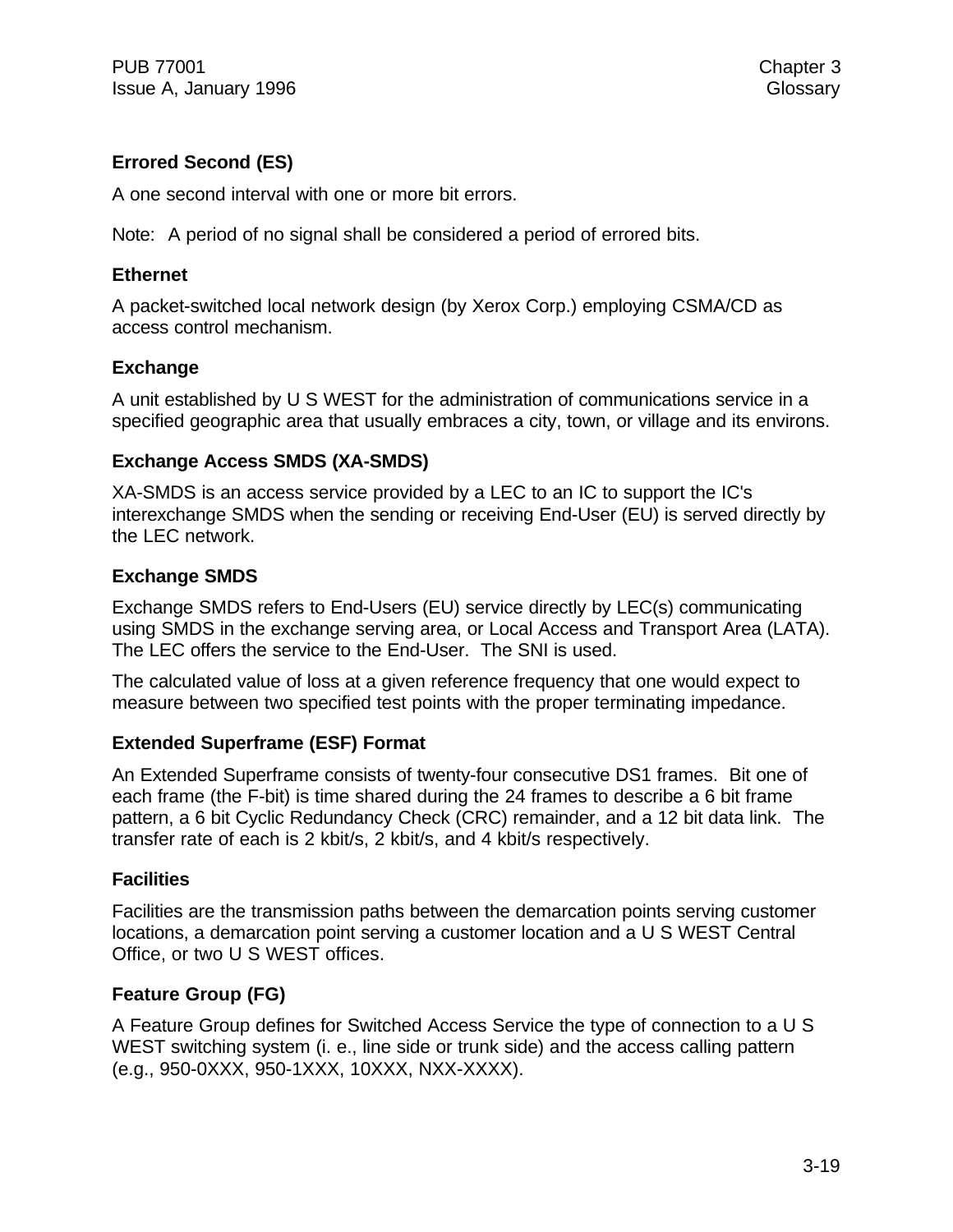# **Fiber Optic Terminal (FOT)**

The terminating or originating portion of a fiber optic system that performs both an electrical to optical conversion and a multiplexing function.

## **First Point of Switching (FPOS)**

The first U S WEST location at which switching occurs on the terminating path of a call proceeding from the Point Of Termination (POT) to the terminating end-user; or the last U S WEST location at which switching occurs on the originating path of a call proceeding from the originating end-user to the Interexchange Carrier Point Of Termination (IC POT).

#### **Flow Control**

The function of managing the rate at which data is received/transmitted by a receiver/transmitter.

#### **Frame Relay Access Link**

A Frame Relay access channel used to access the designated geographical U S WEST Frame Relay Service Serving Area.

#### **Frame Relay Module**

A plug-in of a Frame Relay Node/Concentration Node which contains multiple Frame Relay Ports.

#### **Frame Relay Port**

A termination point on the Frame Relay Module for the FRS Access Link(s).

#### **Frame Relay Fractional Port**

A termination point for a fractional channel comprised of contiguous 56/64 kbit/s channels that are provisioned within a FRS 1.544 Mbit/s Access Link.

#### **Free (Unframed) Format**

A non-standard use of the first bit in each DS1 frame, such that a synchronization pattern is either not transmitted or is held private by the user. Performance monitoring by a Carrier is not possible when framing is not evident. Free framing is not offered except to the Department of Defense.

#### **Frequency Shift**

The change in frequency of a tone as it is transmitted over a channel.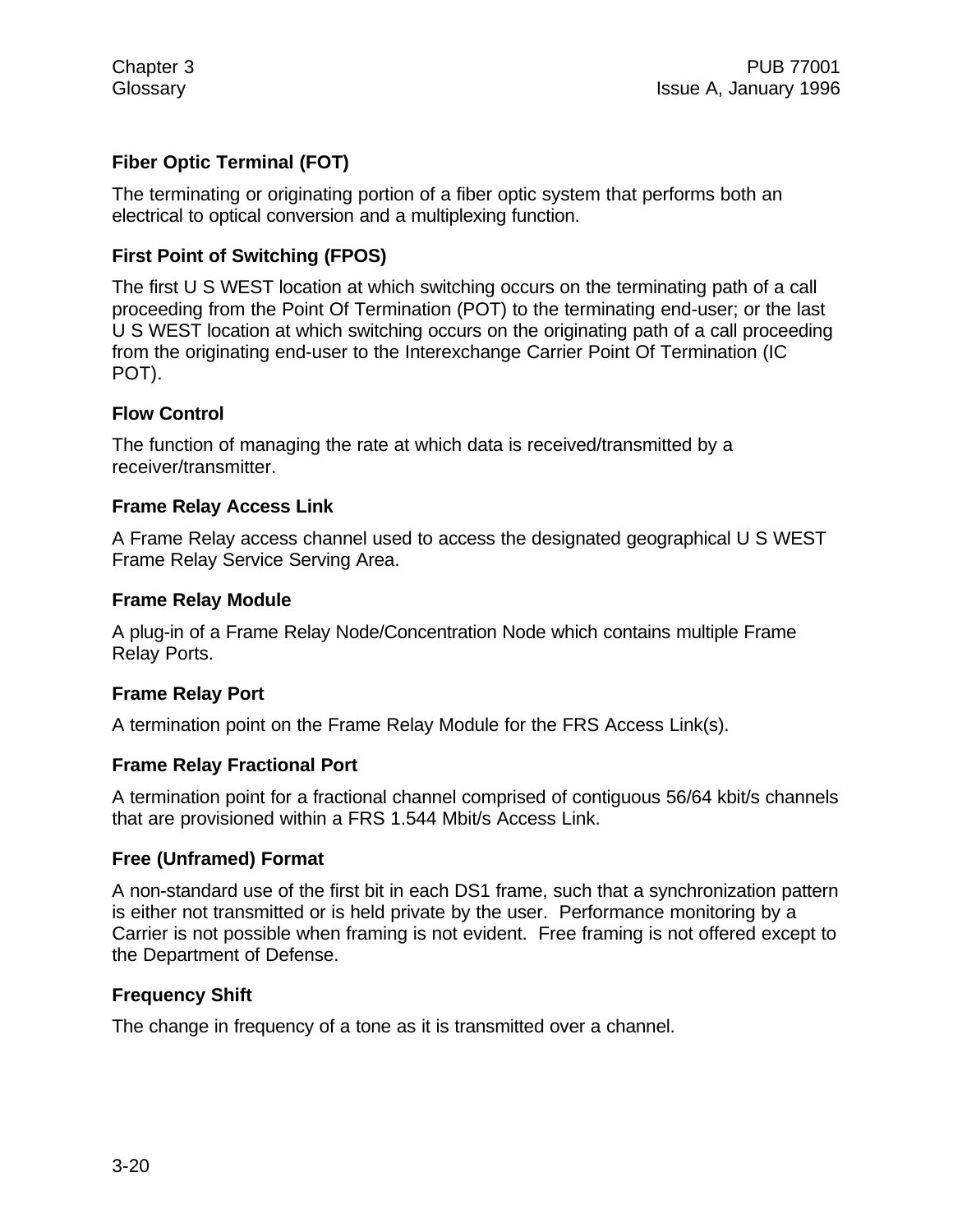## **Frequency-Shift Keying (FSK)**

A form of frequency modulation in which the modulating wave (often a binary signal) shifts the output frequency between predetermined values and the output wave has no phase discontinuity.

### **Full Duplex (FDX)**

Simultaneous transmission in both directions between two points.

#### **Gain/Frequency Characteristic**

The change, plus or minus, in insertion loss or gain of a channel at specified frequencies.

#### **Global Title**

An address such as customer dialed digits which does not explicitly contain information that would allow routing in the signaling network, i.e., the SCCP translation function (Global Title Translation), is required.

#### **Grandfathered**

Denotes certain services offered to existing customers only.

#### **Group Address Screen**

Group Address Screen is used for screening destination addresses of protocol data units originating by the CPE.

#### **Half-Duplex**

Transmission in either direction between two points, but not simultaneously.

#### **Half-Duplex Operation**

Capability of transmitting and receiving signals, but only in one direction at a time.

#### **Headroom**

The difference, in dB, between the operating level and the overload level.

#### **Hub**

A U S WEST designated serving wire center at which bridging and multiplexing functions are performed. See also Digital Data Service (DDS) Hub.

#### **Immediate Action Limit (IAL)**

The bound of acceptable performance and the threshold beyond which U S WEST will accept a customer's trouble report and take immediate corrective action.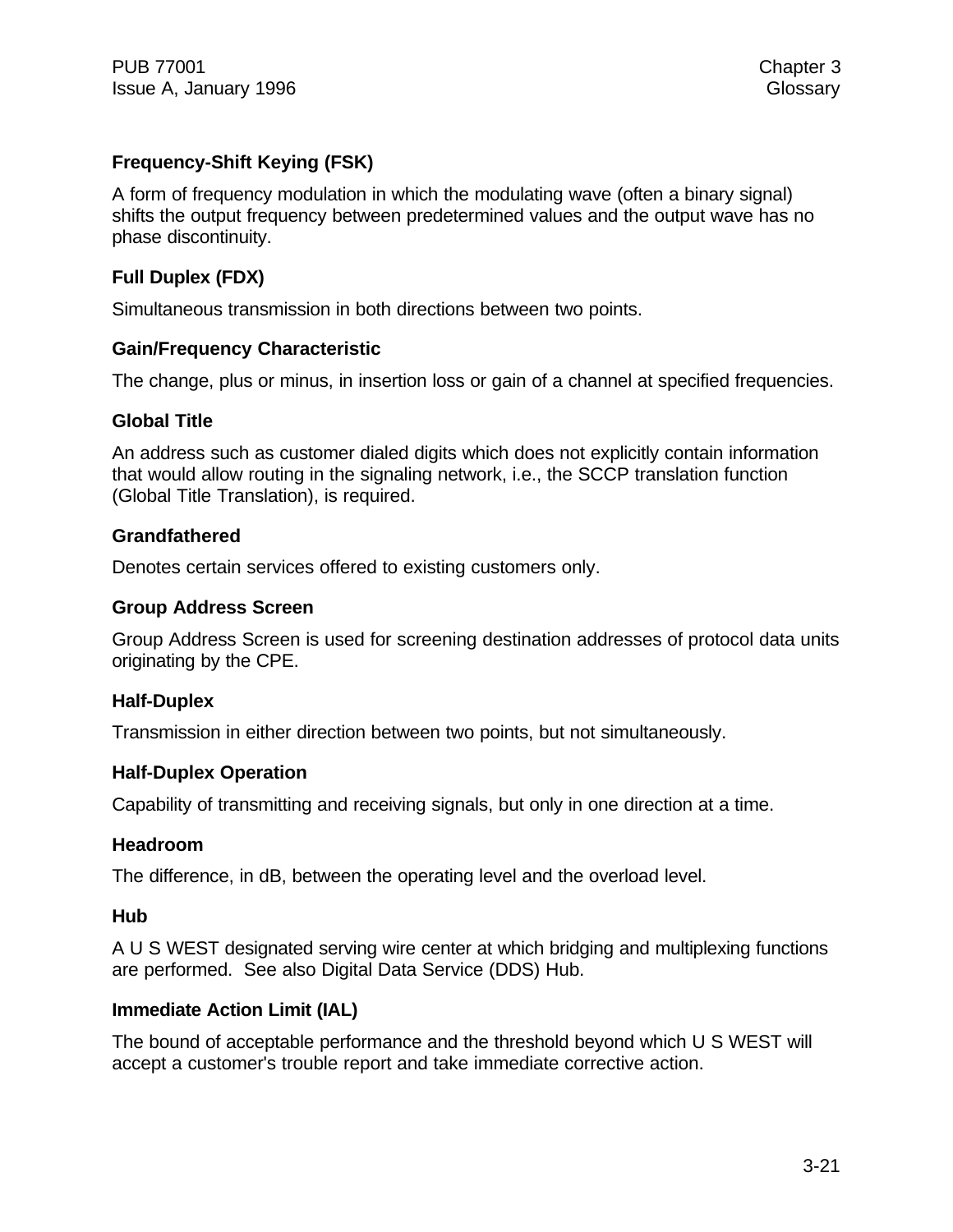### **Impedance Balance**

A measure of the degree of equality of the two impedances that are connected to the two conjugate ports of a hybrid set (or equivalent circuit).

## **Improved Echo Control at the 2-Wire POT Option**

The Improved Echo Control 2-Wire option provides an upgraded return loss limit at the 2- Wire Point Of Termination (POT). This option is applicable for effective 2-Wire configurations.

## **Improved Echo Control at the 4-Wire POT Option**

The improved echo control 4-Wire option provides an upgraded Equal Level Echo Path Loss (ELEPL) limit at the 4-Wire Point Of Termination (POT). This option is applicable for effective

4-Wire configurations.

#### **Improved Termination Option**

Provides the ordered impedance (nominally 600 ohms at 1kHz), a wide range of transmission level points (-16 to +7.0) and simplex reversal (when applicable) at the Point Of Termination (POT).

#### **Impulse Noise**

Any momentary occurrence of the noise on a channel significantly exceeding the normal noise peaks. It is evaluated by counting the number of occurrences that exceed a threshold.

#### **Individual Address Screen**

Individual Address Screens is used for screening destination addresses of Protocol Data Units (PDUs) originating by the CPE, and source addresses of PDUs delivered to the CPE.

#### **Individual Case Basis (ICB )**

Denotes a condition in which rates and charges for an offering are developed based on the circumstances in each case.

#### **Inserted Connection Loss (ICL)**

This term denotes the 1004 Hz power difference (in dB) between the maximum power available at the originating end, and the actual power reaching the terminating end through the inserted connection.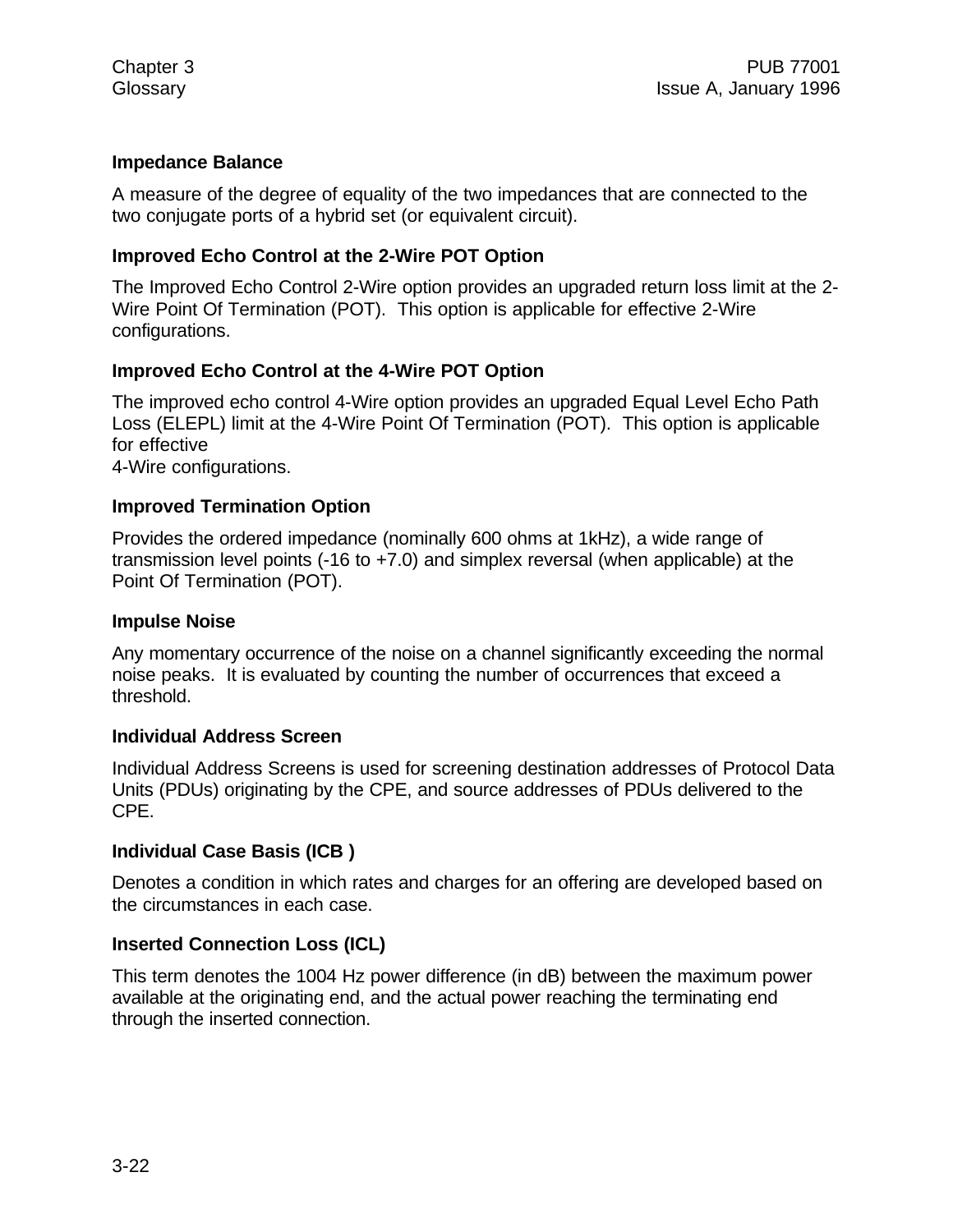### **Insertion Loss**

Insertion loss is the ratio (expressed in dB) of the power delivered to a specified load at the receiving interface by a specified source at the transmitting interface to the power delivered by the same source directly to an identical load.

### **Intelligent Network Element (INE)**

A software programmable network component.

### **Integrated Services Digital Network (ISDN)**

A network providing or supporting a range of telecommunications services that provides digital connections between end-users.

### **InterConnecting Networks (ICN)**

Two independent networks which connect to each other.

### **Interexchange Carrier (IC)/(IEC) or Interexchange Common Carrier**

Any individual, partnership, association, joint-stock company, trust, governmental entity or corporation engaged for hire in interstate or foreign communication by wire or radio, between two LATAs.

#### **Interface Code**

See Network Channel Interface

#### **Integrated Services Digital Network (ISDN)**

A network providing or supporting a range of telecommunications services that provides digital connections between end-users.

#### **Interior Gateway Routing Protocol (IGRP)**

An interior gateway protocol developed by Cisco Systems to exchange routing information within an autonomous system.

#### **Intermodulation Distortion**

A measure of the nonlinearity of a channel.

#### **International Telecommunications Union (ITU)**

An international standards group formerly know as the Consultative Committee on International Telephone and Telegraph.

#### **Internetwork Packet Exchange (IPX)**

Novell's Layer 3 protocol that is similar to IP, and is used in NetWare networks.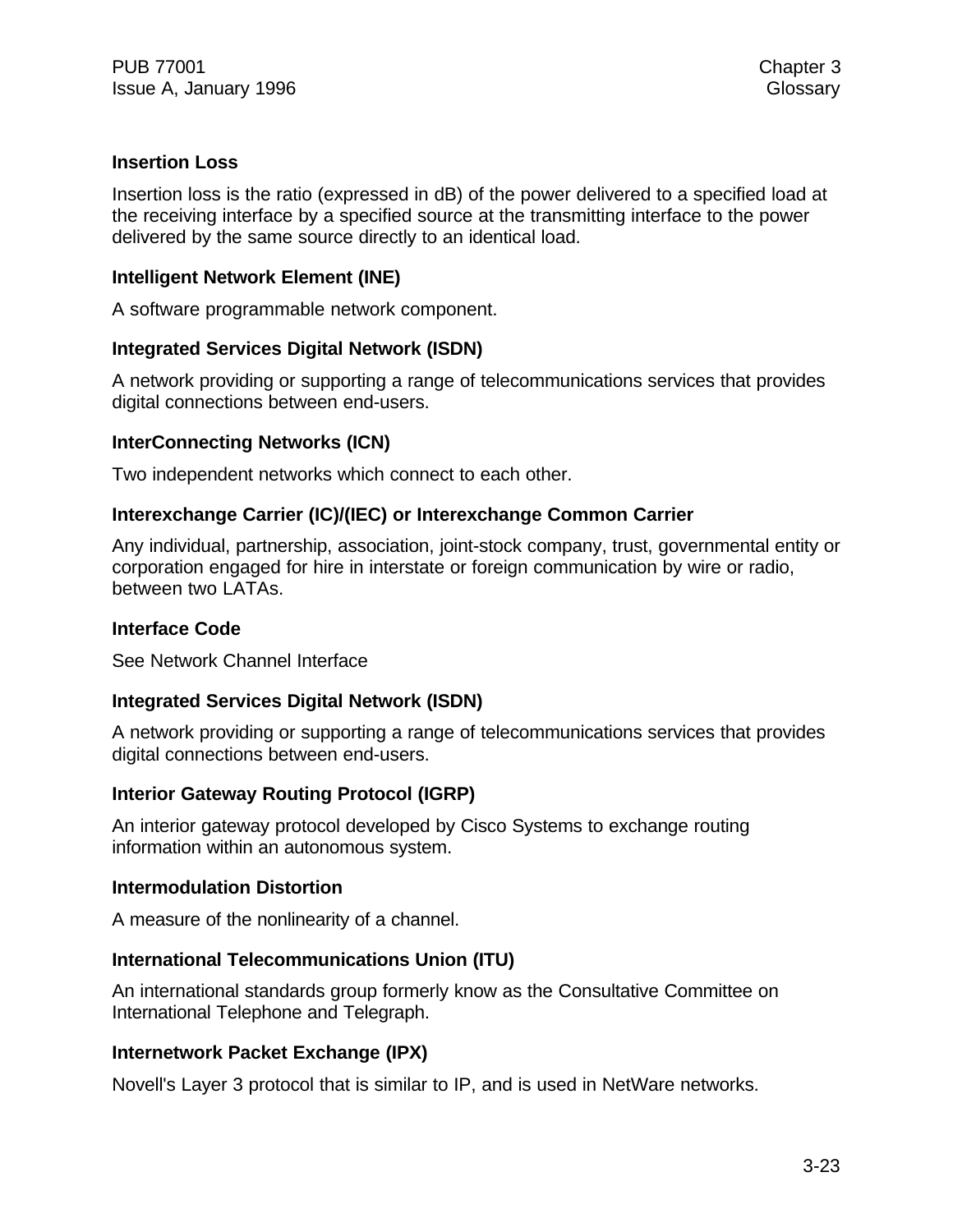### **Inter-Ring Link**

The Inter-Ring Link (formerly called the Transport Channel) provides for the fiber transmission facilities between U S WEST Serving Wire Centers.

### **IRE Unit**

A unit equal to 1/140 of the peak-to-peak amplitude of the video signal, which is typically one volt. IRE is an acronym for Institute of Radio Engineers, the organization which defined the unit.

### **Isochronous Transmission**

A transmission process in which there is always an integral number of unit intervals between any two significant instants. The transmission is characterized by a constant pulse rate, a constant time interval, or multiples thereof between voltage or electromagnetic field intensity transitions, and a gating by a controlled clock.

#### **Jitter**

Random timing distortions of a digital signal, whereby the appearance of a pulse differs from where the pulse should occur relative to time.

### **Key Activated Transfer Arrangement**

An arrangement that allows the customer to transfer a leg of a Private Line Transport Service to either a spare or working channel that terminates in either the same or a different customer premises. A key activated control service is required to operate the transfer arrangement.

## **Key Pulse**

Key Pulse signal indicates the start of a field of information.

#### **Kilobit/Second (kbit/s)**

One thousand (1000) bits/second

#### **Layer 1**

Physical Layer. Provides the transparent transmission of bit streams between systems including relaying through different media.

#### **Layer 2**

Data Link Layer. Provides the transfer of software between directly connected systems and detects any errors in the transfer. Establishes, maintains and releases software data links; handles error and flow control.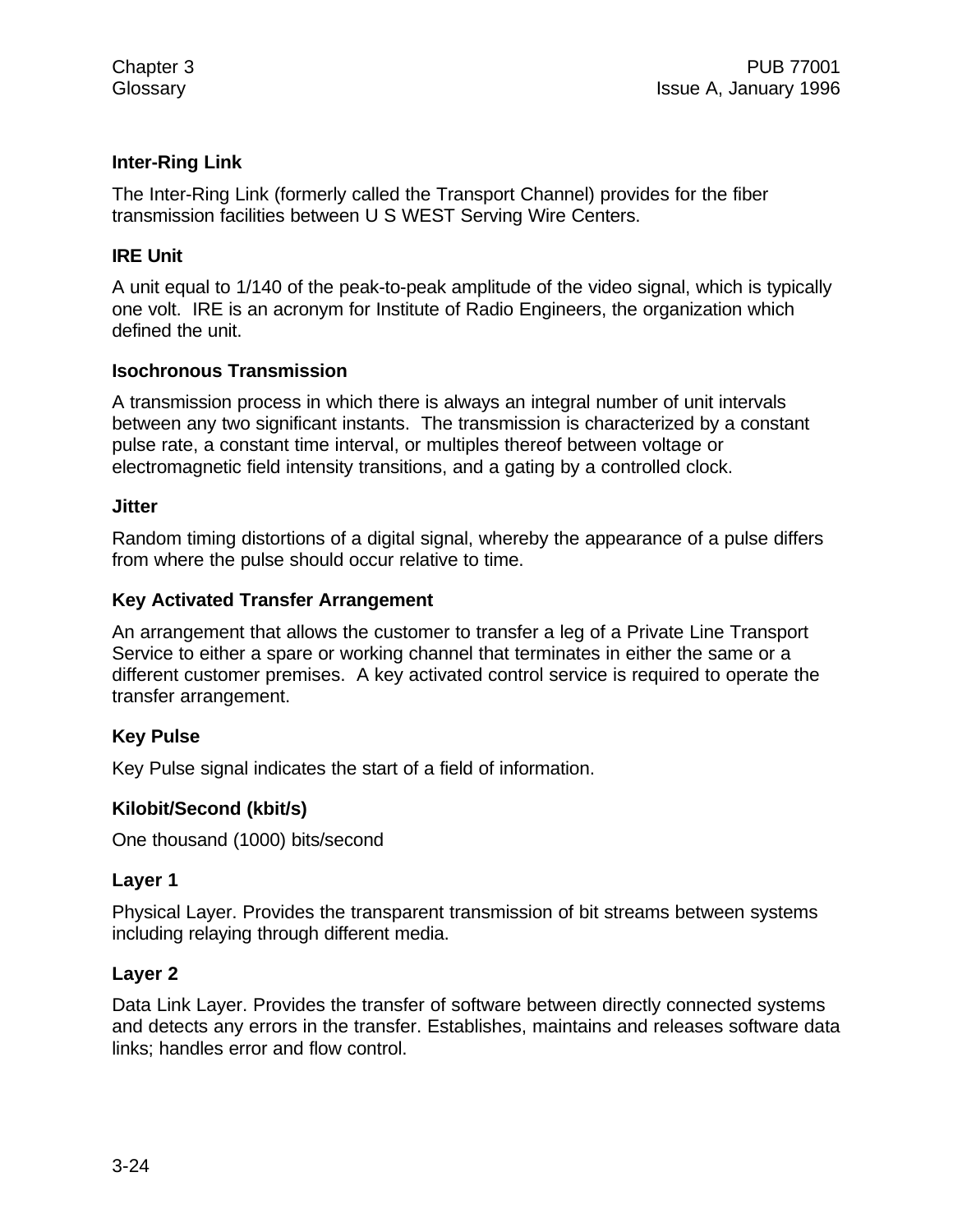## **Layer 3**

Network Layer. Provides routing and relaying through intermediate systems. Also handles segmenting, blocking, error recovery, and flow control.

# **Layer 4**

Transport Layer. Provides the transparent transfer of software between end systems. Handles endtoend control, multiplexing, and mapping.

# **Layer 5**

Session Layer. Provides administration and control sessions between application processes and manages their data.

## **Layer 6**

Presentation Layer. Provides representation, interpretation, format and code transformation of information communicated between or referred to by application processes. MEDIACC uses standard ASN.1 representations for all messages and data communicated remotely. It uses standard presentation encoding, decoding, and transfer syntaxes.

# **Layer 7**

Application Layer. Provides a window between application processes in order to exchange meaningful information. Performs management functions.

## **Line**

The transport facility (cable pair or carrier channel) between the Central Office and Network Channel Interface.

## **Line Information Data Base (LIDB)**

The LIDB contains originating line, billing number and terminating line call treatment status. The LIDB is used for Alternate Billing Service calls and, in U S WEST, the LIDB provides the listed directory name used in Calling Name Delivery (CNAM).

## **Line-Side Connection**

Denotes a connection of a transmission path to the dial tone side of a switching system.

# **Line-Type Connection**

Denotes a connection between a station at a customers premise and a Central Office (CO). These are connected on the dial tone side of the CO.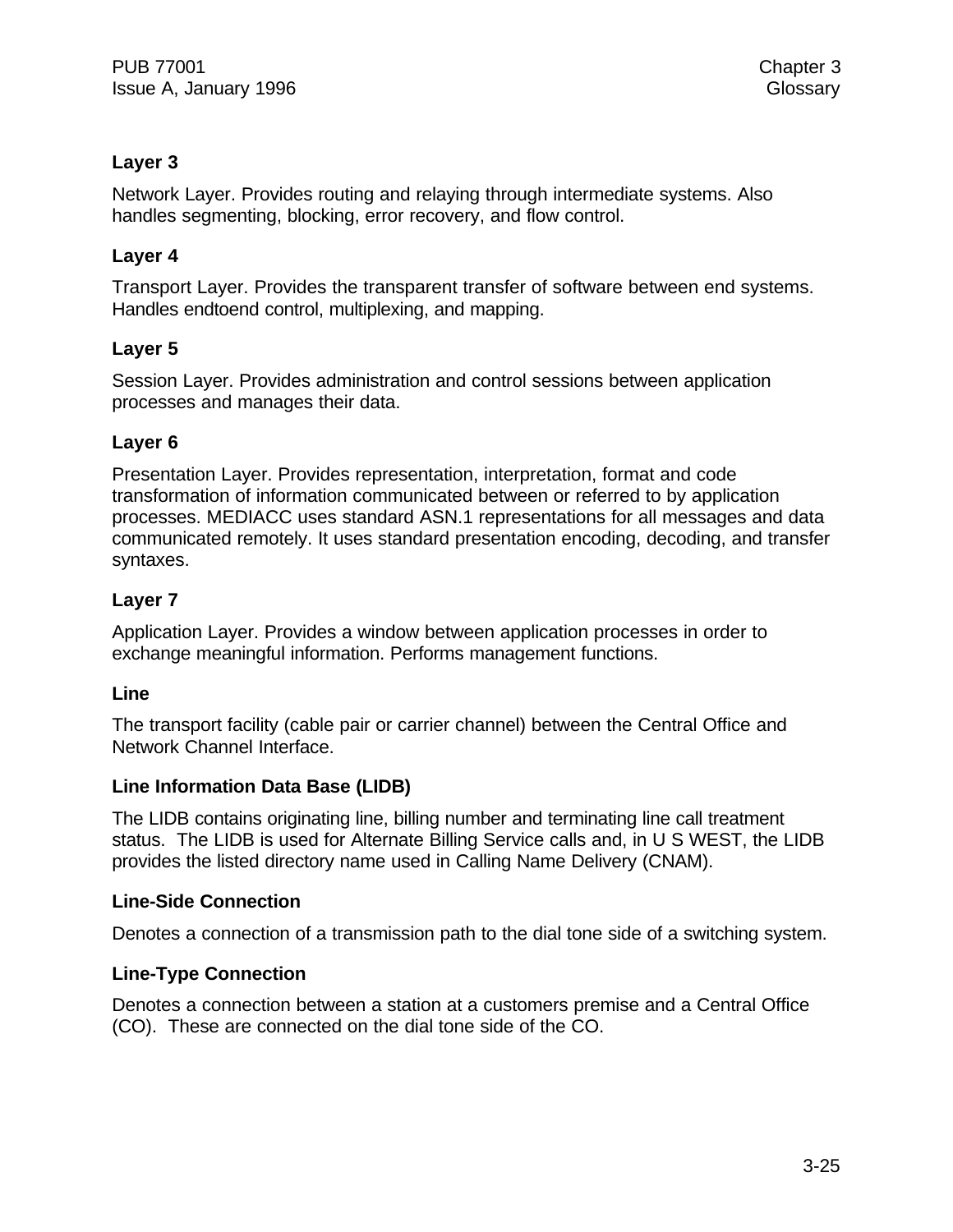## **Link Access Procedure for Modems (LAP-M)**

An error correction procedure defined in CCITT Recommendation V.42-1988.

### **Loaded Cable**

Inductance, in the form of "Load Coils," is placed on longer metallic cables to improve the cable's voice transmission performance.

## **Local Access and Transport Area (LATA)**

A geographic area for the provision and administration of communications service. It encompasses designated exchanges that are grouped to serve common social, economic and other purposes.

### **Local Area Network (LAN)**

Network permitting the interconnection and intercommunication of a group of computers, primarily for the sharing of resources such as data storage devices and printers.

### **Local Exchange Carrier (LEC)**

The regulated entity providing Access and IntraLATA services.

### **Local Switching System**

A switching system that connects lines to lines, and lines to trunks. It may be located entirely at one wire center, or may be geographically dispersed as in some host-remote configurations.

#### **Local Tandem Switch**

A U S WEST switching system that connects trunks to trunks.

#### **Longitudinal Balance (Longitudinal-to-Metallic)**

The Longitudinal balance of any circuit is an expression, in dB, of the ratio of the longitudinal voltage (E<sub>1</sub>) to the metallic voltage (E<sub>m</sub>): Balance (dB) =20 <sub>log</sub> (E<sub>1</sub>/E<sub>m</sub>) where  $\mathsf{E}_1$  is the voltage measured "tip and ring to ground", and  $\mathsf{E}_{\mathsf{m}}$  is the voltage measured across the tip and ring.

#### **Loop Signaling**

Loop signaling uses a DC path, or loop, to convey address and supervisory signaling information.

#### **Loopback**

An out-of-service test procedure applied to a full duplex channel that causes a received signal to be returned to the source.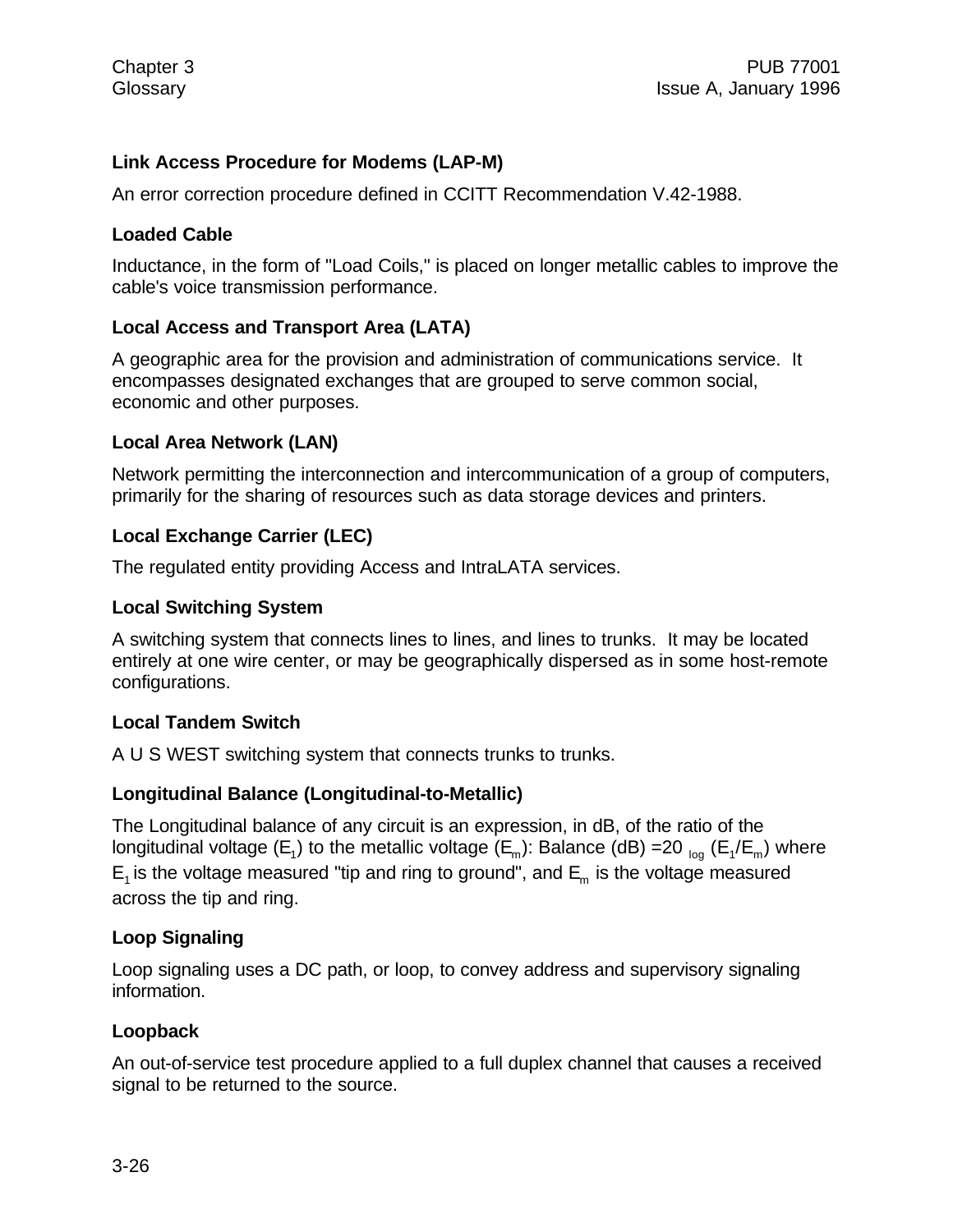## **Loss Deviation**

The variation of the actual loss from the designed value.

### **McCulloh Loop Signaling**

Denotes a three state signaling format which provides a contact closure to the tip and ring of the Point Of Termination (POT) during the normal state. During an alarm state a momentary open is provided. During the signaling state a series of grounded pulses are applied to the POT for the termination for identification purposes.

#### **Master Station**

Denotes the equipment located on the customer's premises which controls communications between the master station and remote stations.

#### **Mastergroup**

A bandwidth allocation in frequency-division multiplexed systems that provides for 600 (or 10 supergroup) voice bandwidth channels. This allocation generally occupies several MHz of bandwidth.

#### **Medium Attachment Unit (MAU)**

The portion of the physical layer between the Medium Dependent Interface (MDI) and Attachment Unit Interface (AUI) that interconnects the trunk coaxial cable to the branch cable and contains the electronics which send, receive, and manage the encoded signals impressed on, and recovered from, the trunk coaxial cable. Shown in IEEE Std. 802.3, 1992 Edition, Figure 8-1.

#### **Medium Dependent Interface (MDI)**

The mechanical and electrical interface between the trunk cable medium and the Medium Attachment Unit (MAU).

#### **Medium Interface Connector**

A connector at which all transmitted and received signal specifications shall be met.

#### **Megabit per Second (Mbit/s)**

One million (1,000,000) bits per second

#### **Metallic Facilities**

A facility that consists of continuous metallic conductors, i.e., devoid of electronic enhancements that would corrupt Direct Current continuity.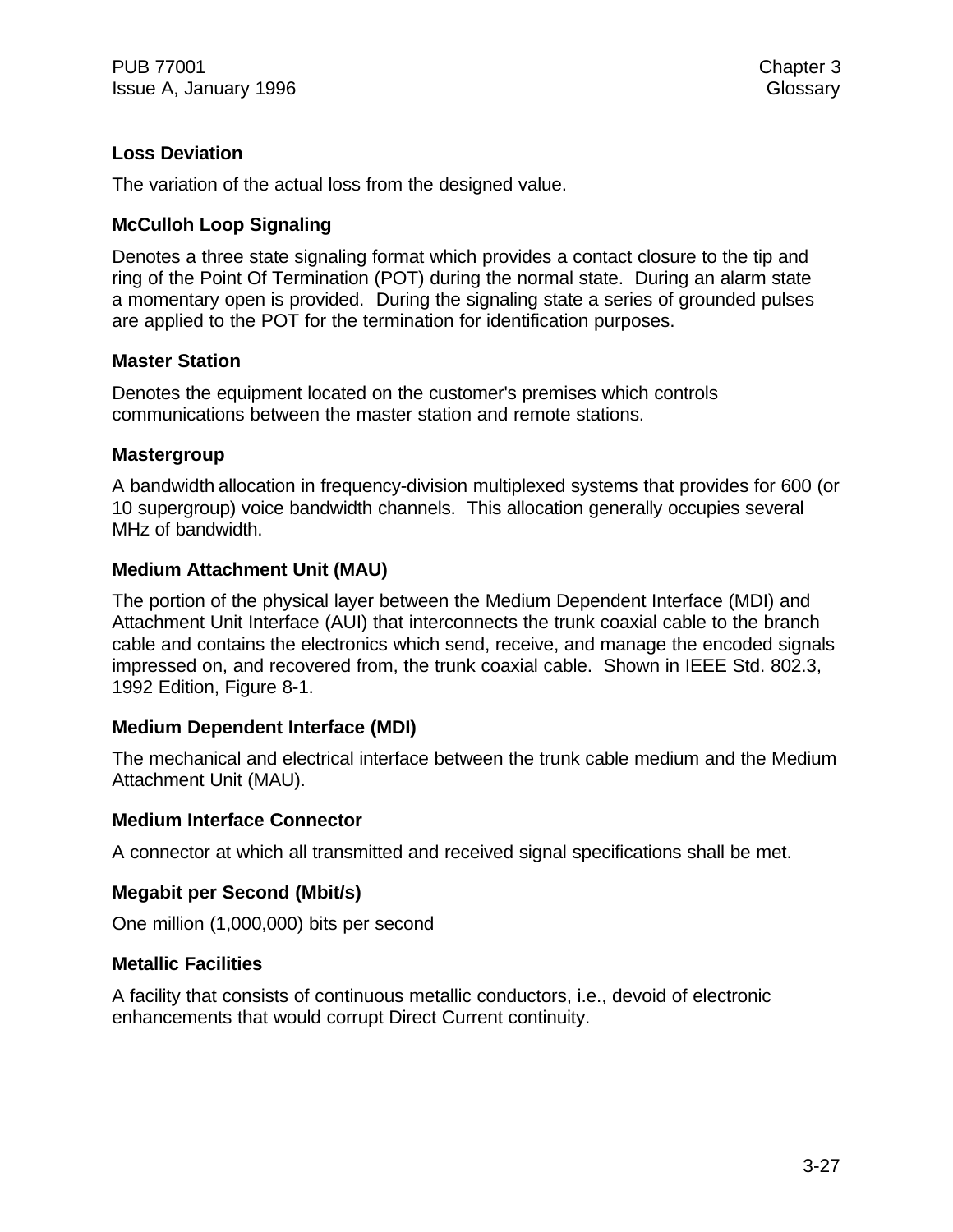## **Milliwatt (102-Type) Test Line**

Denotes an arrangement in a U S WEST office which provides a 1004 Hz tone at 0 dBm for one way transmission measurements toward the customer.

## **MOdulator/DEModulator (Modem)**

A contraction formed from the words modulator and demodulator to describe electronic equipment having both of these capabilities. A modem is a Data Communications Equipment (DCE) device to convert a business machine interface, e.g. RS232, to voice band signals suitable for transmission over a telecommunications channel.

#### **Multicast**

When applied to the U S WEST Frame Relay Service, the functionality which supports the transport of multiple duplicate frames from a single location to multiple end-user locations within the U S WEST Serving Area.

### **Multifrequency Pulsing**

Multifrequency pulsing is information communicated over telephone trunks by various combinations of two of five frequencies in the voiceband. Signals for control functions are provided by combinations using a sixth frequency.

## **Multifrequency (MF) Signaling**

An interoffice signaling method in which a combination of two out of six voice band frequencies are used to represent a digit or a control signal.

#### **Multiplex**

See multiplexer

#### **Multiplexer (MUX)**

An equipment unit to multiplex, or do multiplexing: Multiplexing is a technique of modulating (analog) or interleaving (digital) multiple, relatively narrow bandwidth channels into a single channel having a wider bandwidth (analog) or higher bit-rate (digital). The term Multiplexer implies the demultiplexing function is present to reverse the process so it is not usually stated.

## **MultiStation Access Unit (MSAU)**

The Wiring Concentrator used to star-wire the physical ring in a Token Ring LAN. Provides the capability of isolating a faulty station from the ring.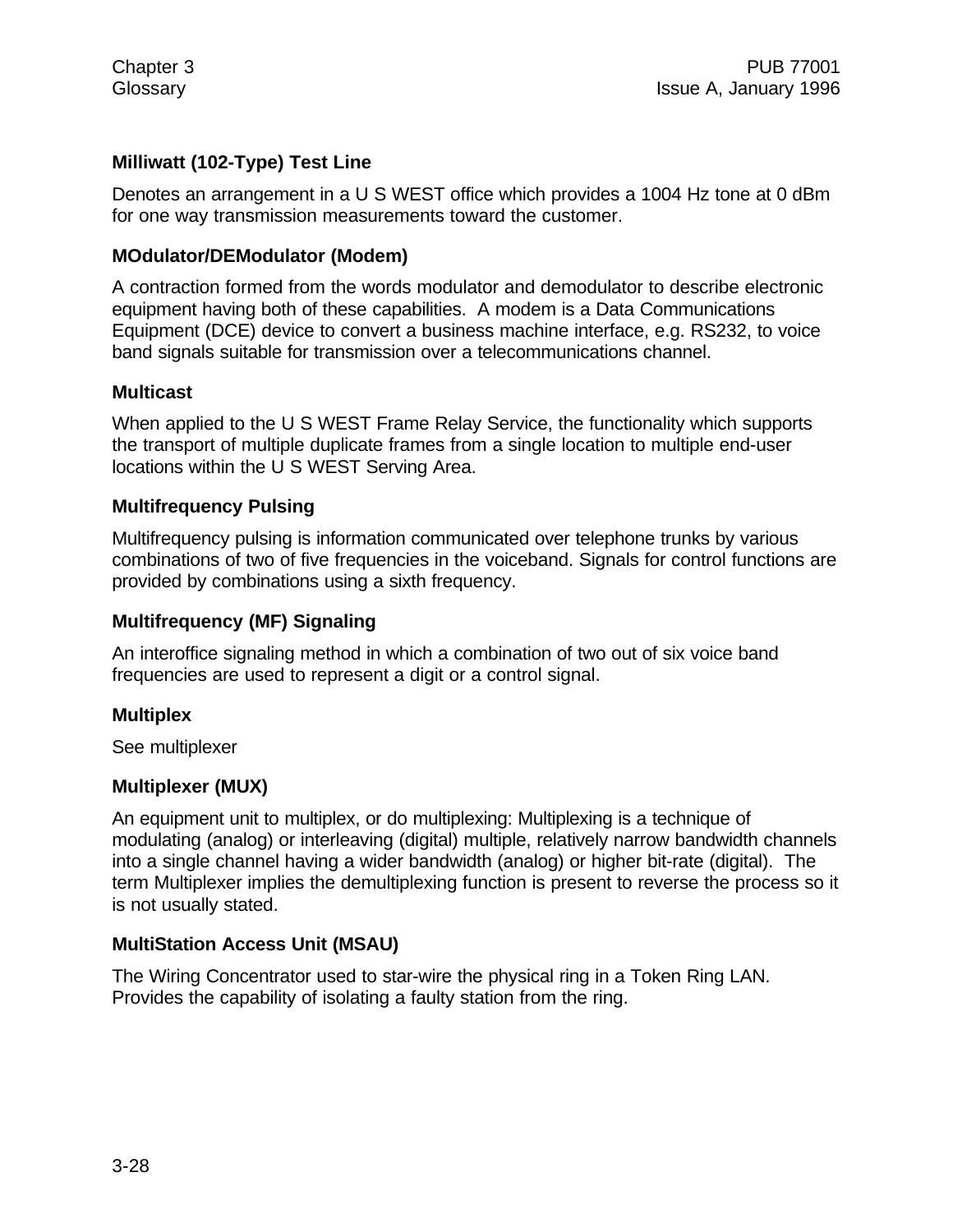## **NTSC (National Television Systems Committee) Signal**

The standard North American television transmission signal format intended for the transmission of 525 line/60 field color or monochrome video and associated audio signals.

### **Network Channel (NC) Code**

The Network Channel (NC) code is an encoded representation used to identify both switched and non-switched channel services. Included in this code set are customer options associated with individual channel services, or feature groups and other switched services.

### **Network Channel Interface (NCI) Code**

The Network Channel Interface (NCI) code is an encoded representation used to identify five (5) interface elements located at a Point of Termination (POT) at a central office or at the Network Interface at a customer location. The Interface code elements are: Total Conductors, Protocol, Impedances, Protocol Options, and Transmission Level Points (TLPs). (At a digital interface, the TLP element of the NCI code is not used).

## **Network Control Signaling**

The transmission of signals in the telecommunications system that perform functions such as supervision (control, status, and charge signals), address signaling (e.g. dialing), calling and called number identifications, rate of flow, service selection, error control, and audible tone signals (call-progress signals indicating reorder or busy conditions, alerting, coin denominations, coin-collect and coin-return tones) to control the operation of the telecommunications system.

## **Network Interface (NI)**

The point of demarcation on the customer's premises at which U S WEST's responsibility for the provision of service ends.

## **Network Operations Forum (NOF)**

A national committee of users, suppliers, and regulators, with the purpose of developing procedures and processes to enhance the communications arena.

#### **North American Numbering Plan (NANP)**

Denotes a numbering scheme which includes a three-digit (Numbering Plan Area) code and a seven digit telephone number which consists of a three-digit Central Office (CO) code plus a four digit station number.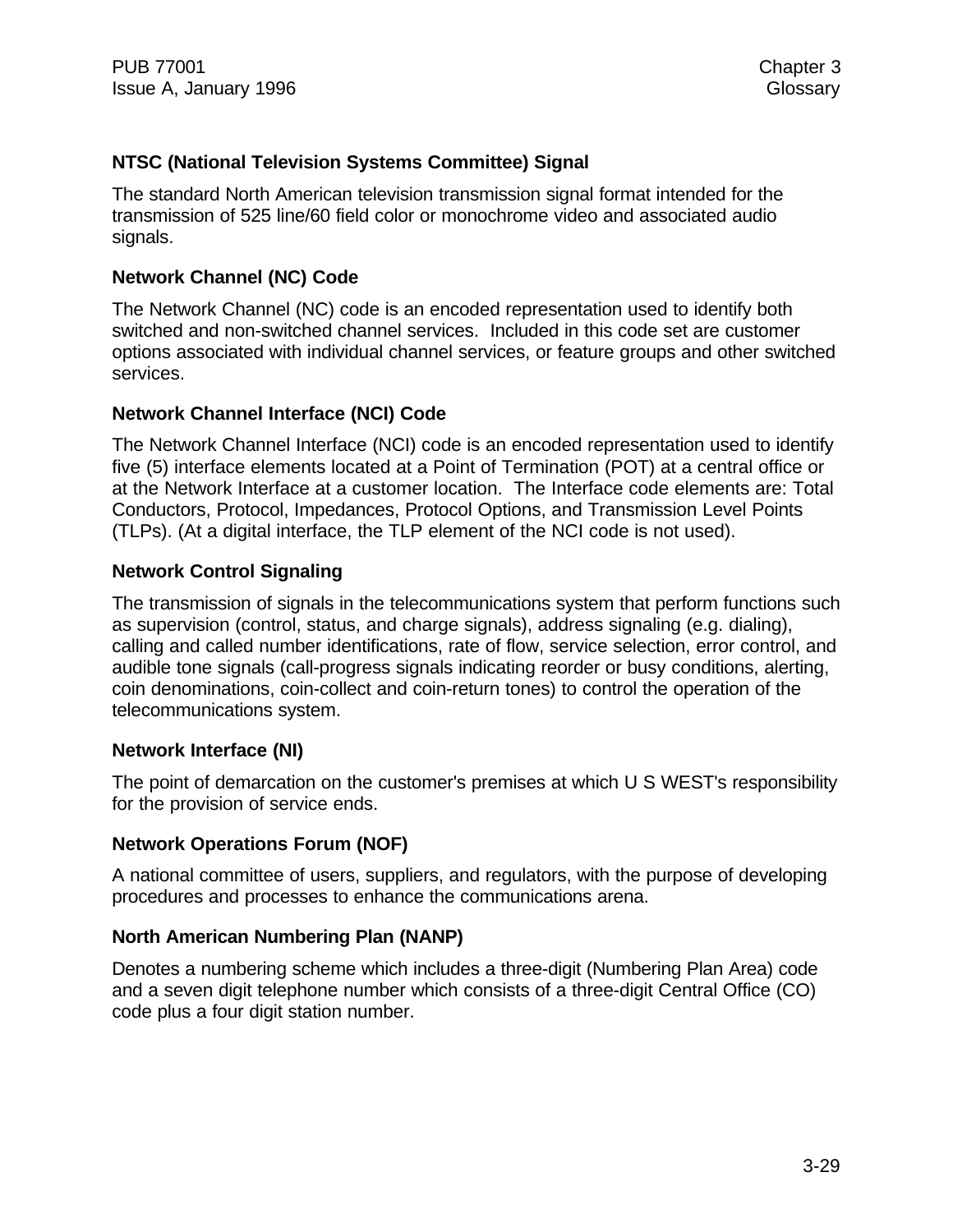## **National Television Systems Committee (NTSC) Signal**

The standard North American television transmission signal format intended for the transmission of 525-line/60 field color or monochrome video and associated audio signals.

## **Octet**

An eight (8) bit byte

# **Ohm**

The unit of electric resistance.

# **Off-Hook**

The supervisory state indicative of the active (in use) condition.

# **On-Hook**

The supervisory state indicative of the idle condition.

# **Open End**

The end of a switched service from which dial tone is drawn.

## **Open Systems Interconnection (OSI)**

A seven-layer network architecture being used for the definition of network protocol standards to enable any OSI-compliant computer or device to communicate with any other OSI-compliant computer or device for a meaningful exchange of information.

## **Operator Services Systems Generic Requirements (OSSGR)**

Is a comprehensive compilation of requirements and objectives, that, in the view of Bell Communications Research, Inc. (Bellcore), meet typical Bell Operating Company (BOC) operator services call handling needs. The requirements may be used by suppliers as a resource for their development of operator services systems. The OSSGR may also be used as a basis for analyzing operator systems developed by suppliers.

# **Optical Carrier (OC)**

Optical carrier, the nomenclature for the line rate of the optical transmission signal described in this document.

# **Optical Interface (OI)**

The OI is the transmit point wherein light waves move away from the interface toward an optical receiver.

## **Out-of-Frame Occurrence**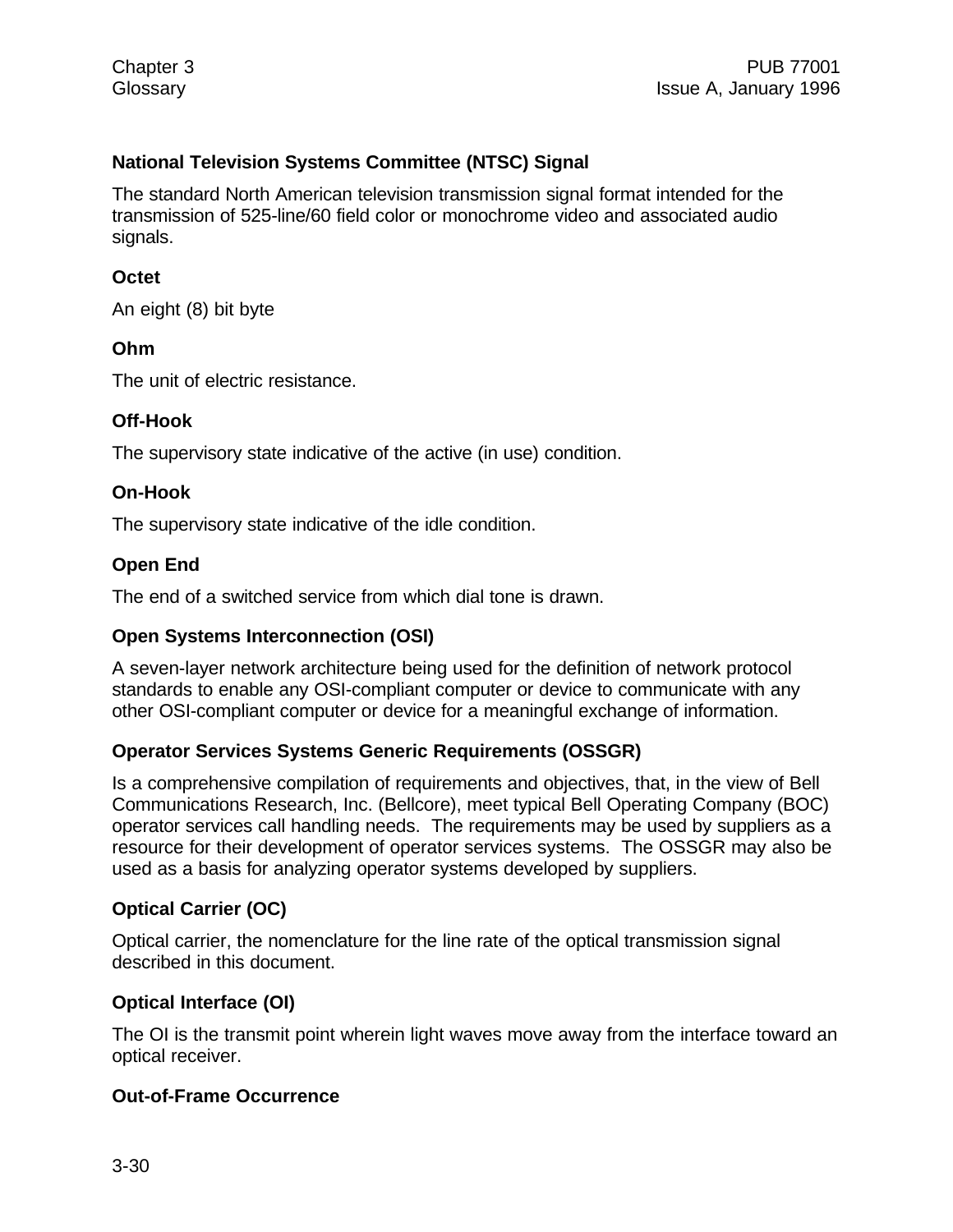Terminal equipment transition when failures are detected in four successive framing tests.

### **Packet**

A unit of data, consisting of binary digits including data and call-control signals, that is switched and transmitted as a composite whole.

### **Packet Switched Network**

A switched network which provides connection for forwarding standard data packets between user parties.

### **Parity**

A coding scheme that adds a bit so that the total of all "one" or "mark" bits in an array will always be either even (even parity) or odd (odd parity). This permits detection of bit groups that contain single errors. It may be applied to characters or blocks.

### **Parity Check**

The process of checking received data to determine if the correct parity has been received. If the total of "one" or "mark" bits is not odd or even, depending on the system being used, an error has occurred.

#### **Phase Difference, Stereo**

The phase difference at a given frequency between one channel of a stereo pair, used as a reference, and the other.

## **Phase Jitter**

Intermittent, random displacements in time of digital bits, from their ideal placement in time.

## **Physical Signaling (PLS)**

That portion of the physical layer, contained within the Data Terminal Equipment (DTE) that provides the logical and functional coupling between Medium Attachment Unit (MAU) and Data Link Layers. Shown in IEEE Std. 802.3-1985 Figure 8-1.

## **Plain Old Telephone Service (POTS)**

An abbreviation for Plain Old Telephone Service such as single line residential and business service.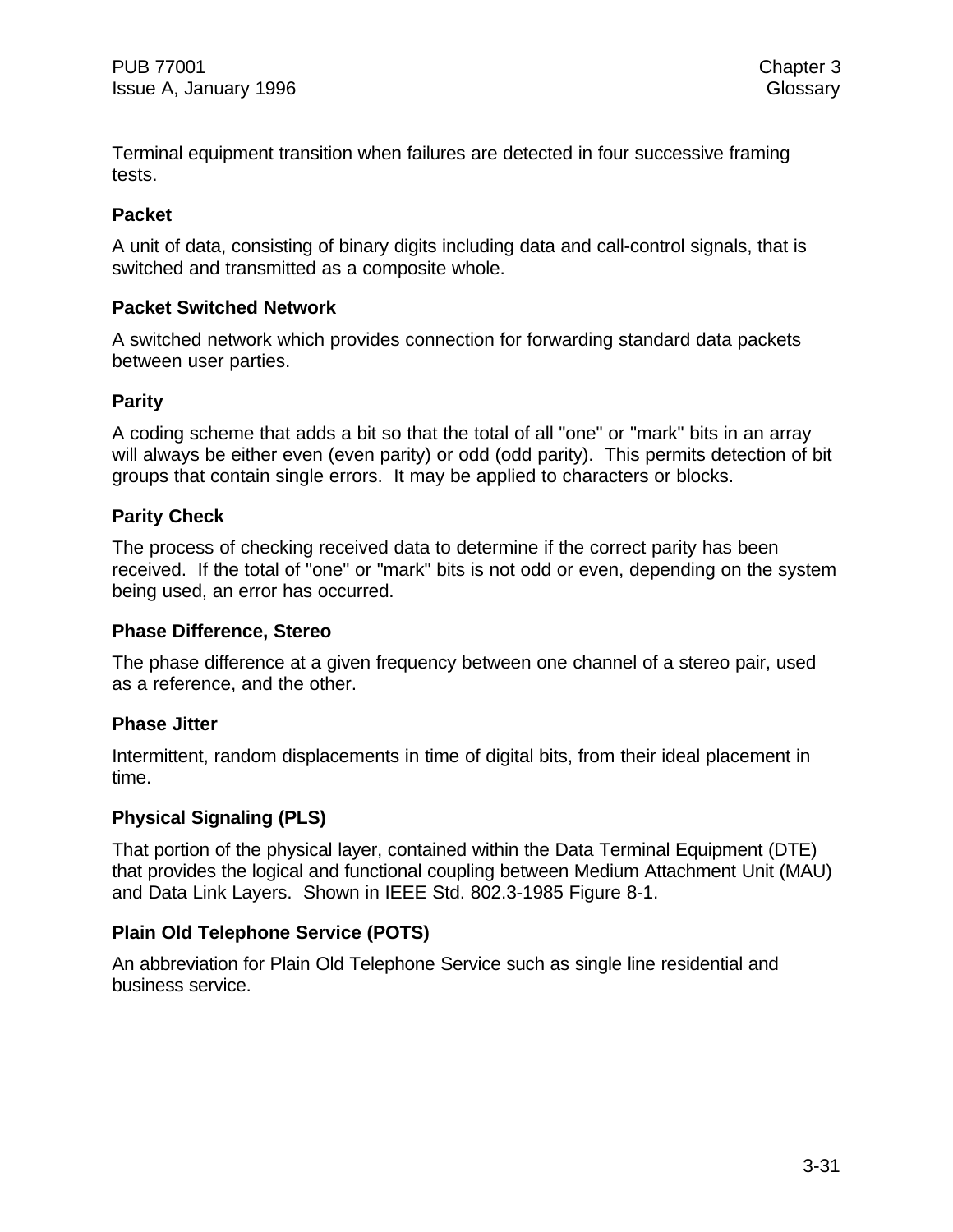## **Point of Presence (POP)**

A physical location within a LATA at which an Interexchange Carrier (IC) establishes itself for the purpose of obtaining LATA access and to which U S WEST provides access service.

## **Point of Termination (POT)**

The physical telecommunications interface that establishes the technical interface, the test point(s), and the point(s) of operational responsibility. (See Network Interface.)

### **Point-To-Point**

A circuit connecting two (and only two) points.

### **Port**

A place at which energy or signals enter or leave a device, circuit, etc.

#### **Premises**

Denotes a building or portion(s) of a building occupied by a single customer or end-user either as place of business or residence.

#### **Presubscription**

The process that permits each end-user (EU) served from an equal-access end-office switching system to route automatically, without the use of access codes, all the EU's inter-LATA calls to one Interexchange Carrier (IC) of the EU's choice. The EU may also gain access to other ICs by using appropriate access codes (e.g., 10XXX).

#### **Primary DSAS**

Denotes the data station selector located in U S WEST Central Office (CO) connected directly by an access line to the elector Control Unit (SCU) at the master station.

## **Private Branch Exchange (PBX)**

A switching system that provides internal telephone communications between stations located on a customer's premises as well as between these stations and exterior networks.

## **Private Line Automatic Ringdown (PLAR)**

Denotes a two-point or multipoint channel with U S WEST Communications. Inc. provided signaling at a serving wire center. Either end of the channel can originate a seizure which will cause a 20 Hz ringing signal to be applied to the remote end until answered. The customer must identify primary and remote stations.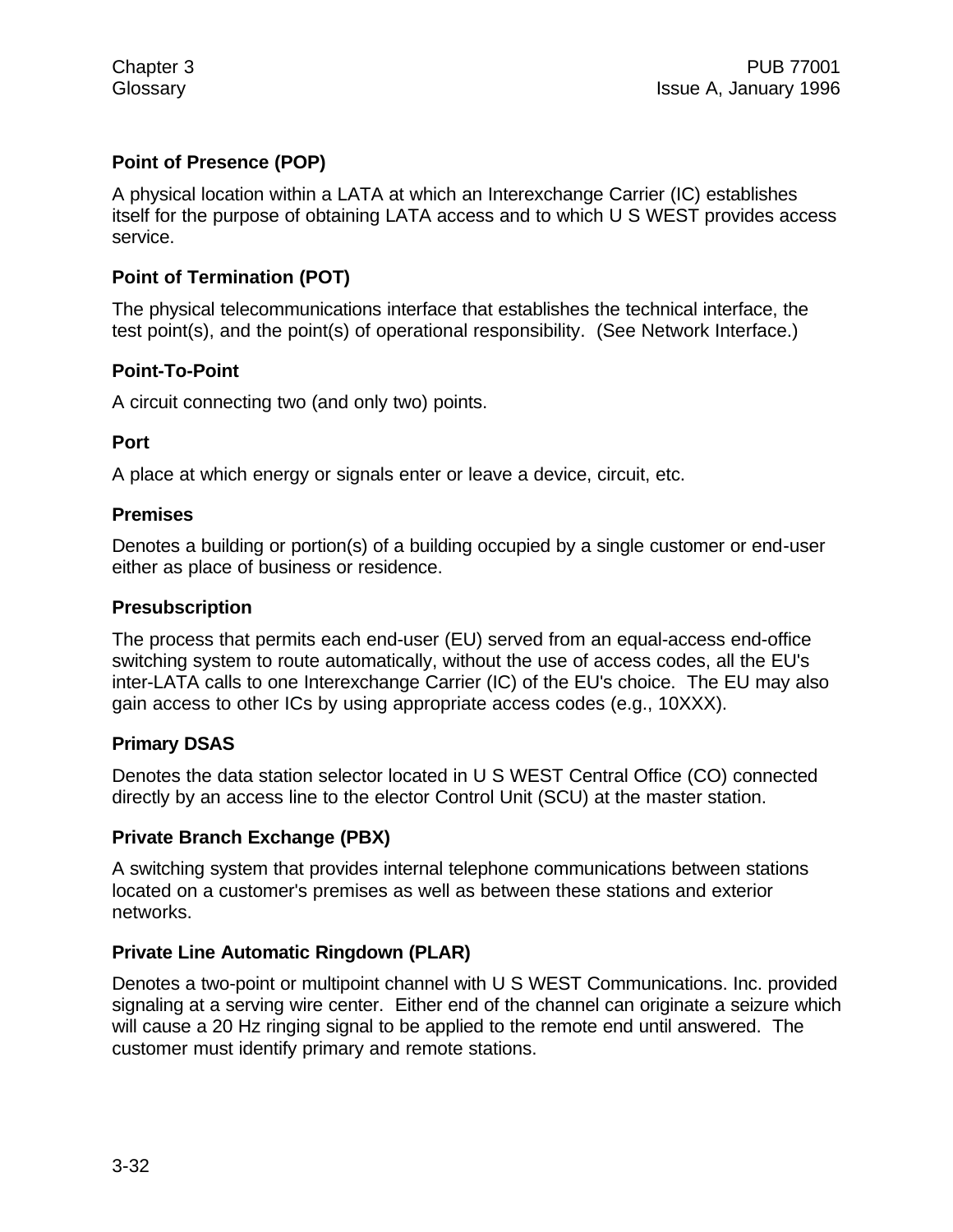# **Protocol**

The rules for communication system operation which must be followed if communication is to be effected; the complete interaction of all possible series of messages across an interface. Protocols may govern portions of a network, types of service, or administrative procedures.

# **Protocol Code**

The Protocol (character positions 3 and 4 of the Network Channel Interface [NCI] Code) is a two-character alpha code that defines requirements for the interface regarding signaling and transmission.

# **Protocol Data Unit (PDU)**

An International Standards Organization (ISO) term referring to a packet of information exchange between two entities via a protocol.

or

A unit that is exchanged between peer entities within a particular layer.

or

A data object exchanged by protocol machines, usually containing both protocol control information and user data.

# **Public Safety Answering Point**

Public Safety Answering Point (PSAP) is an agency or facility designated by a municipality to receive and handle emergency 911 calls.

## **Pulse Amplitude Modulation (PAM)**

Modulation in which the modulating wave is caused to amplitude modulate a pulse carrier.

## **Pulse Code Modulation (PCM)**

A type of modulation wherein the waveform of each channel is sampled many times per second in sequence. The amplitude of each sample is then encoded into a binary code and transmitted to the distant end where the pulse train is decoded and distributed to each channel in the exact time sequence to reproduce the original waveform of the channel.

# **Received Line Signal Detector**

An EIA or CCITT defined interface control signal that indicates to the Data Terminal Equipment (DTE) that the attached Data Communications Equipment (DCE) is receiving a signal from a remote DCE.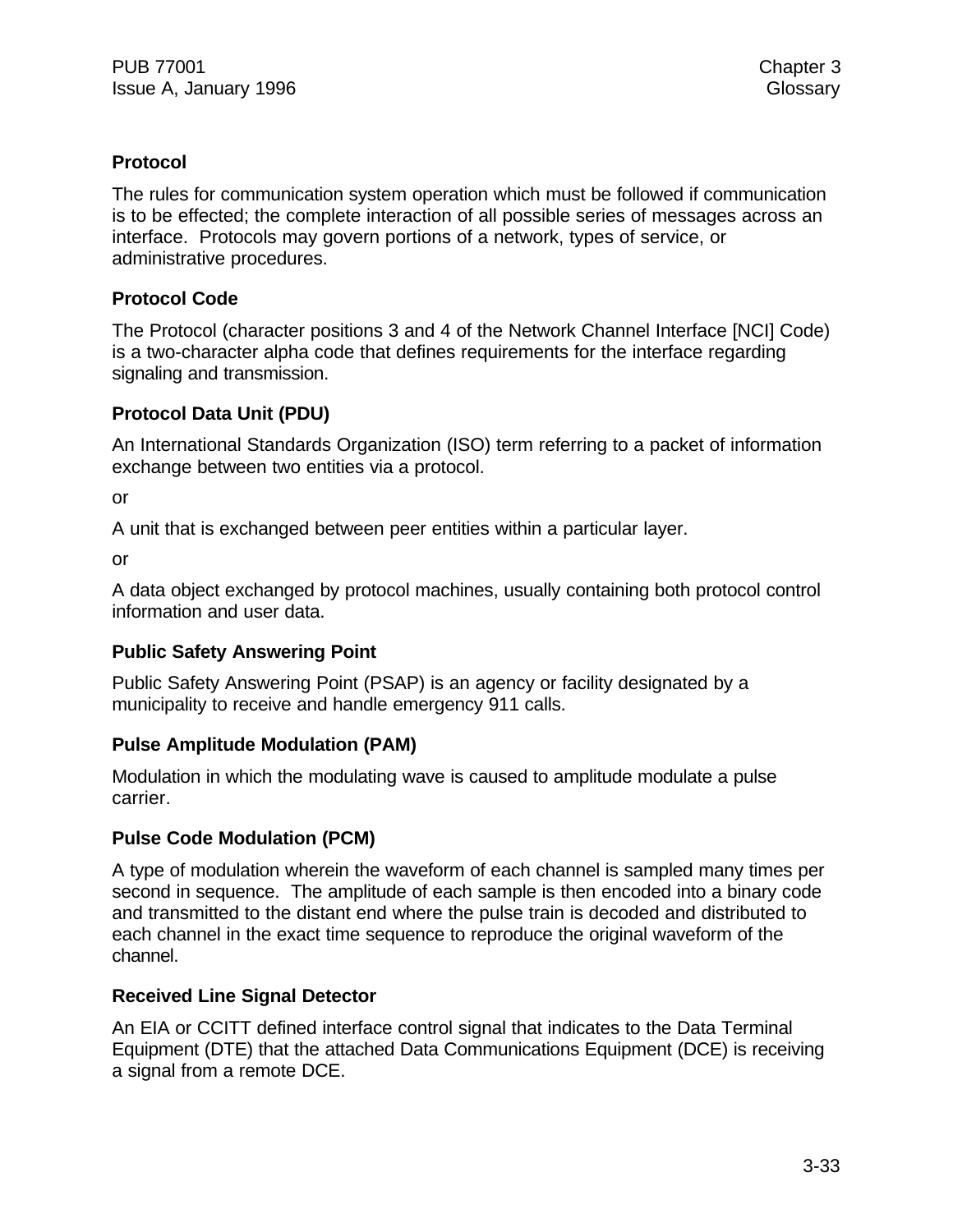## **Registered Equipment**

Denotes customer premises equipment which complies with and has been approved within the Registration Provisions of Part 68 of the FCC's Rules and Regulations.

## **Request to Send (RTS)**

An EIA or ITU (formerly CCITT) defined interface control signal that indicates the Data Terminal Equipment (DTE) has data to transmit, and conditions the Data Communications Equipment (DCE) to transmit data to the network.

## **Return Loss**

Denotes a measure of the similarity between the two impedances at the junction of two transmission paths. The higher the return loss, the higher the similarity.

#### **Reverse Battery**

The switch, during setup and ringing, places -48v on ring, ground on tip. When the called party goes off-hook, the condition is reversed (i.e., -48v on tip, ground on ring).

#### **Ring Indicator**

An EIA or ITU (formerly CCITT) defined interface control signal which indicates to the Data Terminal Equipment (DTE) that a ringing signal is being received on the communications channel.

#### **Ringer Equivalence**

A numeric indicator which is an inverse function of on-hook impedance and resistance, called the Ringer Equivalence Number (REN). All registered terminal equipment which can affect on-hook impedance and resistance are assigned a REN. The sum of all such REN's on a given telephone line shall not exceed 5, but may be fewer depending on the ringing voltage source and the facility serving the line. (FCC Part 68.312)

#### **Routing Information Protocol (RIP)**

An interior gateway protocol used to exchange routing information within an autonomous system.

#### **Secondary DSS**

Denotes the Data Station Selector in a U S WEST Central Office (CO) connected in tandem to a primary DSS. A secondary DSS is advantageous in serving geographic clusters of remote stations.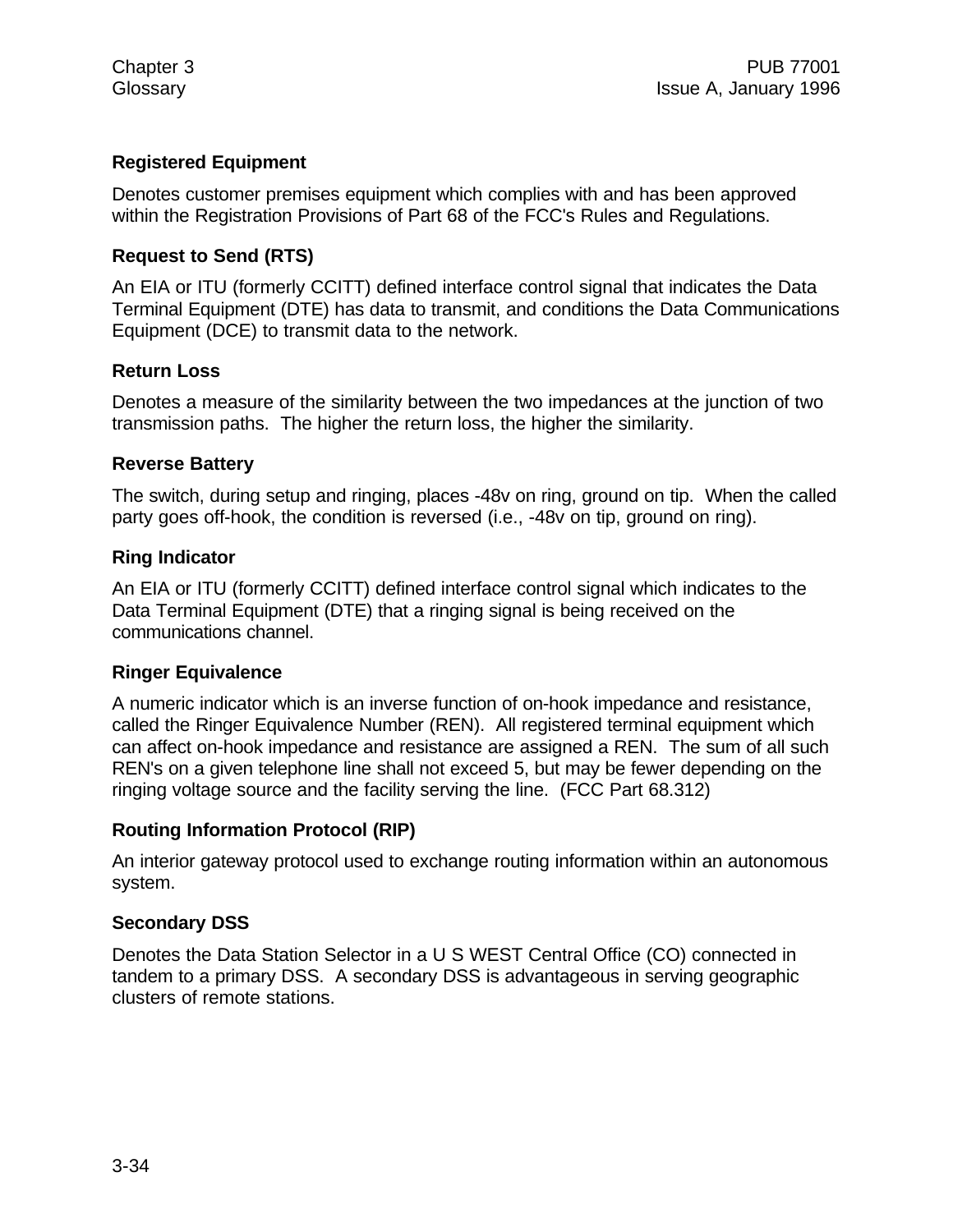## **Selector Control Unit (SCU)**

Denotes equipment located at the customer's premise which serves as the interface between a customer's master station and the telephone facilities for the purposes of facility cut-through, exchanging digital control signals with the customer and converting them to appropriate format for transmission to Data Station Selector.

## **Service Acceptance Limit (SAL)**

The maximum deviation from a design parameter that is allowed at service turnup or customer acceptance.

## **Service Code (A COMMON LANGUAGE® code set)**

A coded designation by which a particular Special Service Circuit may be identified. This designation must be unique, in a form that is readable and understandable, and be acceptable for both manual and mechanized procedures. (Special Service, as used by COMMON LANGUAGE®, may be called "Private Line", "Private Line Transport", "Switched Specials", "Dedicated Access", "Special Access", etc. in various tariffs and technical publications. Special Service is actually: COMMON LANGUAGE® Circuit Identification - Special Service, [abbreviated CLCI™ - S/S]).

## **Service Control Point (SCP)**

Serves as signaling nodes for access to data base information. Signaling messages usually consist of a query from any switch (End Office, Access Tandem, or Operator Services System, all of which can be SSPs) to a data base. The message is routed first to the STP which then forwards it to the SCP for access to the data base. The reply is passed from the SCP back to the STP which routes it back to the originating switching office.

#### **Service Switching Point (SSP)**

Can be End Offices, Tandems, or Operator Services Switches that have CCS and SS7 capability. SSPs serve as "control points" for data base query services by suspending call processing while accessing SCP data bases to obtain information required to complete the call. 800 and Calling Card calls must be routed to an SSP office for access to the appropriate data base.

#### **Service Terminating Arrangement**

Equipment furnished by U S WEST that is utilized for the termination of USWC provided Access Service. This equipment provides a clearly delineated interface that facilitates the design, isolation and testing of the Access Service where the service is connected with customer provided communications systems.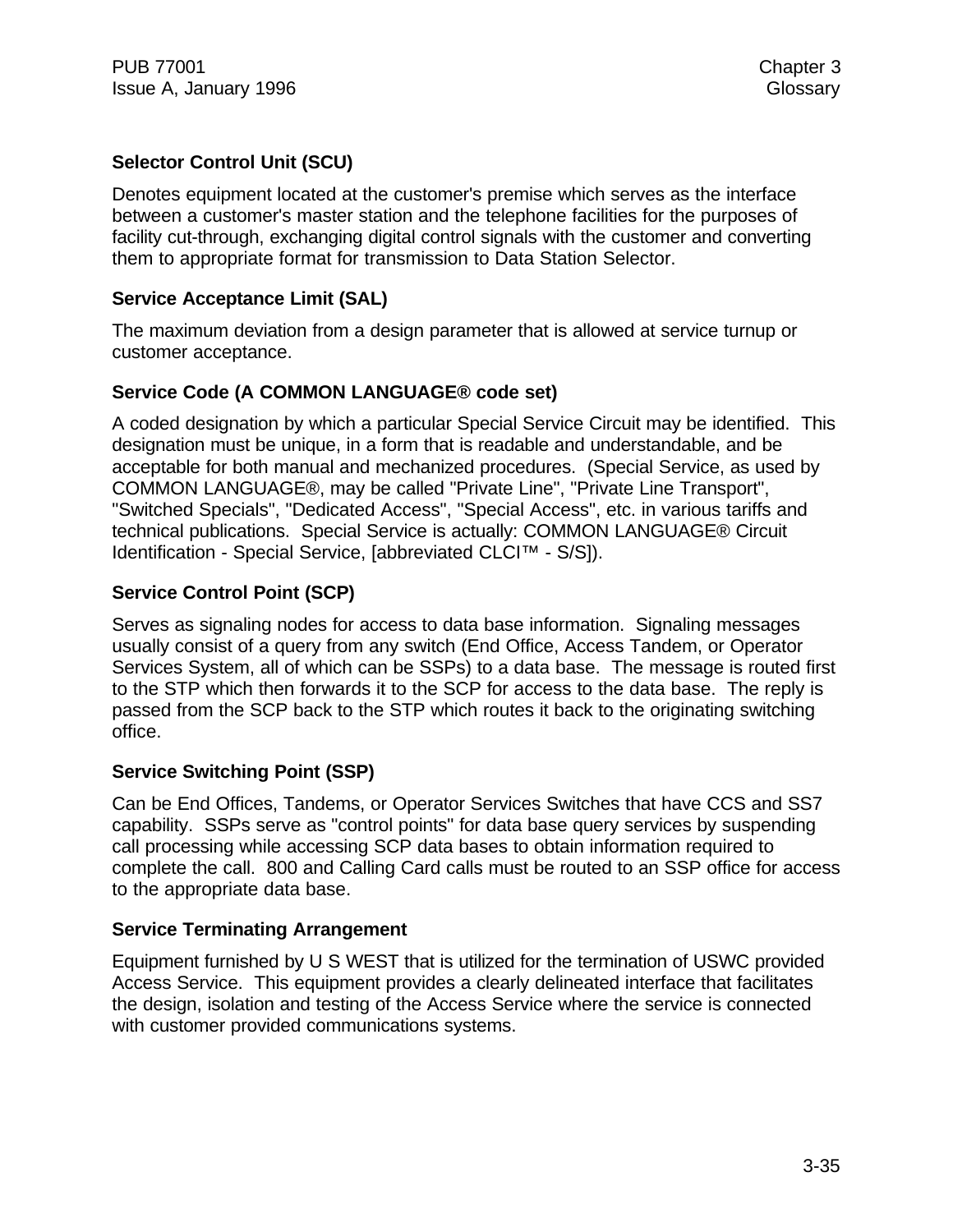## **Serving Wire Center (SWC)**

The term "Serving Wire Center" denotes a U S WEST Central Office from which dial tone for the Local Exchange Service would normally be provided to the demarcation point on the property at which the customer is served.

#### **Seven-Digit Manual Test Line**

An arrangement that enables the customer to select balance, milliwatt and synchronous test lines by manually dialing a seven-digit number over the associated access connection.

#### **Severely Errored Second (SES)**

A one second interval having a Bit Error Ratio of 10-3 or worse

#### **Short-Circuit Test Line**

An arrangement in a central office that provides for an AC short-circuit termination of a trunk or line by means of a capacitor of a least four microfarads.

#### **Short Interruption Event (SIE)**

An event beginning with the occurrence of a BER of  $10^{-2}$  or worse continuously for three or more consecutive seconds, which can last up to 120 seconds. A SIE clears when 10 consecutive seconds with BER better than 10 occur.

Note - The "10<sup>-2</sup> BER continuously" over each second implies that all sub-intervals, where the second is divided into at least 10 equal sub-intervals, have a BER of 10<sup>-2</sup> or worse.

#### **Short Interruption Event Count (SIEC)**

A count of the Short Interruption Events in a given time frame (e.g, one month).

#### **Signal-To-C-Notched Noise Ratio**

The ratio, in decibels, of a test signal to the corresponding C-notched noise.

#### **Signal-To-Noise Ratio (S/N Ratio)**

The ratio of the signal power to the noise power at a given point in a given system (usually expressed in decibels).

#### **Signaling**

The transmission of information to establish, monitor, or release connections and/or provide Network Control.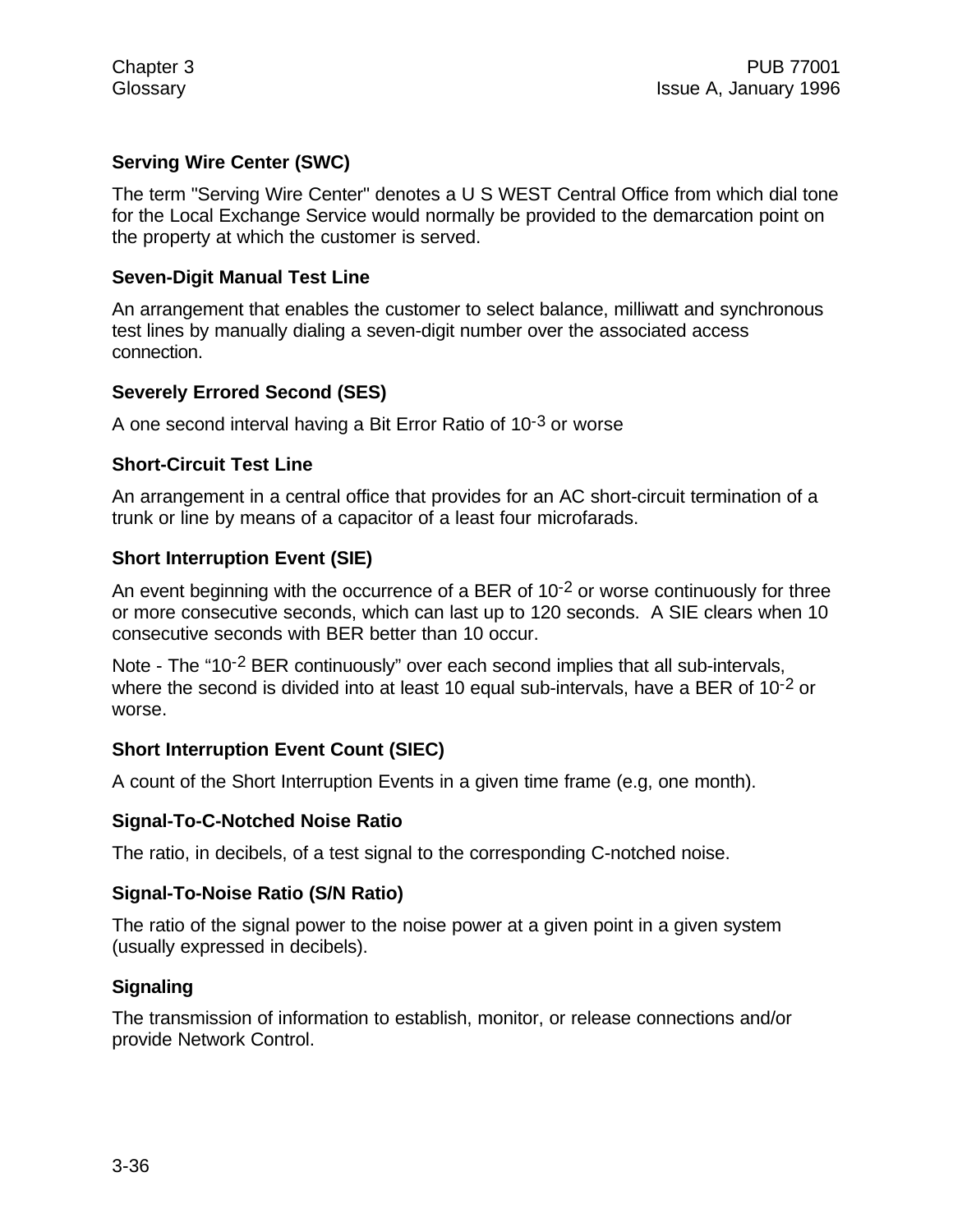## **Signaling Link Codes (SLC)**

A field of information in certain signaling network management messages, which indicates the identity of the affected signaling link to which the message refers.

## **Signaling Point (SP)**

A node in a signaling network which either originates and receives signaling messages, or transfers signaling messages from one signaling link to another, or both.

## **Signaling Point of Interface (SPOI)**

An interface in a signaling network which either originates and receives signaling messages, or transfers signaling messages from one signaling link to another, or both.

## **Signaling Transfer Point (STP)**

A signaling point with the function of transferring signaling messages from one signaling link to another and considered exclusively from the viewpoint of the transfer. STPs are stored program control packet switches which are inter-connected with other nodes in the signaling network by digital datalinks. The STPs perform a switching function to route signaling traffic within the signaling network.

## **Simplex Reversal Option**

The Simplex Reversal Option physically turns over the simplexed DC path presented at the 4-Wire Point Of Termination (POT).

## **Simplex Signaling**

Signaling in which two conductors are used for a single channel using a center-tapped coil, or its equivalent, at both ends.

## **Singing Return Loss (SRL)**

The frequency-weighted measure of return loss at the edges of the voice band (260 to 500 Hz and 2200 to 3400 Hz), where singing (instability) problems are most likely to occur. (See IEEE Std. 743-1984, Table 10, for SRL low and Table 11 for SRL high).

## **Single Frequency Signaling (SF)**

The use of a voice frequency tone (between 300 and 3300 Hz), keyed on and off, to transport dial pulse signaling, on-hook and off-hook supervision, or a combination of signaling and supervision over a carrier channel or 4-Wire metallic facility.

#### **Slope (Also Three-Tone Slope or Gain Slope)**

The loss at 404 and 2804 Hz relative to that at 1004 Hz.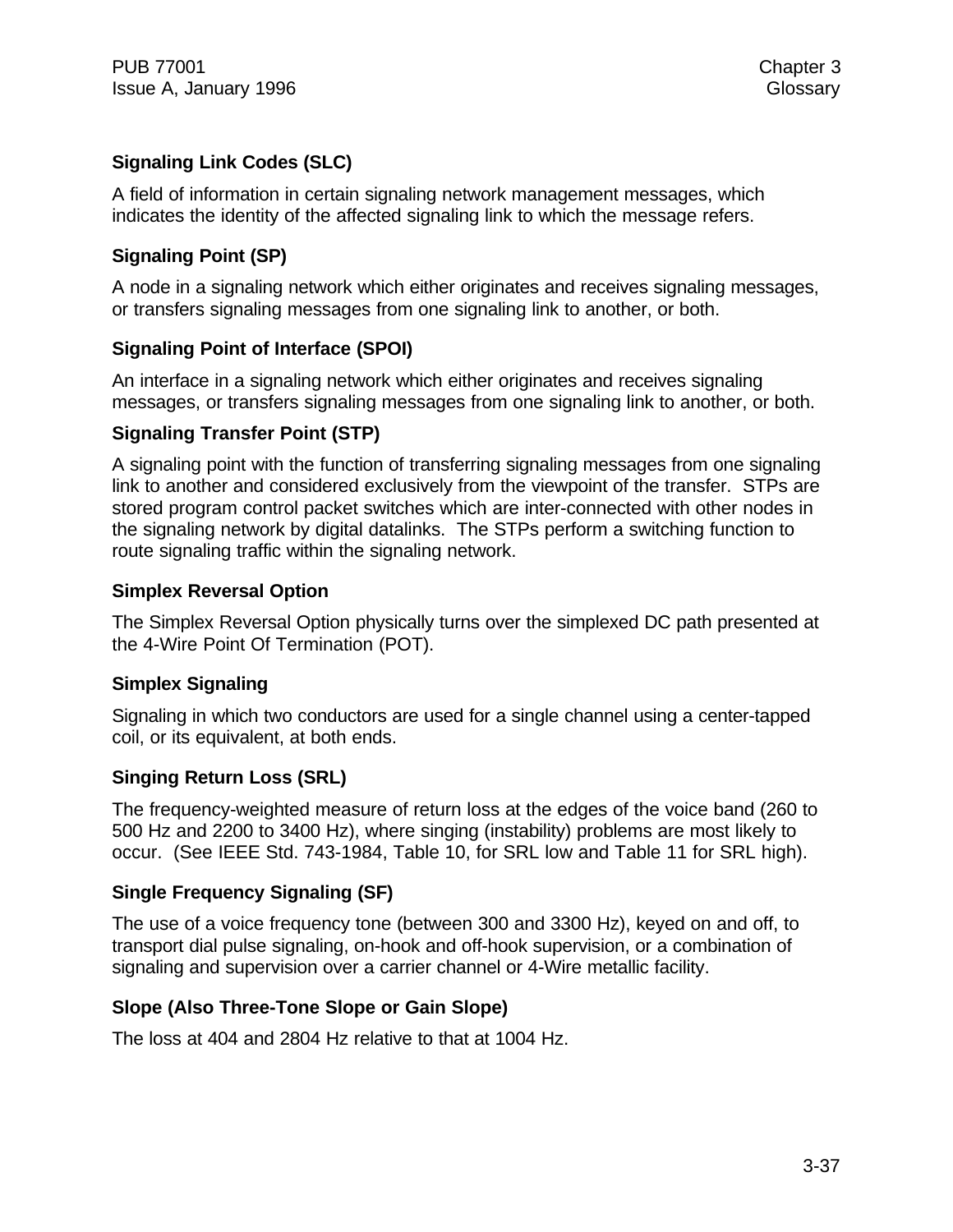## **SONET**

See Synchronous Optical Network.

## **SONET Optical Terminal (SOT)**

A terminal which uses SONET multiplexing to interleave the lower rate payloads, thereby creating a high rate synchronous signal.

## **Source Address**

An 8-octet field contained within the Level 3\_ Protocol Data Unit (L3\_PDU) which identifies a specific end point of the originating SNI.

## **Special Access Service**

A service that provides a transmission path within a LATA to directly connect a Point Of Termination (POT) to an end-user premises or to another POT.

## **Stand Alone Access Link**

An access link which is used to provide access to other service provider(s) frame relay network.

## **Start Bit**

In asynchronous transmission, the first bit in a character, normally a space, which prepares the receiving equipment for the reception and registration of the character.

## **Start Pulse**

Start Pulse signal indicates the end of a field of information.

## **Stop Bit**

In asynchronous transmission, the last bit of a character, normally a mark condition, which serves to return the line to its idle or rest state.

## **Stored Program Control (SPC)**

A switching system comprised of a set of instructions within computer memory specifying operations to be performed which expands the capability of the system to selectively route traffic.

## **Subscriber Network Interface (SNI)**

The point at which CPE interfaces to the network supporting SMDS.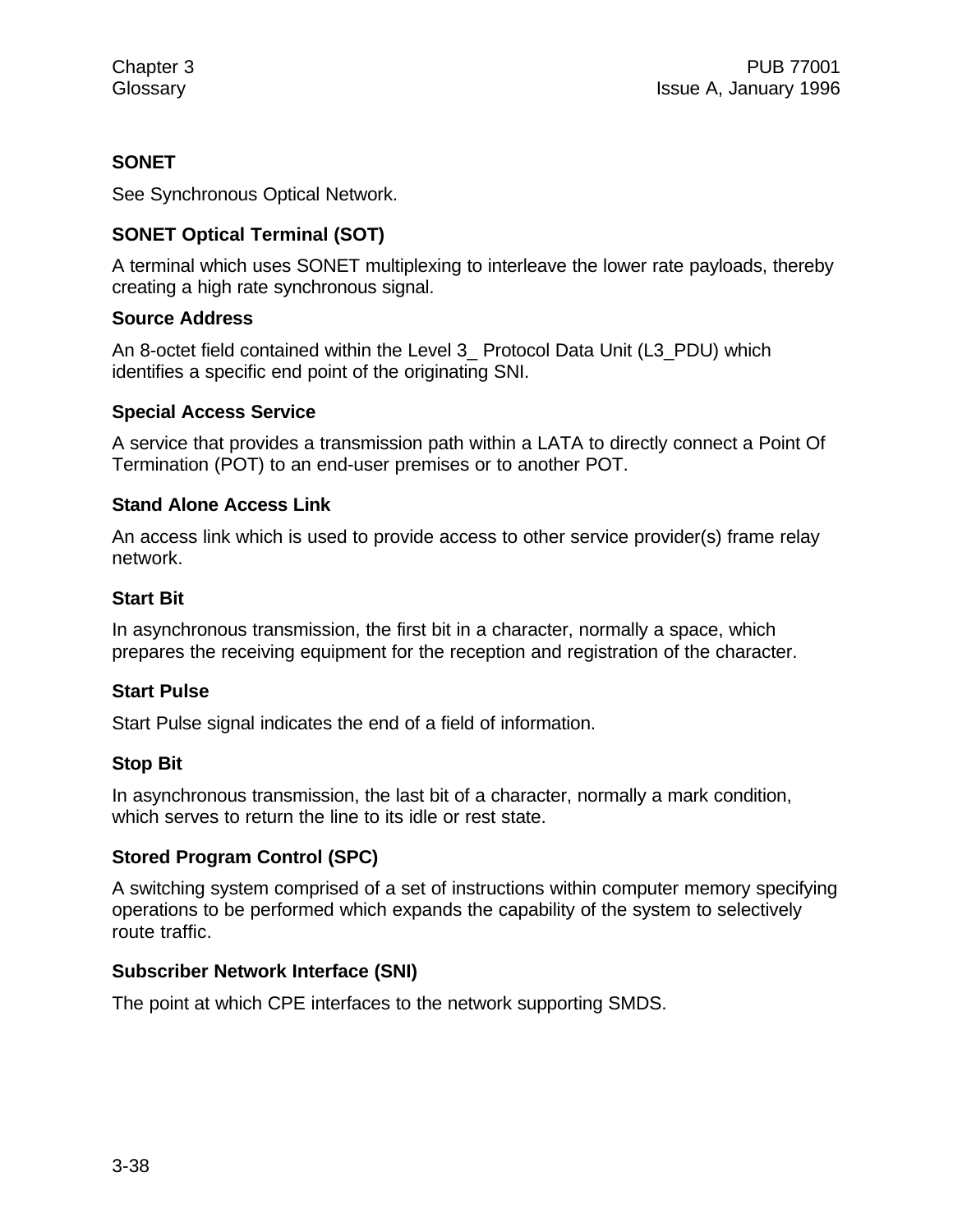## **Subsystem Number (SSN)**

A number to identify a user of the Signaling Connection Control Part (SCCP). The SSN is used in SCCP addressing to route an SS7 message to the appropriate subsystem at the destination node, such as 800 service at an SCP or CLASS<sup>SM</sup> services application at an end office SP.

## **Superframe Format (SF)**

A superframe consists of 12 consecutive DS1 frames. Bit one of each frame (the F-bit) is used to describe a 12-bit framing pattern during the 12 frames.

#### **Supergroup**

A bandwidth allocation in frequency-division multiplexed systems that provides for 60 (5 groups) voice bandwidth channels.

## **Supervision**

The function of initiating a call request, holding a connection, or releasing a connection.

#### **Sustained Information Rate (SIR)**

The SIR refers to the rate of transfer of user information that CPE could sustain over long periods using that particular Access Class. The limits on the rate of information transfer are each defined by a set of parameters that is the basis for enforcement by the SS.

#### **Switched Access Service (SAS)**

A service that provides a 2-point electrical communication path within a LATA between a customer's Point Of Termination (POT) and a U S WEST end office and/or access tandem switch. Paths are capable of the transmission of voice and associated telephone signals within the frequency bandwidth of approximately 300 to 3000 Hz.

#### **Switched Multi-megabit Data Service (SMDS) Access Class Data Rate**

The SIR (Mbit/s) associated with a particular SMDS Access Class.

#### **Switched Multi-megabit Data Service (SMDS) Access Connection**

Allows for the transfer of information between Customer-provided compatible SMDS equipment and the ACS Network.

#### **Switched Multi-megabit Data Service (SMDS) Data Unit**

A packet which contains Customer information. Each data unit contains both the source address that identifies the originating Subscriber Network Interface and the destination address that identifies the SNI of the intended recipient.

## **Switched Multi-megabit Data Service (SMDS) Group Address**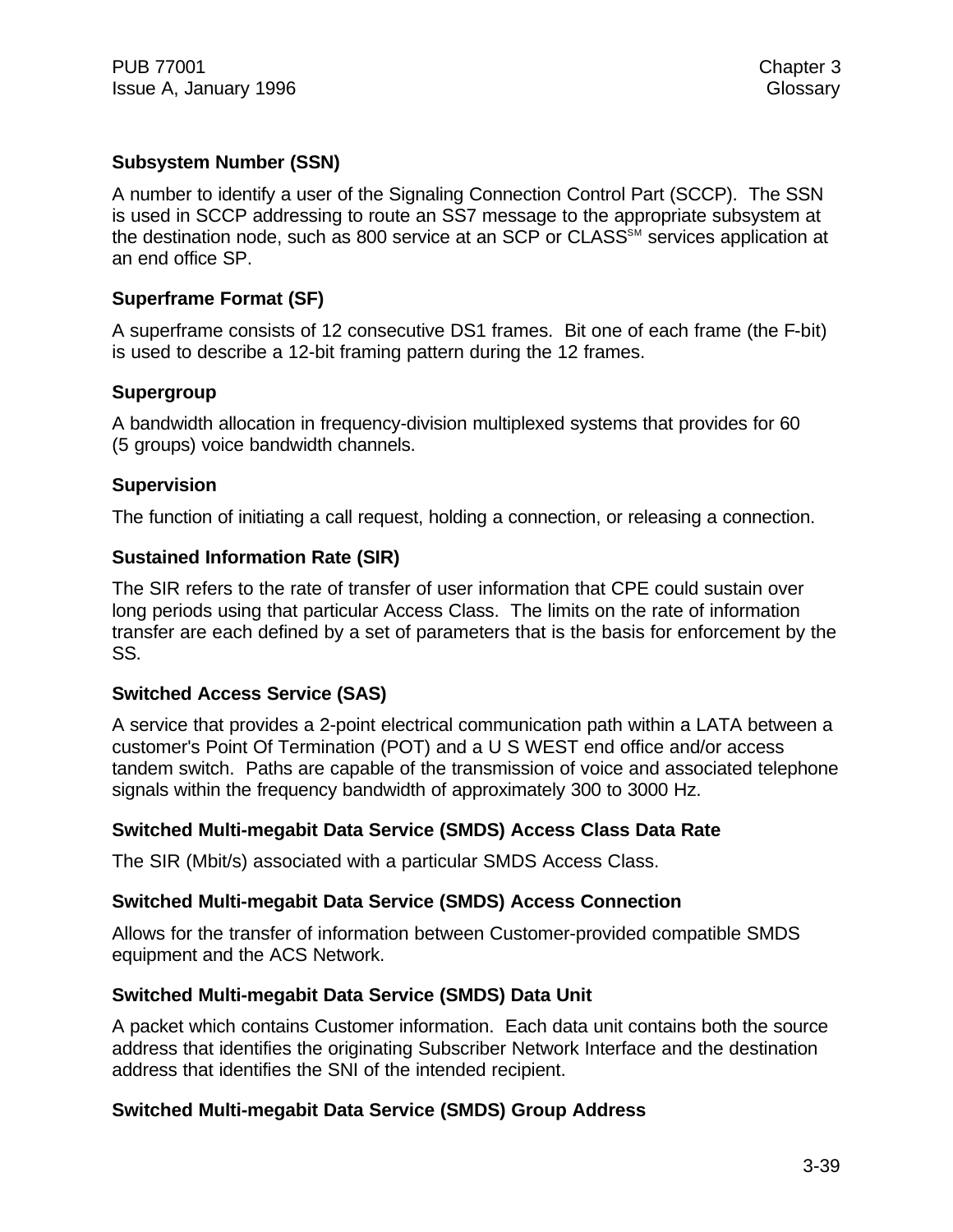An address type of a set of individual address associated with one or more Subscriber **Network** Interfaces (SNI's).

**Switched Multi-megabit Data Service (SMDS) Individual Address**

An address type of a specific end point of a SNI.

## **Switched Multi-megabit Data Service (SMDS) Trunk**

Trunk side connection to the SMDS Node.

## **Switched Services Network (SSN)**

Private switching networks, which may have switch nodes at customer premises and in Central Offices, that use Private line channels and Central Office (CO) trunks and access lines to switch calls between customer locations. Modern SSN PBX's and CO switches use stored program control.

## **Switching System Exchange Termination**

Termination [integrated into the Central Office (CO) Switching System] which implements SMDS Interface Protocol (SIP) Level 1 to format and transport the SIP Level 2 PDUs and SIP Level 1 Control Information across the Subscriber Network Interface (SNI).

#### **Synchronous Optical Network (SONET)**

Synchronous Optical Network (SONET): A standard providing electrical and optical specifications for the physical and higher layers, the first stage of which is at 51.84 Mbit/s, the Optical Channel 1 (OC1) level. Other rates, defined as OCn where n=3 through a number not yet firm, are possible.

#### **Synchronous Test Line**

An arrangement in a central office that performs marginal operational tests of supervisory and ring-tripping functions.

## **Synchronous Transmission**

A transmission process such that between any two significant instants in the overall bitstream there is always an integral number of unit intervals.

## **System Network Architecture (SNA)**

IBM reference model.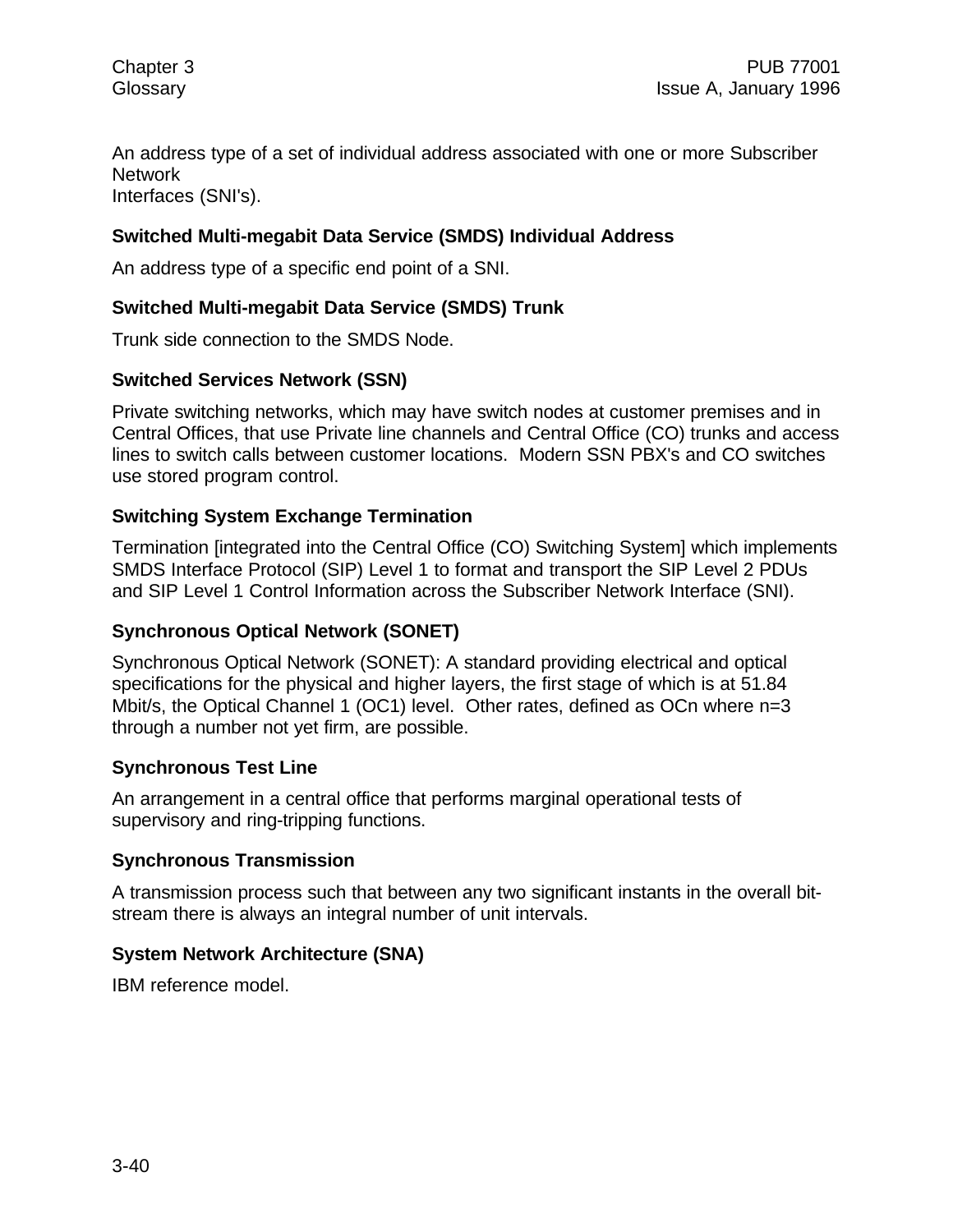## **Tc - Committed Rate Measurement Interval(s)**

A time interval for which the subscriber's committed information rate is measured. The formula used to calculate Tc is: Tc=Bc/CIR.

#### **Time Compression Multiplexing (TCM)**

A process of interleaving two or more bit streams. As defined for the SVDS application, the TCM is used to transfer the signaling plus data information by alternately time interleaving bursts of data in the transmit and receive directions (sometimes called Ping-Pong scheme).

#### **Token Ring**

A local network access mechanism and topology in which a token is passed from station to station in sequential order. Stations wishing to transmit must wait for the token to arrive before transmitting data. Throughout this document, the term "Token Ring" is used interchangeably with the IEEE Std. 802.5-1992 Edition.

#### **Transfer Arrangement**

An arrangement that affords the customer an additional measure of flexibility in the use of their Private Line Transport channel(s). The arrangement can be utilized to transfer a leg of a Private Line Transport Service to another channel that terminates in either the same or a different customer designated premises. A key activated control channel will be used to operate the transfer arrangement and will be rated as a Low Speed Data Channel Service. The Key will be located at the customer's premises and will be provided by the customer.

#### **Transmission Control Protocol/Internet Protocol (TCP/IP)**

Internetworking software suite originated on the Department of Defense's Arpanet network. IP corresponds to Open Systems Interconnection (OSI) network Level 3, TCP to OSI Layer 4 and 5.

#### **Transmission Level Point (TLP)**

A point in a transmission system at which the ratio, usually expressed in decibels, of the power of a test signal at that point to the power of the test signal at a reference point, is specified. For example, a zero transmission level point (0TLP) is an arbitrarily established point in a communication circuit to which all relative levels at other points in the circuit are referred.

#### **Transmission Measuring (105-Type) Test Line/Responder**

An arrangement in a central office that provides far-end access to a responder and permits two-way level, noise and return loss measurements to be made on trunks from a near-end office.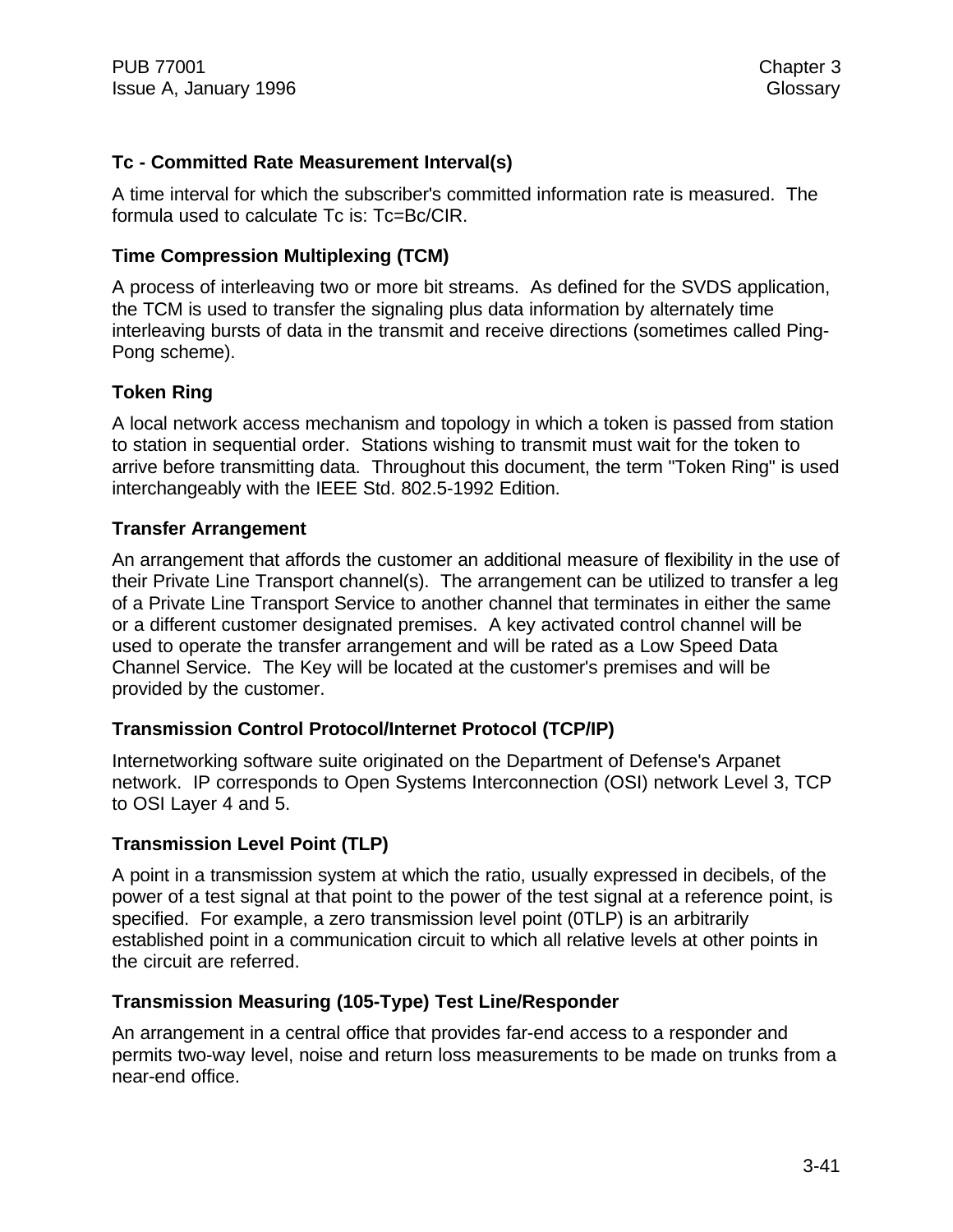## **Transmission Path**

Denotes a path capable of transporting signals within the range of the service offering. A transmission path is comprised of physical or derived facilities consisting of any form or configuration of plant typically used in the telecommunications industry.

#### **Transmission Service Channel**

A one-way transmission path between two designated points.

## **Transparent LAN Service (TLS)**

A basic transport element designed to extend islands of Local Area Networks (LANs) across a limited geographic area (within a LATA and a single Wire Center).

## **Transparent**

In communication systems, that property which allows transmission of signals without changing their electrical characteristics or coding beyond the specified limits of the system design.

## **Trunk**

A communications path connecting two switching systems in a network, used in the establishment of an end-to-end connection.

## **Trunk Coupling Unit (TCU)**

A physical device that enables a station to connect to a trunk cable. The TCU contains the means for inserting the station into the ring or, conversely, bypassing the station.

## **Trunk Group**

A set of trunks that are traffic engineered as a unit for the establishment of connections between switching systems in which all of the communications paths are interchangeable.

#### **Trunk-Side Connection**

Denotes the connection of a transmission path to the non-dial tone side of a local exchange switching system.

## **Token Ring**

A local network access mechanism and topology in which a token is passed from station to station in sequential order. Stations wishing to transmit must wait for the token to arrive before transmitting data.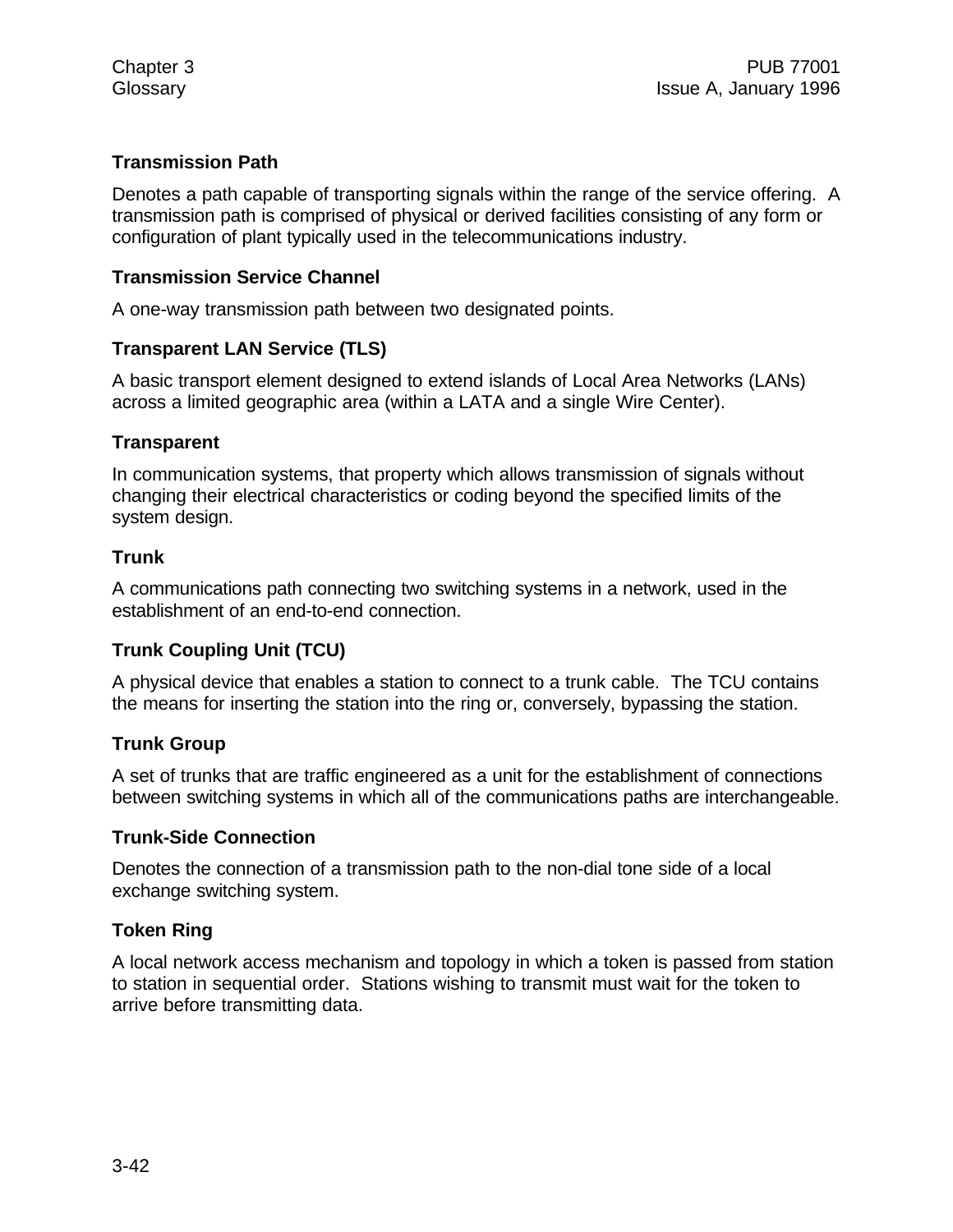#### **Two-Wire to Four-Wire Conversion**

Denotes an arrangement which converts a 4-Wire transmission path to a 2-Wire transmission path to allow a 4-Wire facility to connect to a 2-Wire entity.

## **Uniform Service Order Code (USOC)**

The term "Uniform Service Order Code" denotes a three or five-character alphabetic, numeric, or an alphanumeric code that identifies a specific item of service or equipment. Uniform Service Order Codes are used in U S WEST billing system to generate recurring rates and nonrecurring charges.

#### **Violation Monitor Removal (VMR)**

Removes all violations such that BP violations do not propagate beyond the maintenance span.

## **Voice Grade (VG)**

A term used to describe a channel, circuit, facility or service that is suitable for the transmission of speech, digital or analog data or facsimile, generally with a frequency range of about 300 to 3000 Hz.

#### **Voice Band**

Relating to the frequency spectrum from 300 to 3000 Hz.

#### **Volume Unit (VU)**

The unit of measurement for electrical speech power and other complex waveforms as measured by a VU meter in the prescribed manner. 0 VU equals 0 dBm, that is 1 mW, in measurements of sinusoidal wave test tone power.

#### **Wide Area Telecommunications Service (WATS)**

This type of service permits an end-user to make calls to selected inter-LATA or intra-LATA regions for a fixed monthly charge. A form of WATS called inward WATS permits callers within specified geographic regions to call the inward WATS customer without incurring a charge.

#### **Wire Center**

A building in which one or more central offices, used for the provision of local exchange services, are located.

#### **X.25**

Packet level messaging protocol. Consists of five classes of optional facilities.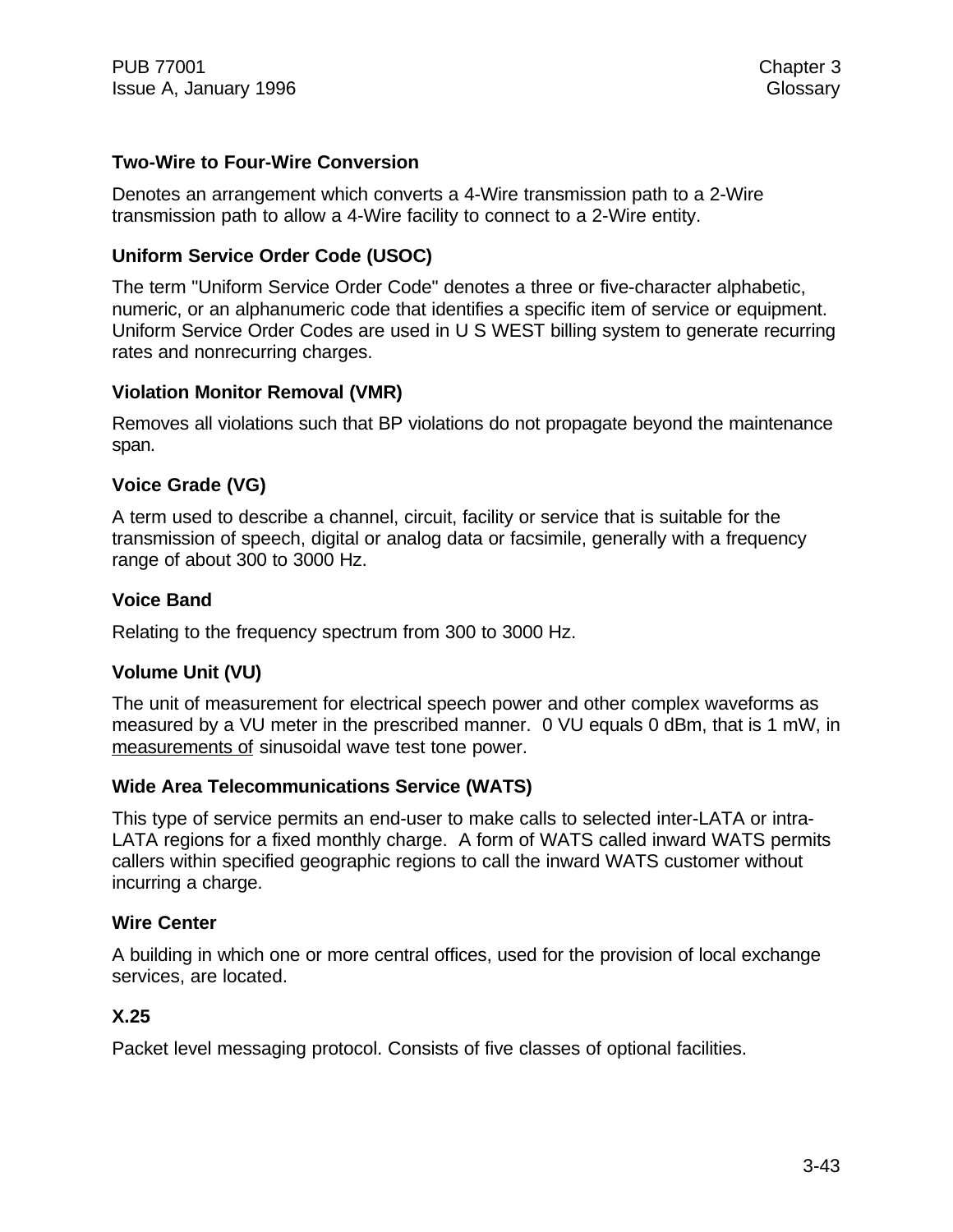## **X.25 Protocol**

ITU (formerly CCITT) protocol recommendation which specifies how user data terminal equipment should interface with data circuit-terminating equipment for packet-switched networks. Includes Open System Interconnection (OSI) layers 1-3 functionality.

## **Zero Byte Time Slot Interchange (ZBTSI)**

A method of providing DS1 Clear Channel Capability using the Extended Superframe (ESF) format and Alternate Mark Inversion (AMI) line code. See ANSI T1.107-1988.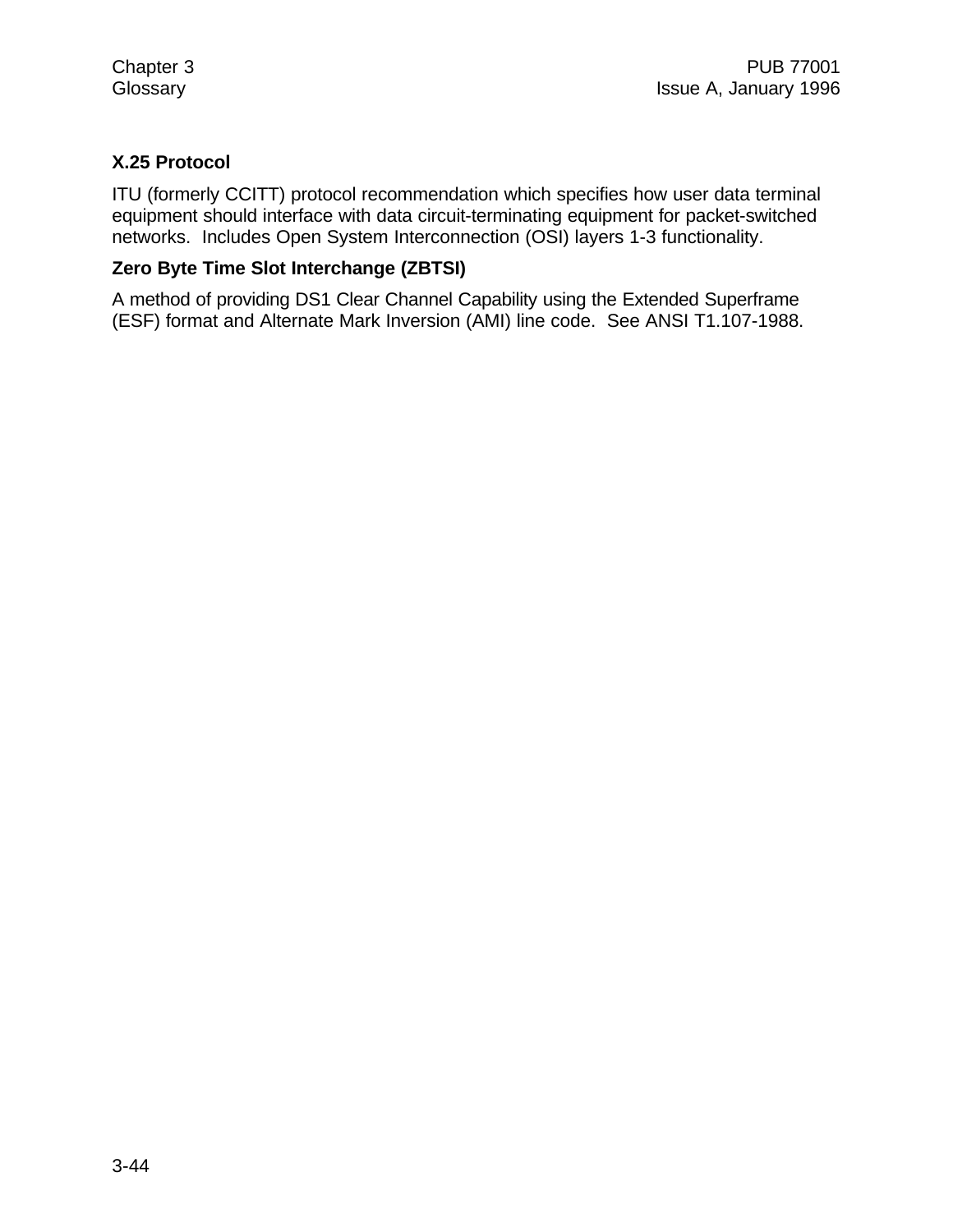## **4. Ordering Information**

All documents are subject to change and their citation in this document reflects the most current information available at the time of printing. Readers are advised to check status and availability of all documents.

Those who are not U S WEST employees may order;

American National Standards Institute (ANSI) documents from:

American National Standards Institute Attn: Customer Service 11 West 42nd Street New York, NY 10036 Phone: (212) 642-4900 Fax: (212) 302-1286

ANSI has a catalog available which describes their publications.

Bellcore documents from:

Bellcore Customer Relations 8 Corporate Place, PYA 3A-184 Piscataway, NJ 08854-4156 Fax: (908) 336-2559 Phone: (800) 521-CORE (2673) (U.S. and Canada) Phone: (908) 699-5800 (Others)

International Telecommunications Union documents may be ordered from:

International Telecommunications Union General Secretariat Place des Nations, CH-1211 Geneva 20, SWITZERLAND

U S WEST Technical Publications from:

Faison Office Products Company Suite 200 3251 Revere St. Aurora, CO 80011 Phone: (800) 777-3672 Fax: (303) 340-1905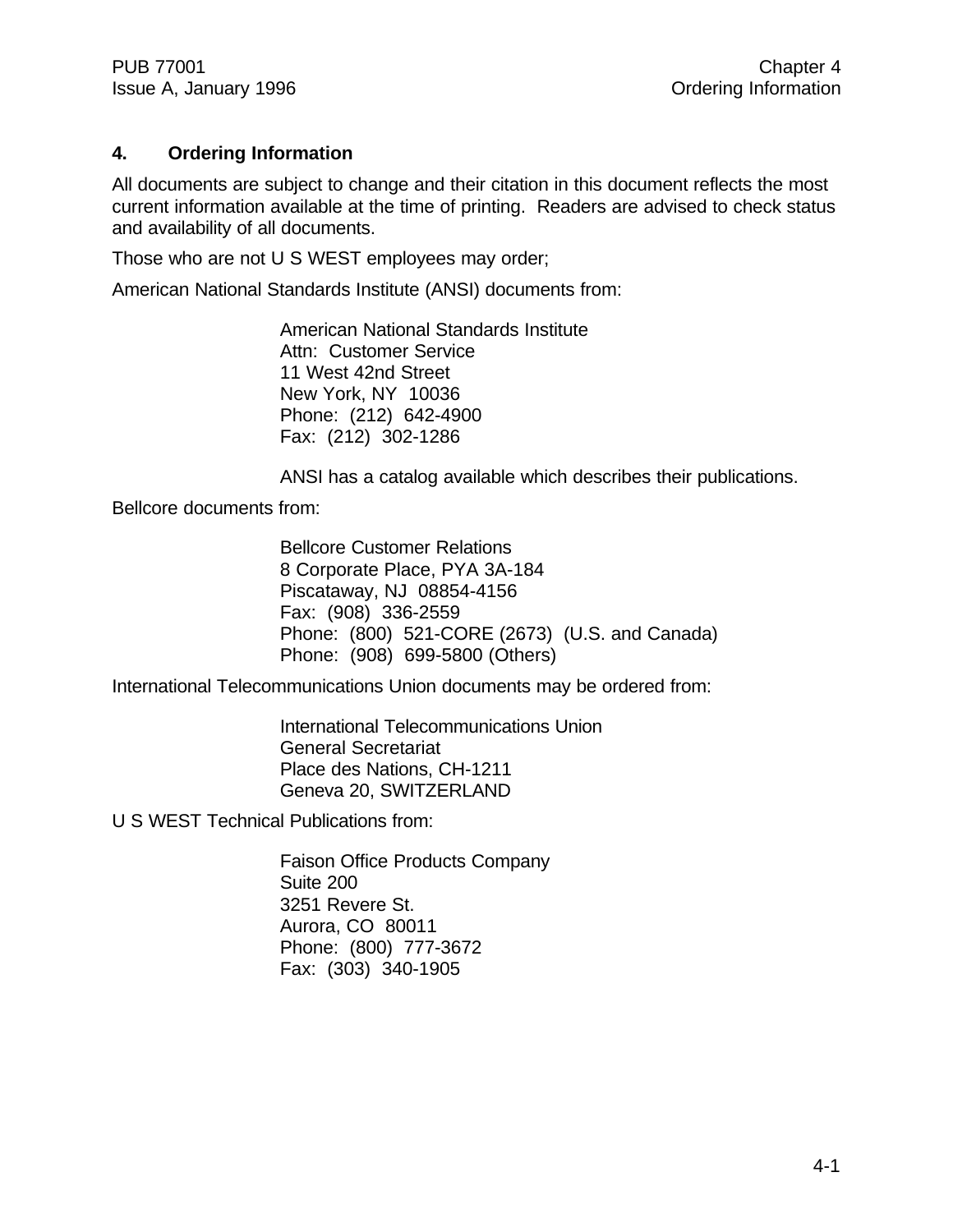Ordering information for Employees of U S WEST Communications, Inc.

IRM 1801 California St., Rm. 1340 Denver, CO 80202 Telephone: (303) 297-7620 Fax: (303) 896-7663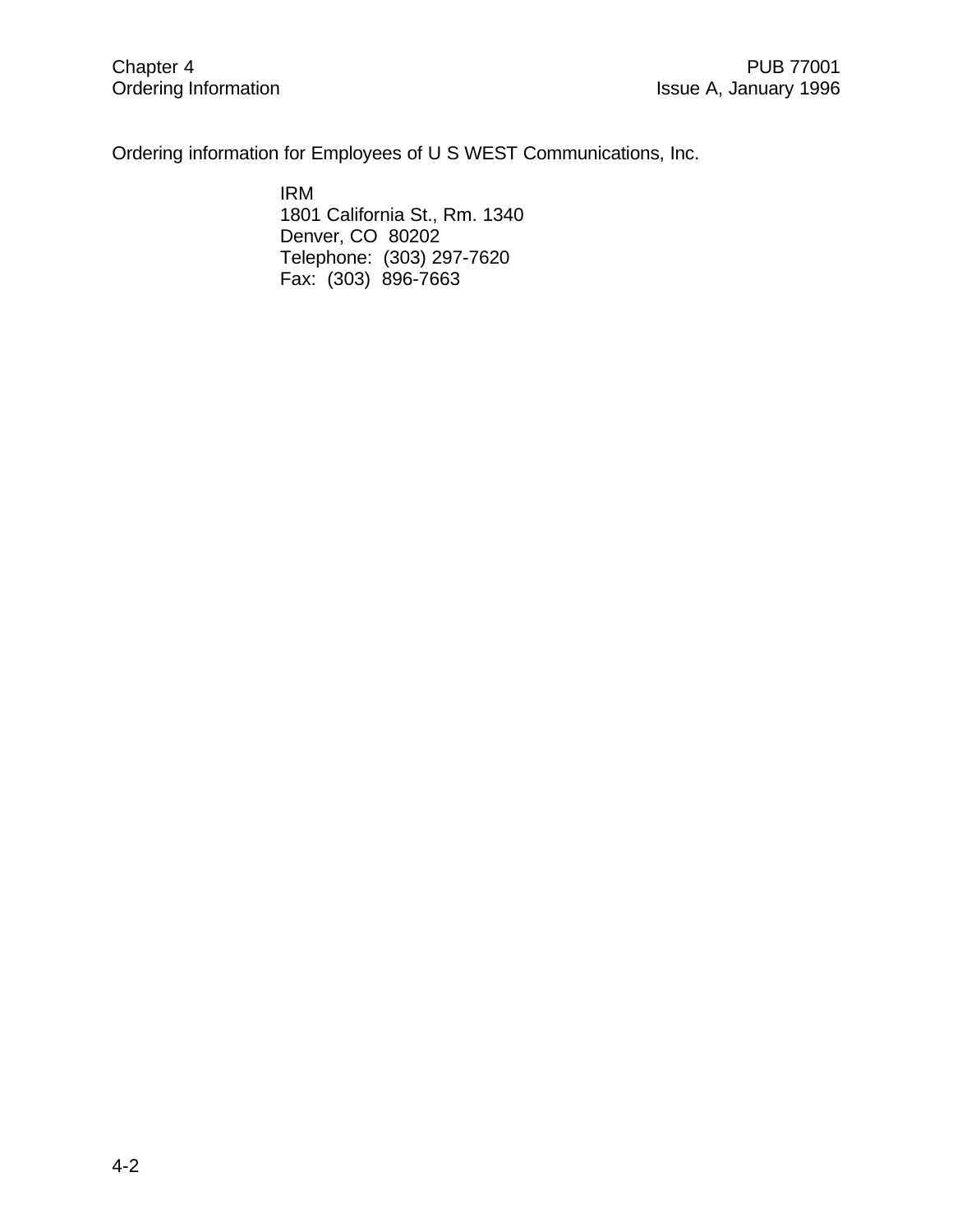# **5. Trademarks**

| AccessNode                | Registered Trademark of Northern Telecom, Inc.                                       |
|---------------------------|--------------------------------------------------------------------------------------|
| <b>AQCB</b>               | Registered Trademark of US WEST Communications,<br>Inc.                              |
| <b>AQCB</b>               | Registered Trademark of US WEST, Inc.                                                |
| Canvas                    | <b>Trademark of Deneba Software</b>                                                  |
| <b>CENTRON</b>            | Registered Service Mark of US WEST<br>Communications, Inc.                           |
| Claris                    | Registered Trademark of Claris Corporation                                           |
| <b>CLASS</b>              | Service Mark of Bell Communications Research, Inc.                                   |
| <b>CLCI</b>               | Trademark of Bell Communications Research, Inc.                                      |
| <b>CLEI</b>               | Trademark of Bell Communications Research, Inc.                                      |
| <b>CLFI</b>               | Trademark of Bell Communications Research, Inc.                                      |
| <b>CLLI</b>               | Trademark of Bell Communications Research, Inc.                                      |
| <b>COMMON LANGUAGE</b>    | <b>Registered Trademark of Bell Communications</b><br>Research, Inc.                 |
| Dataphone Digital Service | Registered Trademark of AT&T Technologies, Inc.                                      |
| <b>DID</b>                | Registered Service Mark of US WEST<br>Communications, Inc.                           |
| <b>DIGICOM</b>            | <b>Registered Service Mark of Pacific Northwest Bell</b><br><b>Telephone Company</b> |
| <b>DIGIPAC</b>            | Registeredc Service Mark of US WEST, Inc.                                            |
| <b>DMS</b>                | Registered Trademark of Northern Telecom, Inc.                                       |
| <b>EXACT</b>              | Trademark of Bell Communications Research, Inc.                                      |
| <b>FLEXCOM</b>            | <b>Trademark of Bellcore</b>                                                         |
| <b>IABS</b>               | Registered Service Mark of US WEST<br>Communications Group, Inc.                     |
| <b>IABS</b>               | Registered Service Mark of US WEST, Inc.                                             |
| <b>INTELLIMUX</b>         | Service Mark of Bell Atlantic                                                        |
| <b>MacDraw</b>            | Registered Trademark of Claris Corporation                                           |
| Macintosh                 | Registered Trademark of Apple Computer, Inc.                                         |
| Magellan DPN              | Registered Trademark of Northern Telecom, Inc.                                       |
| <b>MEDIACC</b>            | Registered Trademark of US WEST, Inc.                                                |